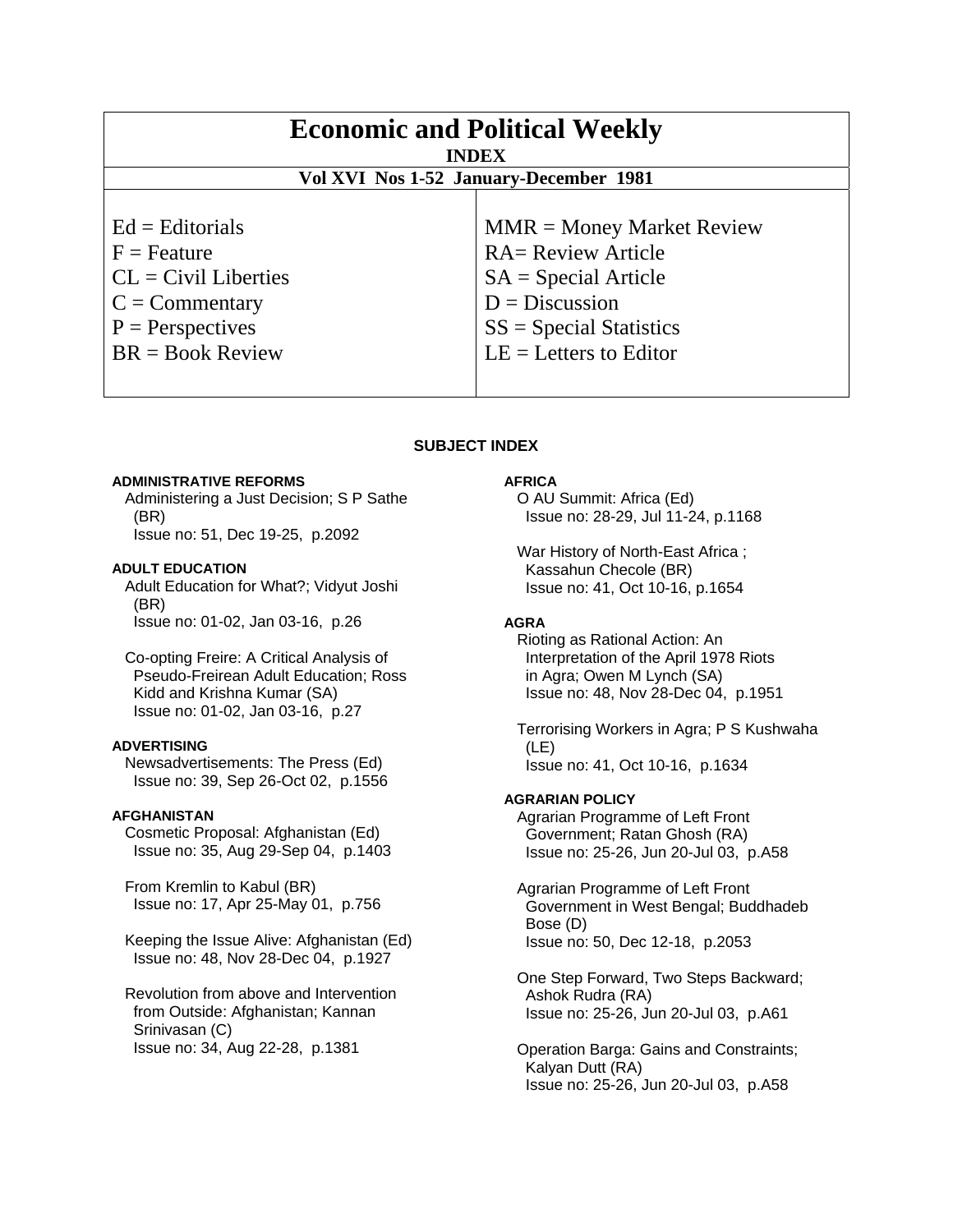## **AGRARIAN RELATIONS**

 Agrarian Problems of India: An East and Southeast Asian Perspective; Yujiro Hayami (SA) Issue no: 16, Apr 18-24, p.707

 Congress (I)'s Entry: Farmers' Agitations (Ed) Issue no: 04, Jan 24-30, p.86

 Kulaks and the Left; K Balagopal (LE) Issue no: 51, Dec 19-25, p.2070

 Logan's Legacy; P Radhakrishnan (BR) Issue no: 28-29, Jul 11-24, p.1187

 Myths and Facts behind Agrarian Unrest: Tamil Nadu (C) Issue no: 50, Dec 12-18, p.2027

 Peasant Organisations in South India; K C Alexander (D) Issue no: 24, Jun 13-19, p.1076

 Political Economy of Bonded Labour; G N Rao (BR) Issue no: 34, Aug 22-28, p.1384

 Realities of Agrarian Relations in India; Ramkrishna Mukherjee (SA) Issue no: 04, Jan 24-30, p.109

 Transformation of Property Relations in the Punjab; Pervaiz Nazir (SA) Issue no: 08, Feb 21-27, p.281

# **AGRIBUSINESS**

 Ugly Fall-Out of New Technology: Agribusiness; D R Krishna Murthy (C) Issue no: 04, Jan 24-30, p.101

### **AGRICULTURAL CREDIT**

 Role of Credit in Farmers' Adjustment against Risk in Arid and Semi-Arid Tropical Areas of India; N S Jodha (SA) Issue no: 42-43, Oct 17-30, p.1696

#### **AGRICULTURAL ECONOMICS**

 Cobb-Douglas Production Functions: A Sceptical Note with Special Reference to Agriculture; N Krishnaji (RA) Issue no: 42-43, Oct 17-30, p.PE45

 Impact of Plantation Economy and Colonial Policy on Sri Lanka Peasantry; N Shanmugaratnam (SA) Issue no: 03, Jan 17-23, p.69

### **AGRICULTURAL GROWTH AND DEVELOPMENT**

 Agrarian Problems of India: An East and Southeast Asian Perspective; Yujiro Hayami (SA) Issue no: 16, Apr 18-24, p.707

 Commercialisation of Agriculture: A Reply; M V Nadkarni (D) Issue no: 37, Sep 12-18, p.1511

 East and Southeast Asian Perspective on Indian Agriculture; T K Chakraborty and P S Karode (D) Issue no: 52, Dec 26-Jan 01, p.2147

 Indian Agriculture at 2000: Strategies for Equity; Ifzal et al Ali (SA) Issue no: 10-12, Mar 07-27, p.409

 Is the Rate of Growth of Indian Agriculture Diminishing?; Maitrey Chaudhuri (SA) Issue no: 05, Jan 31-Feb 06, p.155

 The Other Growing Army (RA) Issue no: 39, Sep 26-Oct 02, p.A77

#### **AGRICULTURAL LABOUR**

 Agricultural Labourers and Poverty: A Comment; K N Ninan (D) Issue no: 38, Sep 19-25, p.1549

 Destabilising the Countryside?; N V Ratnam (LE) Issue no: 38, Sep 19-25, p.1517

 Emergence of Peasant Organisations in South India: A Comment; M S S Pandian (SA) Issue no: 05, Jan 31-Feb 06, p.163

 Farm Labourers' Strike in Kopargaon: Maharashtra-I; V B Auti (C) Issue no: 33, Aug 15-21, p.1338

 Forms of Un-Free Labour in Indian Agriculture; H V Nagesh (RA) Issue no: 39, Sep 26-Oct 03, p.A109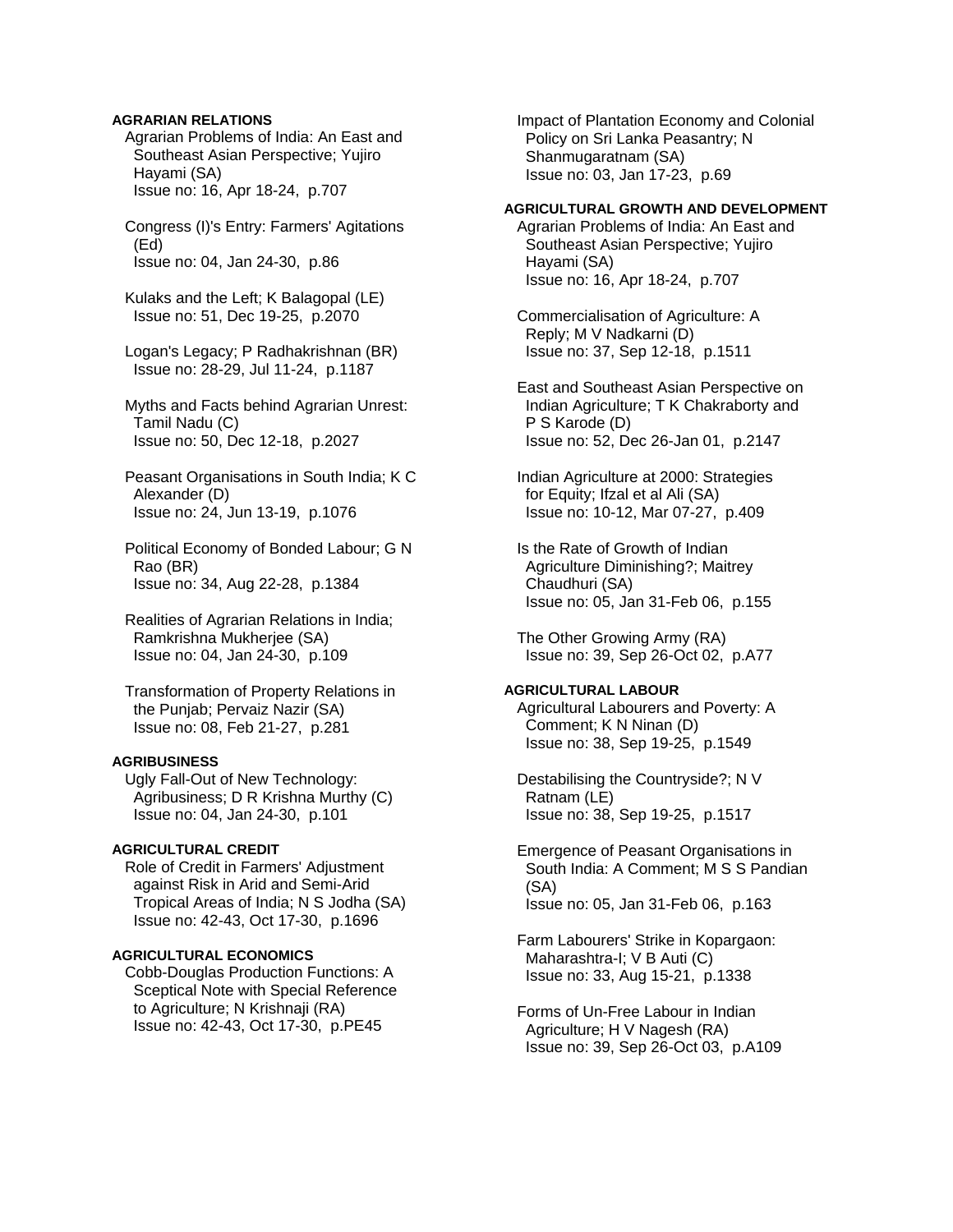# **AGRICULTURAL LABOUR**

 Labour Use in Dynamic Agriculture: Evidence from Punjab; A S Oberai and Iftikhar Ahmed (RA) Issue no: 13, Mar 28-Apr 03, p.A2

 Landlords' Mafias in Bhojpur: Bihar; Arun Srivastava (C) Issue no: 01-02, Jan 03-16, p.17

 Minimum Wages and West Bengal Government; Subarnarekha Setu Mazdur Sangh (LE) Issue no: 14, Apr 04-10, p.600

 Minimum Wages for Agricultural Labour: A Critique of Page Committee Recommendations: Maharashtra; Abhay Bang (C) Issue no: 35, Aug 29-Sep 04, p.1419

 One Step Forward, Two Steps Backward; Ashok Rudra (RA) Issue no: 25-26, Jun 20-Jul 03, p.A61

 Peasant Organisations in South India; K C Alexander (D) Issue no: 24, Jun 13-19, p.1076

 Rasta Roko, Kulaks and the Left: Maharashtra; Gail Omvedt (C) Issue no: 48, Nov 28-Dec 04, p.1937

 Transformation of Property Relations in the Punjab; Pervaiz Nazir (SA) Issue no: 08, Feb 21-27, p.281

# **AGRICULTURAL MACHINERY**

 Labour Use in Dynamic Agriculture: Evidence from Punjab; A S Oberai and Iftikhar Ahmed (RA) Issue no: 13, Mar 28-Apr 03, p.A2

#### **AGRICULTURAL MARKETING**

 Commercialisation of Agriculture; Ashoka Mody (BR) Issue no: 08, Feb 21-27, p.277

 Dynamics of Rice Trade; Ashoka Mody (BR) Issue no: 50, Dec 12-18, p.2041

 Market Access as Constraint on Marginal and Small Farmers; U Aiyasami and H G Bohle (RA) Issue no: 13, Mar 28-Apr 03, p.A29

 Marketing of Foodgrains: An Analysis of Village Survey Data for West Bengal and Bihar; Suman Sarkar (RA) Issue no: 39, Sep 26-Oct 02, p.A103

#### **AGRICULTURAL PLANNING AND POLICY**

 Agricultural Mercantile Politics and Policy: A Case Study of Tamil Nadu; Barbara Harriss (SA) Issue no: 10-12, Mar 07-27, p.441

 Agricultural Price Policy and Farm Incomes: A Comment; Gautam Kumar Mitra (SA) Issue no: 07, Feb 14-20, p.251

 Class Struggle, Production and the Middle Peasant: North Vietnam's Collectivisation Campaigns; Alec Gordon (SA) Issue no: 10-12, Mar 07-27, p.459

 Price Determination in Socialist Countries ; V S Mahajan (BR) Issue no: 01-02, Jan 03-16, p.25

### **AGRICULTURAL PRICES**

 Agricultural Price Policy and Farm Incomes: A Comment; Gautam Kumar Mitra (SA) Issue no: 07, Feb 14-20, p.251

 Changed Tactics: Sugar (C) Issue no: 03, Jan 17-23, p.46

 Fair Weather Commitments (RA) Issue no: 13, Mar 28-Apr 03, p.A1

 Movements for Higher Agricultural Prices; Ajit Roy (LE) Issue no: 34, Aug 22-28, p.1370

 Price Determination in Socialist Countries ; V S Mahajan (BR) Issue no: 01-02, Jan 03-16, p.25

 Shadow-Boxing on Prices (Ed) Issue no: 28-29, Jul 11-24, p.1165

# **AGRICULTURAL PRODUCTION**

 Agrarian Problems of India: An East and Southeast Asian Perspective; Yujiro Hayami (SA) Issue no: 16, Apr 18-24, p.707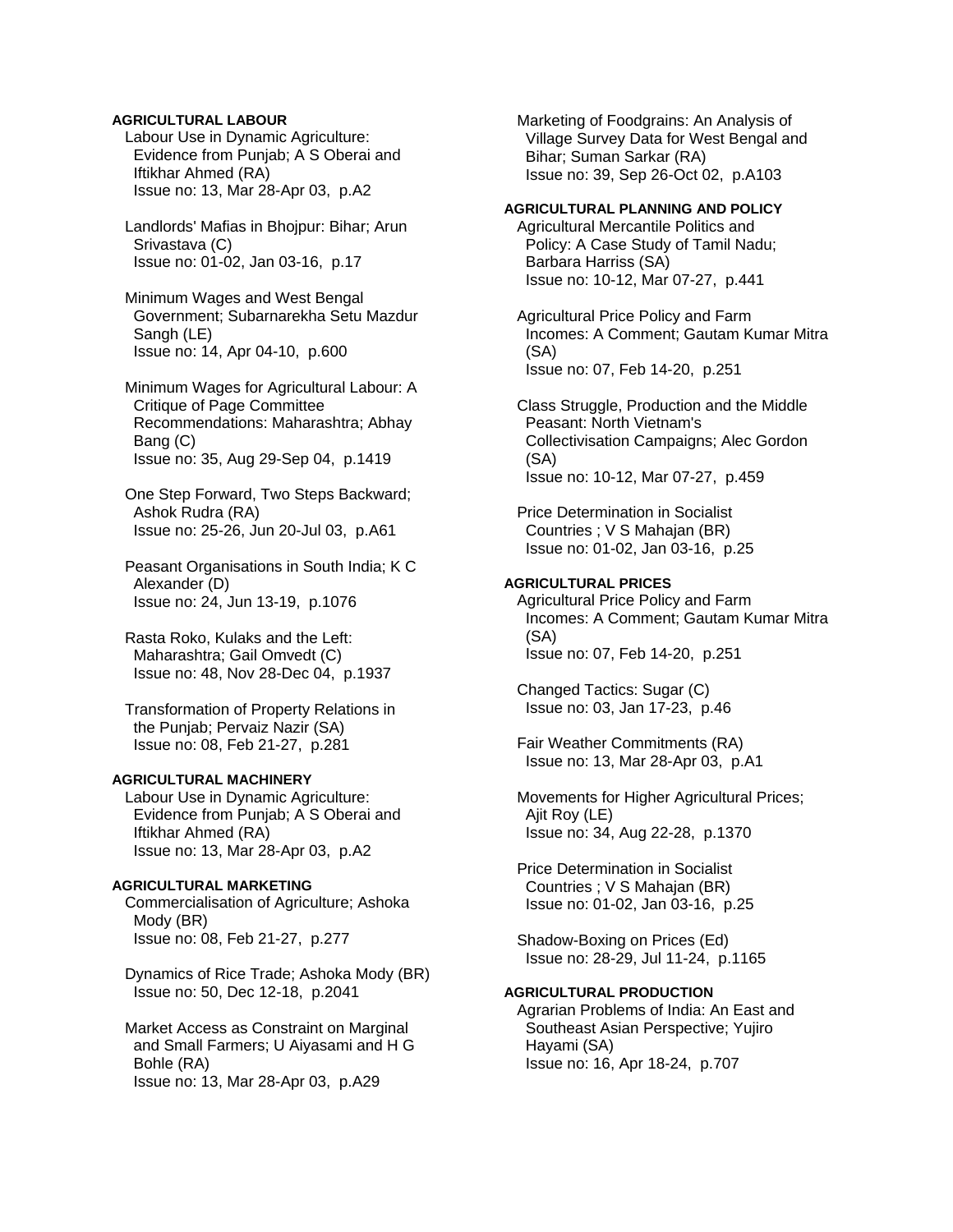### **AGRICULTURAL PRODUCTION**

 Changed Tactics: Sugar (C) Issue no: 03, Jan 17-23, p.46

 Class Struggle, Production and the Middle Peasant: North Vietnam's Collectivisation Campaigns; Alec Gordon (SA) Issue no: 10-12, Mar 07-27, p.459

 Data Gap: Sugar (C) Issue no: 23, Jun 06-12, p.1001

 Higher Production of No Avail (C) Issue no: 51, Dec 19-25, p.2068

 Is the Rate of Growth of Indian Agriculture Diminishing?; Maitrey Chaudhuri (SA) Issue no: 05, Jan 31-Feb 06, p.155

 Many Interests at Work: Cotton (C) Issue no: 28-29, Jul 11-24, p.1169

 No Time for Jubilation: Foodgrains (Ed) Issue no: 05, Jan 31-Feb 06, p.130

 The Other Growing Army (RA) Issue no: 39, Sep 26-Oct 02, p.A77

 Rich Farmers Say 'No' (RA) Issue no: 25-26, Jun 20-Jul 03, p.A37

 Shadow-Boxing on Prices (Ed) Issue no: 28-29, Jul 11-24, p.1165

 Spirited Away: Kerala (Ed) Issue no: 08, Feb 21-27, p.256

 Structure of Colonial Formations; Hamza Alavi (SA) Issue no: 10-12, Mar 07-27, p.475

 Tenancy and Mode of Production; Aparajita Chakraborty (RA) Issue no: 13, Mar 28-Apr 03, p.A5

 Traders' Victory over Tribals: Monopoly Procurement of Grass: Maharashtra-II; Kannan Srinivasan (C) Issue no: 33, Aug 15-21, p.1339

 Transferability of Raiyati Holdings in Bihar: A Long Journey, 1793-1950; D C Wadhwa (SA) Issue no: 38, Sep 19-25, p.1532

 Unconvincing Economic Recovery: New Delhi; BM (C) Issue no: 01-02, Jan 03-16, p.15

 Unequal Antagonists: Peasants and Capitalists in Eastern UP in 1930s; Shahid Amin (RA) Issue no: 42-43, Oct 17-30, p.PE19

**AGRICULTURAL PRODUCTS**  Clueless about the Economy: New Delhi; BM  $(C)$ Issue no: 28-29, Jul 11-24, p.1175

 Nominal Gesture: IMF Food Facility (Ed) Issue no: 25-26, Jun 20-Jul 03, p.1078

**AGRICULTURAL SECTOR**  Bonded Labour in Indian Agriculture; AR (BR) Issue no: 38, Sep 19-25, p.1529

 Cobb-Douglas Production Functions: A Sceptical Note with Special Reference to Agriculture; N Krishnaji (RA) Issue no: 42-43, Oct 17-30, p.PE45

 Forms of Un-Free Labour in Indian Agriculture; H V Nagesh (RA) Issue no: 39, Sep 26-Oct 02, p.A109

 Indian Agriculture at 2000: Strategies for Equity; Ifzal et al Ali (SA) Issue no: 10-12, Mar 07-27, p.409

 Movements for Higher Agricultural Prices; Ajit Roy (LE) Issue no: 34, Aug 22-28, p.1370

 Resource Flows between Agriculture and Non-Agriculture in India, 1950-1970; Ashoka Mody (SA) Issue no: 10-12, Mar 07-27, p.425

 Un-Free Labour; Sukla Sen (LE) Issue no: 42-43, Oct 17-30, p.1675

**AGRICULTURAL STATISTICS**  The Other Growing Army (RA) Issue no: 39, Sep 26-Oct 02, p.A77

**AGRICULTURAL TECHNOLOGY**  Technology, Employment and Institutions; G Parthasarathy (BR) Issue no: 51, Dec 19-25, p.2088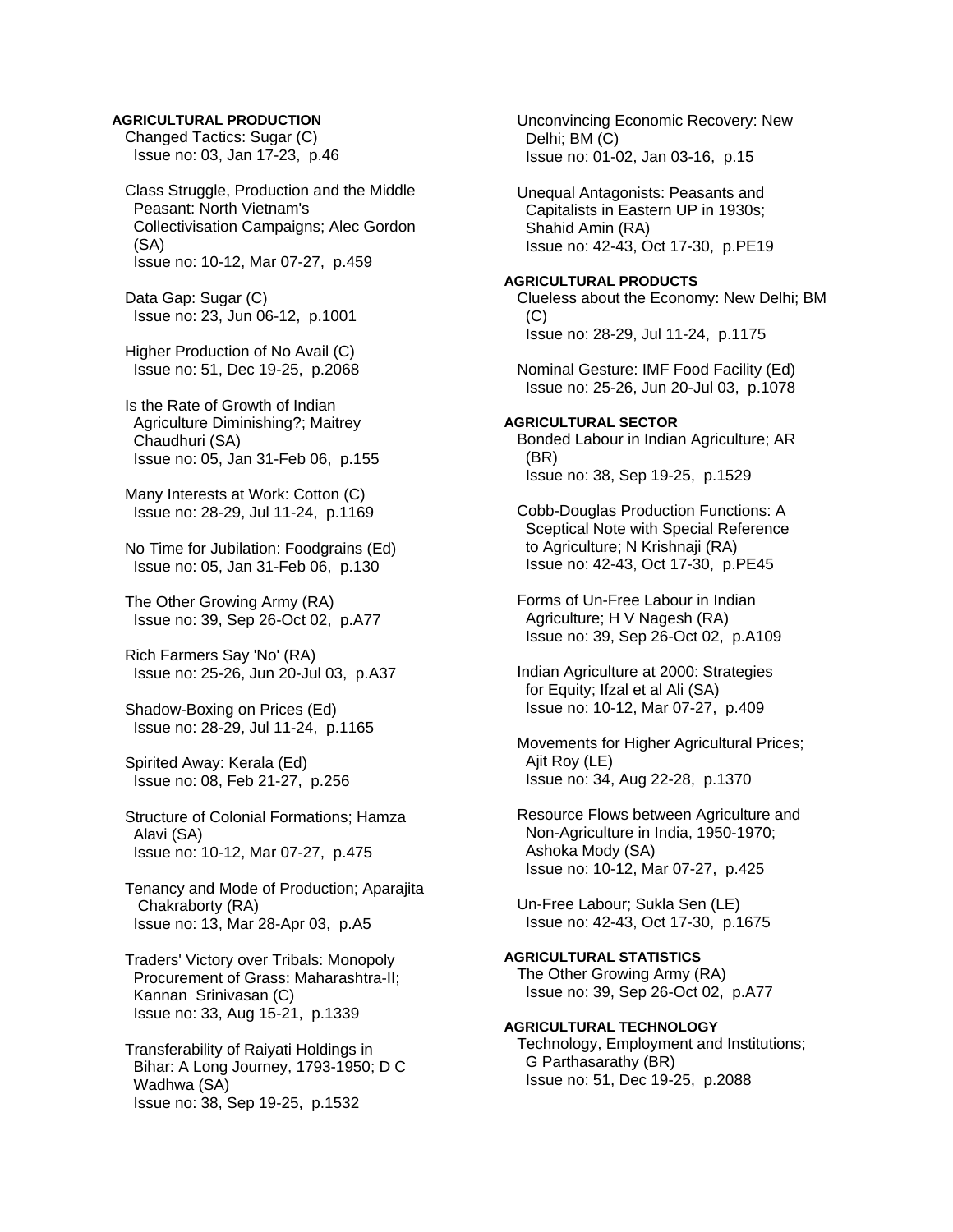# **AGRICULTURAL TECHNOLOGY**

 Ugly Fall-Out of New Technology: Agribusiness; D R Krishna Murthy (C) Issue no: 04, Jan 24-30, p.101

### **AGRICULTURAL WAGES**

 Landlords' Mafias in Bhojpur: Bihar; Arun Srivastava (C) Issue no: 01-02, Jan 03-16, p.17

 One Step Forward, Two Steps Backward; Ashok Rudra (RA) Issue no: 25-26, Jun 20-Jul 03, p.A61

# **ALCOHOLIC BEVERAGES**

 Scramble for Alcohol (C) Issue no: 38, Sep 19-25, p.1516

# **ALIGARH**

 AMU and Irfan Habib; A M Rizvi (LE) Issue no: 42-43, Oct 17-30, p.1675

 Harassment of Irfan Habib; Ranajit Guha (LE) Issue no: 18, May 02-08, p.791

 Trouble at Aligarh Muslim University: A Report: Minorities; Asghar Ali Engineer (C) Issue no: 33, Aug 15-21, p.1340

# **ALUMINIUM INDUSTRY**

 Glut Amidst Shortage (C) Issue no: 24, Jun 13-19, p.1040

 Illusory Gift-Horses (C) Issue no: 03, Jan 17-23, p.45

 Orissa Aluminium Complex; Anoop Babani and Kannan Srinivasan (LE) Issue no: 52, Dec 26-Jan 01, p.2113

 The Orissa Aluminium Complex: Points toward a Debate; Kannan Srinivasan, Vinod Vyasulu and S Rajagopalan (SA) Issue no: 49, Dec 05-11, p.2005

 Price-Cost Chase (C) Issue no: 39, Sep 26-Oct 02, p.1557

 Unequal Exchange: Aluminium (C) Issue no: 18, May 02-08, p.790

#### **AMENDMENTS**

 Priority Status Not Enough: Paints and Varnishes (C) Issue no: 14, Apr 04-10, p.597

 Property Power (RA) Issue no: 09, Feb 28-Mar 06, p.M1

### **ANDHRA PRADESH**

 Another Massacre of Tribals: Andhra Pradesh (C) Issue no: 18, May 02-08, p.796

 Carnage at Indravelli: A Report: Andhra Pradesh; M Raghuram (C) Issue no: 24, Jun 13-19, p.1047

 Congress(I) and the Poor: Andhra Pradesh; G Parthasarathy and V Pothana (C) Issue no: 37, Sep 12-18, p.1491

 Crime and Punishment (Ed) Issue no: 48, Nov 28-Dec 04, p.1925

 Dynamics of Rice Trade; Ashoka Mody (BR) Issue no: 50, Dec 12-18, p.2041

 Marching through Front Door (Ed) Issue no: 17, Apr 25-May 01, p.733

 Police Repression in Warangal: Andhra Pradesh; K Balagopal (C) Issue no: 39, Sep 26-Oct 02, p.1564

 Revival of 'Encounters' in Andhra; K Balagopal (C) Issue no: 38, Sep 19-25, p.1524

 Terrorism by the State; T C Narayana (LE) Issue no: 42-43, Oct 17-30, p.1675

 Unite with Adilabad Tribals; Varavara Rao (LE) Issue no: 21, May 23-29, p.929

 Unrehabilitated Poor of Srisailam Project: Andhra Pradesh; M Shatrugua  $(C)$ Issue no: 52, Dec 26-Jan 01, p.2123

 Village Politics; B S Baviskar (BR) Issue no: 09, Feb 28-Mar 06, p.323

# **ANIMAL HUSBANDRY**

 Studies on India's Cattle Economy; Narayanan K Nair (BR) Issue no: 09, Feb 28-Mar 06, p.321

#### **ANIMALS**

 Why Shoot the Horses?; R S Bansal (LE) Issue no: 14, Apr 04-10, p.600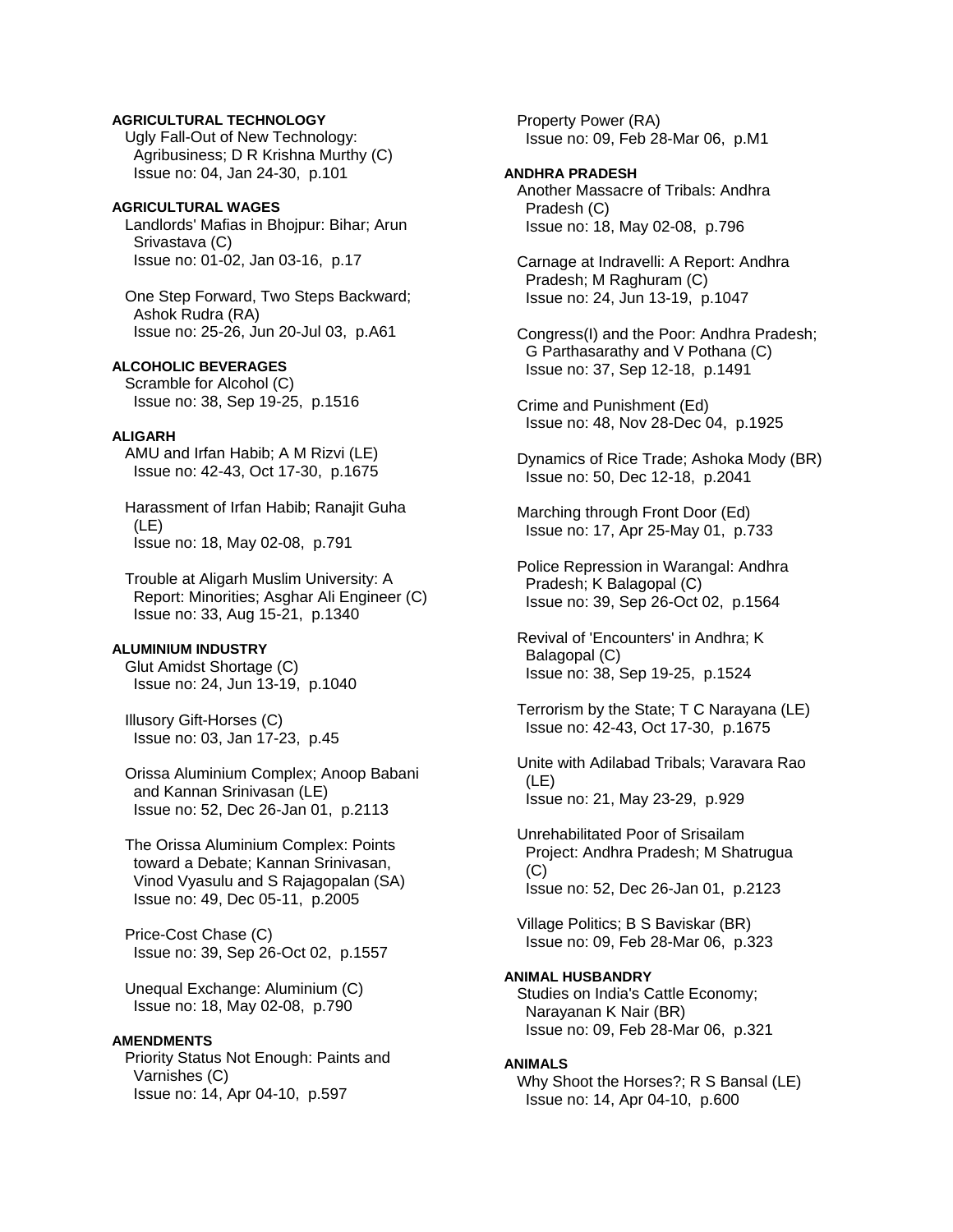# **ANTHROPOLOGY**

 Imperialism, Anthropology and the Third World; Jaganath Pathy (SA) Issue no: 14, Apr 04-10, p.623

#### **ARID REGIONS AGRICULTURE**

 Agricultural Tenancy: Fresh Evidence from Dryland Areas in India; N S Jodha (RA) Issue no: 52, Dec 26-Jan 01, p.A118

 Role of Credit in Farmers' Adjustment against Risk in Arid and Semi-Arid Tropical Areas of India; N S Jodha (SA) Issue no: 42-43, Oct 17-30, p.1696

### **ARMAMENTS**

 Arms Aid to Pakistan: South Asia (Ed) Issue no: 14, Apr 04-10, p.594

 Modernising 'Conventional' Forces: West Germany; Ramesh Jaura (C) Issue no: 07, Feb 14-20, p.232

 Prospects of US Arms Supplies to China; G D Deshingkar (C) Issue no: 30, Jul 25-31, p.1232

 Unceasing Militarisation (BR) Issue no: 24, Jun 13-19, p.1060

 The Widening Gulf; Bhabani Sen Gupta (BR) Issue no: 36, Sep 05-11, p.1455

# **ASBESTOS INDUSTRY**

 Industrial Hazards Exported to India; Barry I Castleman, Rakesh Madan and Robert Mayes (P) Issue no: 24, Jun 13-19, p.1057

## **ASEAN COUNTRIES**

 Asean Communist Parties and China: ASEAN; Michel Chossudovsky (C) Issue no: 39, Sep 26-Oct 02, p.1571

 Mending Fences with ASEAN: Foreign Policy (Ed) Issue no: 42-43, Oct 17-30, p.1671

 New Initiatives: Kampuchea; Ninan Koshy (C) Issue no: 15, Apr 11-17, p.653

 Shifting Positions: Kampuchea (Ed) Issue no: 33, Aug 15-21, p.1327

 Southeast Asia between the Superpowers; Paul Kelemen (SA) Issue no: 37, Sep 12-18, p.1503

### **ASIA, SOUTH**

 Long Shadow over South Asia; GPD (F) Issue no: 47, Nov 21-27, p.1887

 Superpowers and Superpoliticians; Romesh Thapar (F) Issue no: 36, Sep 05-11, p.1443

#### **ASIA, WEST**

 Another Israeli Annexation: West Asia (Ed) Issue no: 51, Dec 19-25, p.2068

 Balancing Act: West Asia (Ed) Issue no: 39, Sep 26-Oct 02, p.1555

 End of Camp David?: West Asia (Ed) Issue no: 41, Oct 10-16, p.1632

 Israeli Outrage: West Asia (Ed) Issue no: 30, Jul 25-31, p.1219

 Saudi 'Blueprint': West Asia (Ed) Issue no: 33, Aug 15-21, p.1326

 West Asia in the 1980s: An American Exercise in Futurology; Gulshan Dhanani (RA) Issue no: 27, Jul 04-10, p.1149

 The Widening Gulf; Bhabani Sen Gupta (BR) Issue no: 36, Sep 05-11, p.1455

#### **ASSAM**

 'Normalcy' Far Away: Assam (Ed) Issue no: 16, Apr 18-24, p.686

 Army to the Fore: Assam (Ed) Issue no: 01-02, Jan 03-16, p.2

 Assam Manoeuvres (Ed) Issue no: 13, Mar 28-Apr 03, p.541

 Assam's Industrial Development: Urgency of New Direction; Atul Goswami (SA) Issue no: 21, May 23-29, p.953

 Burden of Geography: Assam (Ed) Issue no: 06, Feb 07-13, p.166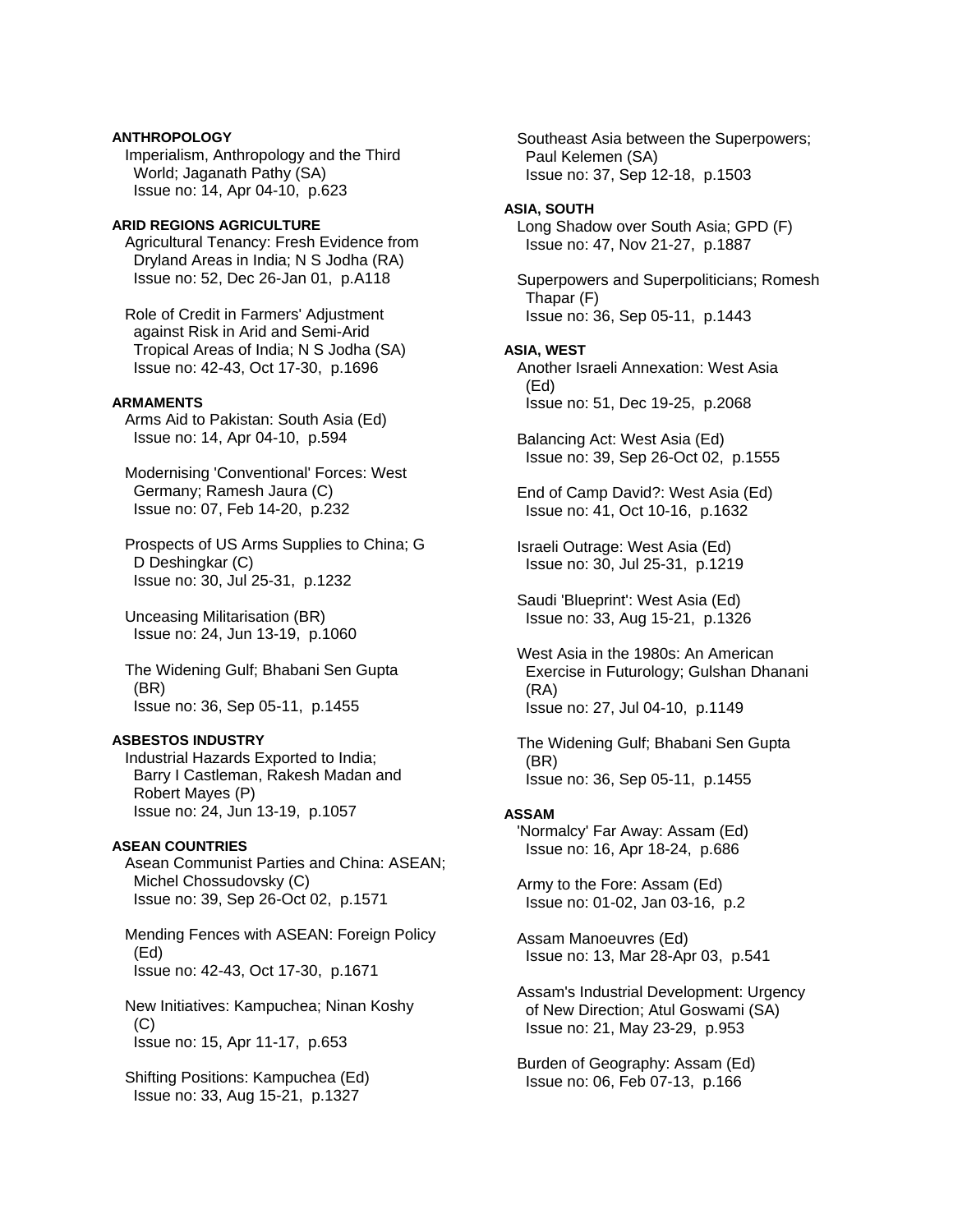## **ASSAM**

- Faith in New Delhi: Assam (Ed) Issue no: 42-43, Oct 17-30, p.1670
- Fall Out of Anti-Foreign Agitation: Assam (Ed) Issue no: 20, May 16-22, p.878
- Left Parties to Government's Rescue: Assam; Udayon Misra (C) Issue no: 15, Apr 11-17, p.651
- Little Nationalism Turned Chauvinist; Sanat Bose (LE) Issue no: 14, Apr 04-10, p.599
- Little Nationalism Turned Chauvinist: A Comment; Udayon Misra (SA) Issue no: 08, Feb 21-27, p.290

 More Evasion (Ed) Issue no: 49, Dec 05-11, p.1969

 National Register of Citizens, 1951: Assam; Anil Roychaudhury (C) Issue no: 08, Feb 21-27, p.267

 A New Element: Assam (Ed) Issue no: 08, Feb 21-27, p.255

 Numbers Game (Ed) Issue no: 22, May 30-Jun 05, p.965

 Once More unto the Breach: Assam; Seema Guha (C) Issue no: 34, Aug 22-28, p.1379

 Tea-Labour in Assam: Recruitment and Government Policy, 1840-80; Suranjan Chatterjee and Ratan Das Gupta (SA) Issue no: 44-46, Oct 31-Nov 20, p.1861

## **ASSASSINATION**

 Bangladesh after Zia: A Retrospect and Prospect; Marcus Franda (SA) Issue no: 34, Aug 22-28, p.1387

 Crime and Cash: Law and Order (C) Issue no: 41, Oct 10-16, p.1644

 End of Camp David?: West Asia (Ed) Issue no: 41, Oct 10-16, p.1632

 Fresh Crack-Down: Pakistan (Ed) Issue no: 37, Sep 12-18, p.1475  Presidential Poll Prospects: Bangladesh; Asim Mukhopadhyay (C) Issue no: 41, Oct 10-16, p.1649

 Razor's Edge: Iran (Ed) Issue no: 36, Sep 05-11, p.1440

 Zia, Our Friend?; Sunil Dighe (LE) Issue no: 35, Aug 29-Sep 04, p.1405

# **ASSEMBLY ELECTIONS**

 Double-Talk (Ed) Issue no: 52, Dec 26-Jan 01, p.2109

 Garhwal's Distinction: Politics (Ed) Issue no: 47, Nov 21-27, p.1879

 How Elections Are Won: Orissa; AS (C) Issue no: 23, Jun 06-12, p.1007

 Municipal Elections: West Bengal; Ajit Roy (C) Issue no: 25-26, Jun 20-Jul 03, p.1090

 Political Development and Constitutional Reform: Some Recent Trends; Amal Ray and Vanita Venkatasubbiah (SA) Issue no: 03, Jan 17-23, p.81

#### **ASTROLOGY**

 Sitting on Mini-Emergencies; Romesh Thapar (F) Issue no: 23, Jun 06-12, p.1003

#### **AUTOMOBILE INDUSTRY**  Low Output, High Cost: Automobiles (C) Issue no: 40, Oct 03-09, p.1589

**BACKWARD CLASSES**  Innumeracy and Economic Behaviour; S H Deshpande (SA) Issue no: 10-12, Mar 07-27, p.501

 Muslim Educational Backwardness; I P Desai (D) Issue no: 47, Nov 21-27, p.1923

 Muslim Educational Backwardness: An Inferential Analysis; Imtiaz Ahmad (SA) Issue no: 36, Sep 05-11, p.1457

 Portrait of a Stagnant Society; David Hardiman (BR) Issue no: 14, Apr 04-10, p.613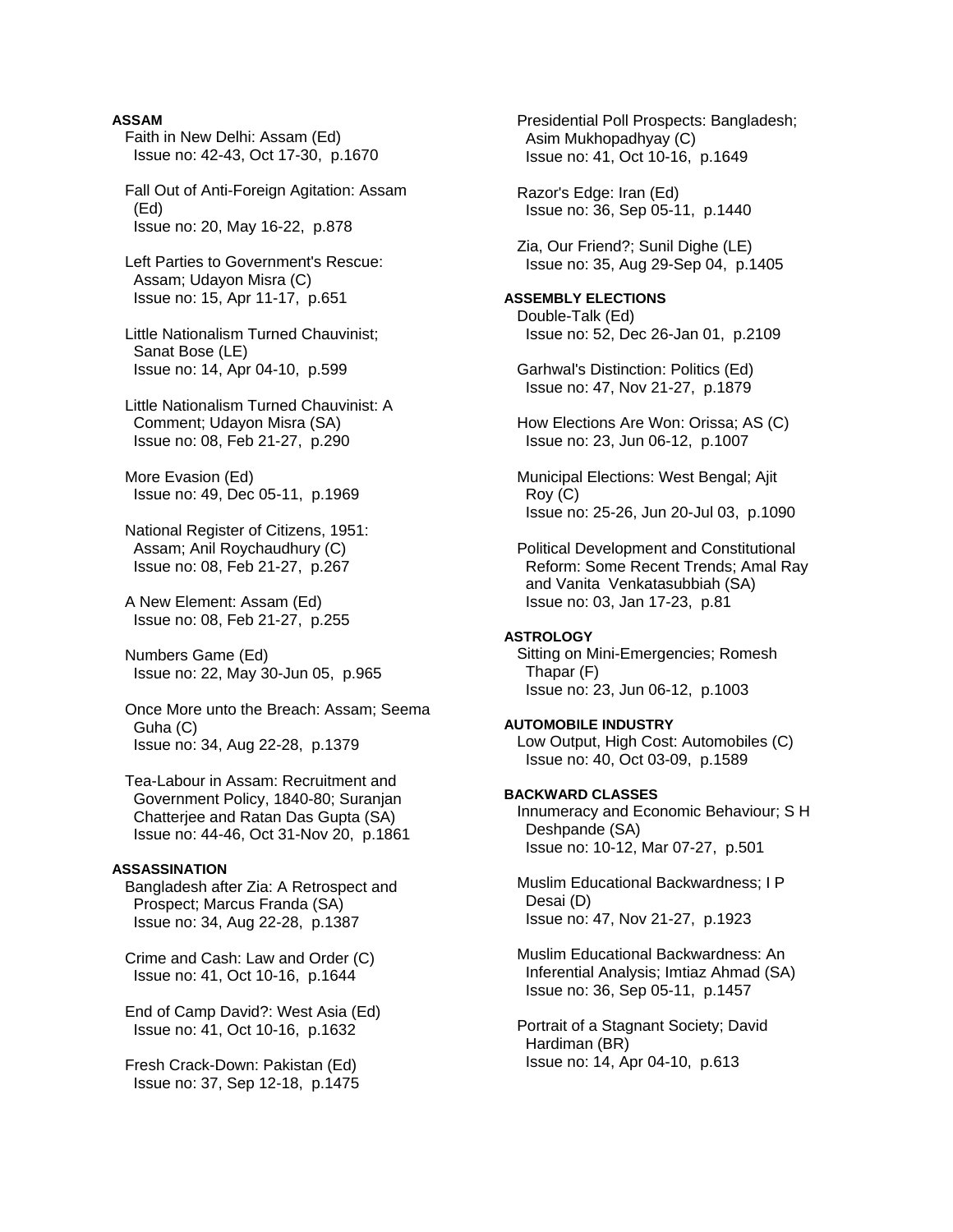# **BACKWARD REGIONS**

 Alibi of 'Backwardness': Industry (Ed) Issue no: 41, Oct 10-16, p.1630

 Nature of Rural Underdevelopment A Field View; V M Rao (SA) Issue no: 41, Oct 10-16, p.1655

# **BALANCE OF PAYMENT**

 Commercialisation of Agriculture; Ashoka Mody (BR) Issue no: 08, Feb 21-27, p.277

 Export Trap (Ed) Issue no: 04, Jan 24-30, p.85

# **BALUCHISTAN**

 Baluch Nationalism and Future of Pakistan; Bhabani Sen Gupta (RA) Issue no: 48, Nov 28-Dec 04, p.1947

# **BANDHS**

 Rasta Roko: Bombay (Ed) Issue no: 41, Oct 10-16, p.1631

# **BANGKOK**

 Thai People's Resistance; Peter Kistemaker (LE) Issue no: 17, Apr 25-May 01, p.738

 Thai People's Resistance; Bertil Lintner (LE) Issue no: 22, May 30-Jun 05, p.971

# **BANGLADESH**

 After Zia: Bangladesh (Ed) Issue no: 23, Jun 06-12, p.998

 Bangladesh after Zia: A Retrospect and Prospect; Marcus Franda (SA) Issue no: 34, Aug 22-28, p.1387

 Eyes on the Army: Bangladesh (Ed) Issue no: 47, Nov 21-27, p.1880

 Presidential Poll Prospects: Bangladesh; Asim Mukhopadhyay (C) Issue no: 41, Oct 10-16, p.1649

 Splintered Politics: Bangladesh (Ed) Issue no: 38, Sep 19-25, p.1515

 What Bangla Revolution Was Not; Bhabani Sen Gupta (BR) Issue no: 27, Jul 04-10, p.1148

 Ziaur Rahman and Bangladeshi Nationalism; Marcus Franda (SA) Issue no: 10-12, Mar 07-27, p.357 **BANK LOANS**  Chinks in Banks' Performance (C) Issue no: 22, May 30-Jun 05, p.969 **BANK MANAGEMENT**  Restrictive Labour Practices in Banks; S K Datta (RA) Issue no: 35, Aug 29-Sep 04, p.M113 **BANKRUPTCY**  Subsidising to Bankruptcy: The North; ANS (C) Issue no: 35, Aug 29-Sep 04, p.1415 **BANKS AND BANKING**  Bombay as Offshore Banking Centre; ISG (C) Issue no: 34, Aug 22-28, p.1378 Chinks in Banks' Performance (C) Issue no: 22, May 30-Jun 05, p.969 Government Spurs Monetary Expansion: Money and Banking (C) Issue no: 40, Oct 03-09, p.1598 Government, the Culprit: Money and Banking (C) Issue no: 20, May 16-22, p.892 Reserve Bank Employees' Agitation; Sakti Roychowdhury (LE) Issue no: 39, Sep 26-Oct 02, p.1558 Reserve Bank Employees' Agitation: West Bengal; Timir Basu (C) Issue no: 30, Jul 25-31, p.1229 Restrictive Labour Practices in Banks; S K Datta (RA) Issue no: 35, Aug 29-Sep 04, p.M113 **BEEDI INDUSTRY**  Beedi-Workers of Nizamabad: Labour (C) Issue no: 32, Aug 08-14, p.1305 Tobacco Growers' One-Point Programme: Nipani; C S Lakshmi (C) Issue no: 16, Apr 18-24, p.699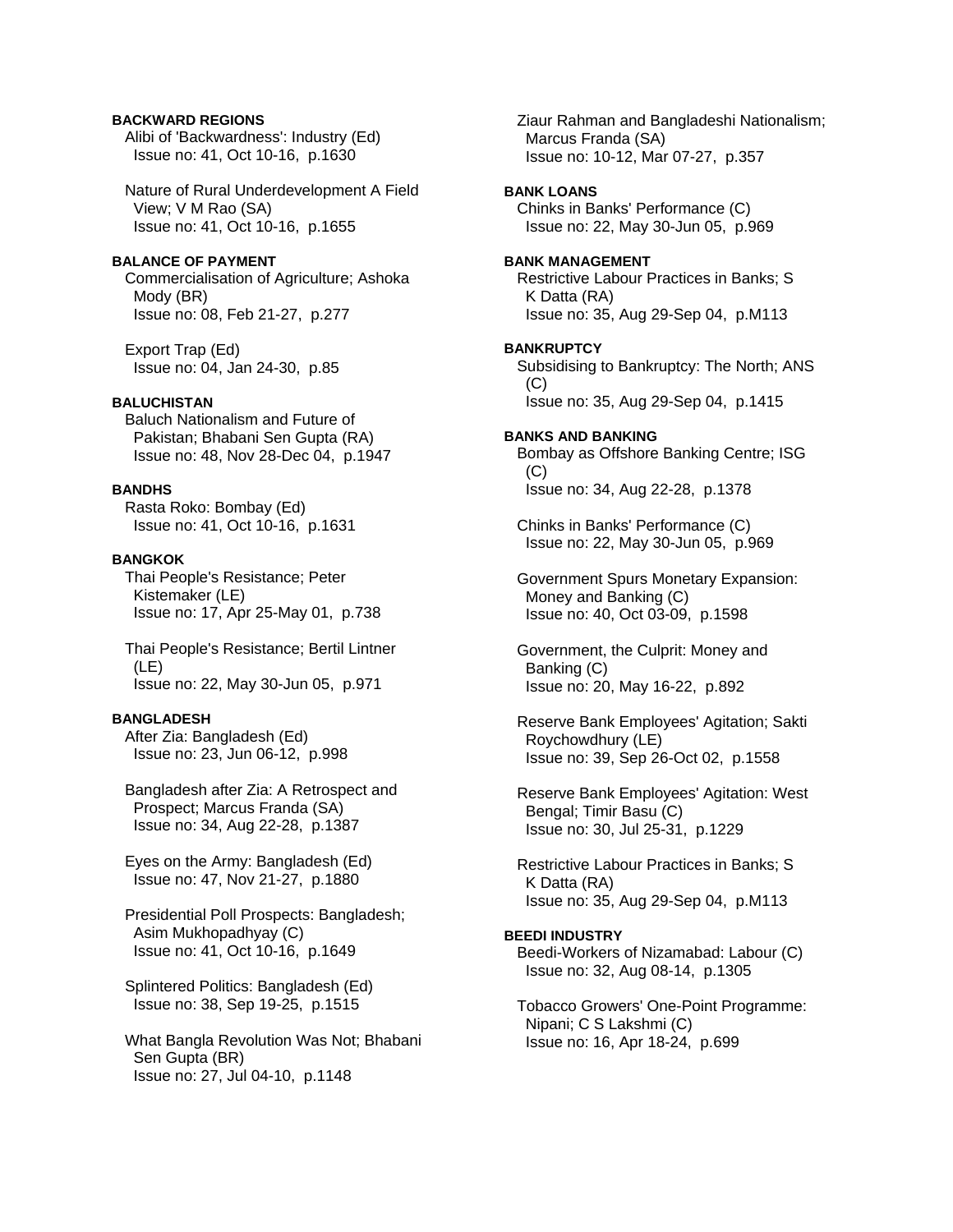## **BEGGING AND BEGGERS**

 Poverty and Power: The Anti-Begging Act; Amiya Rao (C) Issue no: 08, Feb 21-27, p.269

#### **BIHAR**

 Biharsharif (Ed) Issue no: 19, May 09-15, p.833

 Crime and Politics: Bihar (Ed) Issue no: 14, Apr 04-10, p.595

 Illegal Plunder of Mines and Tribals of Kolhan: Bihar (C) Issue no: 38, Sep 19-25, p.1525]

 Landlord-Police Collusion in Lahsuna: Bihar (C) Issue no: 48, Nov 28-Dec 04, p.1941

 Landlords' Mafias in Bhojpur: Bihar; Arun Srivastava (C) Issue no: 01-02, Jan 03-16, p.17

 Marketing of Foodgrains: An Analysis of Village Survey Data for West Bengal and Bihar; Suman Sarkar (RA) Issue no: 39, Sep 26-Oct 02, p.A103

 Non-Development of Bihar: A Case of Retarded Sub-Nationalism; Shaibal Gupta (SA) Issue no: 37, Sep 12-18, p.1496

 Transferability of Raiyati Holdings in Bihar: A Long Journey, 1793-1950; D C Wadhwa (SA) Issue no: 38, Sep 19-25, p.1532

 Witch-Sabbath at Singhbhum; Mahasveta Devi (C) Issue no: 40, Oct 03-09, p.1595

#### **BILATERAL RELATIONS**

 Agreeing to Disagree: India-Nepal Relations (Ed) Issue no: 51, Dec 19-25, p.2067

 Ball in India's Court; GPD (F) Issue no: 30, Jul 25-31, p.1233

 China Back on Agenda; GPD (F) Issue no: 17, Apr 25-May 01, p.751  From across the Border: India-China Relations (Ed) Issue no: 24, Jun 13-19, p.1038

 India-Pakistan Relations; Dev Nathan and Vasanti Raman (LE) Issue no: 49, Dec 05-11, p.1975

 Israeli Miscalculation: West Asia (Ed) Issue no: 52, Dec 26-Jan 01, p.2111

 Long Way to Go: India-China Relations (Ed) Issue no: 27, Jul 04-10, p.1130

 Signalling Reagan from Islamabad; GPD (F) Issue no: 24, Jun 13-19, p.1041

 Taking China Along; GPD (F) Issue no: 42-43, Oct 17-30, p.1679

 Treading Warily: Indo-US Relations (Ed) Issue no: 03, Jan 17-23, p.42

 Wrong on Indochina; GPD (F) Issue no: 39, Sep 26-Oct 02, p.1572

### **BIOGAS**

 Showpiece of Sadiqpura: Gobar Gas; Govind Kelkar, Nirlep Malhans and Jyoti Sanghera (C) Issue no: 09, Feb 28-Mar 06, p.312

# **BIOGRAPHY AND AUTOBIOGRAPHY**

 Carrying Learning Lightly ; M A Sundaram (BR) Issue no: 03, Jan 17-23, p.67

 Daniel Thorner's India; Amiya Kumar Bagchi (RA) Issue no: 13, Mar 28-Apr 03, p.572

 An Inch Deeper into the Earth; Aparna Mahanta (BR) Issue no: 21, May 23-29, p.946

 Little Nationalism Turned Chauvinist: A Comment; Sanjib Kumar Baruah (D) Issue no: 15, Apr 11-17, p.676

 Mohammad Iqbal and the Universe of Muslim Identities; Balraj Puri (SA) Issue no: 08, Feb 21-27, p.286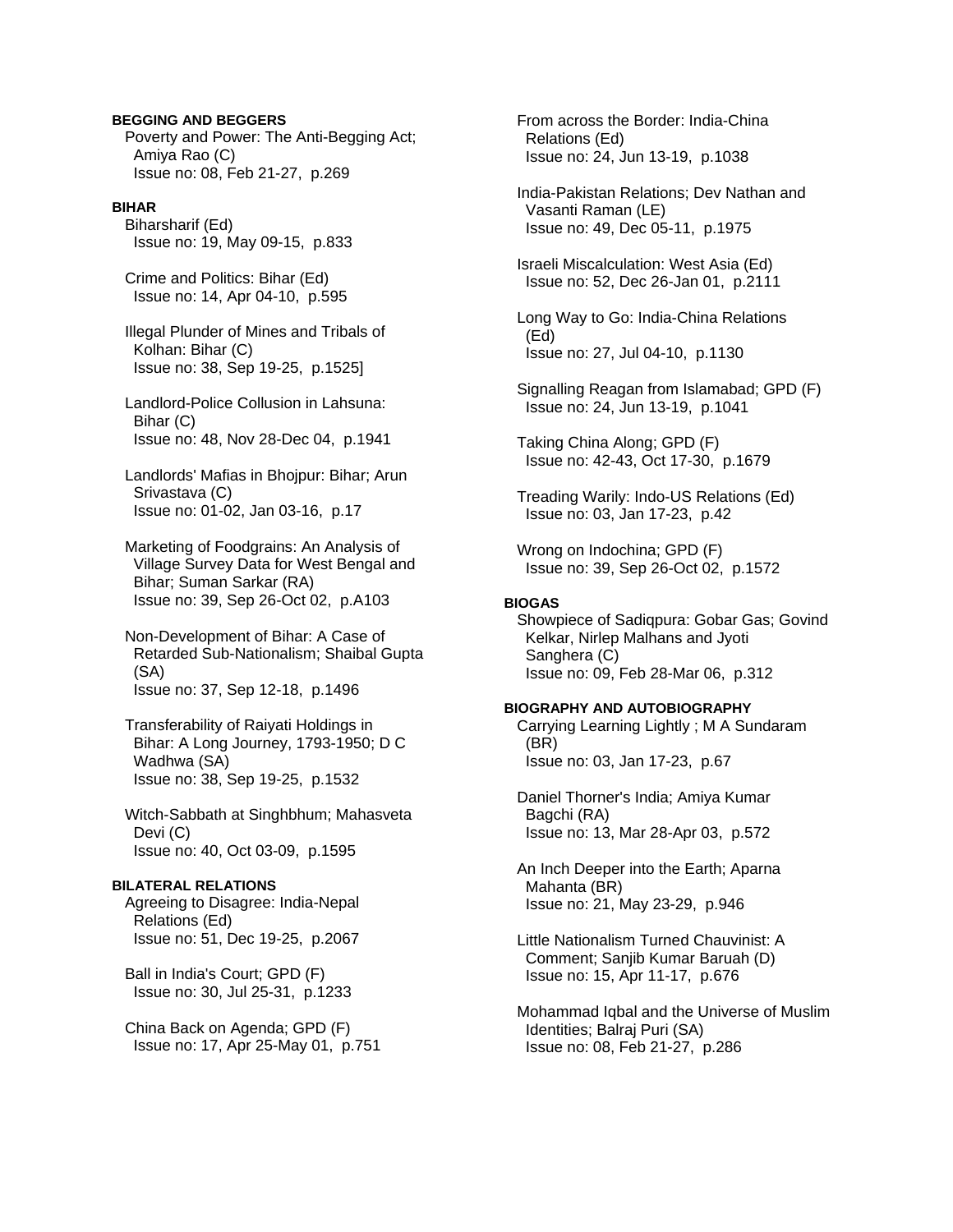## **BIOGRAPHY AND AUTOBIOGRAPHY**

 Nehru: Years of Euphoria ; Ghanshyam Shah (BR) Issue no: 16, Apr 18-24, p.704

 Zia, Our Friend?; GPD (F) Issue no: 14, Apr 04-10, p.605

#### **BJP**

 Consensus-Mongering (Ed) Issue no: 01-02, Jan 03-16, p.01

 National Alternative?: Bharatiya Janata Party (Ed) Issue no: 18, May 02-08, p.786

#### **BLACK MONEY**

 Lagged Response: Black Money (Ed) Issue no: 35, Aug 29-Sep 04, p.1402

 Laundering Black Money (Ed) Issue no: 03, Jan 17-23, p.41

 P R Exercise?: Black Money (Ed) Issue no: 31, Aug 01-07, p.1255

#### **BOMBAY**

 Capital and Labour in Bombay City, 1928-29; S Bhattacharya (RA) Issue no: 42-43, Oct 17-30, p.PE36

 Gathering of the Faithful: Politics; Raini Dass (C) Issue no: 36, Sep 05-11, p.1450

 Land and Housing for Poor in Bombay; Kannan Srinivasan (C) Issue no: 35, Aug 29-Sep 04, p.1411

 Operation Eviction: Bombay; P A Sebastian  $(C)$ Issue no: 38, Sep 19-25, p.1526

 Rasta Roko: Bombay (Ed) Issue no: 41, Oct 10-16, p.1631

#### **BONDED LABOUR**

 Bonded Labour in Indian Agriculture; AR (BR) Issue no: 38, Sep 19-25, p.1529

 Forms of Un-Free Labour in Indian Agriculture; H V Nagesh (RA) Issue no: 39, Sep 26-Oct 02, p.A109  Political Economy of Bonded Labour; G N Rao (BR) Issue no: 34, Aug 22-28, p.1384

 Un-Free Labour; Sukla Sen (LE) Issue no: 42-43, Oct 17-30, p.1675

#### **BONDS**

 Debenture Season (RA) Issue no: 22, May 30-Jun 05, p.M45

 The Debentures Boom: Industry (C) Issue no: 19, May 09-15, p.836

 IMF Bearer Bonds: Do They Portend Much?; I S Gulati (SA) Issue no: 21, May 23-29, p.950

 Laundering Black Money (Ed) Issue no: 03, Jan 17-23, p.41

#### **BOOKS REVIEWED**

Ajit Kumar: "Patterns of Regional Development: A Comparative Study" Issue no: 39, Sep 26-Oct 02, p.1573

 Alagh, Y K; G S Bhalla and S P Kashyap: "Structural Analysis of Gujarat, Punjab, and Haryana Economies: An Input-Output Study" Issue no: 32, Aug 08-14, p.1312

 Baron, Christopher G (ed): "Technology, Employment and Basic Needs in Food Processing in Developing Countries" Issue no: 47, Nov 21-27, p.1902

 Baviskar, B S: "The Politics of Development: Sugar Co-operatives in Rural Maharashtra" Issue no: 07, Feb 14-20, p.235

 Berman, J C: "The Informal Sector in Research: Theory and Practice" Issue no: 31, Aug 01-07, p.1272

 Bhagwati, Jagdish N: "Foreign Trade Regimes and Economic Development: Anatomy and Consequences of Exchange Control Regimes" Issue no: 07, Feb 14-20, p.236

 Bhalla, A S (ed): "Technology and Employment in Industry" Issue no: 47, Nov 21-27, p.1902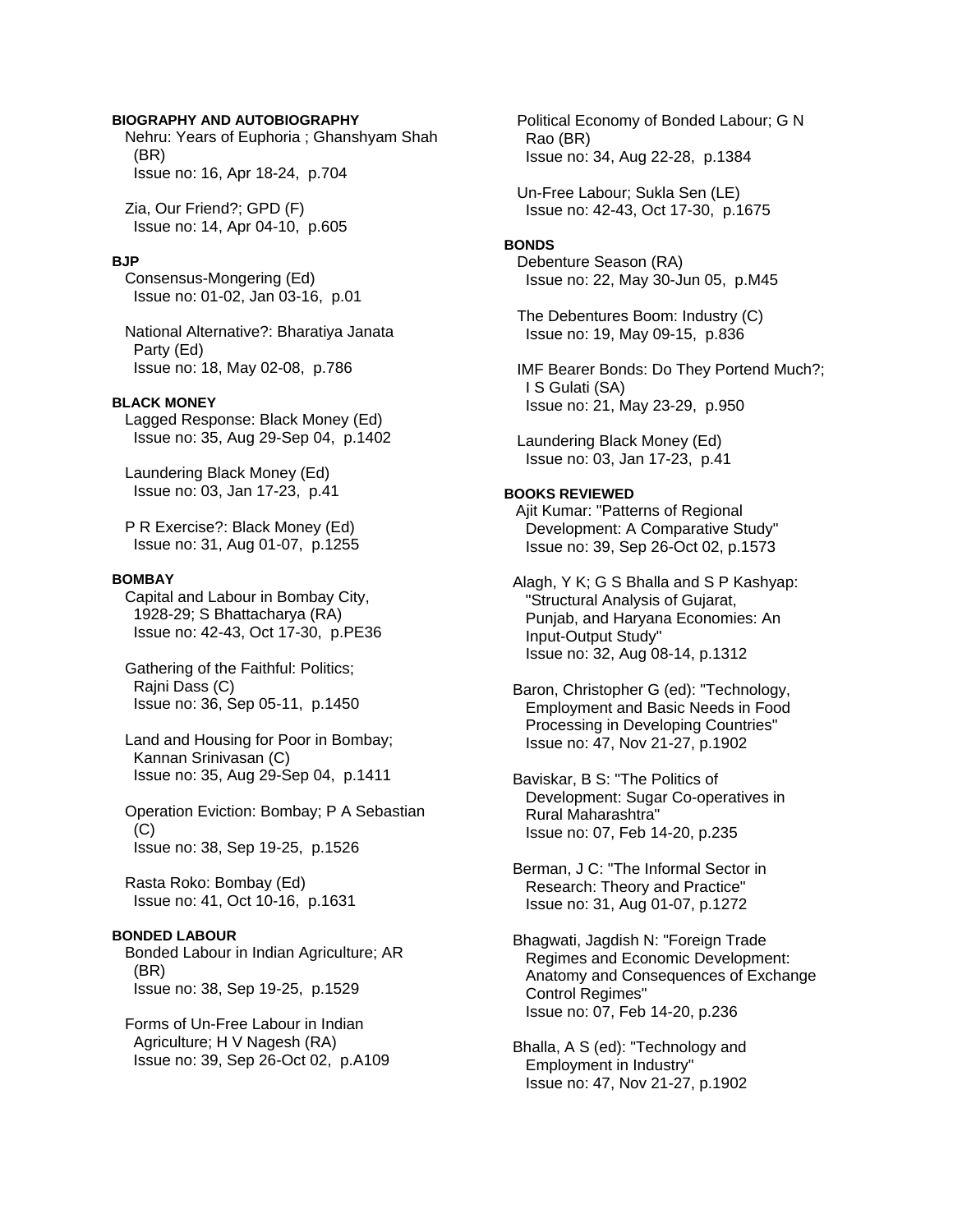## **BOOKS REVIEWED**

- Bhalla, A S (ed): "Towards Global Action for Appropriate Technology" Issue no: 47, Nov 21-27, p.1902
- Bharadwaj, Krishna: "On Some Issues of Method in the Analysis of Social Change" Issue no: 04, Jan 24-30, p.105

 Boon, Gerard K : "Technology and Employment in Footwear Manufacturing" Issue no: 47, Nov 21-27, p.1902

 Brijbhushan, Jamila: "Muslim Women in Purdah and out of It" Issue no: 19, May 09-15, p.850

- Chakrabarty, Banbehari (ed): "The Stalin Question" Issue no: 07, Feb 14-20, p.233
- Chopra, R N: "Evolution of Food Policy in India" Issue no: 20, May 16-22, p.898
- Chungara, Domitila Barrios De and Moema Viezzer: "Let Me Speak: Testimony of Domitila, a Woman of Bolivian Mines" Issue no: 41, Oct 10-16, p.1651
- Dandekar, V M: "The Cattle Economy of India" Issue no: 09, Feb 28-Mar 06, p.321
- Das Gupta, Ashin: "Indian Merchants and the Decline of Surat c 1700-1750" Issue no: 50, Dec 12-18, p.2039
- Dayal, Sahab: "Industrial Relations System in India: A Study of Vital Issues" Issue no: 06, Feb 07-13, p.189
- Desai, A R: "Rural India in Transition" Issue no: 14, Apr 04-10, p.617

 Desai, B M: "Intervention for Rural Development: Experiences of the Small Farmers' Development Agency" Issue no: 33, Aug 15-21, p.1347

 Devahuti (ed): "Bias in Indian Historiography" Issue no: 33, Aug 15-21, p.1348  Franda, Marcus: "India's Rural Development: An Assessment of Alternatives" Issue no: 01-02-02, Jan 03-16, p.23

- Gopal, Sarvepalli: "Jawaharlal Nehru, Volume Two; 1947-1956" Issue no: 16, Apr 18-24, p.704
- Gunawardana, R A L H: "Robe and Plough: Monasticism and Economic Interest in Early Medieval Sri Lanka" Issue no: 03, Jan 17-23, p.65
- Gupta, Suraj B: "Monetary Planning for India" Issue no: 05, Jan 31-Feb 06, p.151
- Habte, Bereket: "Conflict and Intervention in the Horn of Africa" Issue no: 41, Oct 10-16, p.1654
- Haq, Ehsanul: "Education and Political Culture in India: The Limits of Schooling Systems and Political Socialisation " Issue no: 49, Dec 05-11, p.1994
- Heather and Vijay Joshi: "Surplus Labour and the City: A Study of Bombay" Issue no: 18, May 02-08, p.809
- Hettne, Bjorn: "The Political Economy of Indirect Rule: Mysore 1881-1974" Issue no: 15, Apr 11-17, p.657
- International Peace Research Institute, Stockholm: "World Armaments and Disarmament: SIPRI Yearbook 1981" Issue no: 24, Jun 13-19, p.1060
- Ishikawa, Shigeru: "Essays on Technology, Employment and Institutions in Economic Development: Comparative Asian Experience" Issue no: 51, Dec 19-25, p.2088
- Itoh, Makats: "Value and Crisis: Essays on Marxian Economics in Japan" Issue no: 30, Jul 25-31, p.1235
- Jain, P C: "Administrative Adjudication: A Comparative Study of France" Issue no: 51, Dec 19-25, p.2092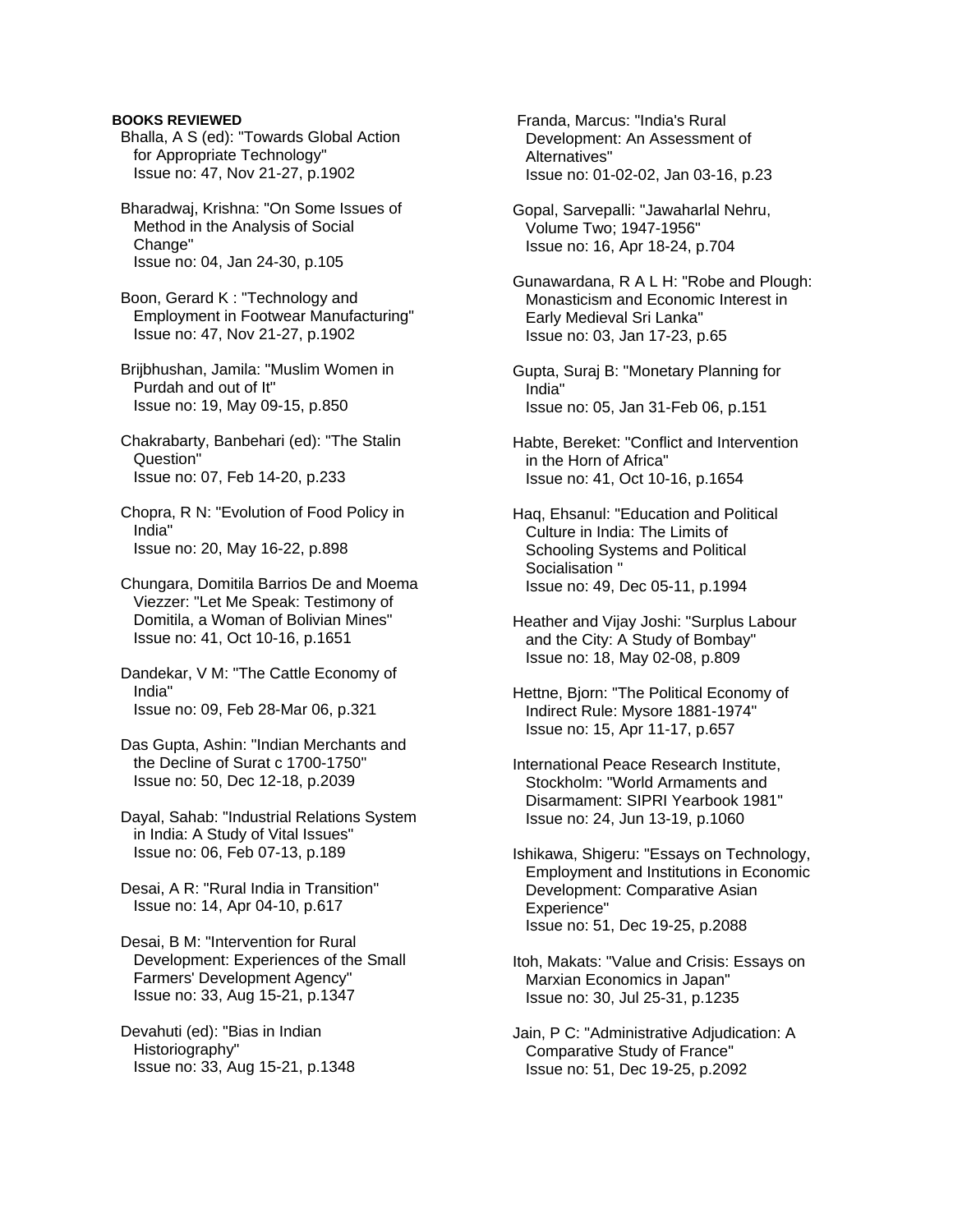## **BOOKS REVIEWED**

- Karnataka, Planning Department: "Activity Pattern of Nursing Personnel: A Case Study" Issue no: 14, Apr 04-10, p.618
- Khanna, D D (ed): "Strategic Environment in South Asia during the 1980s" Issue no: 36, Sep 05-11, p.1456
- Kripa Shankar: "Concealed Tenancy and Its Implications for Equity and Economic Growth " Issue no: 05, Jan 31-Feb 06, p.153
- Kurien, C T and Josef James: "Economic Change in Tamil Nadu: 1960-70: A Regionally and Functionally Disaggregated Study" Issue no: 49, Dec 05-11, p.1991
- Kurup, K K N: "William Logan: A Study in the Agrarian Relations of Malabar" Issue no: 28-29, Jul 11-24, p.1187
- Macfarlane, L J: "The Right to Strike" Issue no: 23, Jun 06-12, p.1021
- Maniruzzaman, Talukdar: "The Bangladesh Revolution and Its Aftermath" Issue no: 27, Jul 04-10, p.1148
- Maria, Sarma: "Bonded Labour in India" Issue no: 38, Sep 19-25, p.1529
- Mathews, Russell: "Revenue Sharing in Federal Systems" Issue no: 32, Aug 08-14, p.1310
- Mishra, K P and K R Narayanan (ed): "Non-Alignment in Contemporary International Relations" Issue no: 17, Apr 25-May 01, p.753
- Mitra, Ashok: "The Share of Wages in National Income" Issue no: 35, Aug 29-Sep 04, p.1423
- Mundle, Sudipto: "Backwardness and Bondage: Agrarian Relations in a South Bihar District " Issue no: 34, Aug 22-28, p.1384
- Nadkarni, M V: "Socialist Agricultural Price Policy: A Case Study of GDR" Issue no: 01-02-02, Jan 03-16, p.25

 Nadkarni, M V: "Marketable Surplus and Market Dependence: A Study of a Millet" Issue no: 08, Feb 21-27, p.277

 Naidu, Ratna: "The Communal Edge to Plural Societies: India and Malaysia" Issue no: 22, May 30-Jun 05, p.985

 Nanda, B R (ed): "Essays in Modern Indian History" Issue no: 19, May 09-15, p.848

- Nashif, Taysir N: "The Palestine Arab and Jewish Political Leadership: A Comparative Study " Issue no: 19, May 09-15, p.849
- Nayar, Kuldip: "Report on Afghanistan" Issue no: 17, Apr 25-May 01, p.756
- Pai, Stya M: "Punjab Heroic Tradition, 1900-1947" Issue no: 24, Jun 13-19, p.1059
- Patel, Jashbhai: "Satyendra Nath Bose: An Indian Physicist" Issue no: 50, Dec 12-18, p.2042
- Pillai, Devadas and C Baks: "Winners and Losers: Styles of Development and Change in an Indian Region" Issue no: 14, Apr 04-10, p.613
- Rama: "Our Water Resources" Issue no: 08, Feb 21-27, p.280
- Ramanamma: "Graduate Employed Women in an Urban Setting" Issue no: 04, Jan 24-30, p.107
- Ramaswamy, E A and Uma Ramaswamy: "Industry and Labour: An Introduction" Issue no: 51, Dec 19-25, p.2091
- Rao, Ranga K: "Village Politics: A Longitudinal Study" Issue no: 09, Feb 28-Mar 06, p.323
- Rao, T V; Anil Bhatt and T P Rama Rao: "Adult Education for Social Change" Issue no: 01-02-02, Jan 03-16, p.26
- Rao, V M: "Rural Development and the Village: Perspectives for Planning for Development" Issue no: 15, Apr 11-17, p.657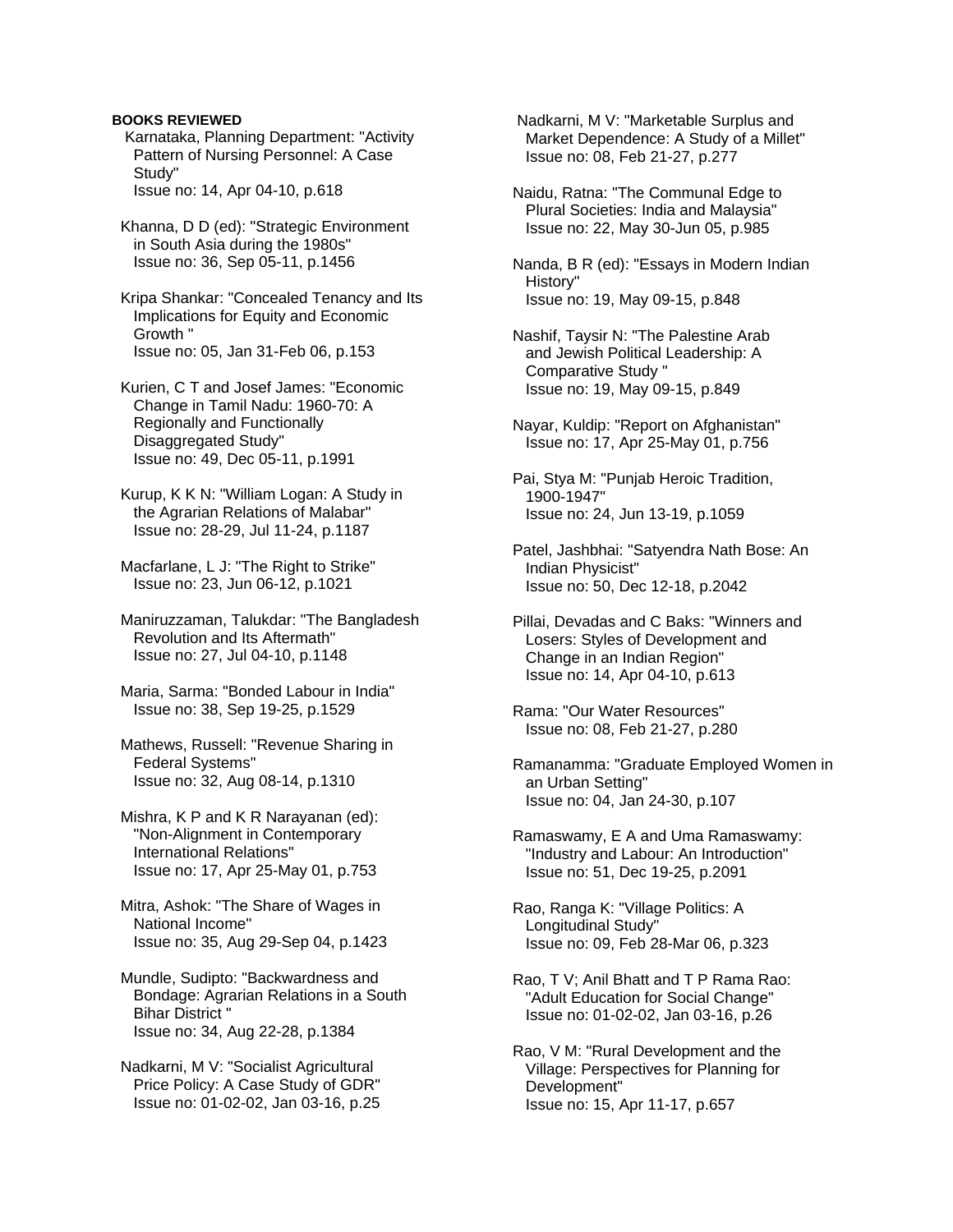## **BOOKS REVIEWED**

- Rao, Venugopal S: "Dynamics of Crime: Spatial and Socio-Economic Aspects of Crime in India " Issue no: 37, Sep 12-18, p.1495
- Regmi, Mahesh C: "Thatch Huts and Stucco Palaces: Peasants and Landlords in 19th Century Nepal" Issue no: 47, Nov 21-27, p.1905
- Reid, Escott: "Envoy to Nehru" Issue no: 31, Aug 01-07, p.1274
- Rodinson, Maxime: "Marxism and the Muslim World" Issue no: 15, Apr 11-17, p.655
- Sain, Kanwar: "Flood Problem in India" Issue no: 04, Jan 24-30, p.107
- Seth, N R and P J Patel: "Industrial Sociology in India" Issue no: 03, Jan 17-23, p.67
- Shah, A B: "Religion and Society in India" Issue no: 22, May 30-Jun 05, p.987
- Shah, A B and Susheela Bhan (ed): "Non-Formal Education and the NAEP" Issue no: 20, May 16-22, p.902
- Shakir, Moin: "Politics of Minorities: Some Perspectives" Issue no: 18, May 02-08, p.808
- Shirokov, G K: "Industrialisation of India" Issue no: 16, Apr 18-24, p.705
- Shourie, Arun: "Institutions in the Janata Phase" Issue no: 28-29, Jul 11-24, p.1188
- Singh, Jagjit: "Memoirs of a Mathematician Manque" Issue no: 03, Jan 17-23, p.67
- Singh, K R: "The Persian Gulf: Arms and Arms Control" Issue no: 36, Sep 05-11, p.1455
- Smith, Anthony: "The Geopolitics of Information: How Western Culture Dominates the World" Issue no: 08, Feb 21-27, p.278

 Sopher, David E (ed): "An Exploration of India: Geographical Perspectives on Society and Culture " Issue no: 38, Sep 19-25, p.1530

- Srivastava, Meera: "Constitutional Crisis in the States in India" Issue no: 34, Aug 22-28, p.1386
- Straceby, Eric: "Odd Man In" Issue no: 42-43, Oct 17-30, p.1694
- Subbarao, K: "Rice Marketing System and Compulsory Levies in Andhra Pradesh" Issue no: 50, Dec 12-18, p.2041
- University Grant Commission, New Delhi: "Review of Social Work Education in India: Report of the Second Review Committee" Issue no: 23, Jun 06-12, p.1018
- Venkatratnam, R: "Medical Sociology in an Indian Setting" Issue no: 38, Sep 19-25, p.1531
- Warren, Bill and John Ed. Sender (ed): "Imperialism: Pioneer of Capitalism" Issue no: 42-43, Oct 17-30, p.1693
- Willet, John; Ralph Manheim and Erich Fried: "Bertolt Brecht: Poems 1913-1956" Issue no: 21, May 23-29, p.946

# **BORDER DISPUTES**

 The Deadlocked Deadlock: Sino-Indian Boundary Dispute; Neville Maxwell (SA) Issue no: 38, Sep 19-25, p.1545

 Realism on the Border: India-China Relations; A G Noorani (C) Issue no: 28-29, Jul 11-24, p.1185

### **BRITAIN**

 Bobby Sands' Blood: Britain (Ed) Issue no: 19, May 09-15, p.835

- Brixton Burns: Britain; Amrit Wilson (C) Issue no: 18, May 02-08, p.806
- Marching against Nuclear Weapons: Britain; Bharat Bhushan (C) Issue no: 48, Nov 28-Dec 04, p.1945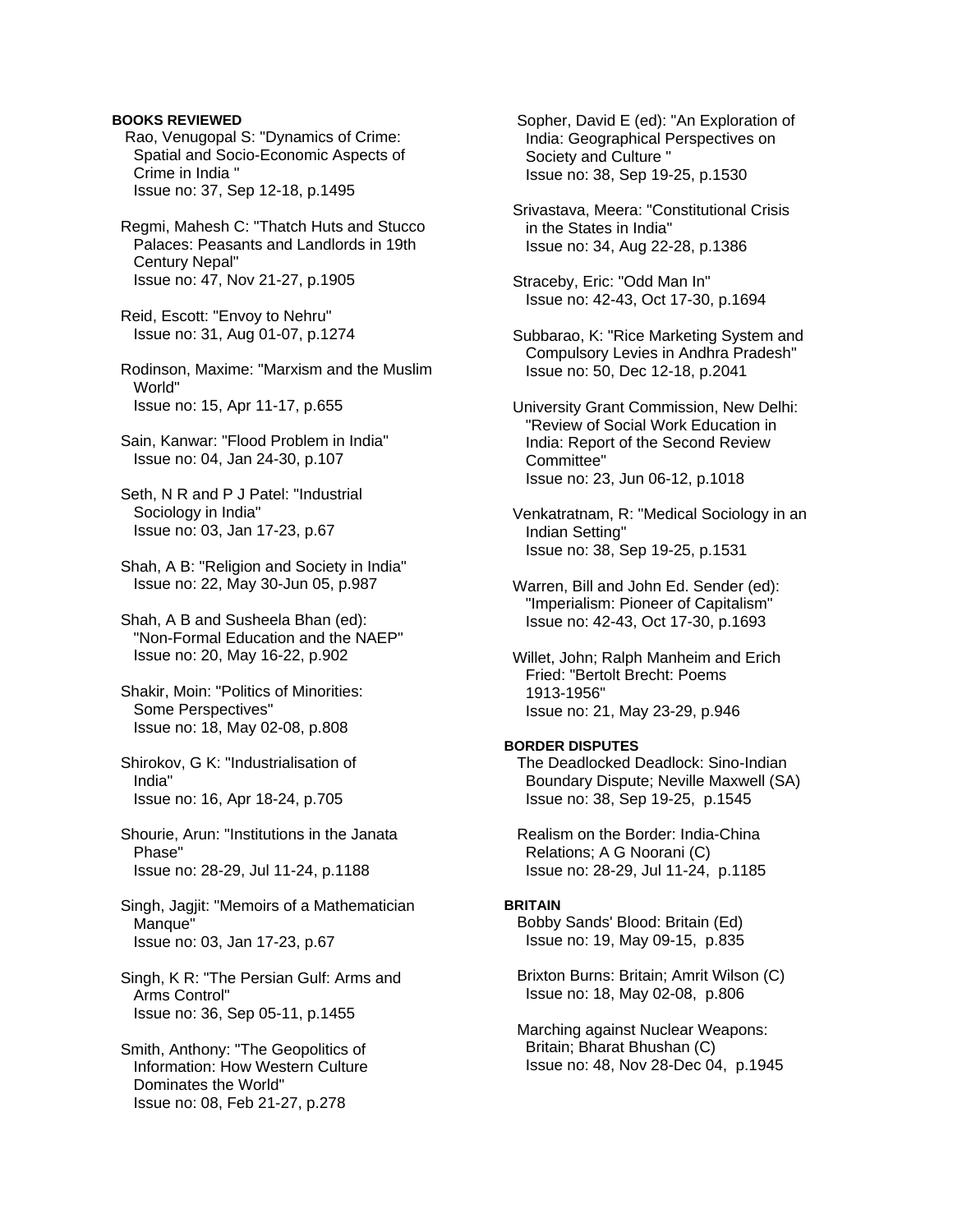# **BRITAIN**

 To Be Black and in Brixton: Britain; Maria Couto (C) Issue no: 19, May 09-15, p.846

 Trials in Bradford: Whose Conspiracy?: Britain; Amrit Wilson (C) Issue no: 38, Sep 19-25, p.1527

 Truth in Many Colours: Britain; Amarjit Chandan (C) Issue no: 22, May 30-Jun 05, p.984

 TUC Meet at Blackpool (C) Issue no: 39, Sep 26-Oct 03, p.1570

 TUC Meet at Blackpool: Britain (C) Issue no: 39, Sep 26-Oct 02, p.1570

 Voice of the Unheard; Maria Couto (C) Issue no: 28-29, Jul 11-24, p.1183

# **BRITISH RULE**

 Structure of the Labour Market in Colonial India; Ranajit Das Gupta (SA) Issue no: 44-46, Oct 31-Nov 20, p.1781

# **BUDDHISTS**

 Sangha, State and Economic Interests; Romila Thapar (BR) Issue no: 03, Jan 17-23, p.65

## **BUDGET DEFICIT**

 Budget, Investment and the Economy; N J Jhaveri (SA) Issue no: 13, Mar 28-Apr 03, p.578

## **BUDGET, UNION-1981-1982**

 1981-82 Budget and Sixth Plan: Uneasy Coexistence (SA) Issue no: 13, Mar 28-Apr 03, p.584

 Shifting the Burden (Ed) Issue no: 35, Aug 29-Sep 04, p.1401

### **BUDGET-1981**

 Politics on the Eve of Budgeting; Romesh Thapar (F) Issue no: 09, Feb 28-Mar 06, p.301

#### **BUREAUCRACY**

 The Mood Is Sobar?; Romesh Thapar (F) Issue no: 27, Jul 04-10, p.1133

 A New Approach to State Planning?: Planning; SG (C) Issue no: 16, Apr 18-24, p.698

 New Signals; Romesh Thapar (F) Issue no: 01-02-02, Jan 03-16, p.13

 Out of the Dog-House?: Bureaucracy (Ed) Issue no: 28-29, Jul 11-24, p.1167

 Taming the Bureaucracy: Madhya Pradesh (C) Issue no: 36, Sep 05-11, p.1449

#### **BURMA**

 Insurgencies among Mons and Karens: Burma; Bertil Linter (C) Issue no: 16, Apr 18-24, p.702

## **BUSINESS AND POLITICS**

 The 'Young' Industrialists: Politics (Ed) Issue no: 37, Sep 12-18, p.1475

 Agricultural Mercantile Politics and Policy: A Case Study of Tamil Nadu; Barbara Harriss (SA) Issue no: 10-12, Mar 07-27, p.441

 All About Discipline; Romesh Thapar (F) Issue no: 32, Aug 08-14, p.1295

 Big Business, Influence-Generation, and Decision-Making in India; Dolly Arora (RA) Issue no: 09, Feb 28-Mar 06, p.M2

 Business and Government: New Delhi; BM (C) Issue no: 19, May 09-15, p.843

 Free Market, at a Price: Government and Business (Ed) Issue no: 28-29, Jul 11-24, p.1166

 Gram and Superpower Politics; R G Gidadhubli (C) Issue no: 09, Feb 28-Mar 06, p.317

 Managing Political Risks: Multinationals; Arjun Makhijani (C) Issue no: 31, Aug 01-07, p.1269

 The Power to Search: Civil Liberties; A G Noorani (C) Issue no: 24, Jun 13-19, p.1051

 Shuffle and Deal (Ed) Issue no: 33, Aug 15-21, p.1325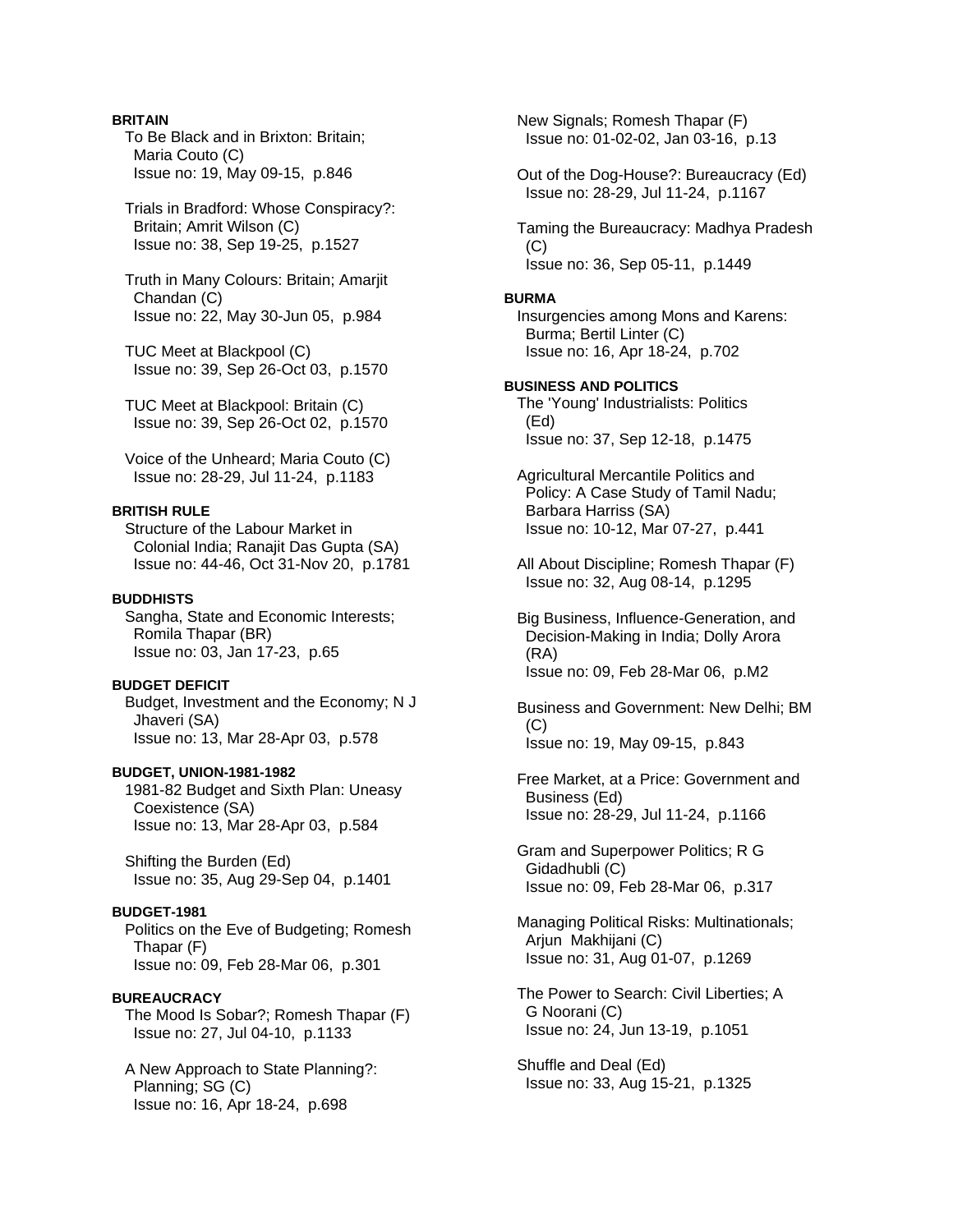# **BUSINESS AND POLITICS**

 Tugging at Centre's Purse-Strings: West Bengal (C) Issue no: 32, Aug 08-14, p.1302

 Wishing Away Class Politics; Gail Omvedt (BR) Issue no: 07, Feb 14-20, p.235

### **BUSINESS MANAGEMENT**

 Big Business, Influence-Generation, and Decision-Making in India; Dolly Arora (RA) Issue no: 09, Feb 28-Mar 06, p.M2

 Management of the Income-Tax Function: Is India a Tax Haven?; Anand P Gupta (RA) Issue no: 09, Feb 28-Mar 06, p.M15

## **CALCUTTA**

 Personnel Management Practices in Indian Family Business: A Case Study; K K Chaudhuri and T K Barman (RA) Issue no: 35, Aug 29-Sep 04, p.M117

#### **CANCUN**

 Rhetoric and Reality: Cancun; Elizabeth Bradshaw and Henry Holland (C) Issue no: 47, Nov 21-27, p.1897

# **CAPITAL ACCOUNT CONVERTIBILITY**

 Changing Dollars into Rupees (C) Issue no: 49, Dec 05-11, p.1972

# **CAPITAL EXPENDITURE**

 Interaction between Merchant Capital and Industrial Capital: A Theoretical Study; Ajit K Chadhury and Raghabendra Chattopadhyay (RA) Issue no: 42-43, Oct 17-30, p.PE32

## **CAPITAL FLOWS**

 Estimation of Incremental Capital Output Ratios for Sixth Plan; S Gupta, R Mehta, C Pant and P Singh (SA) Issue no: 39, Sep 26-Oct 02, p.1575

 Resource Flows between Agriculture and Non-Agriculture in India, 1950-1970; Ashoka Mody (SA) Issue no: 10-12, Mar 07-27, p.425

# **CAPITAL FORMATION**

 Boom Time (RA) Issue no: 35, Aug 29-Sep 04, p.M 89  Dynamics of Sexual Division of Labour and Capital Accumulation: Women Lace Workers of Narsapur; Maria Mies (SA) Issue no: 10-12, Mar 07-27, p.487

 Growth, Disparity and Capital Reorganisation in Indian Economy: Some Speculations; Sudipto Mundle (SA) Issue no: 10-12, Mar 07-27, p.393

 Profile of Stagnation (Ed) Issue no: 06, Feb 07-13, p.165

 Share of Wages in National Income in a Capitalist Economy; Amit Bhaduri (BR) Issue no: 35, Aug 29-Sep 04, p.1423

 Structure of Colonial Formations; Hamza Alavi (SA) Issue no: 10-12, Mar 07-27, p.475

# **CAPITAL GOODS**

 Many Limitations: Project Exports (C) Issue no: 16, Apr 18-24, p.689

## **CAPITALISM**

 Capitalist Agriculture and Rural Classes in India; Gail Omvedt (RA) Issue no: 52, Dec 26-Jan 01, p.A140

 Caricature of Marxism; Ajit Roy (BR) Issue no: 42-43, Oct 17-30, p.1693

 China: Survival versus Ideological Purity; Upendranath Roy (LE) Issue no: 06, Feb 07-13, p.172

 Dancing on a Volcano; Richard Krooth (C) Issue no: 39, Sep 26-Oct 02, p.1569

 Dynamics of Oligopolistic Power: Fibres and Allied Textiles; Frederick Clairmonte and John Cavanagh (SA) Issue no: 10-12, Mar 07-27, p.529

 Rise of Social Capitalism in the USSR: I; Paresh Chattopadhyay (SA) Issue no: 24, Jun 13-19, p.1063

 Rise of Social Capitalism in the USSR: II; Paresh Chattopadhyay (SA) Issue no: 25-26, Jun 20-Jul 03, p.1102

 Rise of Social Capitalism in the USSR: III; Paresh Chattopadhyay (SA) Issue no: 27, Jul 04-10, p.1157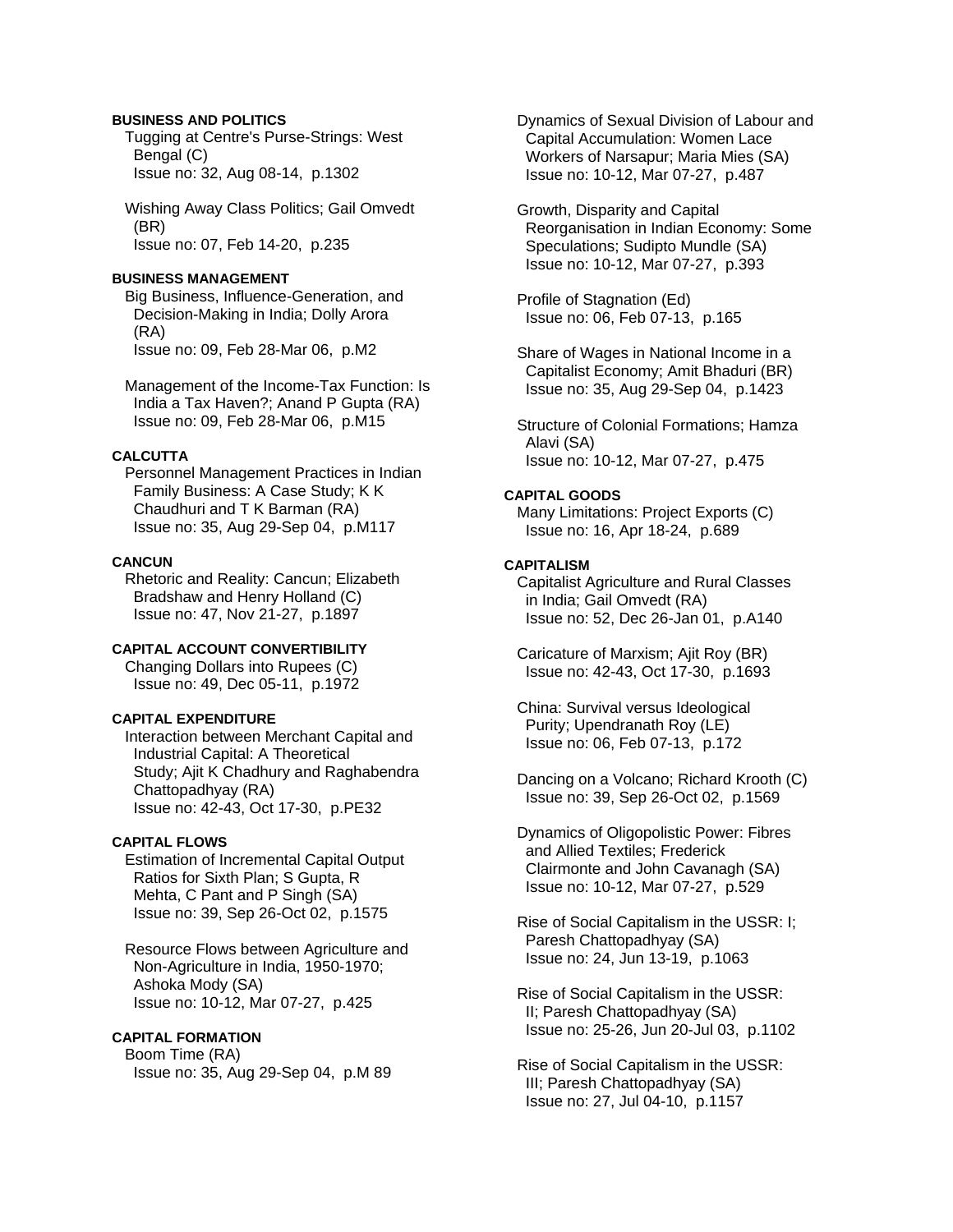# **CAPITALISM**

 Structure of Colonial Formations; Hamza Alavi (SA) Issue no: 10-12, Mar 07-27, p.475

## **CAPITALISTS**

 Unequal Antagonists: Peasants and Capitalists in Eastern UP in 1930s; Shahid Amin (RA) Issue no: 42-43, Oct 17-30, p.PE19

# **CASH CROPS**

 Quality Constraints: Tobacco (C) Issue no: 01-02-02, Jan 03-16, p.5

## **CASHEW INDUSTRY**

 Ordinance No Cure (C) Issue no: 08, Feb 21-27, p.257

# **CASTE CONFLICTS**

 Caste Violence: Gujarat (Ed) Issue no: 09, Feb 28-Mar 06, p.294

 Emancipation of Scheduled Castes and Tribes: Some Suggestions; L C Jain (SA) Issue no: 09, Feb 28-Mar 06, p.325

 Gujarat Government's Attacks on Dalits; Ghanshyam et al Shah (LE) Issue no: 20, May 16-22, p.881

 Second Phase in Caste War: Gujarat; Achyut Yagnik (C) Issue no: 22, May 30-Jun 05, p.977

 Social Mobility and Caste Violence: A Study of the Gujarat Riots; Pradip Kumar Bose (SA) Issue no: 16, Apr 18-24, p.713

 Spectre of Caste War: Gujarat; Achyut Yagnik (C) Issue no: 13, Mar 28-Apr 03, p.553

# **CASTES AND CASTE SYSTEM**

 Caste and Class; E M S Namboodiripad (LE) Issue no: 13, Mar 28-Apr 03, p.546

 Caste Violence: Gujarat (Ed) Issue no: 09, Feb 28-Mar 06, p.294

 Caste, Infrastructure and Superstructure: A Critique; Dipankar Gupta (SA) Issue no: 51, Dec 19-25, p.2093

 Spectre of Caste War: Gujarat; Achyut Yagnik (C) Issue no: 13, Mar 28-Apr 03, p.553

### **CATHOLICS**

 Protestant Fears and Catholic Despair: Northern Ireland; Maria Couto (C) Issue no: 21, May 23-29, p.942

## **CAUVERY WATER DISPUTE**

 Sharing of Cauvery Waters: Experience of Thanjavur; S Sankaravadivelu (C) Issue no: 24, Jun 13-19, p.1052

# **CEMENT INDUSTRY**

 Accommodative Policy (C) Issue no: 47, Nov 21-27, p.1881

 Basics and Peripherals: Cement Industry (C) Issue no: 07, Feb 14-20, p.217

 Bugbear of Low Capacity Use (C) Issue no: 33, Aug 15-21, p.1328

 Profitable Free for All: Cement (C) Issue no: 21, May 23-29, p.929

#### **CENSORSHIP**

 Policing the Theatre: Censorship (Ed) Issue no: 41, Oct 10-16, p.1631

 Power of Expunction and Press Censorship: Civil Liberties; A G Noorani (C) Issue no: 18, May 02-08, p.797

#### **CENSUS-1951**

 National Register of Citizens, 1951: Assam; Anil Roychaudhury (C) Issue no: 08, Feb 21-27, p.267

#### **CENSUS-1981**

 Computerisation of Census Data: Some Considerations; P Padmanabha (SA) Issue no: 16, Apr 18-24, p.717

 Indian Population Scene after 1981 Census: A Perspective; Pravin Visaria and Leela Visaria (SA) Issue no: 44-46, Oct 31-Nov 20, p.1727

 Preliminary Demography of 1981 Census; Tim Dyson (SA) Issue no: 33, Aug 15-21, p.1349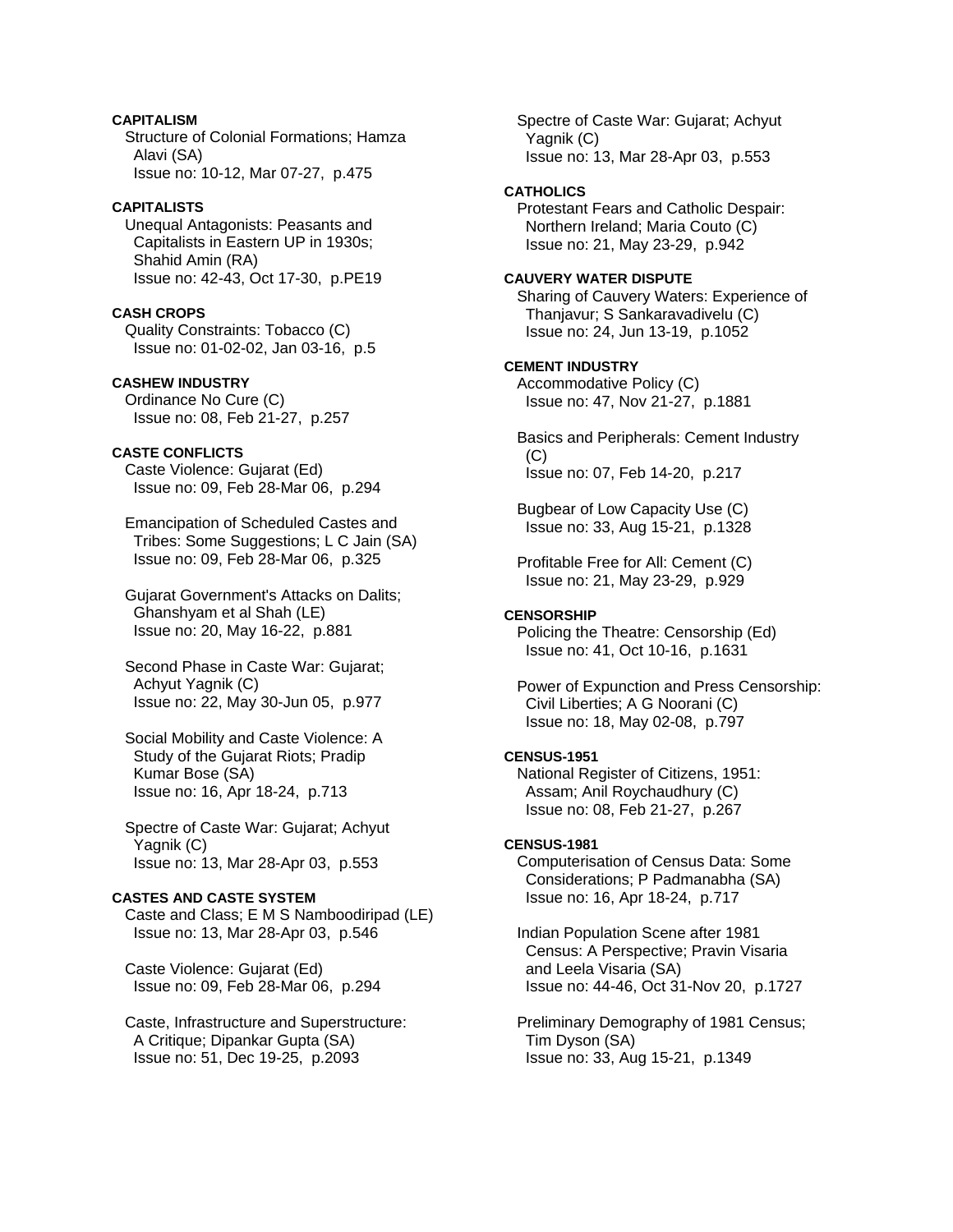# **CENTRE-STATE RELATIONS**

 Faith in New Delhi: Assam (Ed) Issue no: 42-43, Oct 17-30, p.1670

 Legitimacy Crisis in Centre-State Relations ; Amal Ray (BR) Issue no: 34, Aug 22-28, p.1386

 Limits of Brinkmanship: Kashmir; Balraj Puri (C) Issue no: 34, Aug 22-28, p.1376

 Manipur: Evading Basic Issues (Ed) Issue no: 09, Feb 28-Mar 06, p.295

 Royalty Disputes: Centre-State Relations (Ed) Issue no: 34, Aug 22-28, p.1366

### **CHAMBERS OF COMMERCE**

 The 'Right' Mix: Industry (Ed) Issue no: 50, Dec 12-18, p.2018

### **CHEMICAL INDUSTRY**

 Long Way to Go: Chemical Exports (C) Issue no: 04, Jan 24-30, p.89

#### **CHINA**

 Asean Communist Parties and China: ASEAN; Michel Chossudovsky (C) Issue no: 39, Sep 26-Oct 02, p.1571

 Bidding for China's Off-Shore Oil: Hong Kong; Michel Chossudovsky (C) Issue no: 38, Sep 19-25, p.1528

 China, and All That...; Romesh Thapar (F) Issue no: 17, Apr 25-May 01, p.739

 China: Survival versus Ideological Purity; Upendranath Roy (LE) Issue no: 06, Feb 07-13, p.172

 Peking Trial; Ashok Et al Rudra (LE) Issue no: 05, Jan 31-Feb 06, p.135

 Unasked Questions: China (Ed) Issue no: 05, Jan 31-Feb 06, p.130

 Unfair Trial; A K Bagchi (LE) Issue no: 01-02-02, Jan 03-16, p.07

 Where Deng Is Taking China; GPD (F) Issue no: 01-02, Jan 03-16, p.9

**CHINA-INDIA RELATIONS**  China Back on Agenda; GPD (F) Issue no: 17, Apr 25-May 01, p.751

# **CITIZENS**

 National Register of Citizens, 1951: Assam; Anil Roychaudhury (C) Issue no: 08, Feb 21-27, p.267

## **CIVIL LIBERTIES**  Accounting for 'Encounters': Civil Liberties; A G Noorani (C) Issue no: 22, May 30-Jun 05, p.979

 Externing Political Opponents: Civil Liberties; A G Noorani (C) Issue no: 37, Sep 12-18, p.1489

 A Guide to Prisoners' Rights: Civil Liberties; A G Noorani (C) Issue no: 32, Aug 08-14, p.1303

 Misuse of NSA; Arun Shourie (LE) Issue no: 06, Feb 07-13, p.172

 Police and the Press: Civil Liberties; A G Noorani (C) Issue no: 52, Dec 26-Jan 01, p.2121

 Policemen and Obscenity: Civil Liberties; A G Noorani (C) Issue no: 50, Dec 12-18, p.2033

 Power of Expunction and Press Censorship: Civil Liberties; A G Noorani (C) Issue no: 18, May 02-08, p.797

 Right to March in Procession: Civil Liberties; A G Noorani (C) Issue no: 42-43, Oct 17-30, p.1688

# **CLASS SOCIETY**

 Caste, Infrastructure and Superstructure: A Critique; Dipankar Gupta (SA) Issue no: 51, Dec 19-25, p.2093

# **COAL**

 Coastal Shipping: Destination Unknown?; D M Nachane, P R Chary and V V Subbarao (SA) Issue no: 47, Nov 21-27, p.1907

 Dismal Picture: Coal; K V Subrahmanyam  $(C)$ Issue no: 36, Sep 05-11, p.1451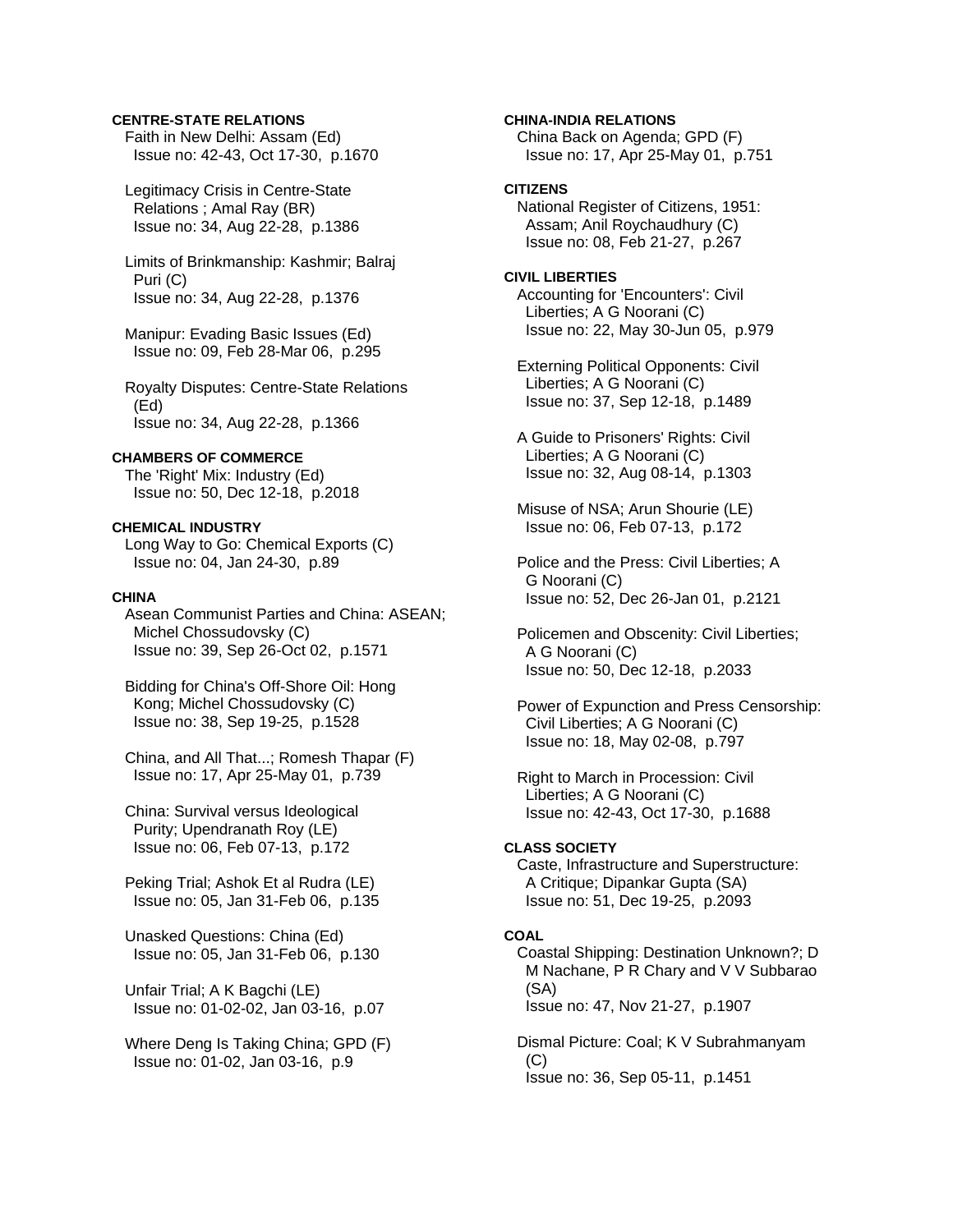Coal: Another Wild Experiment: New Delhi; BM (C) Issue no: 03, Jan 17-23, p.54 Dismal Picture: Coal; K V Subrahmanyam (C) Issue no: 36, Sep 05-11, p.1451 In the Wrong Places (C) Issue no: 48, Nov 28-Dec 04, p.1928 Mechanisation for Whom?: Coal Mines; Anjan Ghosh (C) Issue no: 37, Sep 12-18, p.1485 Miners' Fight against Imposters: Dhanbad; Amiya Rao (C) Issue no: 50, Dec 12-18, p.2031 Nationalisation by Default: The Case of Coal in India; Rajiv Kumar (SA) Issue no: 17, Apr 25-May 01, p.757 Nationalisation by Default: The Case of Coal in India; Rajiv Kumar (SA) Issue no: 18, May 02-08, p.824 Unreal Surplus: Coal (C) Issue no: 20, May 16-22, p.880 **COCOA INDUSTRY**  Shattered Dream: Cocoa (C) Issue no: 33, Aug 15-21, p.1328 **COFFEE INDUSTRY**  India and International Quotas: Coffee (C) Issue no: 07, Feb 14-20, p.217 International Pact in Jeopardy: Coffee  $(C)$  Issue no: 30, Jul 25-31, p.1221 On-Off Export Duty: Coffee (C) Issue no: 38, Sep 19-25, p.1516 **COLONIAL RULE**  Telescopic Philanthropy: Attitudes to Charity and the Empire in Charles Dickens; Sajni Mukherji (RA) Issue no: 42-43, Oct 17-30, p.PE9 War History of North-East Africa ; Kassahun Checole (BR) Issue no: 41, Oct 10-16, p.1654

**COAL INDUSTRY** 

**COMMERCIAL POLICY**  Commercialisation of Agriculture: A Reply; M V Nadkarni (D) Issue no: 37, Sep 12-18, p.1511 **COMMODITY PRICES**  Commercialisation of Agriculture; Ashoka Mody (BR) Issue no: 08, Feb 21-27, p.277 The Gold Puzzle; ISG (C) Issue no: 30, Jul 25-31, p.1230 Trends in Imports; Chakrovartty T Coorner (LE) Issue no: 28-29, Jul 11-24, p.1170 **COMMUNAL VIOLENCE**  All for Peace: Police (Ed) Issue no: 41, Oct 10-16, p.1630 Army to the Fore: Assam (Ed) Issue no: 01-02, Jan 03-16, p.2 Biharsharif (Ed) Issue no: 19, May 09-15, p.833 Biharsharif; S Shahbuddin and Mohan (LE) Issue no: 25-26, Jun 20-Jul 03, p.1082 Biharsharif Carnage: A Field Report; Asghar Ali Engineer (C) Issue no: 20, May 16-22, p.887 Communal Riots in Godhra: A Report: Gujarat-I; Asghar Ali Engineer (C) Issue no: 41, Oct 10-16, p.1638 Communalism: Indian/Malaysian; Satish Saberwal (BR) Issue no: 22, May 30-Jun 05, p.985 Fresh Political Adventurism?; Romesh Thapar (F) Issue no: 20, May 16-22, p.883 The Guilty of Jamshedpur (Ed) Issue no: 38, Sep 19-25, p.1513 On the Brink: West Asia (C) Issue no: 22, May 30-Jun 05, p.981 Oppression in Iran (LE) Issue no: 31, Aug 01-07, p.1258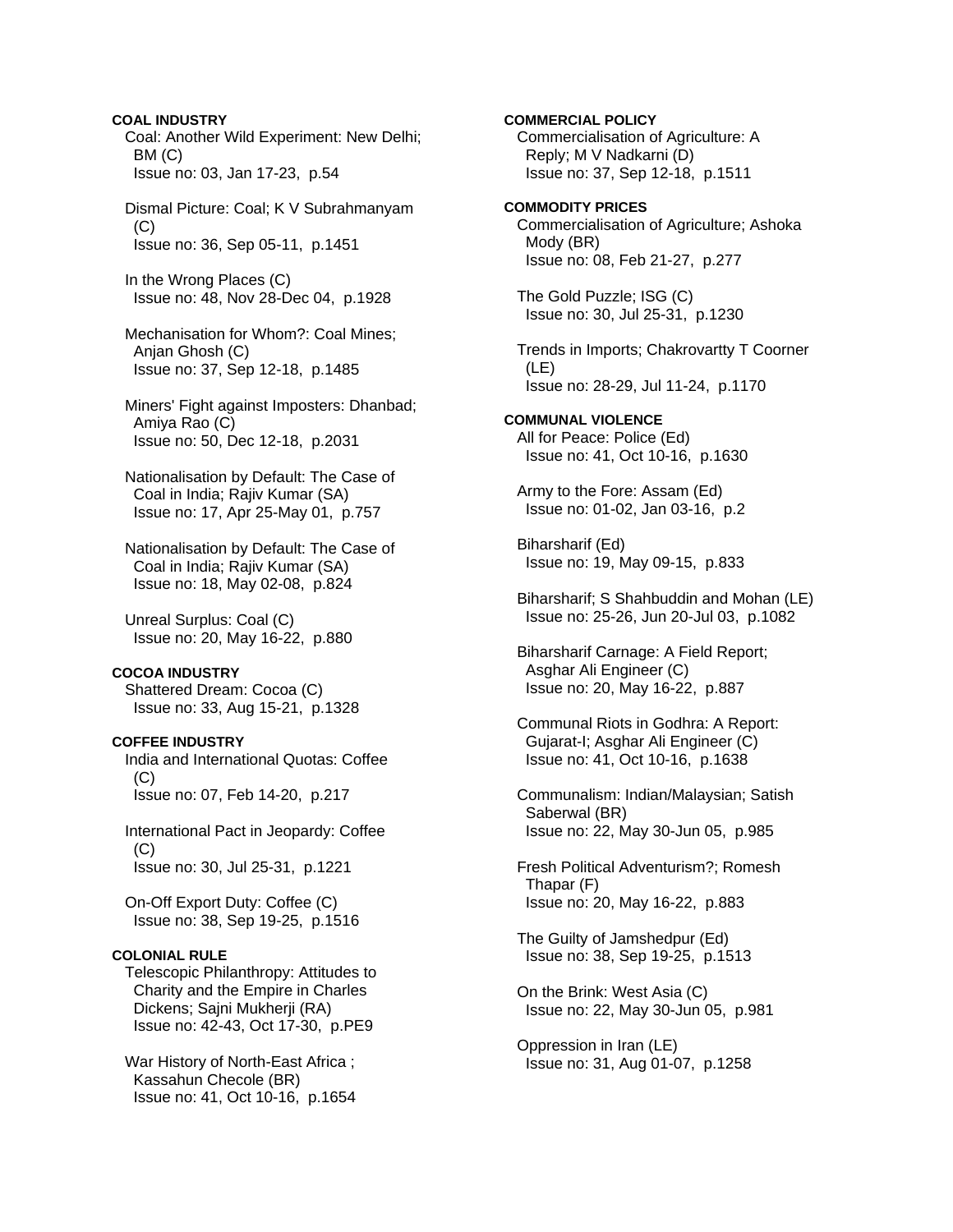## **COMMUNAL VIOLENCE**

 Protestant Fears and Catholic Despair: Northern Ireland; Maria Couto (C) Issue no: 21, May 23-29, p.942

 Right to March in Procession: Civil Liberties; A G Noorani (C) Issue no: 42-43, Oct 17-30, p.1688

 Rioting as Rational Action: An Interpretation of the April 1978 Riots in Agra; Owen M Lynch (SA) Issue no: 48, Nov 28-Dec 04, p.1951

 Riots in Hyderabad: Andhra Pradesh (C) Issue no: 35, Aug 29-Sep 04, p.1416

 Source of Violence: Police (Ed) Issue no: 03, Jan 17-23, p.44

 Trouble at Aligarh Muslim University: A Report: Minorities; Asghar Ali Engineer  $(C)$ Issue no: 33, Aug 15-21, p.1340

 The Victims: Sri Lanka (Ed) Issue no: 34, Aug 22-28, p.1367

 Witch-Sabbath at Singhbhum; Mahasveta Devi (C) Issue no: 40, Oct 03-09, p.1595

## **COMMUNALISM**

 Communalism: Indian/Malaysian; Satish Saberwal (BR) Issue no: 22, May 30-Jun 05, p.985

### **COMMUNICATION MEDIA**

 'Western Domination', a Cover for Government Control: The Media; Sumanta Banerjee (C) Issue no: 03, Jan 17-23, p.56

#### **COMMUNISM**

 Little Nationalism Turned Chauvinist; Sanat Bose (LE) Issue no: 14, Apr 04-10, p.599

 Little Nationalism Turned Chauvinist: A Comment; Gail Omvedt (D) Issue no: 13, Mar 28-Apr 03, p.589

 Little Nationalism Turned Chauvinist: A Reply; Amalendu Guha (D) Issue no: 17, Apr 25-May 01, p.781

 Peking Trial; Ramana K V Reddy (LE) Issue no: 08, Feb 21-27, p.260

 Socialists versus Communists: France; Ramesh Chandran (C) Issue no: 17, Apr 25-May 01, p.750

 The Stalin Phenomenon; Ajit Roy (BR) Issue no: 07, Feb 14-20, p.233

## **COMMUNIST PARTIES**

 Asean Communist Parties and China: ASEAN; Michel Chossudovsky (C) Issue no: 39, Sep 26-Oct 02, p.1571

 Confidence and Trust: Politics (Ed) Issue no: 38, Sep 19-25, p.1514

 Dangeism without Dange: CPI (Ed) Issue no: 14, Apr 04-10, p.595

 Inevitable Collapse (Ed) Issue no: 42-43, Oct 17-30, p.1669

 Kulaks and the Left; K Balagopal (LE) Issue no: 51, Dec 19-25, p.2070

 The Left and the IMF Loan: New Delhi; BM (C) Issue no: 51, Dec 19-25, p.2075

 Left Parties to Government's Rescue: Assam; Udayon Misra (C) Issue no: 15, Apr 11-17, p.651

 Limits of 'Left and Democratic' Unity: Politics (Ed) Issue no: 03, Jan 17-23, p.43

 Little Nationalism Turned Chauvinist; Arun Roy (LE) Issue no: 04, Jan 24-30, p.91

 Little Nationalism Turned Chauvinist; Amalendu Guha (LE) Issue no: 07, Feb 14-20, p.218

 Playing Down Authoritarian Threat: CPI (Ed) Issue no: 37, Sep 12-18, p.1474

 Tailing behind Rural Rich: Farmers' Agitations (ED) Issue no: 08, Feb 21-27, p.254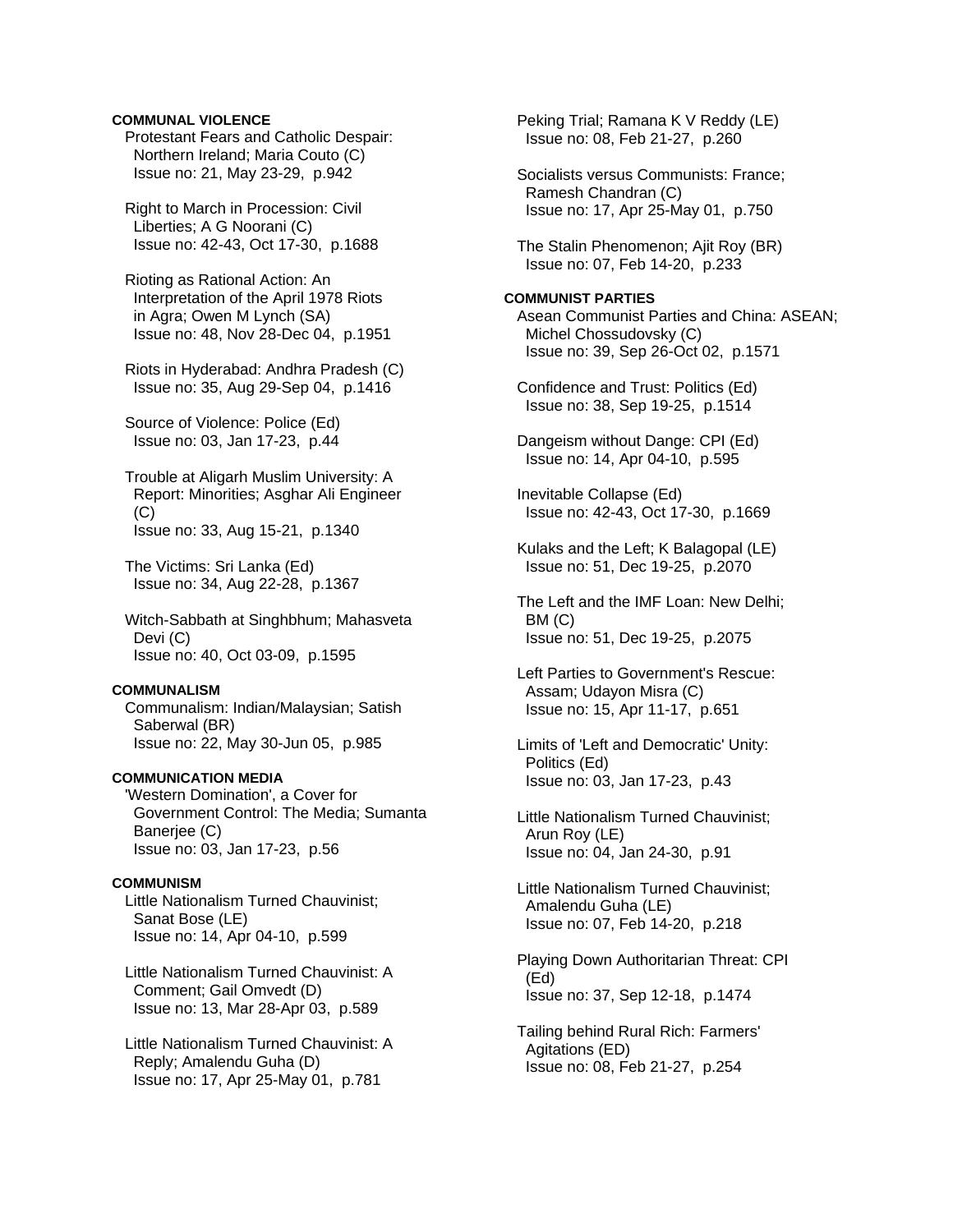## **COMMUNIST PARTIES**

 The Taming of Communists: France; Ramesh Chandran (C) Issue no: 30, Jul 25-31, p.1231

 Village Politics; B S Baviskar (BR) Issue no: 09, Feb 28-Mar 06, p.323

## **COMMUNISTS**

 Socialists versus Communists: France; Ramesh Chandran (C) Issue no: 17, Apr 25-May 01, p.750

 Toppling in West Bengal; Romesh Thapar (F) Issue no: 16, Apr 18-24, p.691

### **COMMUNITY DEVELOPMENT**

 Nehru, Albert Mayer, and Origins of Community Projects; Alice Thorner (SA) Issue no: 04, Jan 24-30, p.117

 Little Nationalism Turned Chauvinist; Arun Roy (LE) Issue no: 04, Jan 24-30, p.91

#### **COMPANIES**

 ACC-Vickers-Babcock Issue no: 40, Oct 03-09, p.1594

 Acetylene and Industrial Gas Cylinders Issue no: 07, Feb 14-20, p.222

 Ahmedabad Advance Mills Issue no: 40, Oct 03-09, p.1594

 Ahmedabad Manufacturing and Calico Printing Issue no: 38, Sep 19-25, p.1548

 Ahmedabad Shri Ramakrishna Mills Issue no: 48, Nov 28-Dec 04, p.1936

 Alfred Herbert India: Good Results amidst Financial Melodrama; Hansavivek Issue no: 30, Jul 25-31, p.1225

 Alkali and Chemical Corporation Issue no: 16, Apr 18-24, p.694

 ASEA Issue no: 22, May 30-Jun 05, p.974

 Ashok Leyland Issue no: 15, Apr 11-17, p.646  Asian Cables Issue no: 14, Apr 04-10, p.604

 Associated Cement Companies (ACC): Beyond Cement Issue no: 49, Dec 05-11, p.1977

 Atul Products Issue no: 24, Jun 13-19, p.1046

 Ballarpur Industries Issue no: 01-02, Jan 03-16, p.11

- Baroda Rayon Corporation: Into New Fields Issue no: 20, May 16-22, p.885
- BASF India: Silver Lining of New Projects Issue no: 16, Apr 18-24, p.693

 BEST and Crompton Engineering Issue no: 27, Jul 04-10, p.1136

 Bharat Earth Movers: Production Still Behind Orders Issue no: 03, Jan 17-23, p.51

 Bihar Alloy Steels Issue no: 21, May 23-29, p.934

 Bimetal Bearings Issue no: 05, Jan 31-Feb 06, p.138

 Blow Plast Issue no: 52, Dec 26-Jan 01, p.2115

 Blue Star Issue no: 05, Jan 31-Feb 06, p.139

 Bombay Burmah Trading Corporation Issue no: 13, Mar 28-Apr 03, p.552

 Bombay Dyeing and Manufacturing Company Issue no: 34, Aug 22-28, p.1374

 Bombay Oxygen Issue no: 30, Jul 25-31, p.1226

 Britannia Industries: Stalled **Diversification** Issue no: 51, Dec 19-25, p.2073

 Camphor and Allied Products Issue no: 05, Jan 31-Feb 06, p.139

 Ceat Tyres of India Issue no: 16, Apr 18-24, p.693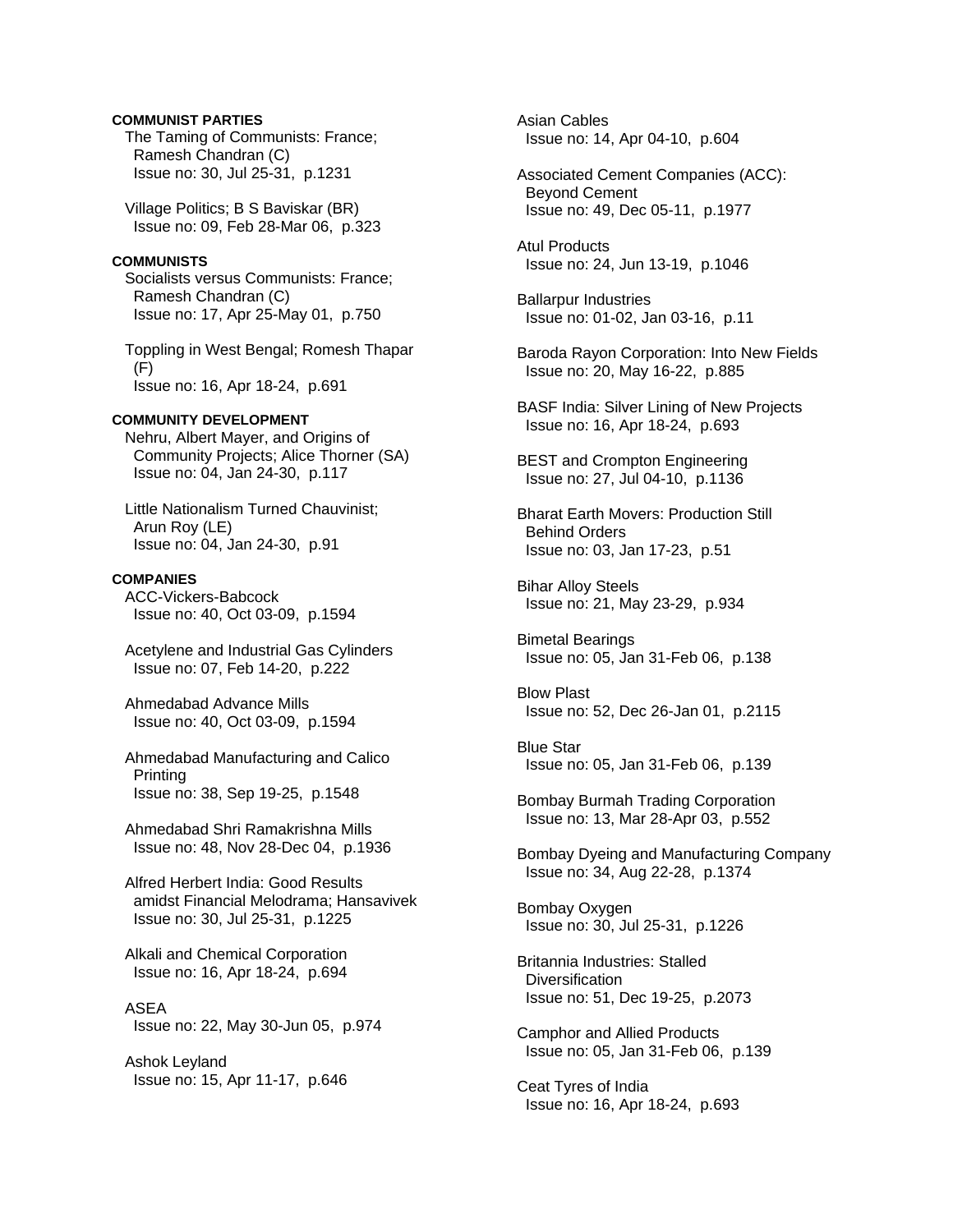## **COMPANIES**

 Century Spinning and Manufacturing Issue no: 17, Apr 25-May 01, p.742

 Chemicals and Fibres of India Issue no: 06, Feb 07-13, p.174

 Chloride India: Research-Linked Expansion Issue no: 04, Jan 24-30, p.93

 Chowgule Steamship: Dividend Payment after Three Skips Issue no: 40, Oct 03-09, p.1593

 Colgate-Palmolive (India Issue no: 22, May 30-Jun 05, p.974

 Colour-Chem: 'Unfair Competition' from Small Industry Issue no: 35, Aug 29-Sep 04, p.1409

 Computer Maintenance Corporation's Issue no: 50, Dec 12-18, p.2026

 Coromandel Fertilisers: From Fertiliser to Cement Issue no: 22, May 30-Jun 05, p.973

 Cynamid Issue no: 20, May 16-22, p.886

 Delhi Cloth and General Mills (DCM) Issue no: 48, Nov 28-Dec 04, p.1936

 Dempo Steamships: Changed Fortunes Issue no: 05, Jan 31-Feb 06, p.138

 Dena Bank Issue no: 22, May 30-Jun 05, p.M80

 Dharamsi Morarji Chemical: Industrial Policy Change Helps Issue no: 21, May 23-29, p.933

 Dhrangadhra Chemical Works Issue no: 41, Oct 10-16, p.1637

 Dunlop India: Waiting for Innovations to Pay Issue no: 25-26, Jun 20-Jul 03, p.1085

 E Merck (India) Issue no: 27, Jul 04-10, p.1152

 East India Hotels Issue no: 37, Sep 12-18, p.1482  Empire Industries Issue no: 47, Nov 21-27, p.1886

 English Electric Company of India Issue no: 35, Aug 29-Sep 04, p.1409

 Exomet Plastics Issue no: 05, Jan 31-Feb 06, p.139

 Ferro alloys Corporation FACOR Issue no: 30, Jul 25-31, p.1226

 Fibreglass Pilkington Issue no: 38, Sep 19-25, p.1522

 Fibreglass Pilkington Issue no: 50, Dec 12-18, p.2026

 Food Specialities Issue no: 22, May 30-Jun 05, p.974

 Gammon India Issue no: 14, Apr 04-10, p.604

 Garware Nylons Issue no: 36, Sep 05-11, p.1446

 Garware Paints Issue no: 51, Dec 19-25, p.2074

 General Electric Company Of India (GEC): Gains of Development and Diversification Issue no: 42-43, Oct 17-30, p.1677

 Ghatge Patil Industries Issue no: 27, Jul 04-10, p.1136

 Glaxo Laboratories (India) Issue no: 51, Dec 19-25, p.2074

 Godfrey Phillips India Issue no: 20, May 16-22, p.886

 Gokak Patel Volkart: A Little Real Estate Issue no: 23, Jun 06-12, p.1005

 Golden Tobacco Company (GTC): Way Cleared for Sustained Growth Issue no: 48, Nov 28-Dec 04, p.1933

 Goodlass Nerolac Paints Issue no: 28-29, Jul 11-24, p.1174

 Goodyear India Issue no: 16, Apr 18-24, p.694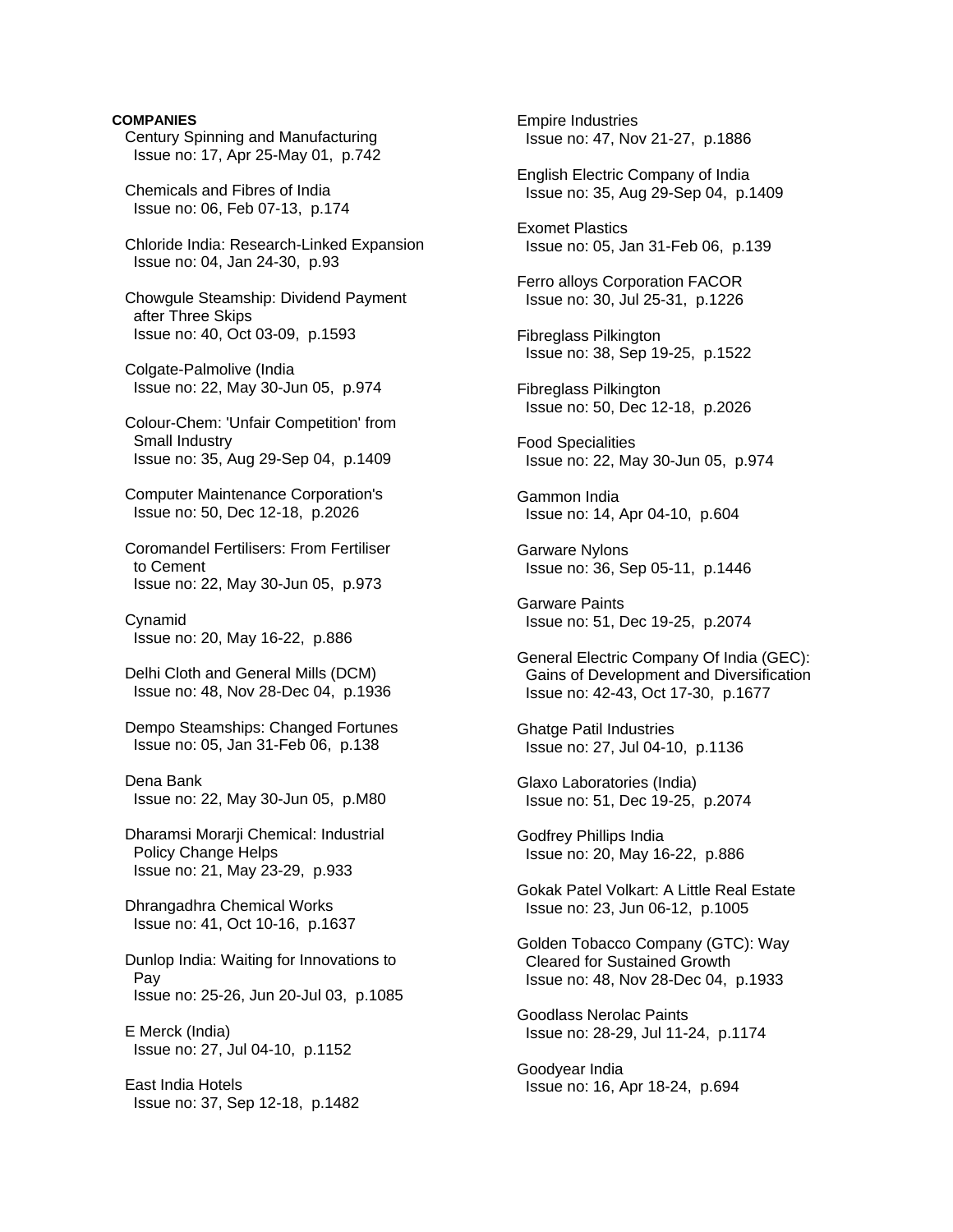## **COMPANIES**

 Graphite India Issue no: 25-26, Jun 20-Jul 03, p.1086

 Greaves Cotton Issue no: 49, Dec 05-11, p.1977

 Guest Keen Williams: Poised for Growth Issue no: 17, Apr 25-May 01, p.741

 Gujarat Narmada Valley Fertilizers Company (GNFC) Issue no: 52, Dec 26-Jan 01, p.2119

 Gujarat State Fertilizers Company (GSFC) Issue no: 18, May 02-08, p.794

 Gwalior Rayon Silk Manufacturing: Into New Lines Issue no: 36, Sep 05-11, p.1445

 Herdillia Chemicals Issue no: 23, Jun 06-12, p.1006

 Hindiustan Aluminium Corporation **HINDALCO** Issue no: 19, May 09-15, p.842

 Hindoostan Spinning and Weaving Issue no: 33, Aug 15-21, p.1334

 Hindustan Brown Boveri Issue no: 47, Nov 21-27, p.1886

 Hindustan Development Corporation (HDC) Issue no: 08, Feb 21-27, p.264

 Hindustan Ferodo Issue no: 20, May 16-22, p.885

 Hindustan Organic Chemicals Issue no: 16, Apr 18-24, p.697

 Hindustan Sugar Issue no: 07, Feb 14-20, p.221

 Hindusthan Development Corporation Issue no: 17, Apr 25-May 01, p.784

 HMM Issue no: 38, Sep 19-25, p.1522

 Housing Development Finance Corporation (HDFC) Issue no: 50, Dec 12-18, p.2026

 India Steamship: Return to Dividend List Issue no: 39, Sep 26-Oct 02, p.1561 Indian Aluminium INDAL: Poor Results Despite Higher Sales Revenue Issue no: 19, May 09-15, p.841 Indian Explosives Issue no: 06, Feb 07-13, p.174 Indian Explosives Issue no: 14, Apr 04-10, p.604 Indian Organic Chemicals Issue no: 36, Sep 05-11, p.1446 Indian Organic Chemicals (IOC) Issue no: 52, Dec 26-Jan 01, p.2118 Indian Overseas Bank Issue no: 23, Jun 06-12, p.1020 Indian Oxygen Issue no: 28-29, Jul 11-24, p.1174 Indian Oxygen: Best as 'Native' **Collaborator**  Issue no: 07, Feb 14-20, p.221 Indian Rayon Corporation Issue no: 09, Feb 28-Mar 06, p.304 Indu Nissan Oxo Chemical Industries Issue no: 25-26, Jun 20-Jul 03, p.A 68 Industrial Organic Chemical Industries NOCIL Issue no: 17, Apr 25-May 01, p.741 Investment Corporation of India (D) Issue no: 38, Sep 19-25, p.1552 ION Exchange (India) Issue no: 25-26, Jun 20-Jul 03, p.1120 ITC: Multi-Business Pays Issue no: 34, Aug 22-28, p.1373 J K Synthetics: Power, the Key Issue no: 27, Jul 04-10, p.1135 Jay Engineering Issue no: 35, Aug 29-Sep 04, p.1410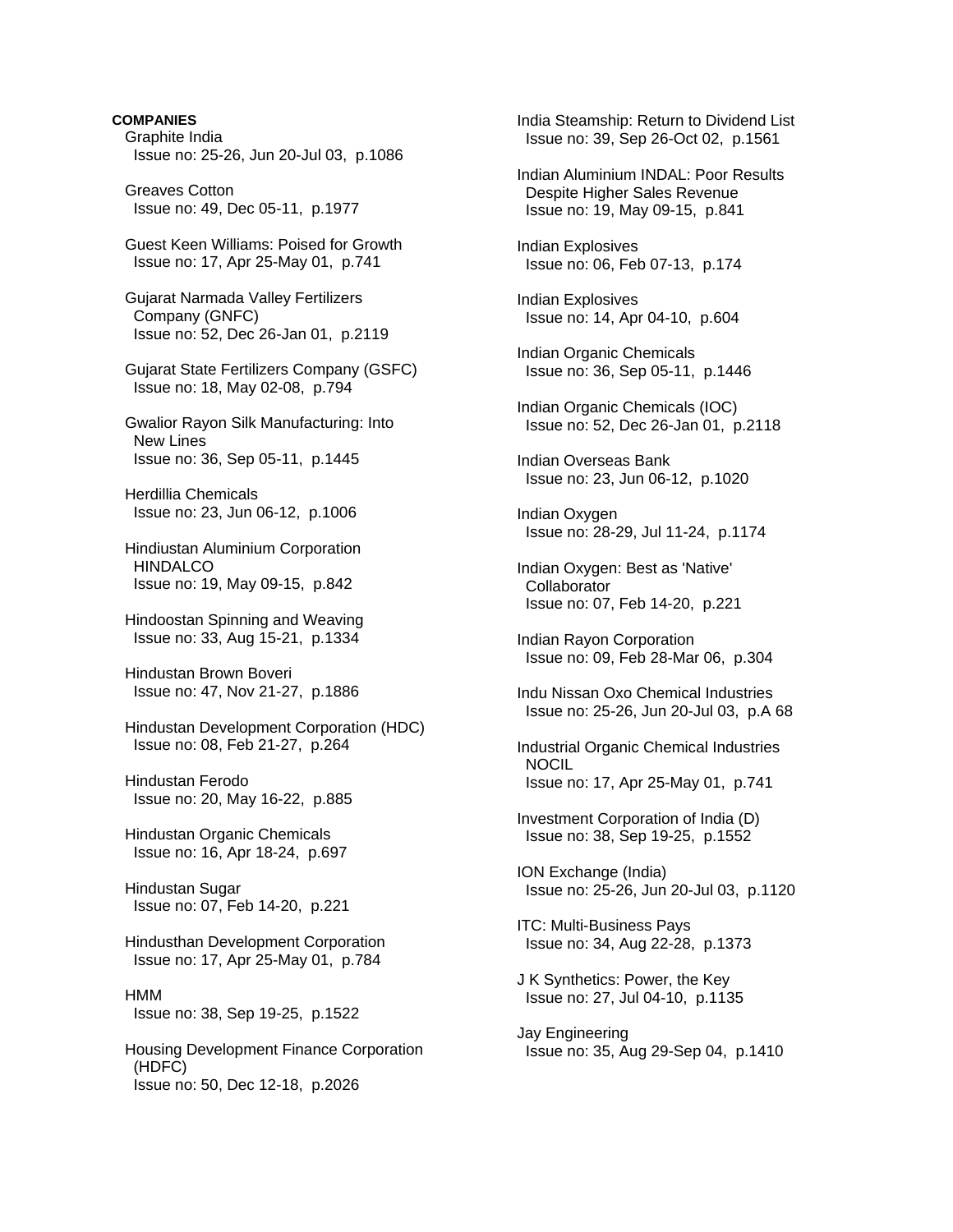**COMPANIES**  Jay Shree Tea and Industries: From Tea to **Ships**  Issue no: 28-29, Jul 11-24, p.1173 Jyoti Issue no: 42-43, Oct 17-30, p.1678 Jyoti: Breakthrough in Energy R & D Issue no: 31, Aug 01-07, p.1261 Kamani Engineering Corporations Issue no: 15, Apr 11-17, p.645 Kanoria Chemicals and Industries Issue no: 35, Aug 29-Sep 04, p.1410 Khatu Makanji Spinning and Weaving Issue no: 51, Dec 19-25, p.2074 Kirloskar Brothers Issue no: 03, Jan 17-23, p.51 Kirloskar Cummins Issue no: 09, Feb 28-Mar 06, p.304 Larsen and Toubro Issue no: 36, Sep 05-11, p.1446 Larsen and Tubro: Sound Financial Base Issue no: 33, Aug 15-21, p.1333 Laxmi Starch Issue no: 38, Sep 19-25, p.1522 Lipton India Issue no: 47, Nov 21-27, p.1886 Machinery Manufacturers Corporation Issue no: 37, Sep 12-18, p.1482 Madras Aluminium MALCO Issue no: 31, Aug 01-07, p.1262 Mafatlal Engineering Industries Issue no: 32, Aug 08-14, p.1298 Mafatlal Industries Issue no: 25-26, Jun 20-Jul 03, p.1086 Maharashtra Elektrosmelt Issue no: 03, Jan 17-23, p.52 Mather and Platt (India) Issue no: 42-43, Oct 17-30, p.1677

 Mayur Syntex Issue no: 33, Aug 15-21, p.1334 Metal Box India: Modernising on Solid Base Issue no: 13, Mar 28-Apr 03, p.551 Mipco Seamless Rings Gujarat Issue no: 20, May 16-22, p.886 Modella Woollens Issue no: 28-29, Jul 11-24, p.1174 Modern Nets Issue no: 49, Dec 05-11, p.1978 Modern Threads (India) Issue no: 47, Nov 21-27, p.1886 Modi Industries Issue no: 20, May 16-22, p.886 Modi Rubber: From Tyres into Cement Issue no: 18, May 02-08, p.793 Mohta Industries Issue no: 48, Nov 28-Dec 04, p.1933 Morarjee Goculdas Spinning and Weaving Issue no: 51, Dec 19-25, p.2074 Motor Industries Company (MICO) Issue no: 27, Jul 04-10, p.1136 Mukund Iron and Steel Works Issue no: 52, Dec 26-Jan 01, p.2118 Mukund Iron and Steel Works: Accent on **Technology**  Issue no: 47, Nov 21-27, p.1885 Mysore Cements Issue no: 07, Feb 14-20, p.222 Mysore Paper Mills Issue no: 03, Jan 17-23, p.52 National Insulated Cable Company of India (NICCO) Issue no: 34, Aug 22-28, p.1374 National Radio and Electronics Company (NELCO) Issue no: 03, Jan 17-23, p.52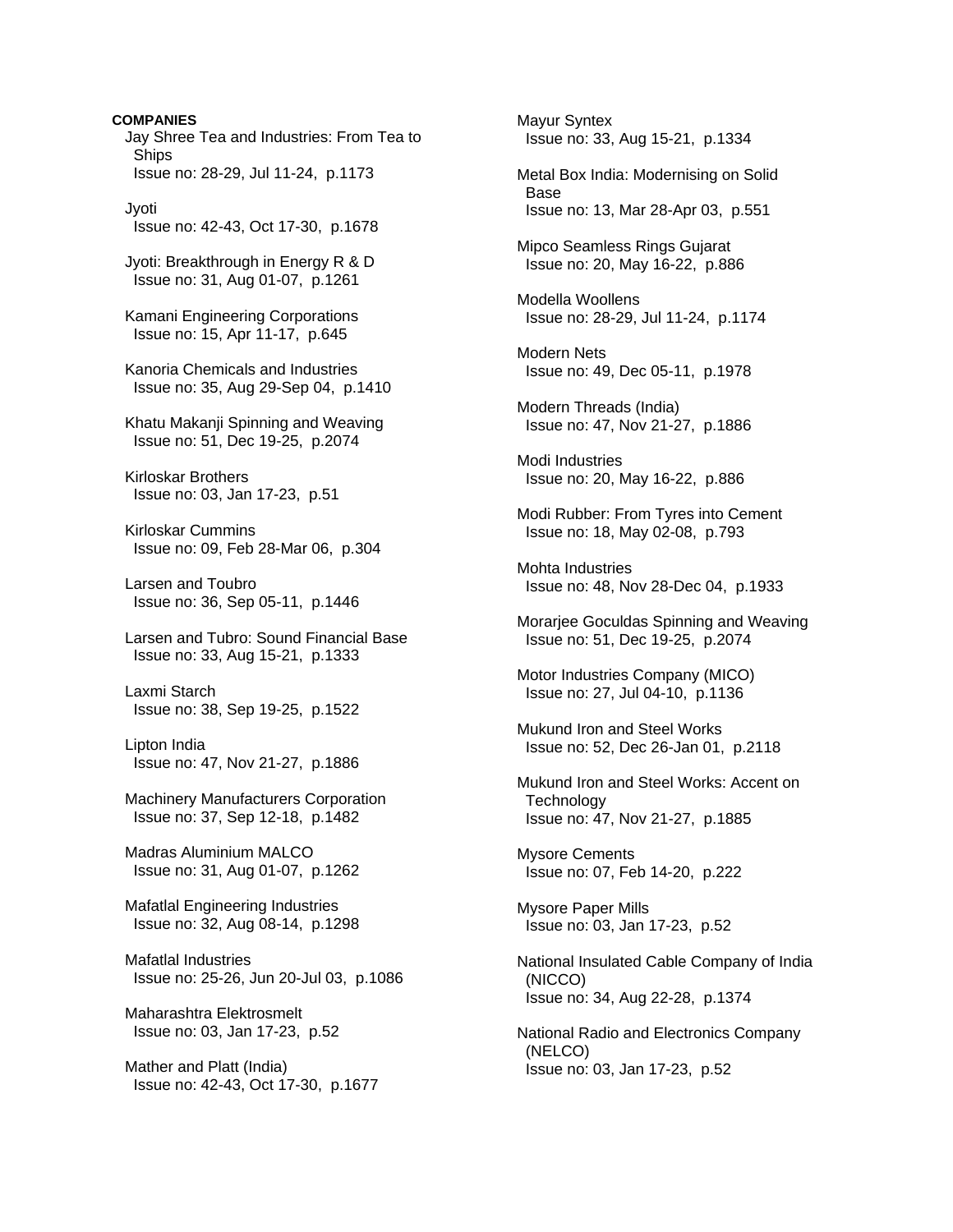**COMPANIES**  National Rayon Corporation: Meeting Challenge with Some Aid Issue no: 24, Jun 13-19, p.1945 New Swadeshi Sugar Issue no: 08, Feb 21-27, p.264 Nicholas Laboratories India Issue no: 42-43, Oct 17-30, p.1678 Nirlon Synthetic Fibers and Chemicals Issue no: 39, Sep 26-Oct 02, p.1562 NOCIL Issue no: 17, Apr 25-May 01, p.742 Orient Paper and Industries Issue no: 39, Sep 26-Oct 02, p.1562 Orissa Cement Issue no: 19, May 09-15, p.842 Otis Elevator Company India Issue no: 17, Apr 25-May 01, p.742 Paper Products Issue no: 04, Jan 24-30, p.94 Pefco Foundry and Chemicals Issue no: 52, Dec 26-Jan 01, p.2122 Peico Electronics and Electricals Issue no: 24, Jun 13-19, p.1046 Polyolefins Industries (FIL) Issue no: 25-26, Jun 20-Jul 03, p.1086 Premier Automobiles Issue no: 04, Jan 24-30, p.94 Rajasthan Spinning and Weaving Issue no: 13, Mar 28-Apr 03, p.552 Rallis India Issue no: 13, Mar 28-Apr 03, p.552 Rallis India: Strength in Diversity Issue no: 06, Feb 07-13, p.173 Ravalgaon Sugar Issue no: 09, Feb 28-Mar 06, p.304 Raymond Woollen Mills: Aborted Amalgamation Issue no: 38, Sep 19-25, p.1521

 Reliance Textile Industries Issue no: 21, May 23-29, p.934 Reliance Textile Industries: Poised for Bigger Growth Issue no: 14, Apr 04-10, p.603 Ruston and Hornsby (India) Issue no: 48, Nov 28-Dec 04, p.1935 Sandoz (India) Issue no: 23, Jun 06-12, p.1006 Schrader-Scovill Duncan Issue no: 30, Jul 25-31, p.1226 Scindia Steam Navigation Company: Not Ready for Containerisation Issue no: 52, Dec 26-Jan 01, p.2117 Searle (India) Issue no: 23, Jun 06-12, p.1006 Sesa Goa Issue no: 40, Oct 03-09, p.1594 Shree Synthetics Issue no: 01-02, Jan 03-16, p.12 Shree Vallabh Glass Issue no: 07, Feb 14-20, p.222 Shri Dinesh Mills Issue no: 32, Aug 08-14, p.1298 Shriram Bearings Issue no: 01-02, Jan 03-16, p.12 Shriram Fibres Issue no: 41, Oct 10-16, p.1637 Siemens India: Thriving and Thrusting Out Issue no: 09, Feb 28-Mar 06, p.303 Star Industries and Textile Enterprises Issue no: 42-43, Oct 17-30, p.1678 Star Paper Issue no: 01-02, Jan 03-16, p.12 Straw Product Issue no: 32, Aug 08-14, p.1298 Svadeshi Mills Issue no: 23, Jun 06-12, p.1006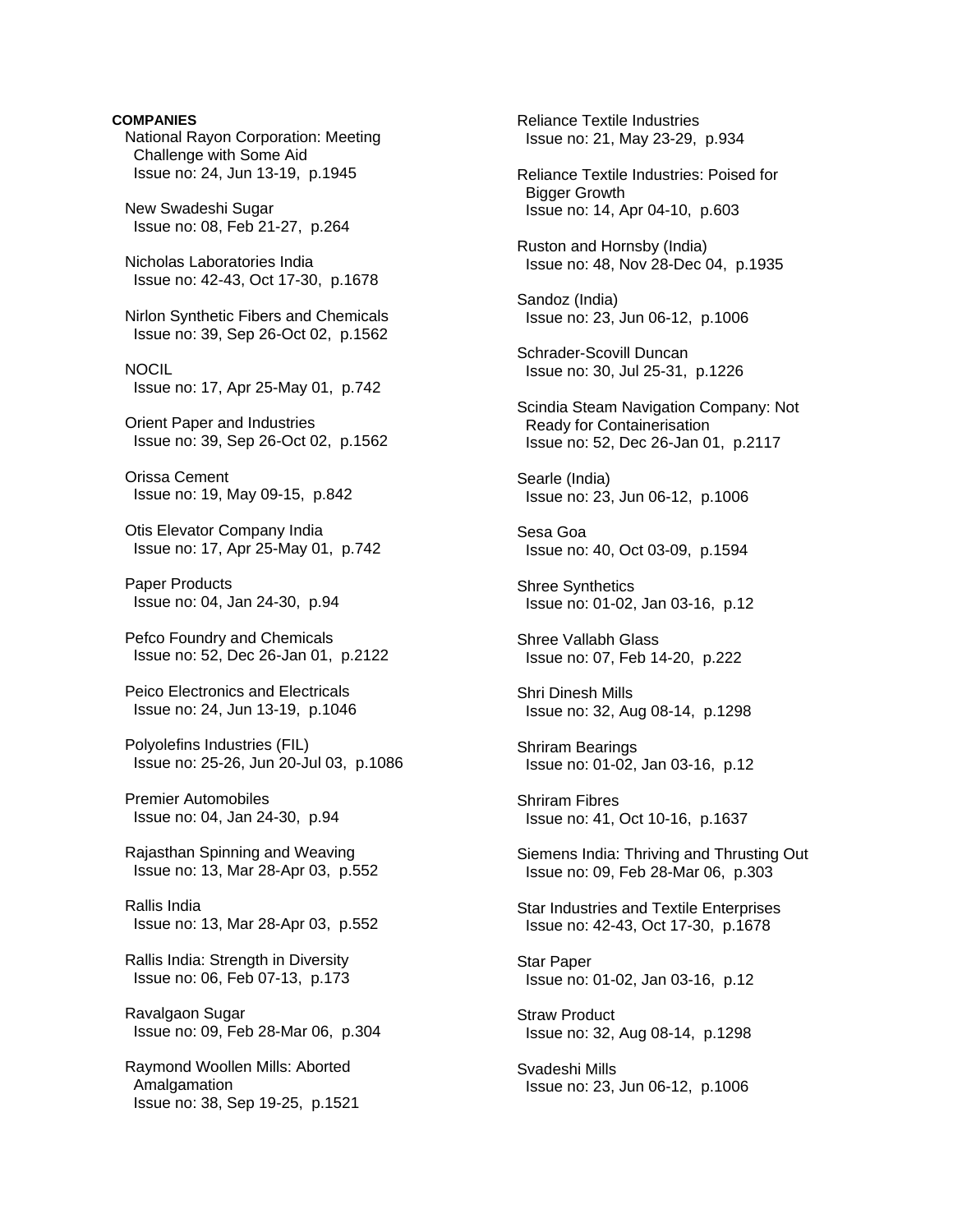**COMPANIES**  Swadeshi Polytex Issue no: 31, Aug 01-07, p.1262 Synthetics and Chemicals Issue no: 21, May 23-29, p.934 Tata Chemicals Ltd Issue no: 50, Dec 12-18, p.2062 Tata Chemicals: Revived Interest in **Fertilisers**  Issue no: 50, Dec 12-18, p.2025 Tata Electric Company Issue no: 20, May 16-22, p.902 Tata Engineering and Locomotive Company Issue no: 33, Aug 15-21, p.1334 Tata Iron and Steel Company (TISCO) Issue no: 48, Nov 28-Dec 04, p.1936 Tata Iron and Steel Company: Price Bonanza Issue no: 32, Aug 08-14, p.1297 Tata Oil Mills Company Issue no: 39, Sep 26-Oct 02, p.1562 Tata Oil Mills Company (TOMCO): Away from **Soaps**  Issue no: 37, Sep 12-18, p.1481 The Tata Oil Mills Company Ltd Issue no: 42-43, Oct 17-30, p.1715 Tata-Robin Fraser TRF Issue no: 41, Oct 10-16, p.1637 Texmaco Issue no: 27, Jul 04-10, p.1136 Triveni Sheet Glass Issue no: 05, Jan 31-Feb 06, p.139 Unichem Laboratories Issue no: 08, Feb 21-27, p.264 Union Bank of India Issue no: 22, May 30-Jun 05, p.M68 Union Carbide India: Many-Sided Expansion Issue no: 15, Apr 11-17, p.645

 USha Martin Black Issue no: 28-29, Jul 11-24, p.1174 Vam Organics Chemicals Issue no: 16, Apr 18-24, p.701 Vazir Sultan Tobacco Issue no: 04, Jan 24-30, p.94 Vikrant Tyres Issue no: 48, Nov 28-Dec 04, p.1935 Volrho Issue no: 15, Apr 11-17, p.646 Voltas: All Well Except with Labour Issue no: 08, Feb 21-27, p.263 Wiltech India Issue no: 38, Sep 19-25, p.1522 Wimco Issue no: 18, May 02-08, p.794 Wimco Issue no: 31, Aug 01-07, p.1262 Zenith Steel Pipes and Industries: Diversifying with Better Profits Issue no: 41, Oct 10-16, p.1636 Zuari Agro Chemicals Issue no: 15, Apr 11-17, p.646 **COMPANY LAW**  STPP Story: The Sequel (LE) Issue no: 40, Oct 03-09, p.1590 **COMPUTER APPLICATIONS**  Computerisation of Census Data: Some Considerations; P Padmanabha (SA) Issue no: 16, Apr 18-24, p.717 **CONFERENCES**  Collapse at Geneva: Namibia (C) Issue no: 08, Feb 21-27, p.276 Non-Aligned Textures; Romesh Thapar (F) Issue no: 08, Feb 21-27, p.261 Off to Kuala Lumpur: Telgu (Ed) Issue no: 16, Apr 18-24, p.688 Waking up to Reality: Non-Aligned

 Conference (Ed) Issue no: 08, Feb 21-27, p.254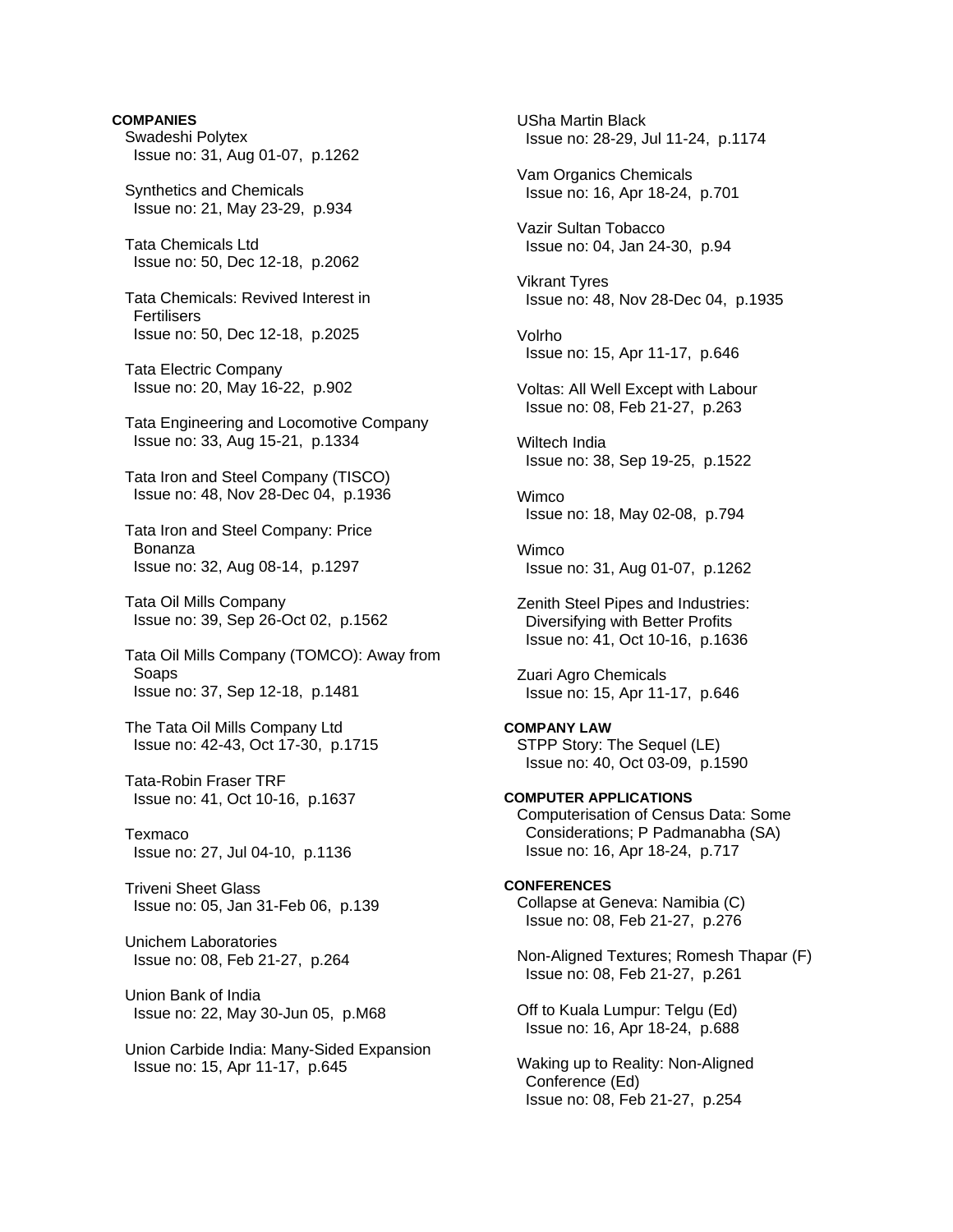# **CONFERENCES**

 Women's Conferences; Devaki Jain (LE) Issue no: 18, May 02-08, p.791

**CONGRESS PARTY**  Congress (I)'s Entry: Farmers' Agitations (Ed) Issue no: 04, Jan 24-30, p.86

 Coterie Politics (SA) Issue no: 10-12, Mar 07-27, p.347

 From Bad to Worse; Romesh Thapar (F) Issue no: 04, Jan 24-30, p.95

- A Gathering of Congressmen; Romesh Thapar (F) Issue no: 22, May 30-Jun 05, p.975
- Limits of 'Left and Democratic' Unity: Politics (Ed) Issue no: 03, Jan 17-23, p.43

 More Fragments: Kerala (Ed) Issue no: 50, Dec 12-18, p.2018

 Murder Politics: Congress Party (Ed) Issue no: 05, Jan 31-Feb 06, p.131

 Never-Ending Reorganisations: Congress Party (Ed) Issue no: 35, Aug 29-Sep 04, p.1402

 Painless Induction (Ed) Issue no: 20, May 16-22, p.877

 Question-Marks on the Congress(I); Romesh Thapar (F) Issue no: 03, Jan 17-23, p.49

 Rubbing It In: Congress Party (Ed) Issue no: 28-29, Jul 11-24, p.1166

 Transformation of Congress Party: Why 1980 Was Not a Restoration; Lloyd I Rudolph and Susanne Hoeber Rudolph (SA) Issue no: 18, May 02-08, p.811

 Uses of a Signboard: Politics (Ed) Issue no: 32, Aug 08-14, p.1291

#### **CONSTITUTIONS**

 Legitimacy Crisis in Centre-State Relations ; Amal Ray (BR) Issue no: 34, Aug 22-28, p.1386

 Political Development and Constitutional Reform: Some Recent Trends; Amal Ray and Vanita Venkatasubbiah (SA) Issue no: 03, Jan 17-23, p.81 **CONSULTANCY**  Financial Institutions and Technical Consultancy Services: Experiment in Small Enterprise Promotion; V V Bhatt (RA) Issue no: 48, Nov 28-Dec 04, p.M141 **CONSUMER PRICES**  Bugbear of Low Capacity Use (C) Issue no: 33, Aug 15-21, p.1328 **CONTRACT LABOUR**  Contract Labour or Bonded Labour?; Mahasveta Devi (C) Issue no: 23, Jun 06-12, p.1010 Steel Workers, Contract Labourers and Adivasis; Gail Omvedt (C) Issue no: 30, Jul 25-31, p.1227 **CORPORATE INVESTMENT**  Corporate Investment in 1981: A Forecast; C Rangarajan (RA) Issue no: 09, Feb 28-Mar 06, p.M24 Private Corporate Investment in Gujarat in 1980 and Forecast for 1981; C Rangarajan and Veena Padia (SA) Issue no: 19, May 09-15, p.871 **CORPORATE SECTOR**  Corporate Growth Patterns (C) Issue no: 06, Feb 07-13, p.168 Dissecting Project Costs (C) Issue no: 18, May 02-08, p.788 Population Estimates for Corporate Sector: An Alternative Method; N Shanta (RA) Issue no: 22, May 30-Jun 05, p.M46 **CORRUPTION** 

 The Antulay Fix; Romesh Thapar (F) Issue no: 37, Sep 12-18, p.1479

 The Corrupt Society; Romesh Thapar (F) Issue no: 39, Sep 26-Oct 02, p.1559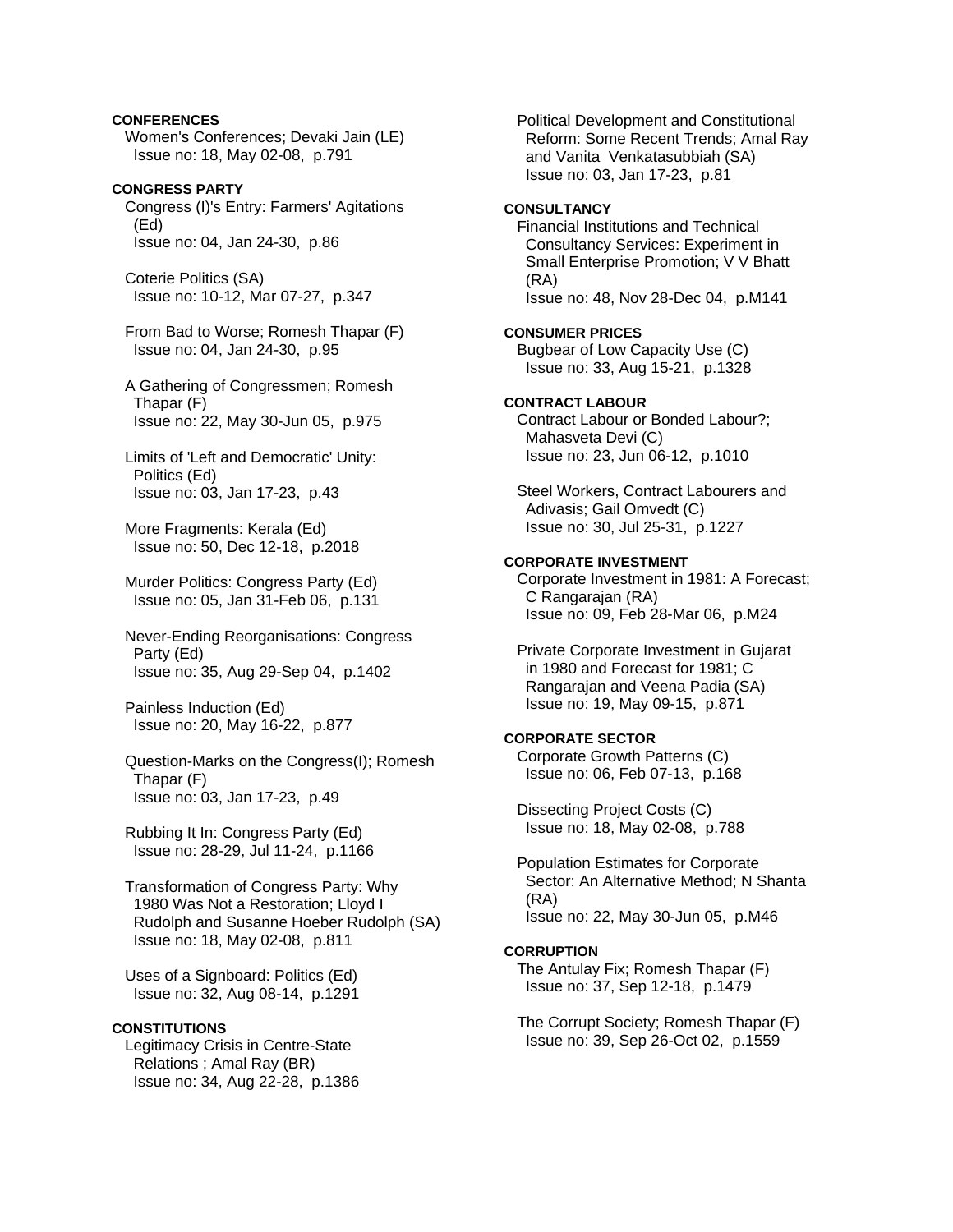#### **CORRUPTION**

 A Disturbing Environment; Romesh Thapar (F) Issue no: 24, Jun 13-19, p.1043

 Misplaced Militancy; Sarup Koneti (LE) Issue no: 36, Sep 05-11, p.1442

 Not Just Propriety?: Karnataka (Ed) Issue no: 21, May 23-29, p.927

 Spies, Sackings and Scenarios; Romesh Thapar (F) Issue no: 14, Apr 04-10, p.601

#### **COTTON**

 Battle of Wits: Cotton (C) Issue no: 03, Jan 17-23, p.45

 Experts Proved Wrong: Cotton (C) Issue no: 19, May 09-15, p.837

 Forecasts Belied: Cotton (C) Issue no: 13, Mar 28-Apr 03, p.546

 Many Interests at Work: Cotton (C) Issue no: 28-29, Jul 11-24, p.1169

 Price of Social Obligation: Cotton; Amrita Abraham (C) Issue no: 41, Oct 10-16, p.1642

 Textile Industry, Cotton Prices and Datta Samant: Maharashtra; Amrita Abraham (C) Issue no: 52, Dec 26-Jan 01, p.2119

 Tussle over Cotton Monopoly Procurement: Maharashtra; AA (C) Issue no: 28-29, Jul 11-24, p.1179

 What Happened to the Cotton Shortage? (C) Issue no: 35, Aug 29-Sep 04, p.1403

 Wrong Remedy: Cotton Textiles (C) Issue no: 49, Dec 05-11, p.1973

## **COTTON TEXTILE INDUSTRY**

 Battle of Wits: Cotton (C) Issue no: 03, Jan 17-23, p.45

 Beating down Binny Workers: Tamil Nadu (C) Issue no: 07, Feb 14-20, p.225

 Dynamics of Oligopolistic Power: Fibres and Allied Textiles; Frederick Clairmonte and John Cavanagh (SA) Issue no: 10-12, Mar 07-27, p.529 Paradoxical Situation: Cotton (C) Issue no: 38, Sep 19-25, p.1517 Price of Social Obligation: Cotton; Amrita Abraham (C) Issue no: 41, Oct 10-16, p.1642 What Happened to the Cotton Shortage? (C) Issue no: 35, Aug 29-Sep 04, p.1403 **CREDIT POLICY**  Monetary Pot-Pourri (Ed) Issue no: 16, Apr 18-24, p.685 Selectivity Sacrificed: Monetary Policy (Ed) Issue no: 22, May 30-Jun 05, p.966 **CRIMES AND CRIMINALS**  America's Predators: United States; Richard Krooth (C) Issue no: 33, Aug 15-21, p.1343 Bobby Sands' Blood: Britain (Ed) Issue no: 19, May 09-15, p.835 Campaign of Bloodletting: Uttar Pradesh (Ed) Issue no: 52, Dec 26-Jan 01, p.2110 Crime and Cash: Law and Order (C) Issue no: 41, Oct 10-16, p.1644 Crime and Politics: Bihar (Ed) Issue no: 14, Apr 04-10, p.595 Crime and Punishment (Ed) Issue no: 48, Nov 28-Dec 04, p.1925 Indian Ethos; V Subhadra Rao (LE) Issue no: 03, Jan 17-23, p.47 Of Those That Didn't Get Away ; Sumanta Banerjee (BR) Issue no: 37, Sep 12-18, p.1495 Policemen and Obscenity: Civil Liberties; A G Noorani (C) Issue no: 50, Dec 12-18, p.2033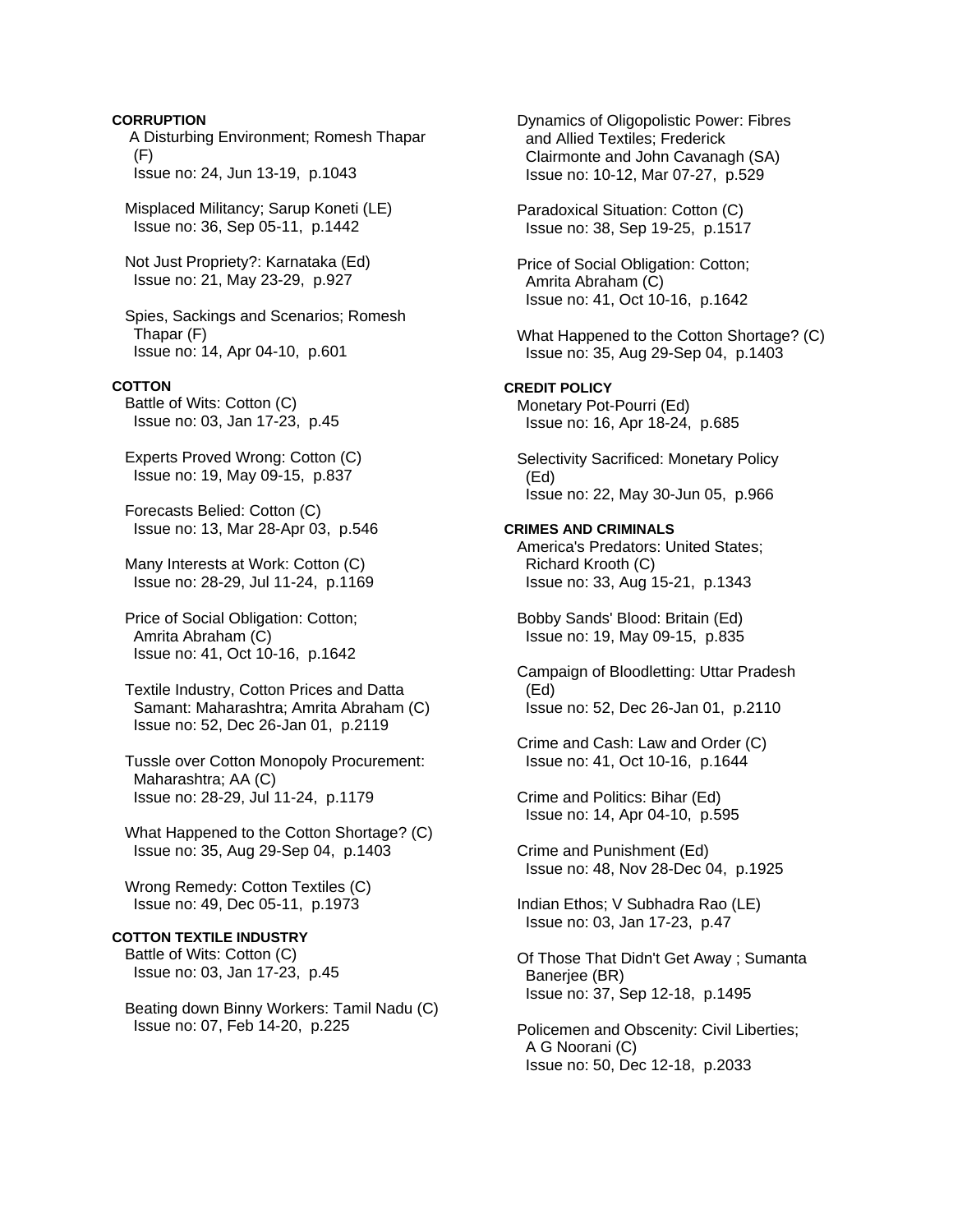## **CRIMES AND CRIMINALS**

 Politics, Police and Crime: Uttar Pradesh (Ed) Issue no: 34, Aug 22-28, p.1366

 Reorganising Criminal Administration: Police and Crime; Mukul Sanwal (C) Issue no: 05, Jan 31-Feb 06, p.142

 Source of Violence: Police (Ed) Issue no: 03, Jan 17-23, p.44

 Unasked Questions: China (Ed) Issue no: 05, Jan 31-Feb 06, p.130

#### **CRR**

 Selectivity Sacrificed: Monetary Policy (Ed) Issue no: 22, May 30-Jun 05, p.966

# **CULTURAL HISTORY**

 Alternative Communication Strategies in Third World Countries; Kusum Singh and Bertram Gross (BR) Issue no: 08, Feb 21-27, p.278

 Mohammad Iqbal and the Universe of Muslim Identities; Balraj Puri (SA) Issue no: 08, Feb 21-27, p.286

# **CULTURAL IDENTITY**

 Mohammad Iqbal and the Universe of Muslim Identities; Balraj Puri (SA) Issue no: 08, Feb 21-27, p.286

 Religion and Politics: The Ulama and Khilafat Movement; Mushirul Hasan (SA) Issue no: 20, May 16-22, p.903

#### **CULTURAL STUDIES**

 Cultural Geography of India ; K V Nagrajan (BR) Issue no: 38, Sep 19-25, p.1530

# **CURRENCIES**

 DM's Problems: Currencies (Ed) Issue no: 13, Mar 28-Apr 03, p.543

## **DAIRY INDUSTRY**

 Alternative to Operation Flood II Strategy; Narayanan K Nair and M G Jackson (RA) Issue no: 52, Dec 26-Jan 01, p.2129

 Amul and Self Relaince; P S K Raman (LE) Issue no: 03, Jan 17-23, p.47

 Operation Flood and Feedstuffs; B R Basak (LE) Issue no: 28-29, Jul 11-24, p.1170

 Some Implications of Area Choice in the Operation Flood II Programme; Surendar Singh and R K Sharma (RA) Issue no: 13, Mar 28-Apr 03, p.A15

# **DALITS**

 Gujarat Government's Attacks on Dalits; Ghanshyam et al Shah (LE) Issue no: 20, May 16-22, p.881

# **DEFENCE EXPENDITURE**

 Allies under Pressure (Ed) Issue no: 44-46, Oct 31-Nov 20, p.1719

 An Expensive Exercise: Defence (Ed) Issue no: 52, Dec 26-Jan 01, p.2110

 Guns or Grain: Macro-Economic Costs of Indian Defence, 1960-70; P Terhal (SA) Issue no: 49, Dec 05-11, p.1995

 Unceasing Militarisation (BR) Issue no: 24, Jun 13-19, p.1060

#### **DEFENCE INDUSTRY**

 From One General to Another: Defence (Ed) Issue no: 21, May 23-29, p.927

## **DEFENCE POLICY**

 Free Rein to Death Squads: El Salvador (Ed) Issue no: 08, Feb 21-27, p.256

 Perspectives on Defence and Foreign Policy ; Parvathi Vasudevan (BR) Issue no: 36, Sep 05-11, p.1456

 Why Vietnam Invaded Kampuchea; Mohan Jitendra (SA) Issue no: 04, Jan 24-30, p.121

#### **DEMOCRACY**

 One Party Democracy (Ed) Issue no: 25-26, Jun 20-Jul 03, p.1077

# **DEMOGRAPHY**

 Preliminary Demography of 1981 Census; Tim Dyson (SA) Issue no: 33, Aug 15-21, p.1349

#### **DEVELOPMENT AID**

 Arithmetic of Aid (C) Issue no: 04, Jan 24-30, p.88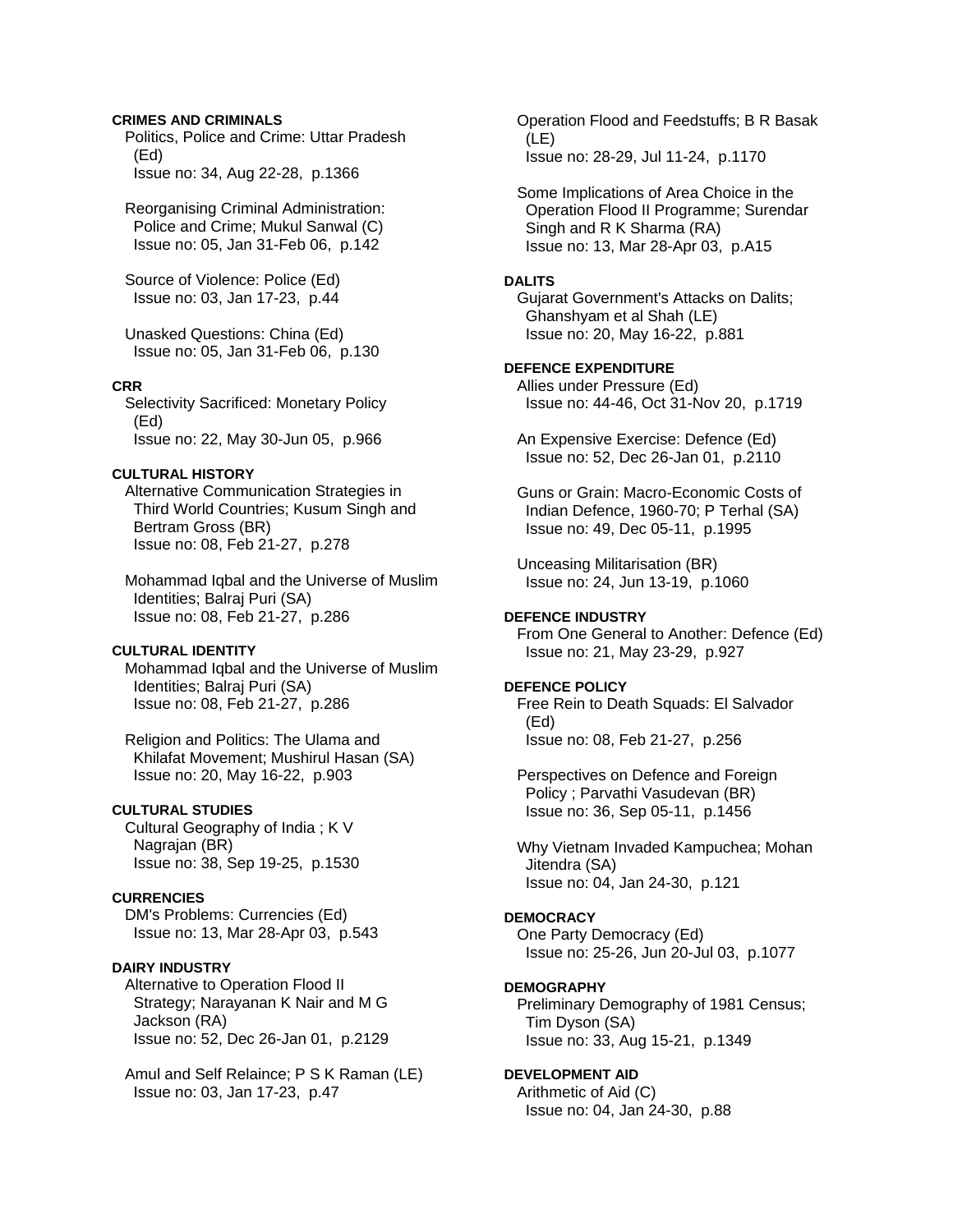**DEVELOPMENT AID**  New Aid Diplomacy: New Delhi; BM (C) Issue no: 15, Apr 11-17, p.648

## **DHANBAD**

 Miners' Fight against Imposters: Dhanbad; Amiya Rao (C) Issue no: 50, Dec 12-18, p.2031

# **DIRECT TAXES**

 Demolishing Direct Taxes (Ed) Issue no: 30, Jul 25-31, p.1217

**DISARMAMENT** 

 Superpower Extravaganza: Nuclear Arms (Ed) Issue no: 01-02, Jan 03-16, p.2

# **DISASTERS, NATURAL**

 Once More unto the Breach: Assam; Seema Guha (C) Issue no: 34, Aug 22-28, p.1379

 Politics of Flood Relief vs Flood Control: Uttar Pradesh; Krishna K R Gandhi (C) Issue no: 47, Nov 21-27, p.1889

# **DOMESTIC COLLABORATIONS**

 Back to 'Trickle-Down' Planning: New Delhi; BM (C) Issue no: 05, Jan 31-Feb 06, p.140

### **DRINKING WATER**

 Collective Responsibility in Philippino Irrigation: A New Approach; Robert Wade (RA) Issue no: 39, Sep 26-Oct 02, p.A99

 Providing Drinking Water to Villages: Rural Development; B G Rao (C) Issue no: 06, Feb 07-13, p.181

# **DYESTUFF INDUSTRY**

 The Big and the Small (C) Issue no: 09, Feb 28-Mar 06, p.297

# **ECONOMIC BEHAVIOUR**

 Innumeracy and Economic Behaviour; S H Deshpande (SA) Issue no: 10-12, Mar 07-27, p.501

 Innumeracy and Economic Behaviour: A Comment; Indira Munshi Saldanha (D) Issue no: 34, Aug 22-28, p.1399

## **ECONOMIC GROWTH AND DEVELOPMENT**

 Complex of Concealed Tenancy; N S Jodha (BR) Issue no: 05, Jan 31-Feb 06, p.153

 Corporate Growth Patterns (C) Issue no: 06, Feb 07-13, p.168

 Dancing on a Volcano; Richard Krooth (C) Issue no: 39, Sep 26-Oct 02, p.1569

 Dancing on a Volcano; Richard Krooth (C) Issue no: 39, Sep 26-Oct 09, p.1569

 Economic Change in Tamil Nadu; M Narayanaswamy (BR) Issue no: 49, Dec 05-11, p.1991

 Efficiency, Growth and Exchange Control Regimes; Ifzal Ali (BR) Issue no: 07, Feb 14-20, p.236

 Exports and Employment in India; Sumitra Chishti (SA) Issue no: 42-43, Oct 17-30, p.1710

 Frustrated Moderniser; Dietmar Rothermund (BR) Issue no: 15, Apr 11-17, p.657

 Growth, Disparity and Capital Reorganisation in Indian Economy: Some Speculations; Sudipto Mundle (SA) Issue no: 10-12, Mar 07-27, p.393

 Islands of Growth: A Note on Haryana Experience and Some Possible Implications; Sheila Bhalla (SA) Issue no: 23, Jun 06-12, p.1022

 Non-Development of Bihar: A Case of Retarded Sub-Nationalism; Shaibal Gupta (SA) Issue no: 37, Sep 12-18, p.1496

 Rooting for Exports (Ed) Issue no: 41, Oct 10-16, p.1629

 Thriving Amidst Adversity (C) Issue no: 16, Apr 18-24, p.689

 A Touch of Good Monsoon: The Economy  $(C)$ Issue no: 04, Jan 24-30, p.96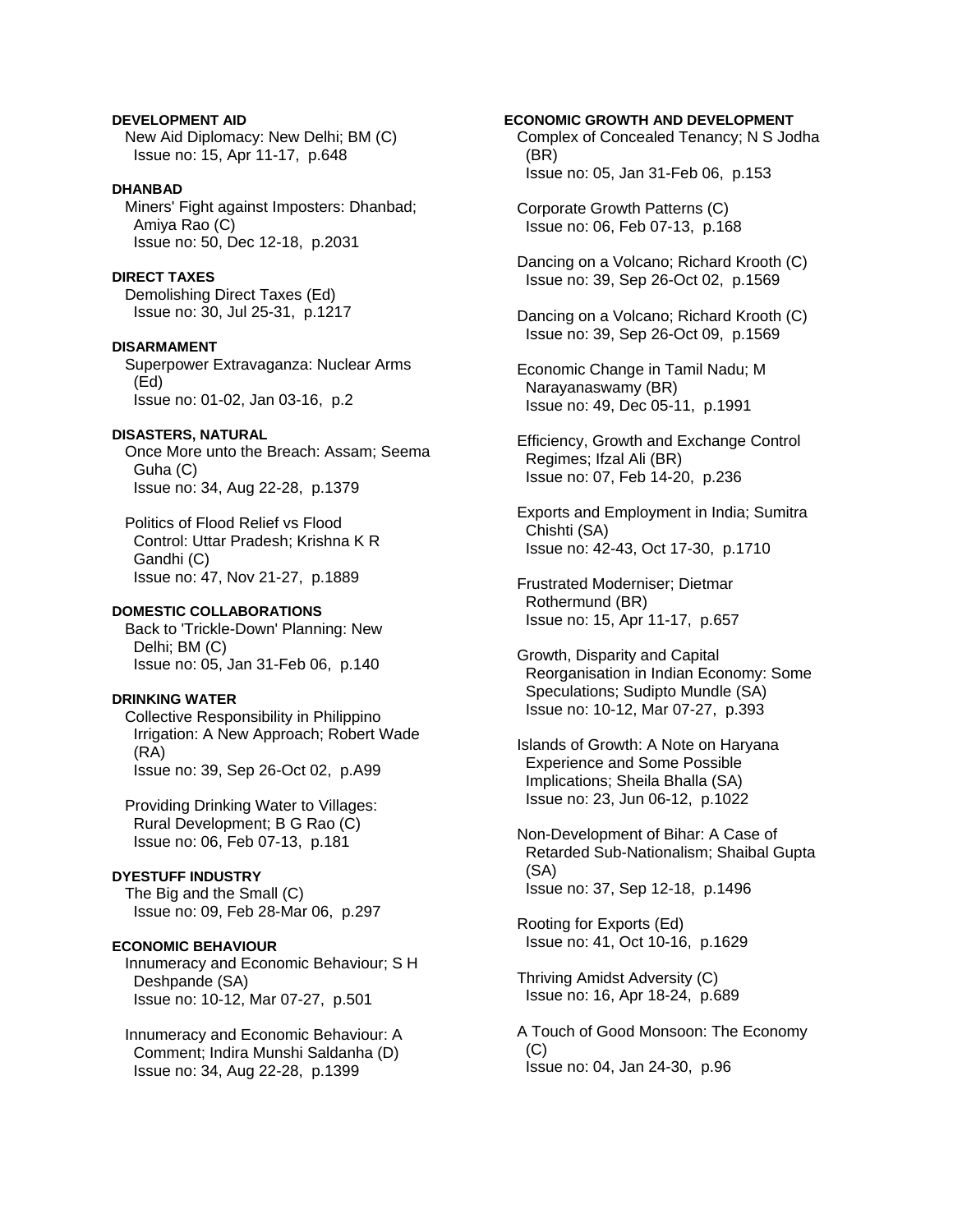## **ECONOMIC GROWTH AND DEVELOPMENT**

 Unconvincing Economic Recovery: New Delhi; BM (C) Issue no: 01-02, Jan 03-16, p.15

 Unscrambling Regional Disparities; Y K Alagh (LE) Issue no: 25-26, Jun 20-Jul 03, p.1082

### **ECONOMIC HISTORY**

 Elite Conflicts in a Trading Empire; David Hardiman (BR) Issue no: 50, Dec 12-18, p.2039

 Impact of Plantation Economy and Colonial Policy on Sri Lanka Peasantry: A Post-Script; N Shanmugaratnam (D) Issue no: 18, May 02-08, p.832

 Labour Legislation and Working Class Movement: Case of Bombay Labour Office, 1934-37 ; Dick Kooiman (SA) Issue no: 44-46, Oct 31-Nov 20, p.1807

 Reaganomics and End of Empire: II: United States; Richard Krooth (C) Issue no: 05, Jan 31-Feb 06, p.149

 Reaganomics and End of Empire: IV: United States; Richard Krooth (C) Issue no: 08, Feb 21-27, p.273

 Unmaking of America: United States; Richard Krooth (C) Issue no: 51, Dec 19-25, p.2081

# **ECONOMIC INDICATORS**

 Adjustment Programmes for the Poor; ISG  $(C)$ Issue no: 41, Oct 10-16, p.1645

 Short and Narrow View: The Economy (Ed) Issue no: 09, Feb 28-Mar 06, p.294

 Thriving Amidst Adversity (C) Issue no: 16, Apr 18-24, p.689

# **ECONOMIC POLICY**

 The American Fallout: United States; Richard Krooth (C) Issue no: 42-43, Oct 17-30, p.1689

 Beyond Aggregates, Averages and Frequency Distributions: Planning and Statistics; Anveshak (C) Issue no: 18, May 02-08, p.802

 The Cluster Approach; S Guhan (BR) Issue no: 15, Apr 11-17, p.657

 Dancing to Monetarist Tune (C) Issue no: 28-29, Jul 11-24, p.1168

 A Different View: New Delhi; BM (C) Issue no: 34, Aug 22-28, p.1377

 Ending at the Beginning? (Ed) Issue no: 44-46, Oct 31-Nov 20, p.1717

 IMF's Eager Client: New Delhi; BM (C) Issue no: 42-43, Oct 17-30, p.1684

 Making Omelets without Breaking Eggs: Sixth Plan (C) Issue no: 09, Feb 28-Mar 06, p.309

 New Approach to State Planning?; A C Minocha (C) Issue no: 21, May 23-29, p.930

 On the Brink: United States; Richard Krooth (C) Issue no: 23, Jun 06-12, p.1014

 Political Plans, Projects and Promises: Maharashtra (C) Issue no: 14, Apr 04-10, p.609

 Politics on the Eve of Budgeting; Romesh Thapar (F) Issue no: 09, Feb 28-Mar 06, p.301

 Raw Material for Planning; M R Saluja (BR) Issue no: 32, Aug 08-14, p.1312

 Sixth Plan as Window-Dressing: New Delhi; BM (C) Issue no: 38, Sep 19-25, p.1523

 Tenth Plan: Patchy Performance: Soviet Union (C) Issue no: 49, Dec 05-11, p.1987

 Who Is Afraid of Economists?; Ashoka Rudra (P) Issue no: 51, Dec 19-25, p.2083

**ECONOMIC RECESSION**  No Exit: United States; Richard Krooth  $(C)$ Issue no: 50, Dec 12-18, p.2037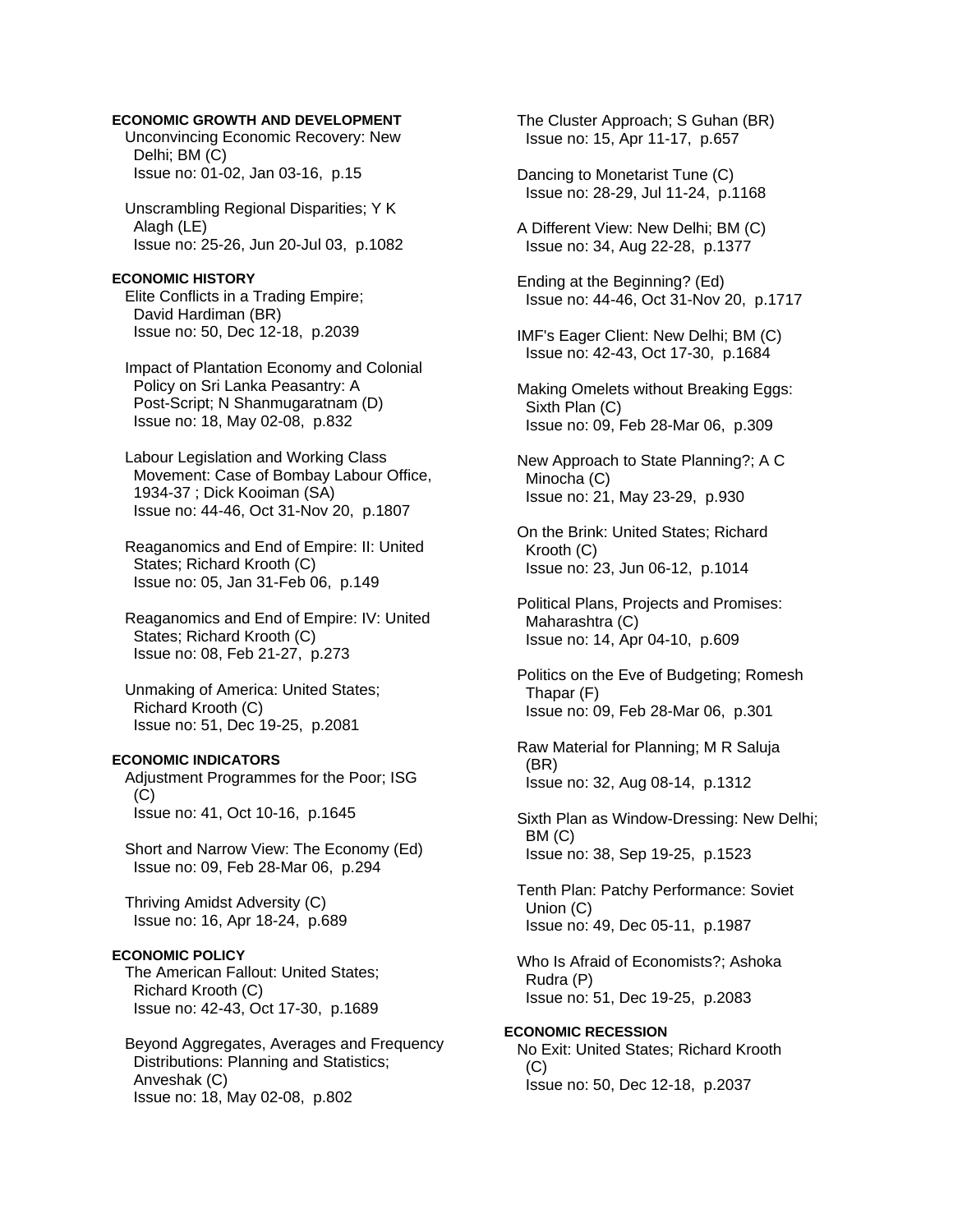## **ECONOMIC RECESSION**

 Reaganomics and End of Empire: II: United States; Richard Krooth (C) Issue no: 05, Jan 31-Feb 06, p.149

 Story Stocks Tell: The Economy (Ed) Issue no: 07, Feb 14-20, p.214

# **ECONOMIC REFORMS**

 A Free-Wheeling Situation; Romesh Thapar (F) Issue no: 10-12, Mar 07-27, p.353

 Open Door for Multinationals: New Delhi; BM (SA) Issue no: 10-12, Mar 07-27, p.351

 P R Exercise?: Black Money (Ed) Issue no: 31, Aug 01-07, p.1255

## **ECONOMIC SURVEYS-1980-1981**

 Short and Narrow View: The Economy (Ed) Issue no: 09, Feb 28-Mar 06, p.294

# **ECONOMIC THEORY**

 Studying Society and Social Change; C T Kurien (BR) Issue no: 04, Jan 24-30, p.105

## **ECONOMICS**

 Unequal Exchange Continued; V M Dandekar (SA) Issue no: 06, Feb 07-13, p.205

# **ECONOMISTS**

 Ajit Biswas (Ed) Issue no: 42-43, Oct 17-30, p.1671

 Daniel Thorner's India; Amiya Kumar Bagchi (RA) Issue no: 13, Mar 28-Apr 03, p.572

 Who Is Afraid of Economists?; Ashoka Rudra (P) Issue no: 51, Dec 19-25, p.2083

### **EDIBLE OILS**

 Higher Production of No Avail (C) Issue no: 51, Dec 19-25, p.2068

 Imports for Private Profit (C) Issue no: 30, Jul 25-31, p.1220

 Rampant Speculation: Edible Oils (C) Issue no: 01-02, Jan 03-16, p.5

 Waiting for Return to 'Reality': Edible Oil (C) Issue no: 34, Aug 22-28, p.1369

#### **EDUCATION**

 The Bureaucratic Imagination: Education; Krishna Kumar (C) Issue no: 35, Aug 29-Sep 04, p.1413

 Literacy and Education of Muslims: A Note; A T Kamat (SA) Issue no: 23, Jun 06-12, p.1031

 Mystique of Non-Formal Education; Krishna Kumar (BR) Issue no: 20, May 16-22, p.902

 Pedagogues and Social Scientists: Education; Krisha Kumar (C) Issue no: 52, Dec 26-Jan 01, p.2123

 Text-Books in Hindi: Education; S N Sahai  $(C)$ Issue no: 07, Feb 14-20, p.230

 Universities as Lollipops: Education (Ed) Issue no: 50, Dec 12-18, p.2019

#### **EDUCATION AND RELIGION**

 Aligarh Muslim University; Suresh Shukla (LE) Issue no: 36, Sep 05-11, p.1442

 AMU and Irfan Habib; Masood Et al Jafri (LE) Issue no: 37, Sep 12-18, p.1477

 AMU and Irfan Habib; A M Rizvi (LE) Issue no: 42-43, Oct 17-30, p.1675

 Anti-Reservation Agitation and Structure of Gujarat Society; I P Desai (SA) Issue no: 18, May 02-08, p.819

 Education and Social Change Amongst the Scheduled Castes and Scheduled Tribes; A R Kamat (SA) Issue no: 31, Aug 01-07, p.1279

 Education, Employment and Land-Ownership: Role of Caste and Economic Factors; K Saradamoni (SA) Issue no: 36, Sep 05-11, p.1466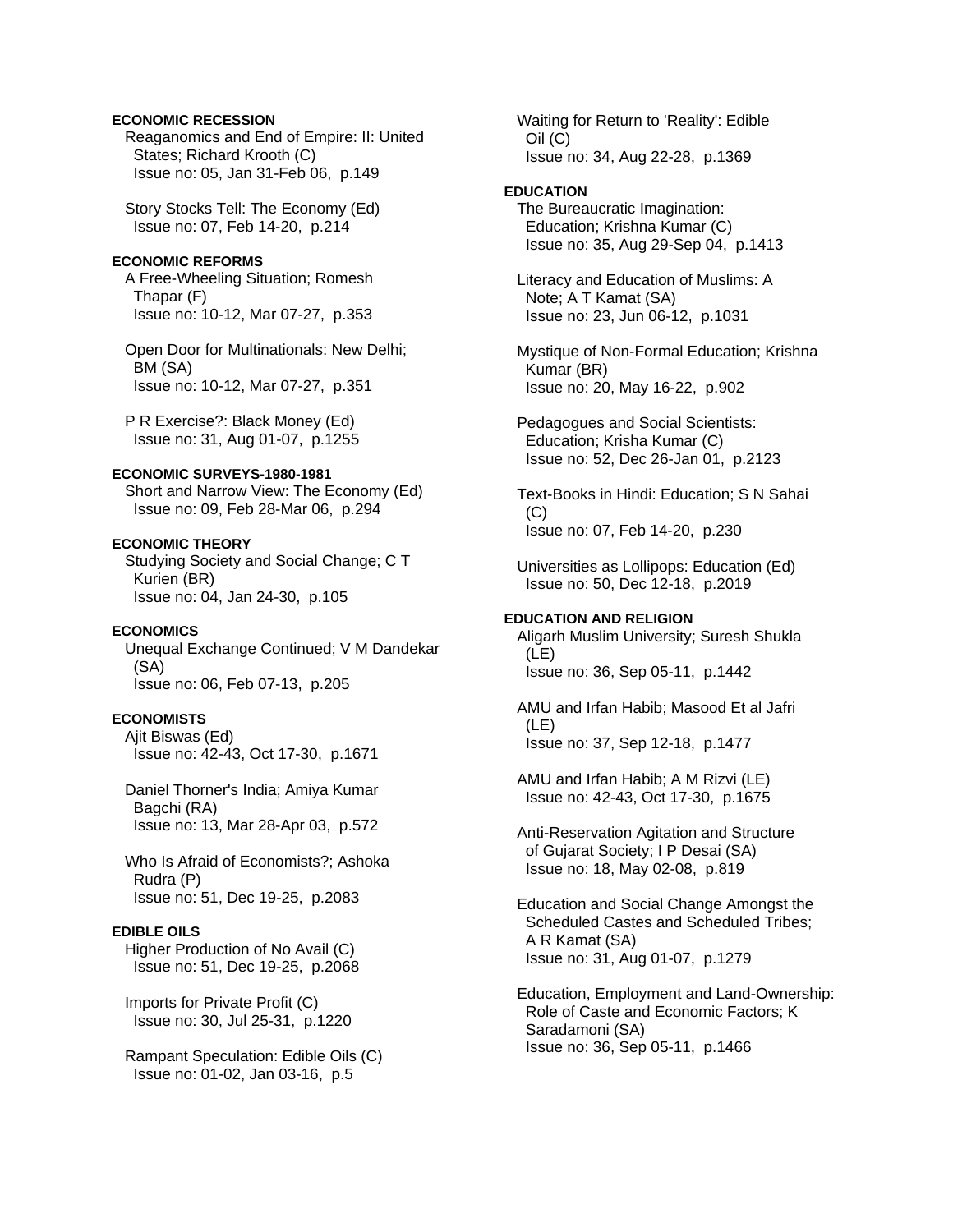# **EDUCATION AND RELIGION**

 In the Name of 'Moral Education': Education (C) Issue no: 42-43, Oct 17-30, p.1683

 Literacy and Education of Muslims: A Note; A T Kamat (SA) Issue no: 23, Jun 06-12, p.1031

 Muslim Educational Backwardness; I P Desai (D) Issue no: 47, Nov 21-27, p.1923

 Muslim Educational Backwardness: An Inferential Analysis; Imtiaz Ahmad (SA) Issue no: 36, Sep 05-11, p.1457

 Trouble at Aligarh Muslim University: A Report: Minorities; Asghar Ali Engineer (C) Issue no: 33, Aug 15-21, p.1340

# **EDUCATIONAL INSTITUTIONS**

 Social Work Education; Natisa Goga D'Souza and Dominic D'Souza (D) Issue no: 49, Dec 05-11, p.2015

# **EDUCATIONAL POLICY AND REFORMS**

 The Bureaucratic Imagination: Education; Krishna Kumar (C) Issue no: 35, Aug 29-Sep 04, p.1413

 Mystique of Non-Formal Education; Krishna Kumar (BR) Issue no: 20, May 16-22, p.902

 Pedagogues and Social Scientists: Education; Krisha Kumar (C) Issue no: 52, Dec 26-Jan 01, p.2123

 Towards Universal Elementary Education: Promise and Performance; John Kurien (SA) Issue no: 40, Oct 03-09, p.1608

#### **ELECTION COMMISSION**

 Another Special Force?: Politics (Ed) Issue no: 48, Nov 28-Dec 04, p.1926

 One Party Democracy (Ed) Issue no: 25-26, Jun 20-Jul 03, p.1077

 The Spreading Breakdown; Romesh Thapar (F) Issue no: 48, Nov 28-Dec 04, p.1932

# **ELECTIONS**

 By-Election Blues (Ed) Issue no: 50, Dec 12-18, p.2017

 By-Elections and the Prime Minister; AR (LE) Issue no: 33, Aug 15-21, p.1330

 King's Move: Nepal; Bankim Bihari Bhagat  $(C)$ Issue no: 22, May 30-Jun 05, p.981

 Political Trends and Catalysts; Romesh Thapar (F) Issue no: 50, Dec 12-18, p.2023

 Politics American Style: United States; Richard Krooth (C) Issue no: 01-02, Jan 03-16, p.20

# **ELECTRONICS INDUSTRY**

 The Liberal Approach: Electronics (C) Issue no: 13, Mar 28-Apr 03, p.545

 On Shaky Foundations (C) Issue no: 40, Oct 03-09, p.1588

 Scratching the Surface: Electronic Components (C) Issue no: 03, Jan 17-23, p.45

#### **EMERGENCY**

 Jaruzelski's Move: Poland (Ed) Issue no: 51, Dec 19-25, p.2067

**EMPLOYEES' PROVIDENT FUND**  False Concern: Industry (Ed) Issue no: 27, Jul 04-10, p.1130

#### **EMPLOYMENT**

 Agrarian Programme of Left Front Government; Ratan Ghosh (RA) Issue no: 25-26, Jun 20-Jul 03, p.A58

 AT and Misbehaving Production Functions; Ashok V Desai (BR) Issue no: 47, Nov 21-27, p.1902

 AT and Misbehaving Production Functions; Ashok V Desai (BR) Issue no: 47, Nov 21-27, p.1902

 AT and Misbehaving Production Functions; Ashok V Desai (BR) Issue no: 47, Nov 21-27, p.1902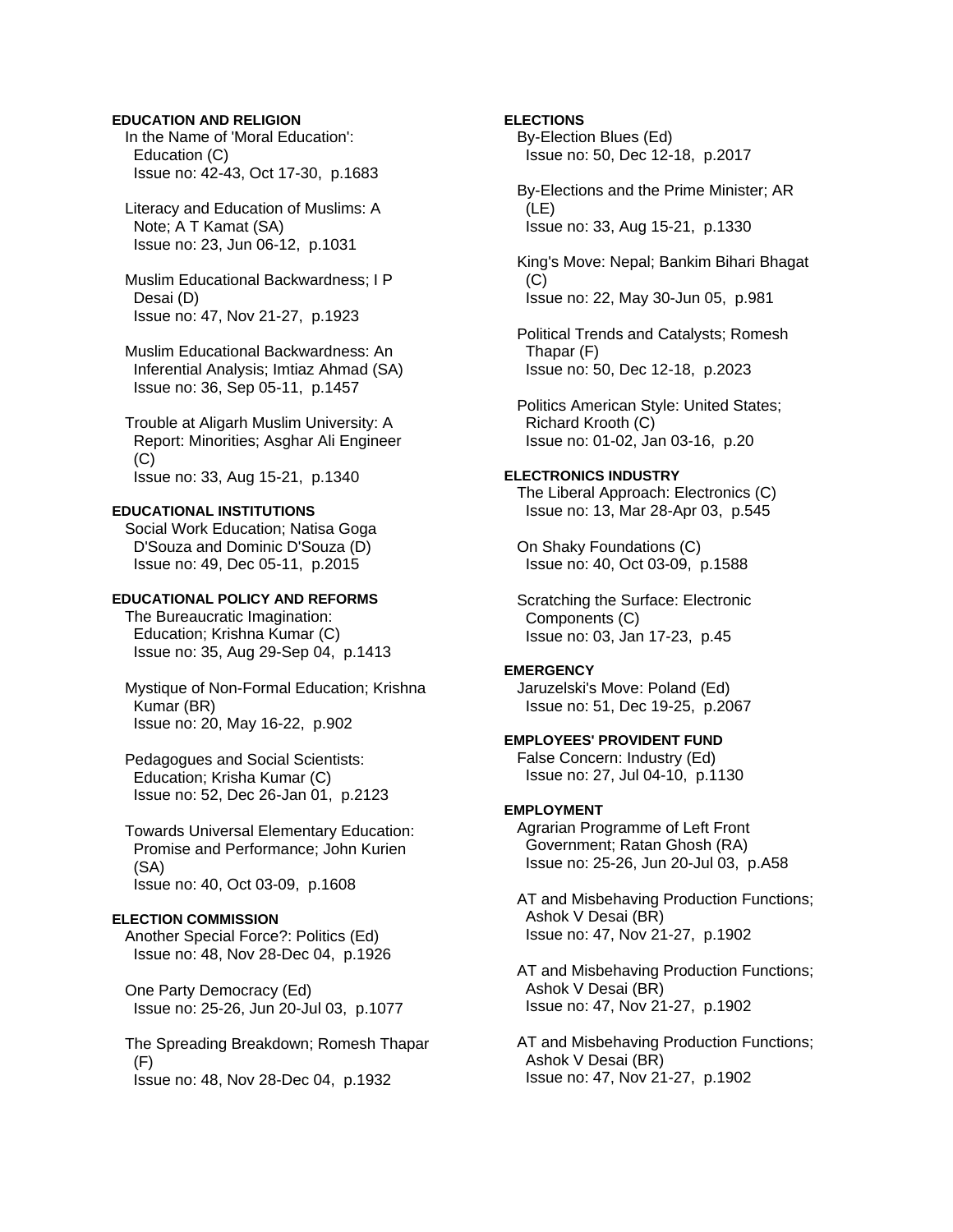## **EMPLOYMENT**

- Characteristics of Female Employment: Implications of Research and Policy; Pushpa Sundar (SA) Issue no: 19, May 09-15, p.863
- Destabilising the Countryside?; N V Ratnam (LE) Issue no: 38, Sep 19-25, p.1517
- Education, Employment and Land-Ownership: Role of Caste and Economic Factors; K Saradamoni (SA) Issue no: 36, Sep 05-11, p.1466
- Exports and Employment in India; Sumitra Chishti (SA) Issue no: 42-43, Oct 17-30, p.1710
- Full Employment and Anti-Poverty Plan: The Missing Link; J N Sinha (SA) Issue no: 50, Dec 12-18, p.2043
- Labour in a Metropolis; Subbiah Kannappan (BR) Issue no: 18, May 02-08, p.809
- Technology, Employment and Institutions; G Parthasarathy (BR) Issue no: 51, Dec 19-25, p.2088
- Too Little to Live on, Too Much to Die on: Employment in Small Scale Industries in Rural South Gujarat; Hein Streefkerk (SA) Issue no: 15, Apr 11-17, p.659
- Too Little to Live On, Too Much to Die On: Employment in Small Scale Industries in Rural South Gujarat; Hein Streefkerk (SA) Issue no: 16, Apr 18-24, p.721
- Too Little to Live On, Too Much to Die On: Employment in Small Scale Industries in Rural South Gujarat; Hein Streefkerk (SA) Issue no: 17, Apr 25-May 01, p.769

# **EMPLOYMENT POLICY**

 Tea-Labour in Assam: Recruitment and Government Policy, 1840-80; Suranjan Chatterjee and Ratan Das Gupta (SA) Issue no: 44-46, Oct 31-Nov 20, p.1861

# **ENERGY DEMAND**

 Financing New and Renewable Sources of Energy; Liaqat Ali (SA) Issue no: 20, May 16-22, p.913

# **ENERGY PRICES**

 Identities, False and True: Energy (Ed) Issue no: 33, Aug 15-21, p.1326

# **ENERGY RESOURCES**

 A Different Focus at Nairobi: Energy; Christopher Flavin (C) Issue no: 32, Aug 08-14, p.1308

 Financing New and Renewable Sources of Energy; Liaqat Ali (SA) Issue no: 20, May 16-22, p.913

#### **ENGINEERING EXPORTS**

 Miles to Go: Engineering Exports (C) Issue no: 52, Dec 26-Jan 01, p.2113

## **ENGINEERING INDUSTRIES**

 Consulting and Engineering Design Organisations in India; Jairam Ramesh (SA) Issue no: 22, May 30-Jun 05, p.M69

#### **ENGLISH LANGUAGE**

 Storm over English in West Bengal; Bhabatosh Datta (SA) Issue no: 14, Apr 04-10, p.619

#### **ETHICS**

 In the Name of 'Moral Education': Education (C) Issue no: 42-43, Oct 17-30, p.1683

#### **EUROPE**

 Aiding Itself: Western Europe (Ed) Issue no: 09, Feb 28-Mar 06, p.296

 Apprehensions about Neutron Bomb: Western Europe; Ramnath Narayanswamy (C) Issue no: 40, Oct 03-09, p.1600

 Sugar-Coating the Missiles: Europe (Ed) Issue no: 40, Oct 03-09, p.1587

 Undesirable Aliens: Europe (Ed) Issue no: 07, Feb 14-20, p.215

#### **EUROPEAN UNION**

 A House Divided: Western Europe; Ramesh Jaura (C) Issue no: 16, Apr 18-24, p.703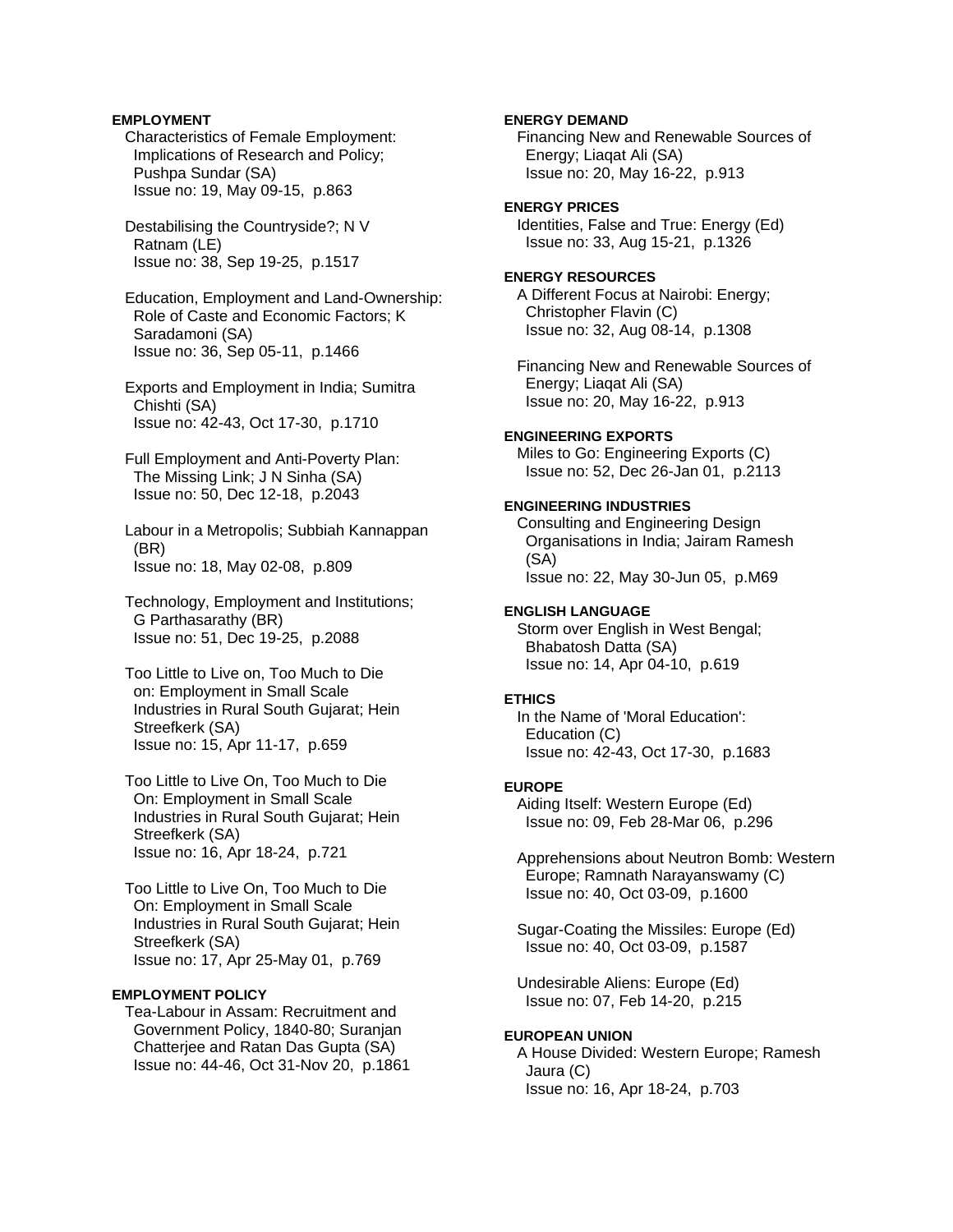# **EXCHANGE RATES**

 DM's Problems: Currencies (Ed) Issue no: 13, Mar 28-Apr 03, p.543

 Frequent Buffetting: Exchange Rate (Ed) Issue no: 13, Mar 28-Apr 03, p.542

 A Mere Coincidence: Exchange Rate (Ed) Issue no: 49, Dec 05-11, p.1971

 Unequal Exchange Continued: A Comment; Ranjit Sau (D) Issue no: 16, Apr 18-24, p.729

## **EXCISE DUTIES**

 The Big and the Small (C) Issue no: 09, Feb 28-Mar 06, p.297

#### **EXIM BANKS**

 Some Dos and Don'ts for Exim Bank: Foreign Trade (C) Issue no: 03, Jan 17-23, p.53

## **EXIM POLICY**

 Clueless about the Economy: New Delhi; BM (C) Issue no: 28-29, Jul 11-24, p.1175

 Economic Realities Ignored: Import Policy  $(C)$ Issue no: 15, Apr 11-17, p.649

 Import Policy; Kaustav Gupta (LE) Issue no: 20, May 16-22, p.881

 The Import-Export Wallahs: New Delhi; BM (C) Issue no: 17, Apr 25-May 01, p.743

 A Piece of Domestic Cake: Exports (C) Issue no: 32, Aug 08-14, p.1293

## **EXPORTS**

 Elusice Exports: Seepz (C) Issue no: 23, Jun 06-12, p.1000

 Export Allurements: Gold Jewellery (C) Issue no: 47, Nov 21-27, p.1882

 Export Boom: Readymade Garments (C) Issue no: 36, Sep 05-11, p.1441

 Export Trap (Ed) Issue no: 04, Jan 24-30, p.85  Exports and Employment in India; Sumitra Chishti (SA) Issue no: 42-43, Oct 17-30, p.1710

 Fall in Unit Values (C) Issue no: 23, Jun 06-12, p.1000

 Faulty Export Strategy (C) Issue no: 25-26, Jun 20-Jul 03, p.1081

 Foreign Capital Lukewarm: Exports (Ed) Issue no: 03, Jan 17-23, p.44

- Long Way to Go: Chemical Exports (C) Issue no: 04, Jan 24-30, p.89
- Many Limitations: Project Exports (C) Issue no: 16, Apr 18-24, p.689
- Misplaced Optimism: Processed Foods (C) Issue no: 40, Oct 03-09, p.1588
- Need to Search Fresh Markets: Leather Exports (C) Issue no: 05, Jan 31-Feb 06, p.133
- Nominal Gesture: IMF Food Facility (Ed) Issue no: 25-26, Jun 20-Jul 03, p.1078

 Partial Approach: Fisheries (C) Issue no: 41, Oct 10-16, p.1633

 A Piece of Domestic Cake: Exports (C) Issue no: 32, Aug 08-14, p.1293

 The Poor Cousin (C) Issue no: 32, Aug 08-14, p.1292

 Quality Constraints: Tobacco (C) Issue no: 01-02, Jan 03-16, p.5

 Rooting for Exports (Ed) Issue no: 41, Oct 10-16, p.1629

 Rough End of Exports (C) Issue no: 13, Mar 28-Apr 03, p.544

 Stop-Go Policy: Solvent Extractions (C) Issue no: 18, May 02-08, p.789

 Wonderland of Export Assistance (C) Issue no: 20, May 16-22, p.879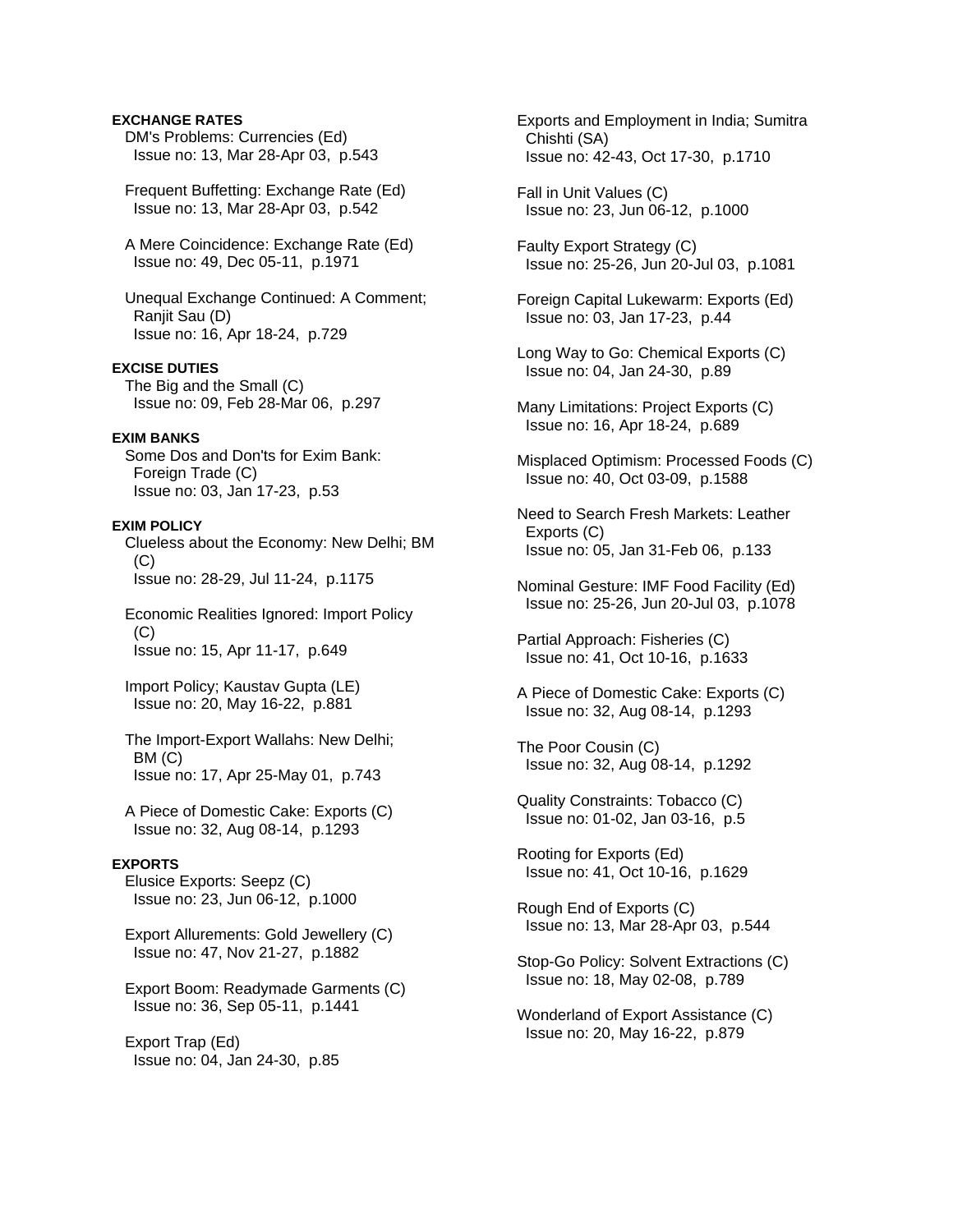## **EXTERNAL DEBT**

 Bombay as Offshore Banking Centre; ISG  $(C)$ Issue no: 34, Aug 22-28, p.1378

 A Charade (Ed) Issue no: 34, Aug 22-28, p.1365

 A Different View: New Delhi; BM (C) Issue no: 34, Aug 22-28, p.1377

 IMF's Eager Client: New Delhi; BM (C) Issue no: 42-43, Oct 17-30, p.1684

 In Deep Waters: IMF Loan; I S Gulati (C) Issue no: 51, Dec 19-25, p.2077

 Internal New Economic Order: New Delhi; BM (C) Issue no: 44-46, Oct 31-Nov 20, p.1723

 The Left and the IMF Loan: New Delhi; BM (C) Issue no: 51, Dec 19-25, p.2075

 Lion's Share for Centre: Market Borrowing (Ed) Issue no: 39, Sep 26-Oct 02, p.1554

 Only Half Needed?: IMF Loan (Ed) Issue no: 49, Dec 05-11, p.1970

 Price of IMF Loan: The Economy (Ed) Issue no: 42-43, Oct 17-30, p.1670

 Refusing to Learn (Ed) Issue no: 47, Nov 21-27, p.1877

### **FAMILY BUSINESS**

 Personnel Management Practices in Indian Family Business: A Case Study; K K Chaudhuri and T K Barman (RA) Issue no: 35, Aug 29-Sep 04, p.M117

### **FAMILY PLANNING**

 Family Planning: Numbers Game Goes On; Alaka Basu Malwade (SA) Issue no: 14, Apr 04-10, p.628

 Indian Population Scene after 1981 Census: A Perspective; Pravin Visaria and Leela Visaria (SA) Issue no: 44-46, Oct 31-Nov 20, p.1727

# **FASCISM**

 Clerical Fascism: Iron (Ed) Issue no: 27, Jul 04-10, p.1132

# **FEDERAL ADMINISTRATION**

 Issues in Revenue Sharing: Simplistic Generalisations; Govinda M Rao (BR) Issue no: 32, Aug 08-14, p.1310

## **FEDERALISM**

Problems and Prospects of Federalisation: The Case of Jammu and Kashmir ; Balraj Puri (P) Issue no: 20, May 16-22, p.898

 Unmaking of America: United States; Richard Krooth (C) Issue no: 51, Dec 19-25, p.2081

# **FERTILIZER INDUSTRY**

 Fertiliser Blues (C) Issue no: 34, Aug 22-28, p.1368

 Fertiliser: Too Costly? (C) Issue no: 50, Dec 12-18, p.2021

#### **FEUDALISM**

 Against Feudalism; Ashok Rudra (SA) Issue no: 52, Dec 26-Jan 01, p.2133

 Capitalist Agriculture and Rural Classes in India; Gail Omvedt (RA) Issue no: 52, Dec 26-Jan 01, p.A140

 Caste and Class; E M S Namboodiripad (LE) Issue no: 13, Mar 28-Apr 03, p.546

#### **FICCI**

 Big Business, Influence-Generation, and Decision-Making in India; Dolly Arora (RA) Issue no: 09, Feb 28-Mar 06, p.M2

#### **FINANCES, STATES**

 In a Giving Mood: West Bengal (C) Issue no: 13, Mar 28-Apr 03, p.557

#### **FINANCIAL INSTITUTIONS**

 Conditionality and the Role of the IMF; Azizali Mohammed (LE) Issue no: 08, Feb 21-27, p.259

 Financial Institutions and Technical Consultancy Services: Experiment in Small Enterprise Promotion; V V Bhatt (RA) Issue no: 48, Nov 28-Dec 04, p.M141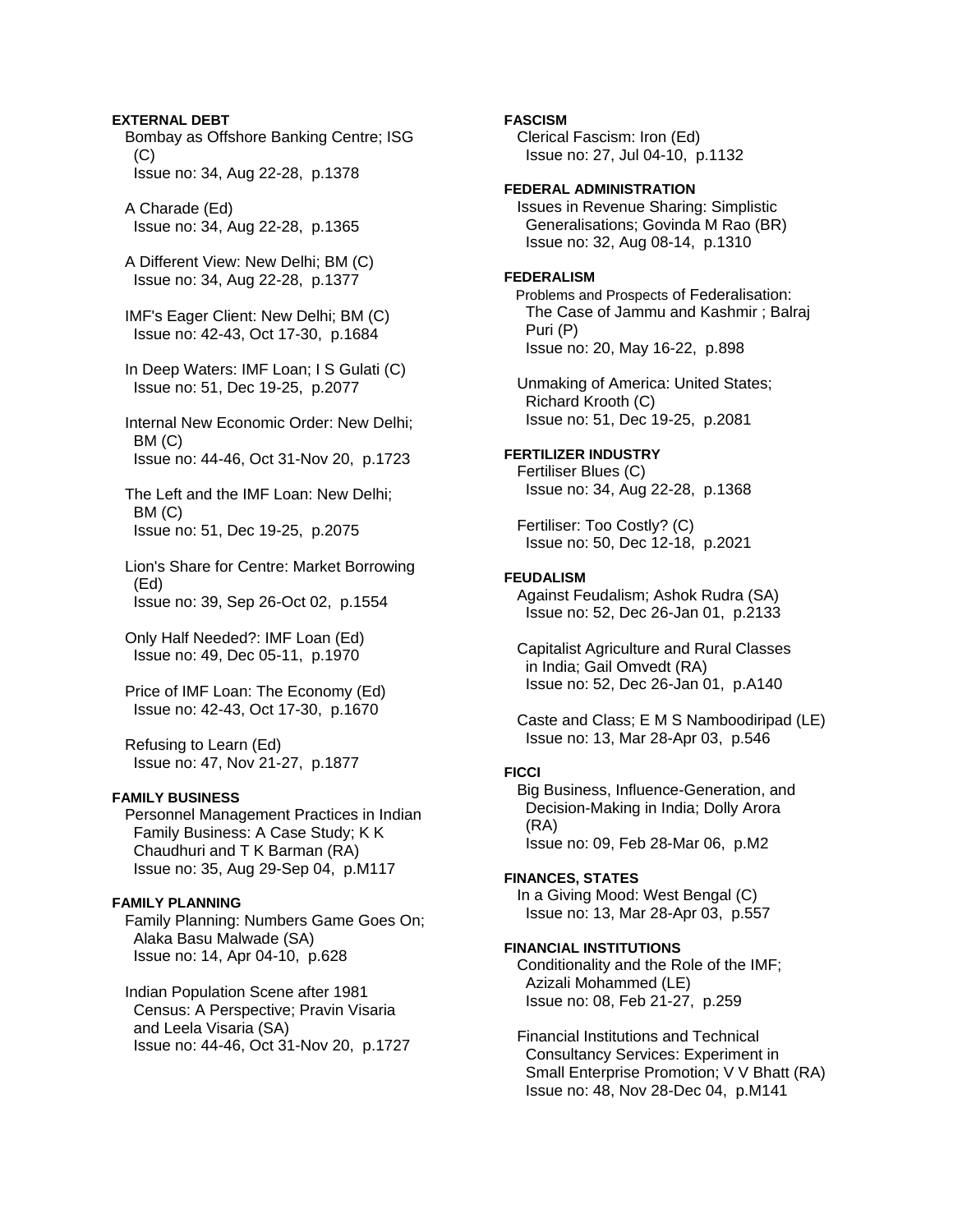## **FINANCIAL INSTITUTIONS**

 Import of Secondhand Machinery: Industry  $(C)$ Issue no: 47, Nov 21-27, p.1881

 Interest Rate Fireworks: World Monetary System; SKV (C) Issue no: 25-26, Jun 20-Jul 03, p.1089

 Monetary Planning: Indicative or Dirigist? ; Anand G Chandavarkar (BR) Issue no: 05, Jan 31-Feb 06, p.151

 Paper Prescriptions: Sick Units (C) Issue no: 24, Jun 13-19, p.1040

 Presidentship of World Bank; S L N Simmha  $(C)$ Issue no: 27, Jul 04-10, p.1144

# **FINANCIAL MANAGEMENT**

 Retention of Profits and Stock Markets: A Comment; L M Bhole (D) Issue no: 28-29, Jul 11-24, p.1209

 What Is Wrong with Kashmir's Finances?: Jammu and Kashmir; Balraj Puri (C) Issue no: 19, May 09-15, p.845

# **FINANCIAL MARKET**

 Backdoor Entry into Private Capital Market?: IMF (Ed) Issue no: 20, May 16-22, p.878

 Bombay as Offshore Banking Centre; ISG  $(C)$ Issue no: 34, Aug 22-28, p.1378

 Uses of Company Deposits (C) Issue no: 21, May 23-29, p.928

#### **FINANCIAL SYSTEM**

 Arguing about SLR: Financial System (C) Issue no: 18, May 02-08, p.801

**FISHERIES AND MARINE PRODUCTS** Partial Approach: Fisheries (C) Issue no: 41, Oct 10-16, p.1633

# **FIVE YEAR PLANS-1980-1985**

 1981-82 Budget and Sixth Plan: Uneasy Coexistence (SA) Issue no: 13, Mar 28-Apr 03, p.584

 Ending at the Beginning? (Ed) Issue no: 44-46, Oct 31-Nov 20, p.1717  Estimation of Incremental Capital Output Ratios for Sixth Plan; S Gupta, R Mehta, C Pant and P Singh (SA) Issue no: 39, Sep 26-Oct 02, p.1575

 Financial Resources for the Sixth Plan: Feasibility Analysis; D R Gupta and Ram N Lal (SA) Issue no: 40, Oct 03-09, p.1619

 A Free-Wheeling Situation; Romesh Thapar (F) Issue no: 10-12, Mar 07-27, p.353

 Full Employment and Anti-Poverty Plan: The Missing Link; J N Sinha (SA) Issue no: 50, Dec 12-18, p.2043

 Indian Population Scene after 1981 Census: A Perspective; Pravin Visaria and Leela Visaria (SA) Issue no: 44-46, Oct 31-Nov 20, p.1727

 Making Omelets without Breaking Eggs: Sixth Plan (C) Issue no: 09, Feb 28-Mar 06, p.309

 Planning Is for Others: Power (Ed) Issue no: 48, Nov 28-Dec 04, p.1927

 Sixth Plan as Window-Dressing: New Delhi; BM (C) Issue no: 38, Sep 19-25, p.1523

 Why Resources Crisis? (Ed) Issue no: 32, Aug 08-14, p.1289

# **FIVE YEAR PLANS-2002-2007**

 Tenth Plan: Patchy Performance: Soviet Union (C) Issue no: 49, Dec 05-11, p.1987

#### **FLOODS**

 Once More unto the Breach: Assam; Seema Guha (C) Issue no: 34, Aug 22-28, p.1379

 Politics of Flood Relief vs Flood Control: Uttar Pradesh; Krishna K R Gandhi (C) Issue no: 47, Nov 21-27, p.1889

 Technocrat's View of Flood Control; Gautam Bhadra (BR) Issue no: 04, Jan 24-30, p.107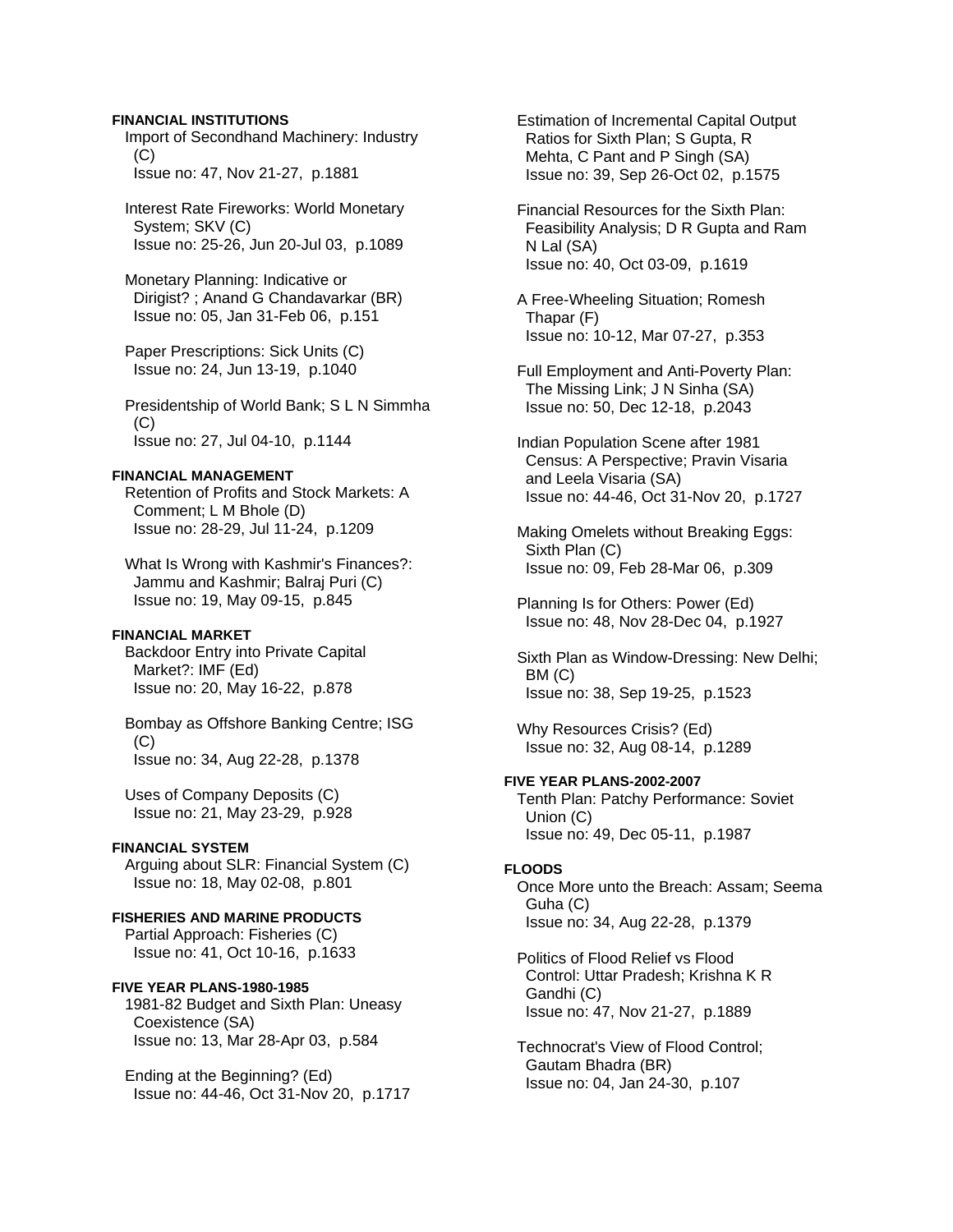# **FOOD POLICY**

 In the Glow of Plenty; M L Dantwala (BR) Issue no: 20, May 16-22, p.898

 Preparing the Alibis (Ed) Issue no: 51, Dec 19-25, p.2065

# **FOOD PROCESSING**

 AT and Misbehaving Production Functions; Ashok V Desai (BR) Issue no: 47, Nov 21-27, p.1902

 Misplaced Optimism: Processed Foods (C) Issue no: 40, Oct 03-09, p.1588

# **FOOD PRODUCTION**

 How to 'Destabilise' the Countryside; Robert Wade (P) Issue no: 33, Aug 15-21, p.1335

 Preparing the Alibis (Ed) Issue no: 51, Dec 19-25, p.2065

 Profile of a Bad Year: Foodgrains (Ed) Issue no: 17, Apr 25-May 01, p.734

#### **FOOD SUPPLY**

 Food Aid: Charity or Profitable Business?; Sumanta Banerjee (C) Issue no: 06, Feb 07-13, p.176

### **FOOD-FOR-WORK PROGRAMMES**

 Food for Work Programmes: Beyond Roads That Get Washed Away; Kaushik Basu (SA) Issue no: 01-02, Jan 03-16, p.37

 Food for Work Programmes: Beyond Roads That Get Washed Away: A Comment ; Abdullah M Shibli (D) Issue no: 22, May 30-Jun 05, p.994

 Productivity Aspect of Wages in Food for Work Programme; Manoj Kumar Panda (D) Issue no: 20, May 16-22, p.922

# **FOODGRAIN TRADE**

 Fair Weather Commitments (RA) Issue no: 13, Mar 28-Apr 03, p.A1

 Gram and Superpower Politics; R G Gidadhubli (C) Issue no: 09, Feb 28-Mar 06, p.317  Marketing of Foodgrains: An Analysis of Village Survey Data for West Bengal and Bihar; Suman Sarkar (RA) Issue no: 39, Sep 26-Oct 02, p.A103

# **FOODGRAINS PROCUREMENT**

 Profile of a Bad Year: Foodgrains (Ed) Issue no: 17, Apr 25-May 01, p.734

 Rich Farmers Say 'No' (RA) Issue no: 25-26, Jun 20-Jul 03, p.A37

 Shattered Dream: Cocoa (C) Issue no: 33, Aug 15-21, p.1328

 Wheat Procurement Fiasco: New Delhi; BM  $(C)$ Issue no: 22, May 30-Jun 05, p.976

#### **FOREIGN CAPITAL**

 Foreign Capital Lukewarm: Exports (Ed) Issue no: 03, Jan 17-23, p.44

### **FOREIGN COLLABORATIONS**

 Amul and Self Relaince; P S K Raman (LE) Issue no: 03, Jan 17-23, p.47

 Foreign Collaborations; R P Aiyer (LE) Issue no: 35, Aug 29-Sep 04, p.1406

 Resisting Foreign Intrusion into Indian Oil: New Delhi; BM (C) Issue no: 21, May 23-29, p.935

 Roving Business Eye (C) Issue no: 05, Jan 31-Feb 06, p.132

# **FOREIGN EXCHANGE**

 Changing Dollars into Rupees (C) Issue no: 49, Dec 05-11, p.1972

# **FOREIGN EXCHANGE REGULATIONS**

 Foreign Capital Lukewarm: Exports (Ed) Issue no: 03, Jan 17-23, p.44

# **FOREIGN POLICY**

 Challenge to Regional Pre-Eminence: Foreign Policy (Ed) Issue no: 17, Apr 25-May 01, p.735

 China Back on Agenda; GPD (F) Issue no: 17, Apr 25-May 01, p.751

 China, and All That...; Romesh Thapar (F) Issue no: 17, Apr 25-May 01, p.739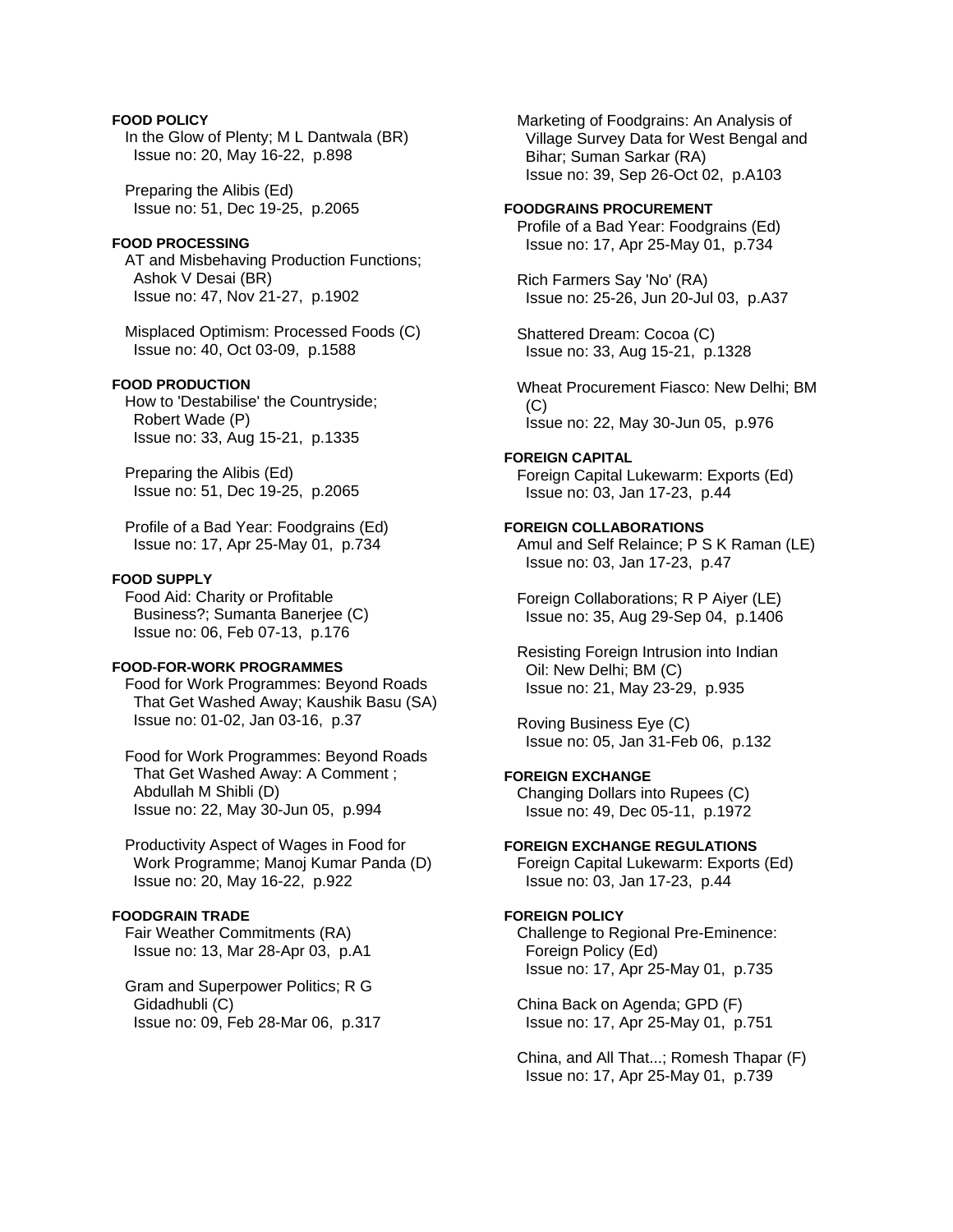# **FOREIGN POLICY**

 Foreign Affairs; Romesh Thapar (F) Issue no: 25-26, Jun 20-Jul 03, p.1083

 Going Places: Foreign Policy (Ed) Issue no: 47, Nov 21-27, p.1878

 Importance of the Gulf: Foreign Policy (Ed) Issue no: 20, May 16-22, p.878

 Long Shadow over South Asia; GPD (F) Issue no: 47, Nov 21-27, p.1887

 Mending Fences with ASEAN: Foreign Policy (Ed) Issue no: 42-43, Oct 17-30, p.1671

 The New Regime and Third World: France; Olav Antao (C) Issue no: 27, Jul 04-10, p.1143

 On the Eve of Huang Hua's Visit; GPD (F) Issue no: 25-26, Jun 20-Jul 03, p.1093

 Perspectives on Defence and Foreign Policy ; Parvathi Vasudevan (BR) Issue no: 36, Sep 05-11, p.1456

 Point Counterpoint: Foreign Policy (Ed) Issue no: 49, Dec 05-11, p.1970

 Right to Passport: Civil Liberties; A G Noorani (C) Issue no: 47, Nov 21-27, p.1893

 Signalling Reagan from Islamabad; GPD (F) Issue no: 24, Jun 13-19, p.1041

 Taking China Along; GPD (F) Issue no: 42-43, Oct 17-30, p.1679

 These Also Serve: International Affairs; GPD (F) Issue no: 20, May 16-22, p.884

 This Strange Environment; Romesh Thapar  $(F)$ Issue no: 30, Jul 25-31, p.1223

 Westward Slide; GPD (F) Issue no: 48, Nov 28-Dec 04, p.1931

 Wrong on Indochina; GPD (F) Issue no: 39, Sep 26-Oct 02, p.1572 **FOREIGN RELATIONS** 

 From Kremlin to Kabul (BR) Issue no: 17, Apr 25-May 01, p.756

 Keeping the Issue Alive: Afghanistan (Ed) Issue no: 48, Nov 28-Dec 04, p.1927

# **FOREIGN REMITTANCES**

 Area of Darkness: Inward Remittances (C) Issue no: 09, Feb 28-Mar 06, p.297

# **FOREIGN TRADE**

 Efficiency, Growth and Exchange Control Regimes; Ifzal Ali (BR) Issue no: 07, Feb 14-20, p.236

 Some Dos and Don'ts for Exim Bank: Foreign Trade (C) Issue no: 03, Jan 17-23, p.53

 A Study of Trends in India's Imports, 1960-61 to 1974-75; Vidya Pitre (SA) Issue no: 19, May 09-15, p.851

# **FOREST MANAGEMENT**

 Statism Not the Answer: Forests (C) Issue no: 36, Sep 05-11, p.1447

#### **FRANCE**

 Depoliticising the Compuses: France; Ramesh Chandran (C) Issue no: 09, Feb 28-Mar 06, p.318

 New Deal in France; Alice Thorner (C) Issue no: 21, May 23-29, p.939

 The New Regime and Third World: France; Olav Antao (C) Issue no: 27, Jul 04-10, p.1143

 Socialists versus Communists: France; Ramesh Chandran (C) Issue no: 17, Apr 25-May 01, p.750

 The Taming of Communists: France; Ramesh Chandran (C) Issue no: 30, Jul 25-31, p.1231

# **FREEDOM OF SPEECH**

 Police and the Press: Civil Liberties; A G Noorani (C) Issue no: 52, Dec 26-Jan 01, p.2121

#### **FUNDAMENTAL RIGHTS**

 Attack on Democratic Rights; Jagannath Das (LE) Issue no: 16, Apr 18-24, p.690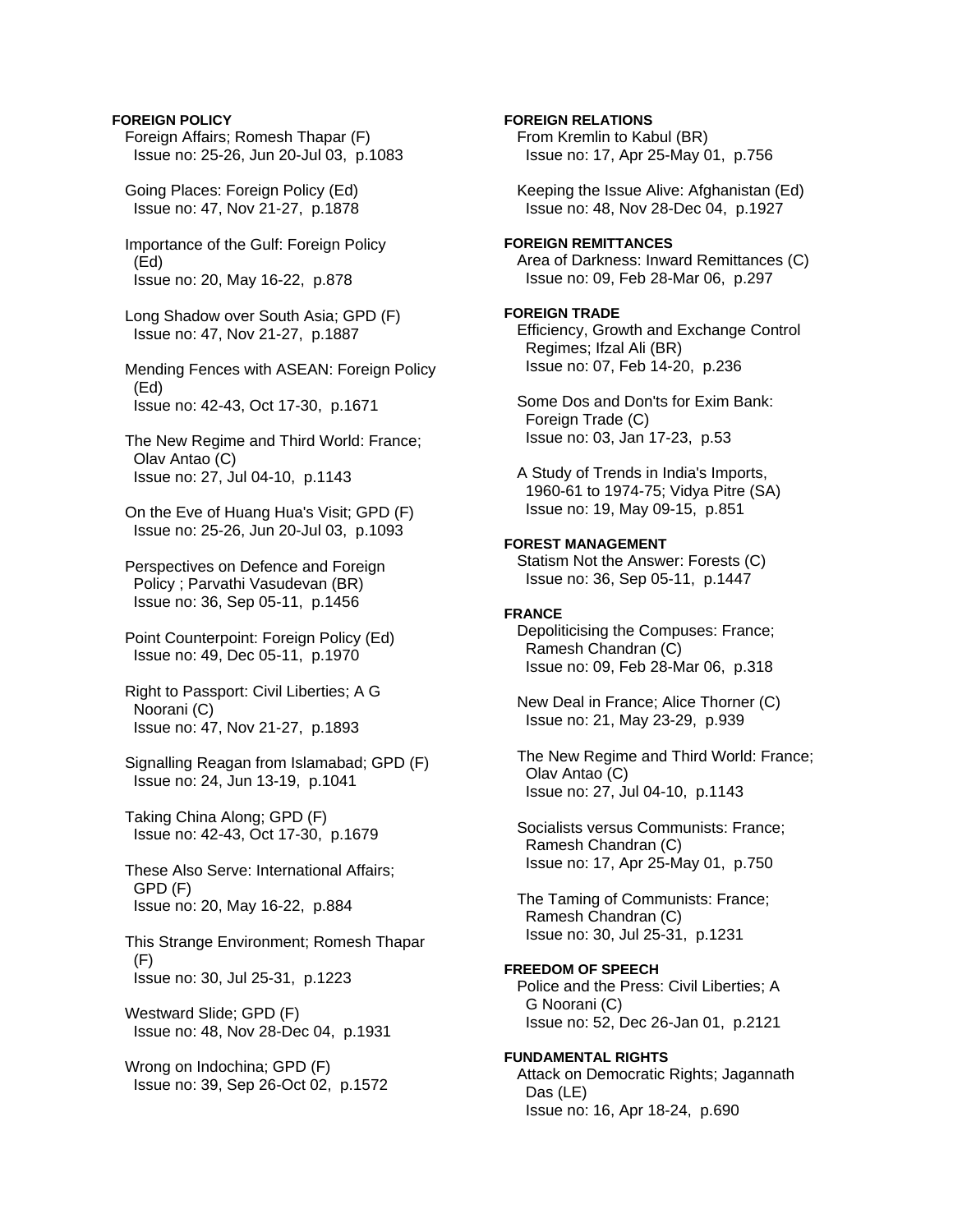# **FUNDAMENTAL RIGHTS**

 CISF Personnel Defence Committee; Ashok Kumar Panda (LE) Issue no: 41, Oct 10-16, p.1634

 Dawoodi Bohra Reform Movement: Minorities; Asghar Ali Engineer (C) Issue no: 15, Apr 11-17, p.652

 Little Nationalism Turned Chauvinist: A Comment; Gail Omvedt (D) Issue no: 13, Mar 28-Apr 03, p.589

 Political Repression in Kerala; T V Vijayan (LE) Issue no: 31, Aug 01-07, p.1258

- The Ratlam Judgment: The Judiciary; Amrita Abraham (C) Issue no: 04, Jan 24-30, p.100
- Right to Passport: Civil Liberties; A G Noorani (C) Issue no: 47, Nov 21-27, p.1893

 Terrorism by the State; T C Narayana (LE) Issue no: 42-43, Oct 17-30, p.1675

### **FUTUROLOGY**

 West Asia in the 1980s: An American Exercise in Futurology; Gulshan Dhanani (RA) Issue no: 27, Jul 04-10, p.1149

### **GARHWAL**

 Garhwal's Distinction: Politics (Ed) Issue no: 47, Nov 21-27, p.1879

# **GARMENT AND KNITTING INDUSTRY**

 Controlled Cloth: Grin without the Cat  $(C)$ Issue no: 31, Aug 01-07, p.1256

 Export Boom: Readymade Garments (C) Issue no: 36, Sep 05-11, p.1441

 Labour in Small Industry: Case of Export Garments Industry in Madras; U Kalpagam (SA) Issue no: 48, Nov 28-Dec 04, p.1957

# **GAUHATI**

 Attack on Democratic Rights; Jagannath Das (LE) Issue no: 16, Apr 18-24, p.690

### **GEOGRAPHY**

 Cultural Geography of India ; K V Nagrajan (BR) Issue no: 38, Sep 19-25, p.1530

# **GEOPOLITICS**

 Alternative Communication Strategies in Third World Countries; Kusum Singh and Bertram Gross (BR) Issue no: 08, Feb 21-27, p.278

# **GERMANY**

 Committed Intermediary: West Germany; Ramesh Jaura (C) Issue no: 52, Dec 26-Jan 01, p.2126

### **GORAKHPUR**

 Unequal Antagonists: Peasants and Capitalists in Eastern UP in 1930s; Shahid Amin (RA) Issue no: 42-43, Oct 17-30, p.PE19

# **GOVERNMENT**

 Parallel Government?; Romesh Thapar (F) Issue no: 06, Feb 07-13, p.175

# **GOVERNMENT POLICY**

 Consulting and Engineering Design Organisations in India; Jairam Ramesh (SA) Issue no: 22, May 30-Jun 05, p.M69

 Growing Discontent and Resistance: Laos; Bertil Lintner (C) Issue no: 42-43, Oct 17-30, p.1690

 Nationalisation by Default: The Case of Coal in India; Rajiv Kumar (SA) Issue no: 18, May 02-08, p.824

 Roving Business Eye (C) Issue no: 05, Jan 31-Feb 06, p.132

 Tea-Labour in Assam: Recruitment and Government Policy, 1840-80; Suranjan Chatterjee and Ratan Das Gupta (SA) Issue no: 44-46, Oct 31-Nov 20, p.1861

### **GOVERNORS**

 Political Insensitivity: North East (Ed) Issue no: 18, May 02-08, p.787

# **GUJARAT**

 Anti-Reservation Agitation and Structure of Gujarat Society; I P Desai (SA) Issue no: 18, May 02-08, p.819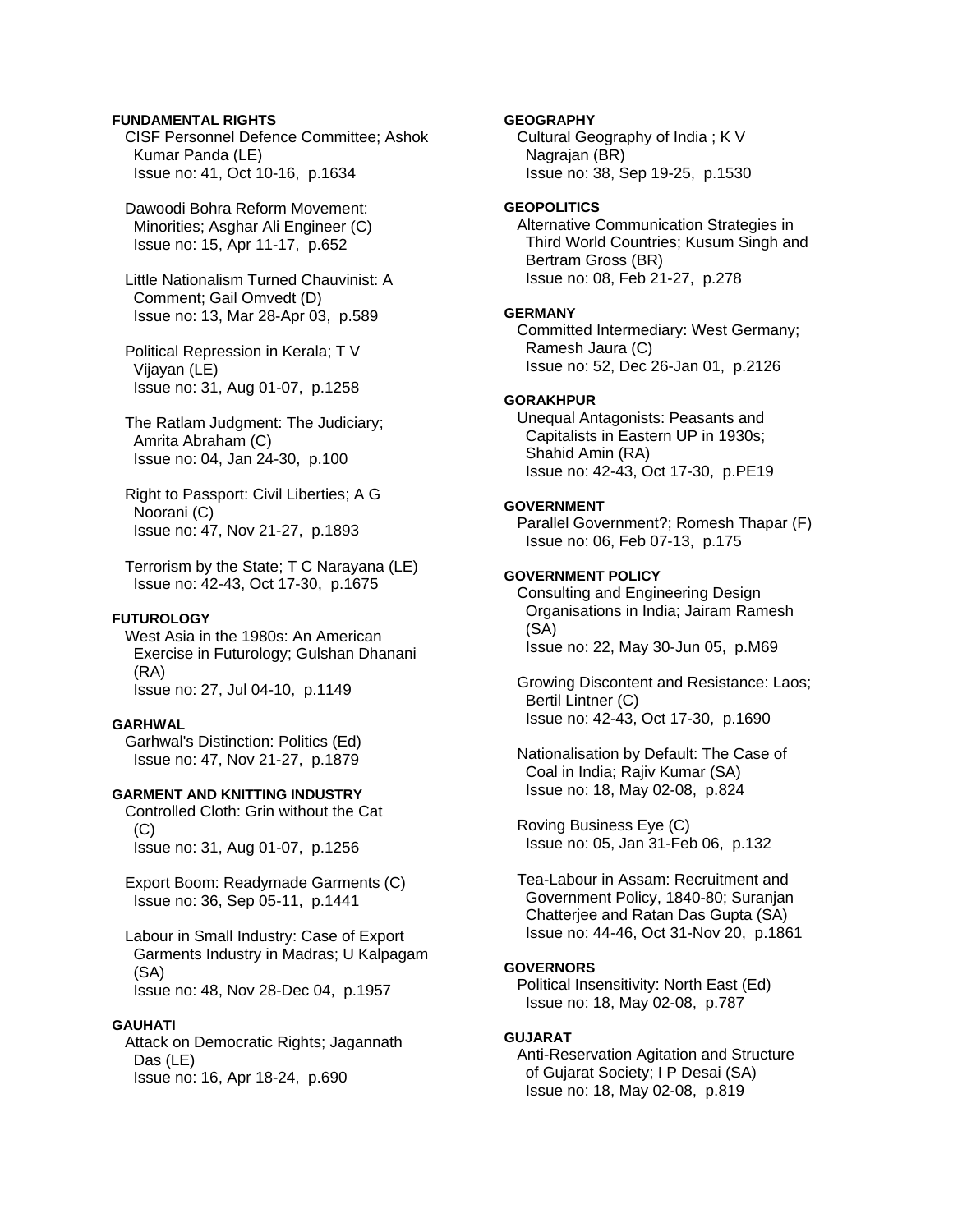### **GUJARAT**

 Caste Violence: Gujarat (Ed) Issue no: 09, Feb 28-Mar 06, p.294

 Communal Riots in Godhra: A Report: Gujarat-I; Asghar Ali Engineer (C) Issue no: 41, Oct 10-16, p.1638

 Farmers' Organisations in Surface Irrigation Projects: Two Empirical Studies from Gujarat; T K Jayaraman (RA) Issue no: 39, Sep 26-Oct 02, p.A89

 Gujarat Government's Attacks on Dalits; Ghanshyam et al Shah (LE) Issue no: 20, May 16-22, p.881

 Necessary Safety-Valve: Gujarat (Ed) Issue no: 07, Feb 14-20, p.214

 Private Corporate Investment in Gujarat in 1980 and Forecast for 1981; C Rangarajan and Veena Padia (SA) Issue no: 19, May 09-15, p.871

 Second Phase in Caste War: Gujarat; Achyut Yagnik (C) Issue no: 22, May 30-Jun 05, p.977

 Social Mobility and Caste Violence: A Study of the Gujarat Riots; Pradip Kumar Bose (SA) Issue no: 16, Apr 18-24, p.713

 Sorrows of the Builders of Narmada: Gujarat (C) Issue no: 01-02, Jan 03-16, p.19

 Spectre of Caste War: Gujarat; Achyut Yagnik (C) Issue no: 13, Mar 28-Apr 03, p.553

 Stratification among Tribals in Gujarat; Pradip Kumar Bose (SA) Issue no: 06, Feb 07-13, p.191

 Too Little to Live on, Too Much to Die on: Employment in Small Scale Industries in Rural South Gujarat; Hein Streefkerk (SA) Issue no: 15, Apr 11-17, p.659

 Too Little to Live On, Too Much to Die On: Employment in Small Scale Industries in Rural South Gujarat; Hein Streefkerk (SA) Issue no: 16, Apr 18-24, p.721

 Too Little to Live On, Too Much to Die On: Employment in Small Scale Industries in Rural South Gujarat; Hein Streefkerk (SA) Issue no: 17, Apr 25-May 01, p.769

 Unequal Battle in Valia Taluka: Gujarat-II; Mathew Kalathil (C) Issue no: 41, Oct 10-16, p.1641

 Unscrambling Regional Disparities; Y K Alagh (LE) Issue no: 25-26, Jun 20-Jul 03, p.1082

# **HARYANA**

 Islands of Growth: A Note on Haryana Experience and Some Possible Implications; Sheila Bhalla (SA) Issue no: 23, Jun 06-12, p.1022

### **HEALTH**

 Health for All: A Reaffirmation; N H Antia (D) Issue no: 33, Aug 15-21, p.1363

 Treating the Symptoms; D Banerjee (RA) Issue no: 25-26, Jun 20-Jul 03, p.1095

# **HEALTH AND NUTRITION**

 Measurement of Incidence of Undernutrition; Santi K Chakrabarti and Manoj Kumar Panda (SA) Issue no: 31, Aug 01-07, p.1275

 Measurement of Poverty and Undernutrition; D Bnerji (D) Issue no: 39, Sep 26-Oct 02, p.1579

 Measuring the Incidence of Undernutrition: A Comment; P V Sukhatme (D) Issue no: 23, Jun 06-12, p.1034

 On Measuring Incidence of Undernutrition: What Is a Consumer Unit?; N Krishnaji (D) Issue no: 37, Sep 12-18, p.1509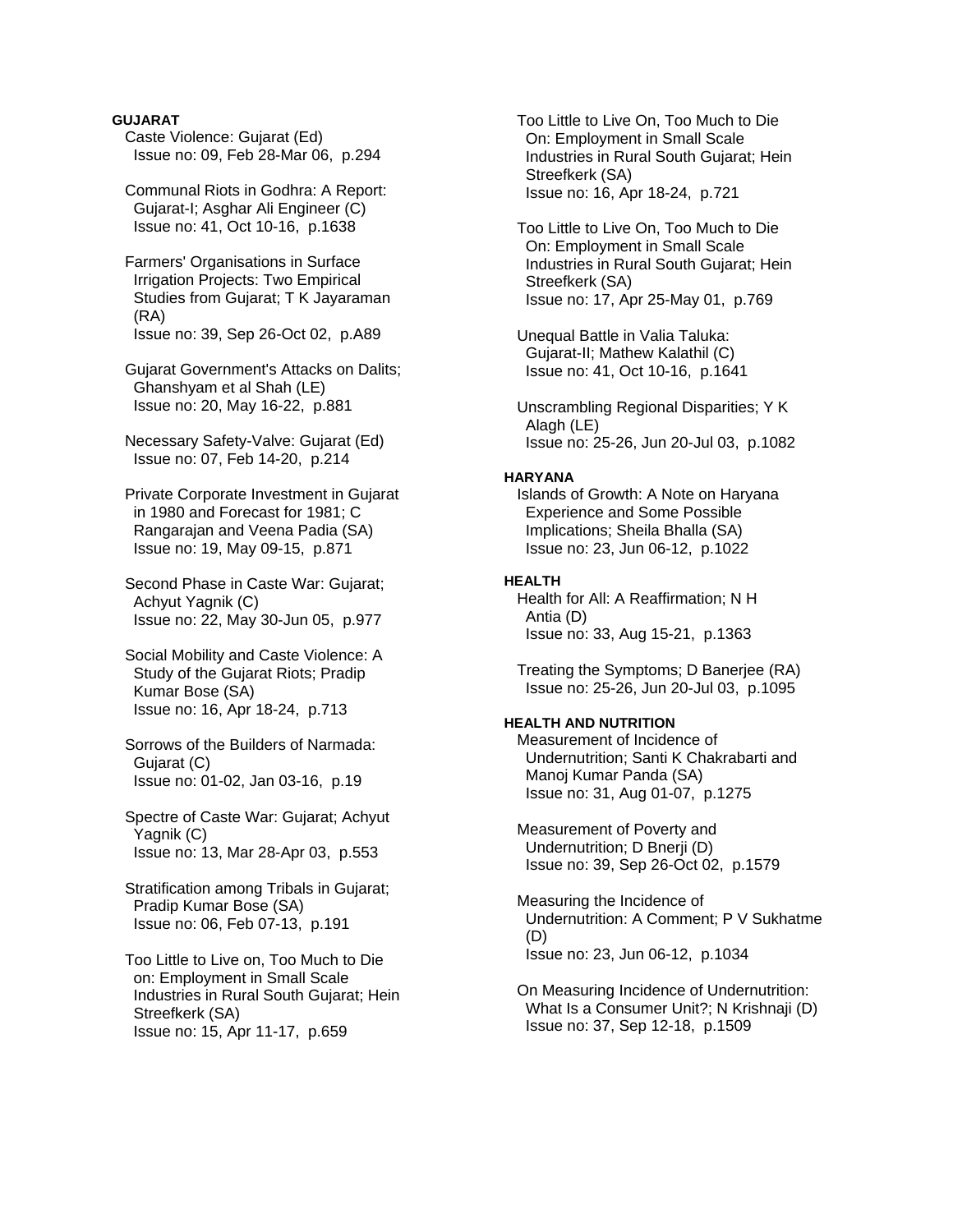# **HEALTH AND NUTRITION**

 On Measuring the Incidence of Undernutrition: A Note of Sukhatme's Procedure; N Krishnaji (SA) Issue no: 22, May 30-Jun 05, p.989

 Some Nutritional Puzzles: A Note; V K R V Rao (SA) Issue no: 28-29, Jul 11-24, p.1205

### **HEALTH INDICATORS**

 Health for All: A Reaffirmation; N H Antia (D) Issue no: 33, Aug 15-21, p.1363

# **HEALTHCARE SERVICES**

 Health for All: A Reaffirmation; N H Antia (D) Issue no: 33, Aug 15-21, p.1363

 Leprosy Control and Eradication: Health; Padma Prakash (C) Issue no: 48, Nov 28-Dec 04, p.1942

 Nagabhusan Patnaik; Manoranjan Mohanty, Agnivesh and Shamsul Islam (LE) Issue no: 36, Sep 05-11, p.1442

 Treating the Symptoms; D Banerjee (RA) Issue no: 25-26, Jun 20-Jul 03, p.1095

#### **HINDI LANGUAGE**

 Text-Books in Hindi: Education; S N Sahai  $(C)$ Issue no: 07, Feb 14-20, p.230

# **HINDU-MUSLIM RELATIONS**

 Biharsharif; S Shahbuddin and Mohan (LE) Issue no: 25-26, Jun 20-Jul 03, p.1082

 Communal Riots in Godhra: A Report: Gujarat-I; Asghar Ali Engineer (C) Issue no: 41, Oct 10-16, p.1638

 Riots in Hyderabad: Andhra Pradesh (C) Issue no: 35, Aug 29-Sep 04, p.1416

#### **HISTOGRAPHY**

 Critics in a Hurry; Ashim Kumar Roy (BR) Issue no: 33, Aug 15-21, p.1348

# **HISTORIANS**

 Critics in a Hurry; Ashim Kumar Roy (BR) Issue no: 33, Aug 15-21, p.1348

 Little Nationalism Turned Chauvinist: A Comment; Sanjib Kumar Baruah (D) Issue no: 15, Apr 11-17, p.676

 Little Nationalism Turned Chauvinist: A Reply; Amalendu Guha (D) Issue no: 17, Apr 25-May 01, p.781

#### **HISTORY**

 Critics in a Hurry; Ashim Kumar Roy (BR) Issue no: 33, Aug 15-21, p.1348

 Feeding Delusions; Harjot Singh (BR) Issue no: 24, Jun 13-19, p.1059

 Nation in the Making: Western Sahara; Rajen Harshe (C) Issue no: 18, May 02-08, p.807

#### **HOMICIDE**

 Murder in Modinagar: Industrial Relations; Modhumita Mojumdar (C) Issue no: 31, Aug 01-07, p.1265

 Murder Politics: Congress Party (Ed) Issue no: 05, Jan 31-Feb 06, p.131

 Police Repression in Warangal: Andhra Pradesh; K Balagopal (C) Issue no: 39, Sep 26-Oct 02, p.1564

# **HOSPITALS**

 Abuse of Psychiatry against Dissenters: Soviet Union (C) Issue no: 06, Feb 07-13, p.185

 Nurses: Skirting the Core Issues; Prakash Padma (BR) Issue no: 14, Apr 04-10, p.618

#### **HOUSING**

 Berunda: A Case of Exhausted Development; Thomas A Timberg (C) Issue no: 08, Feb 21-27, p.265

 Eviction of the Weak: Urbanization; Amiya Rao (C) Issue no: 18, May 02-08, p.799

 Houses for Judges: Maharashtra; Rajni Dass (C) Issue no: 47, Nov 21-27, p.1895

 Land and Housing for Poor in Bombay; Kannan Srinivasan (C) Issue no: 35, Aug 29-Sep 04, p.1411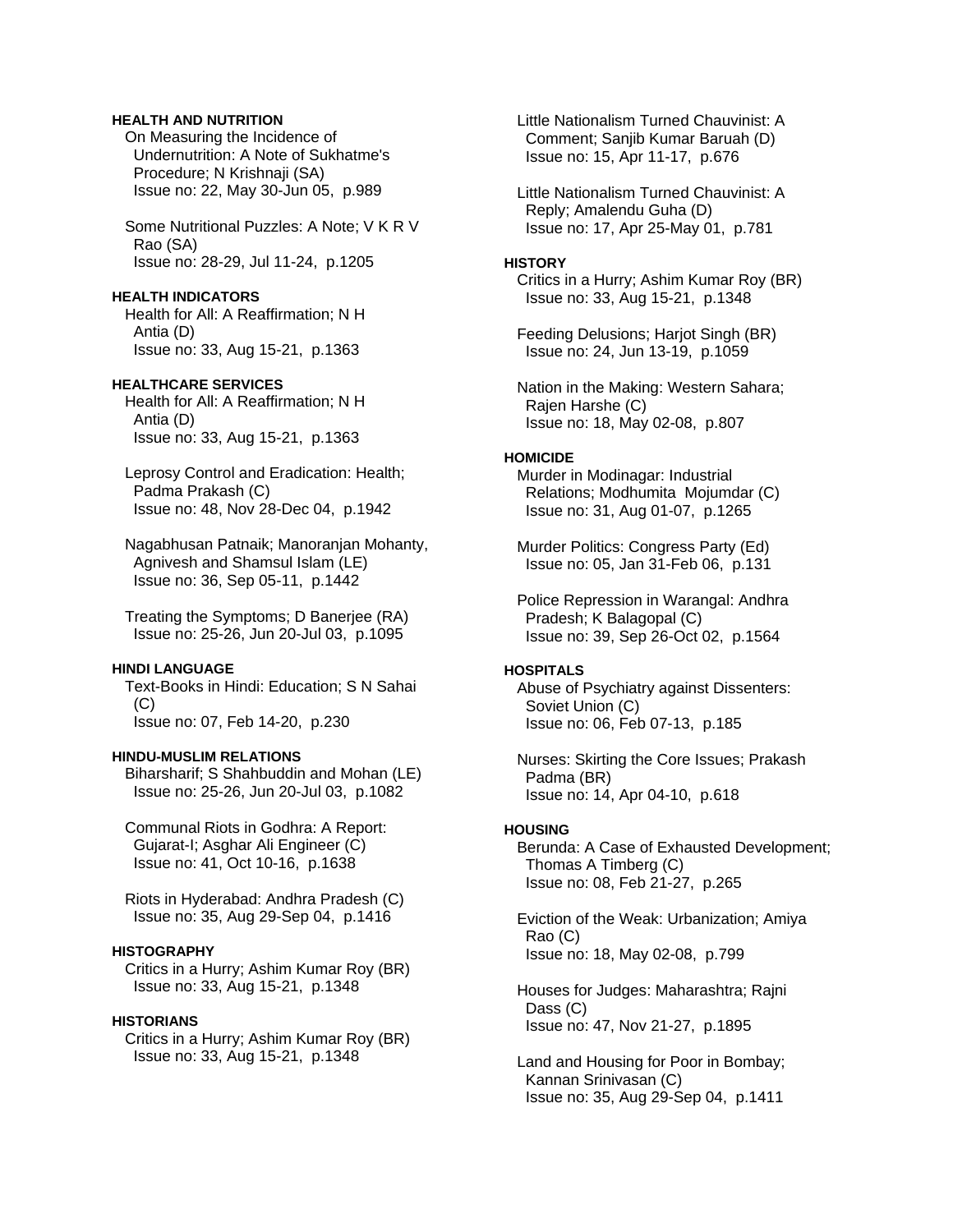# **HOUSING**

 Making the Poor Invisible: Maharashtra (Ed) Issue no: 30, Jul 25-31, p.1218

 The Ratlam Judgment: The Judiciary; Amrita Abraham (C) Issue no: 04, Jan 24-30, p.100

# **HUMAN RESOURCE DEVELOPMENT**

 Beyond Investment: Some Lessons from Development Programmes; Samuel Paul (RA) Issue no: 48, Nov 28-Dec 04, p.130

 Concept of Man in Management (RA) Issue no: 22, May 30-Jun 05, p.M81

 Organisational Energy: A Diagnostic Exercise; Nitish R De (RA) Issue no: 35, Aug 29-Sep 04, p.M95

#### **HUMAN RIGHTS**

 Abuse of Psychiatry against Dissenters: Soviet Union (C) Issue no: 06, Feb 07-13, p.185

 Accounting for 'Encounters': Civil Liberties; A G Noorani (C) Issue no: 22, May 30-Jun 05, p.979

 A Guide to Prisoners' Rights: Civil Liberties; A G Noorani (C) Issue no: 32, Aug 08-14, p.1303

 Right to March in Procession: Civil Liberties; A G Noorani (C) Issue no: 42-43, Oct 17-30, p.1688

# **HUNGER AND STARVATION**

 Treating the Symptoms; D Banerjee (RA) Issue no: 25-26, Jun 20-Jul 03, p.1095

# **HYDERABAD**

 Riots in Hyderabad: Andhra Pradesh (C) Issue no: 35, Aug 29-Sep 04, p.1416

#### **HYDRO-ELECTRIC PROJECTS**

 Unrehabilitated Poor of Srisailam Project: Andhra Pradesh; M Shatrugua  $(C)$ Issue no: 52, Dec 26-Jan 01, p.2123

#### **IMF**

 The 'Package' Season; Romesh Thapar (F) Issue no: 33, Aug 15-21, p.1331

 Aiding Itself: Western Europe (Ed) Issue no: 09, Feb 28-Mar 06, p.296

 Backdoor Entry into Private Capital Market?: IMF (Ed) Issue no: 20, May 16-22, p.878

 A Charade (Ed) Issue no: 34, Aug 22-28, p.1365

 Conditionality and the Role of the IMF; Azizali Mohammed (LE) Issue no: 08, Feb 21-27, p.259

 A Different View: New Delhi; BM (C) Issue no: 34, Aug 22-28, p.1377

 Economic Realities Ignored: Import Policy  $(C)$ Issue no: 15, Apr 11-17, p.649

 IMF Bearer Bonds: Do They Portend Much?; I S Gulati (SA) Issue no: 21, May 23-29, p.950

 IMF's Eager Client: New Delhi; BM (C) Issue no: 42-43, Oct 17-30, p.1684

 In Deep Waters: IMF Loan; I S Gulati (C) Issue no: 51, Dec 19-25, p.2077

 Internal New Economic Order: New Delhi; BM (C) Issue no: 44-46, Oct 31-Nov 20, p.1723

 The Left and the IMF Loan: New Delhi; BM (C) Issue no: 51, Dec 19-25, p.2075

 A Mere Coincidence: Exchange Rate (Ed) Issue no: 49, Dec 05-11, p.1971

 Nominal Gesture: IMF Food Facility (Ed) Issue no: 25-26, Jun 20-Jul 03, p.1078

 Only Half Needed?: IMF Loan (Ed) Issue no: 49, Dec 05-11, p.1970

 Pleasing the IMF: The Economy (Ed) Issue no: 31, Aug 01-07, p.1254

 Presidentship of World Bank; S L N Simmha (C) Issue no: 27, Jul 04-10, p.1144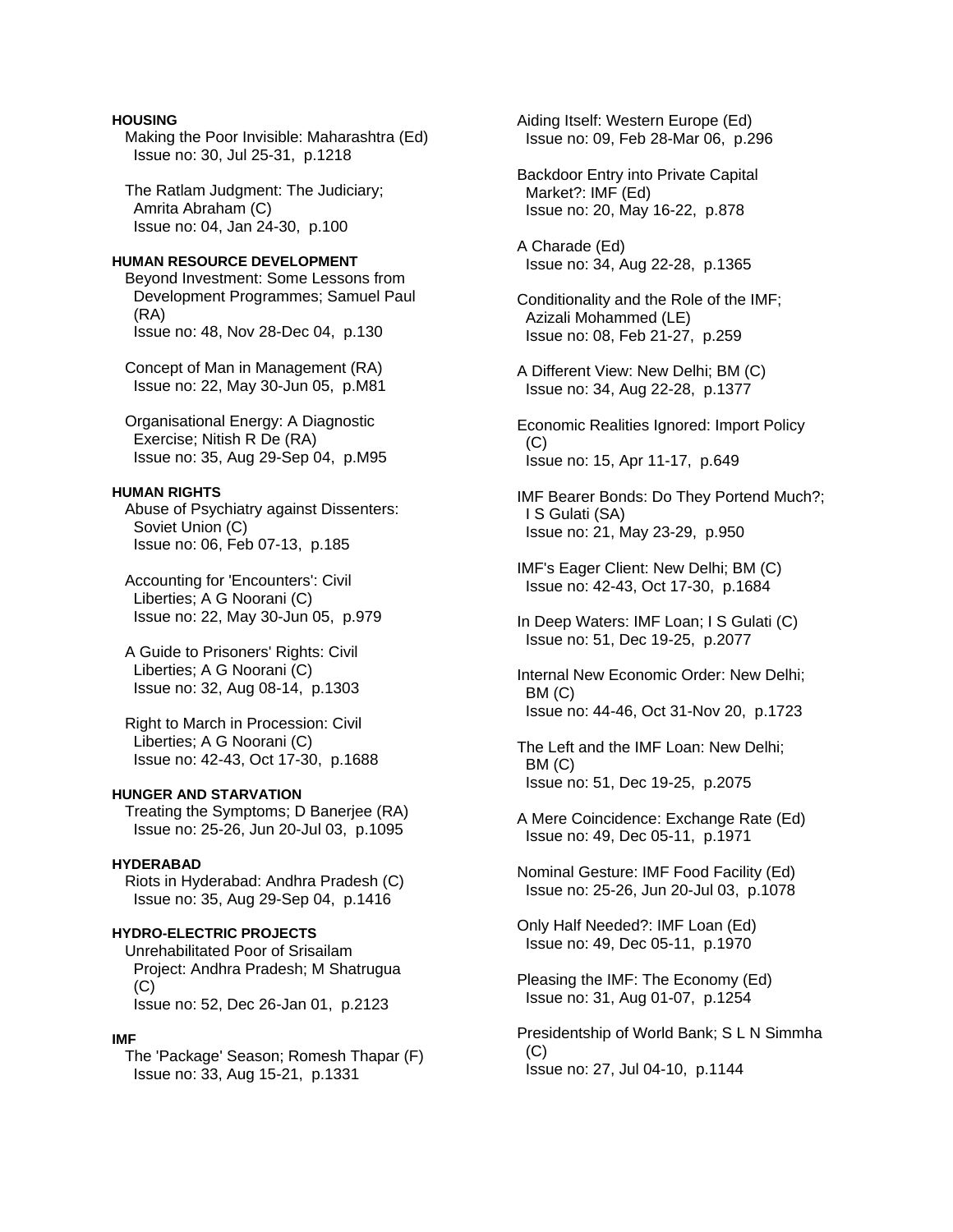### **IMF**

 Price of IMF Loan: The Economy (Ed) Issue no: 42-43, Oct 17-30, p.1670

 Refusing to Learn (Ed) Issue no: 47, Nov 21-27, p.1877

 Too Little for Too Many?: IMF (Ed) Issue no: 08, Feb 21-27, p.255

 Who Is Afraid of Economists?; Ashoka Rudra (P) Issue no: 51, Dec 19-25, p.2083

#### **IMMIGRATION**

 Indian Population Scene after 1981 Census: A Perspective; Pravin Visaria and Leela Visaria (SA) Issue no: 44-46, Oct 31-Nov 20, p.1727

 Little Nationalism Turned Chauvinist: A Reply; Amalendu Guha (D) Issue no: 17, Apr 25-May 01, p.781

 Little Nationalism Turned Chauvinist: A Summing Up; Amalendu Guha (D) Issue no: 21, May 23-29, p.957

 Numbers Game (Ed) Issue no: 22, May 30-Jun 05, p.965

 Undesirable Aliens: Europe (Ed) Issue no: 07, Feb 14-20, p.215

#### **IMPERIALISM**

 Caricature of Marxism; Ajit Roy (BR) Issue no: 42-43, Oct 17-30, p.1693

 Imperial Titillation; Romesh Thapar (F) Issue no: 34, Aug 22-28, p.1371

 Imperialism No More!; GPD (F) Issue no: 09, Feb 28-Mar 06, p.305

 Imperialism, Anthropology and the Third World; Jaganath Pathy (SA) Issue no: 14, Apr 04-10, p.623

 Lenin and Contemporary Imperialism: Report on a Seminar; Utsa Patnaik (C) Issue no: 42-43, Oct 17-30, p.1685

 Zia, Our Friend?; GPD (LE) Issue no: 33, Aug 15-21, p.1329

### **IMPORTS**

 The 'Right' Mix: Industry (Ed) Issue no: 50, Dec 12-18, p.2018

 Import Damage: Polyester Fibre (C) Issue no: 25-26, Jun 20-Jul 03, p.1081

 Import of Secondhand Machinery: Industry  $(C)$ Issue no: 47, Nov 21-27, p.1881

 A Study of Trends in India's Imports, 1960-61 to 1974-75; Vidya Pitre (SA) Issue no: 19, May 09-15, p.851

 Trends in Imports; Chakrovartty T Coorner (LE) Issue no: 28-29, Jul 11-24, p.1170

 Tussle over Imports: Industry (C) Issue no: 52, Dec 26-Jan 01, p.2112

#### **INCOME TAX**

 Management of the Income-Tax Function: Is India a Tax Haven?; Anand P Gupta (RA) Issue no: 09, Feb 28-Mar 06, p.M15

 A Small World (Ed) Issue no: 09, Feb 28-Mar 06, p.293

**INDEPENDENCE MOVEMENT**  Feeding Delusions; Harjot Singh (BR) Issue no: 24, Jun 13-19, p.1059

**INDIA-BANGLADESH RELATIONS**  India-Bangladesh Relations (Ed)

Issue no: 21, May 23-29, p.925

**INDIA-CHINA RELATIONS**  Ball in India's Court; GPD (F)

Issue no: 30, Jul 25-31, p.1233

 The Deadlocked Deadlock: Sino-Indian Boundary Dispute; Neville Maxwell (SA) Issue no: 38, Sep 19-25, p.1545

 From across the Border: India-China Relations (Ed) Issue no: 24, Jun 13-19, p.1038

 India-China Talk; GPD (F) Issue no: 52, Dec 26-Jan 01, p.2127

 Long Way to Go: India-China Relations (Ed) Issue no: 27, Jul 04-10, p.1130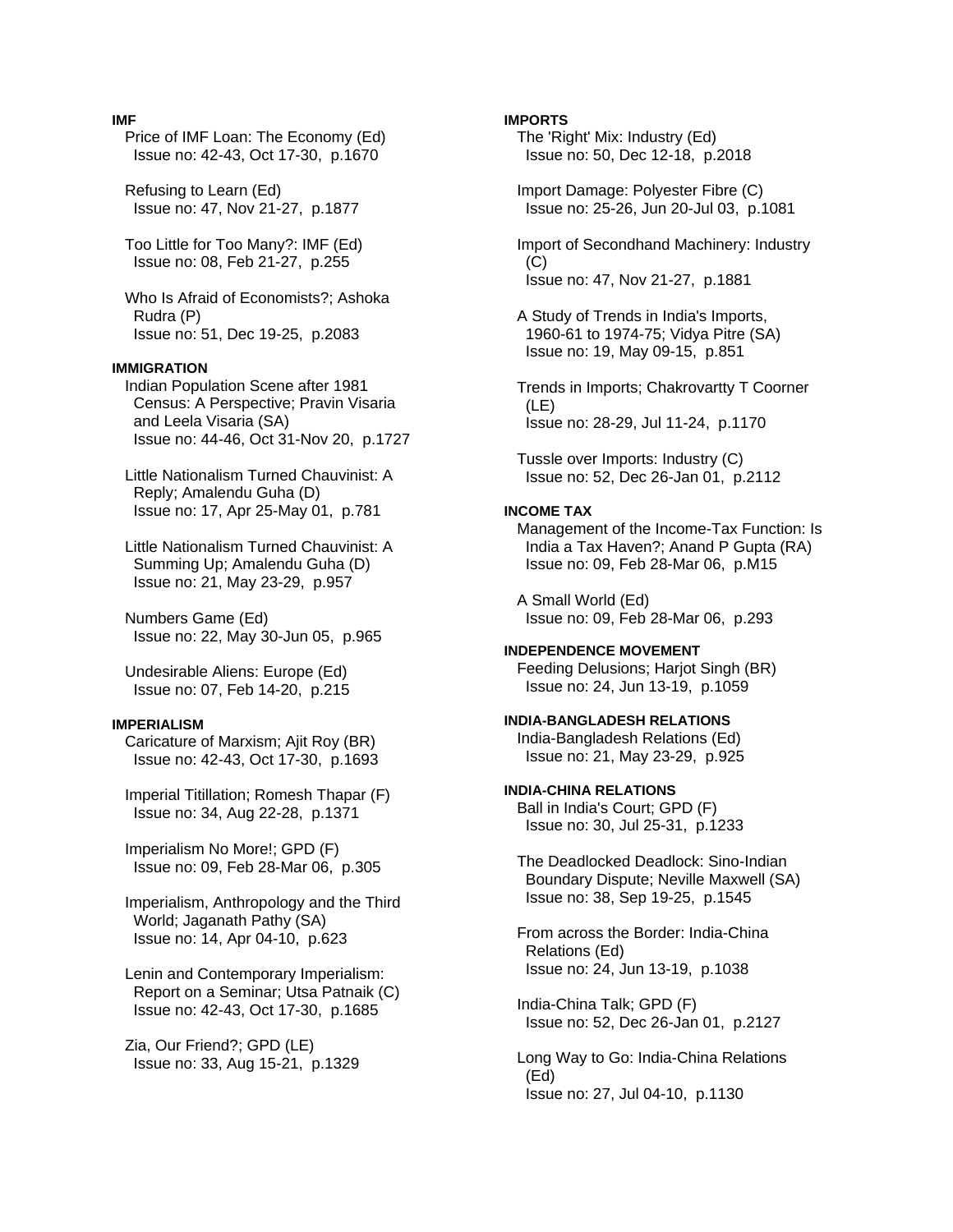# **INDIA-CHINA RELATIONS**

 The New Cambodia War: Indochina; Stephen Orlov (C) Issue no: 05, Jan 31-Feb 06, p.145

 On the Eve of Huang Hua's Visit; GPD (F) Issue no: 25-26, Jun 20-Jul 03, p.1093

 Realism on the Border: India-China Relations; A G Noorani (C) Issue no: 28-29, Jul 11-24, p.1185

 Taking China Along; GPD (F) Issue no: 42-43, Oct 17-30, p.1679

 Wrong on Indochina; GPD (F) Issue no: 39, Sep 26-Oct 02, p.1572

### **INDIA-JAPAN RELATIONS**

 How to 'Destabilise' the Countryside; Robert Wade (P) Issue no: 33, Aug 15-21, p.1335

# **INDIA-NEPAL RELATIONS**

 Agreeing to Disagree: India-Nepal Relations (Ed) Issue no: 51, Dec 19-25, p.2067

 Migration and Development: The Nepalese in Northeast; Srikant Dutt (C) Issue no: 24, Jun 13-19, p.1053

# **INDIA-PAKISTAN RELATIONS**

 From One General to Another: Defence (Ed) Issue no: 21, May 23-29, p.927

 India-Pakistan Relations; Dev Nathan and Vasanti Raman (LE) Issue no: 49, Dec 05-11, p.1975

 Signalling Reagan from Islamabad; GPD (F) Issue no: 24, Jun 13-19, p.1041

 Yes, Zia Can Be Our Friend; Dev Nathan and Vasanthi Raman (D) Issue no: 27, Jul 04-10, p.1162

 Zia, Our Friend?; GPD (LE) Issue no: 33, Aug 15-21, p.1329

# **INDIA-SOVIET UNION RELATIONS**

 Uses of the Treaty; GPD (F) Issue no: 34, Aug 22-28, p.1375

### **INDIA-UNITED STATES RELATIONS**

 Challenge to Regional Pre-Eminence: Foreign Policy (Ed) Issue no: 17, Apr 25-May 01, p.735

 Treading Warily: Indo-US Relations (Ed) Issue no: 03, Jan 17-23, p.42

### **INDIA-USSR RELATIONS**

 With Such Friends...: Relations with USSR (Ed) Issue no: 25-26, Jun 20-Jul 03, p.1080

### **INDUSTRIAL DISASTERS**  Paper Prescriptions: Sick Units (C)

Issue no: 24, Jun 13-19, p.1040

# **INDUSTRIAL DISPUTES**  Miners' Fight against Imposters: Dhanbad; Amiya Rao (C) Issue no: 50, Dec 12-18, p.2031

**INDUSTRIAL ENTERPRISES**  The 'Right' Mix: Industry (Ed) Issue no: 50, Dec 12-18, p.2018

 Beating down Binny Workers: Tamil Nadu  $(C)$ Issue no: 07, Feb 14-20, p.225

 Elusice Exports: Seepz (C) Issue no: 23, Jun 06-12, p.1000

 Management of the Income-Tax Function: Is India a Tax Haven?; Anand P Gupta (RA) Issue no: 09, Feb 28-Mar 06, p.M15

 Personnel Management Practices in Indian Family Business: A Case Study; K K Chaudhuri and T K Barman (RA) Issue no: 35, Aug 29-Sep 04, p.M117

 STPP Story: The Sequel (LE) Issue no: 40, Oct 03-09, p.1590

 Tussle over Imports: Industry (C) Issue no: 52, Dec 26-Jan 01, p.2112

### **INDUSTRIAL FINANCE**

 Foreign Loans to Bridge Rupee Gap: Industrial Finance (Ed) Issue no: 38, Sep 19-25, p.1514

# **INDUSTRIAL GROWTH AND DEVELOPMENT**

 The 'Young' Industrialists: Politics (Ed) Issue no: 37, Sep 12-18, p.1475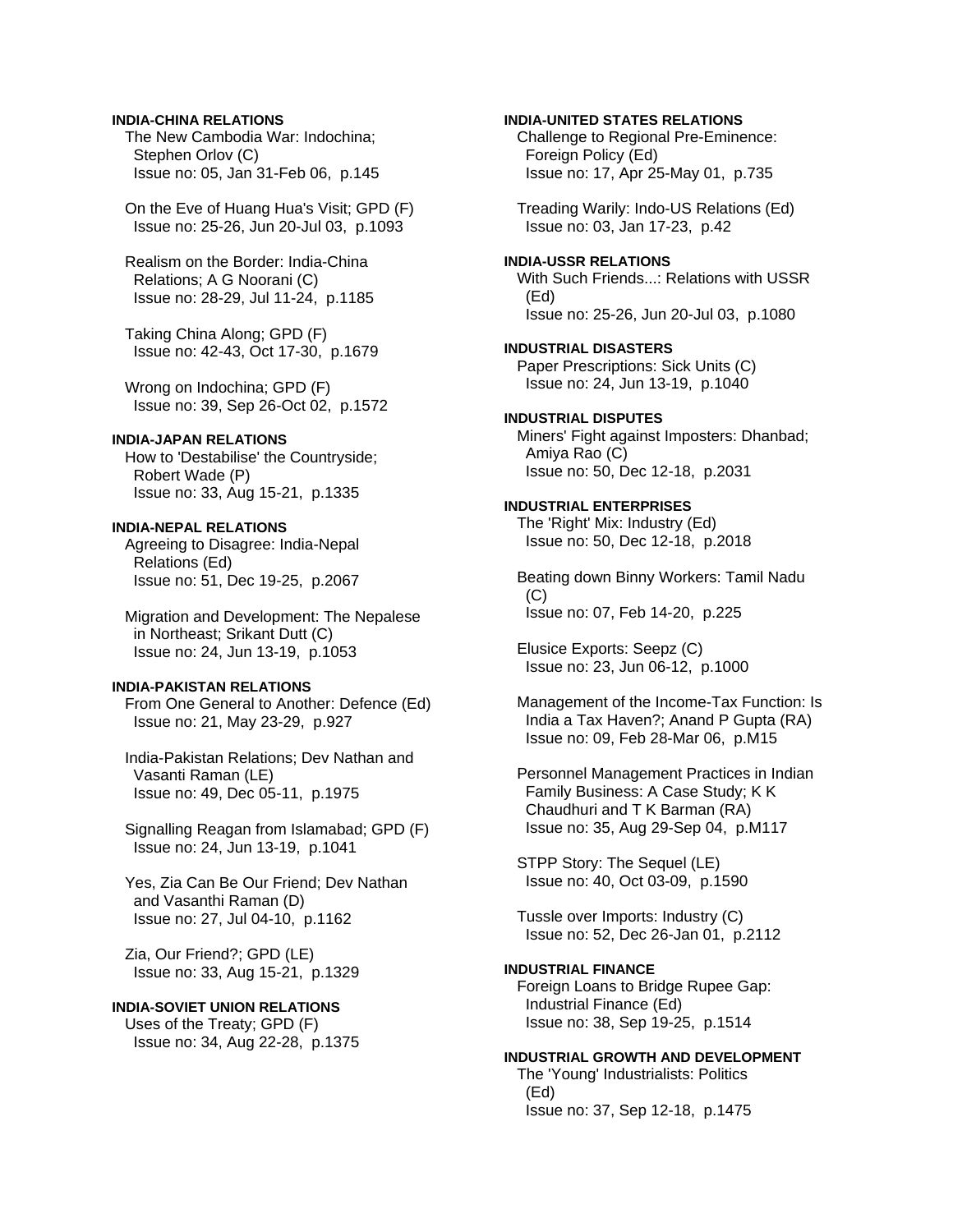## **INDUSTRIAL GROWTH AND DEVELOPMENT**

 Alibi of 'Backwardness': Industry (Ed) Issue no: 41, Oct 10-16, p.1630

 Assam's Industrial Development: Urgency of New Direction; Atul Goswami (SA) Issue no: 21, May 23-29, p.953

 Boom Time (RA) Issue no: 35, Aug 29-Sep 04, p.M 89

 Factors Underlying the Slow Growth of Indian Industry; Ashok V Desai (SA) Issue no: 10-12, Mar 07-27, p.381

# **INDUSTRIAL LABOUR**

 Beedi-Workers of Nizamabad: Labour (C) Issue no: 32, Aug 08-14, p.1305

 Capital and Labour in Bombay City, 1928-29; S Bhattacharya (RA) Issue no: 42-43, Oct 17-30, p.PE36

 Government Employees Divided: Orissa; AS  $(C)$ Issue no: 32, Aug 08-14, p.1301

 Industrial Relations, Warts and All; Bagaram Tulpule (BR) Issue no: 51, Dec 19-25, p.2091

 Kanpur Textile Labour: Some Structural Features of Formative Years; Chitra Joshi (SA) Issue no: 44-46, Oct 31-Nov 20, p.1823

 Mirage of Grades and Scales: Jute Labour; Timir Basu (C) Issue no: 23, Jun 06-12, p.1008

 Noose around Labour Unions: New Delhi; BM  $(C)$ Issue no: 07, Feb 14-20, p.223

 Radical Image, Conservative Reality; Shankar Pathak (BR) Issue no: 23, Jun 06-12, p.1018

 Reserve Bank Employees' Agitation; Sakti Roychowdhury (LE) Issue no: 39, Sep 26-Oct 02, p.1558

 Sugar Workers' Cautious Response: Maharashtra; Amrita Abraham (C) Issue no: 49, Dec 05-11, p.1983

**INDUSTRIAL LICENSING**  Conditionality and the Role of the IMF; Azizali Mohammed (LE) Issue no: 08, Feb 21-27, p.259 Market-Determined Policy: Detergents (C) Issue no: 06, Feb 07-13, p.169 More Industrial Concentration (Ed) Issue no: 27, Jul 04-10, p.1129 Unequal Exchange: Aluminium (C) Issue no: 18, May 02-08, p.790 **INDUSTRIAL LOCATION**  Caveats on Industrial Location: Maharashtra; AA (C) Issue no: 27, Jul 04-10, p.1141 **INDUSTRIAL MANAGEMENT**  All About Discipline; Romesh Thapar (F) Issue no: 32, Aug 08-14, p.1295 Managing the Board; S K Bhattacharya (RA) Issue no: 35, Aug 29-Sep 04, p.M103 **INDUSTRIAL POLICY**  Accommodative Policy (C) Issue no: 47, Nov 21-27, p.1881 Caveats on Industrial Location: Maharashtra; AA (C) Issue no: 27, Jul 04-10, p.1141 Free Market, at a Price: Government and Business (Ed) Issue no: 28-29, Jul 11-24, p.1166 Hail National Bourgeoisie; Sanjay Baru (BR) Issue no: 16, Apr 18-24, p.705 Import of Secondhand Machinery: Industry  $(C)$  Issue no: 47, Nov 21-27, p.1881 More Industrial Concentration (Ed) Issue no: 27, Jul 04-10, p.1129 Shuffle and Deal (Ed) Issue no: 33, Aug 15-21, p.1325 Tugging at Centre's Purse-Strings: West Bengal (C) Issue no: 32, Aug 08-14, p.1302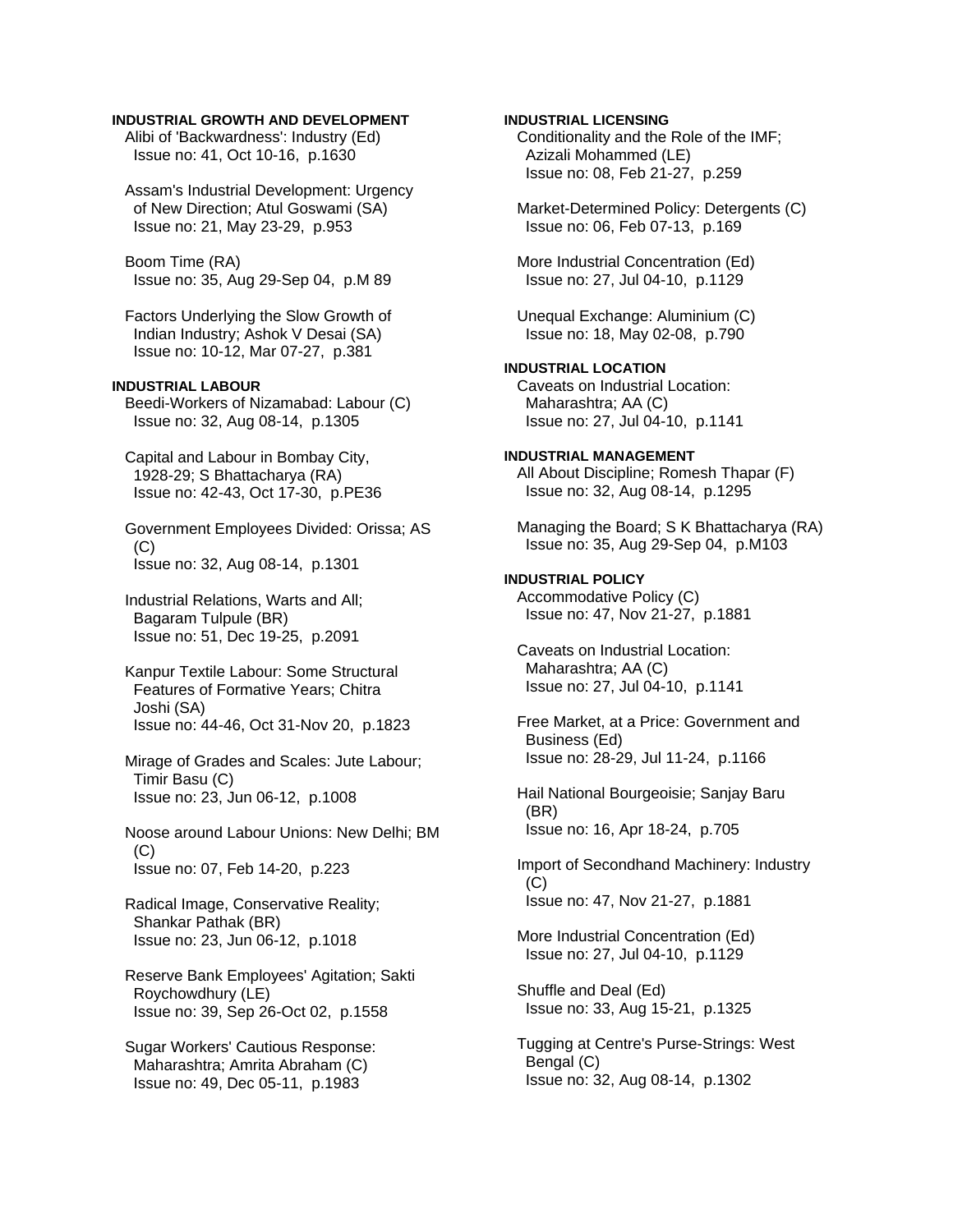**INDUSTRIAL POLICY**  Unfounded Optimism: Industry (Ed) Issue no: 21, May 23-29, p.926

# **INDUSTRIAL POLLUTION**  Industrial Hazards Exported to India; Barry I Castleman, Rakesh Madan and Robert Mayes (P) Issue no: 24, Jun 13-19, p.1057

#### **INDUSTRIAL PRICES**

 Controlled Cloth: Grin without the Cat (C) Issue no: 31, Aug 01-07, p.1256

 Experiments in Steel Pricing; S V Char (SA) Issue no: 09, Feb 28-Mar 06, p.333

 Factors Underlying the Slow Growth of Indian Industry; Ashok V Desai (SA) Issue no: 10-12, Mar 07-27, p.381

 Price of Obsolescence: Jute (Ed) Issue no: 27, Jul 04-10, p.1131

 Seeking Price Parities: Iron and Steel  $(C)$ Issue no: 08, Feb 21-27, p.257

#### **INDUSTRIAL PRODUCTION**

 Continuing Stagnation (C) Issue no: 19, May 09-15, p.836

 Export-Oriented Expansion: Leather (C) Issue no: 50, Dec 12-18, p.2022

 Growth, Disparity and Capital Reorganisation in Indian Economy: Some Speculations; Sudipto Mundle (SA) Issue no: 10-12, Mar 07-27, p.393

 Index of Cheer: Industry (Ed) Issue no: 18, May 02-08, p.786

 Interaction between Merchant Capital and Industrial Capital: A Theoretical Study; Ajit K Chadhury and Raghabendra Chattopadhyay (RA) Issue no: 42-43, Oct 17-30, p.PE32

 Scratching the Surface: Electronic Components (C) Issue no: 03, Jan 17-23, p.45

 Unfounded Optimism: Industry (Ed) Issue no: 21, May 23-29, p.926

**INDUSTRIAL PROJECTS**  Back to 'Trickle-Down' Planning: New

 Delhi; BM (C) Issue no: 05, Jan 31-Feb 06, p.140

 Bhilai Management's Vendetta against Mine Workers: Labour; Bharat Dogra (C) Issue no: 21, May 23-29, p.938

 Dependence All the Way: New Delhi; BM (C) Issue no: 39, Sep 26-Oct 02, p.1563

 The Dispossessed of Kolaghat: West Bengal; Timir Basu (C) Issue no: 16, Apr 18-24, p.700

 Dissecting Project Costs (C) Issue no: 18, May 02-08, p.788

 Illusory Gift-Horses (C) Issue no: 03, Jan 17-23, p.45

 Mechanisation without Retrenchment: Labour (C) Issue no: 37, Sep 12-18, p.1483

 Orissa Aluminium Complex; Anoop Babani and Kannan Srinivasan (LE) Issue no: 52, Dec 26-Jan 01, p.2113

 The Orissa Aluminium Complex: Points toward a Debate; Kannan Srinivasan, Vinod Vyasulu and S Rajagopalan (SA) Issue no: 49, Dec 05-11, p.2005

# **INDUSTRIAL RELATIONS**

 'Industrial Unrest' and Growth of Labour Unions in Bengal, 1920-1924; Sanat Bose (SA) Issue no: 44-46, Oct 31-Nov 20, p.1849

 Capital and Labour in Bombay City, 1928-29; S Bhattacharya (RA) Issue no: 42-43, Oct 17-30, p.PE36

 End to Collective Bargaining: Industrial Relations (Ed) Issue no: 31, Aug 01-07, p.1254

 Industrial Relations from a Distance; Bagaram Tulpule (BR) Issue no: 06, Feb 07-13, p.189

 Industrial Relations from a Distance: Comment; Sahab Dayal (D) Issue no: 14, Apr 04-10, p.633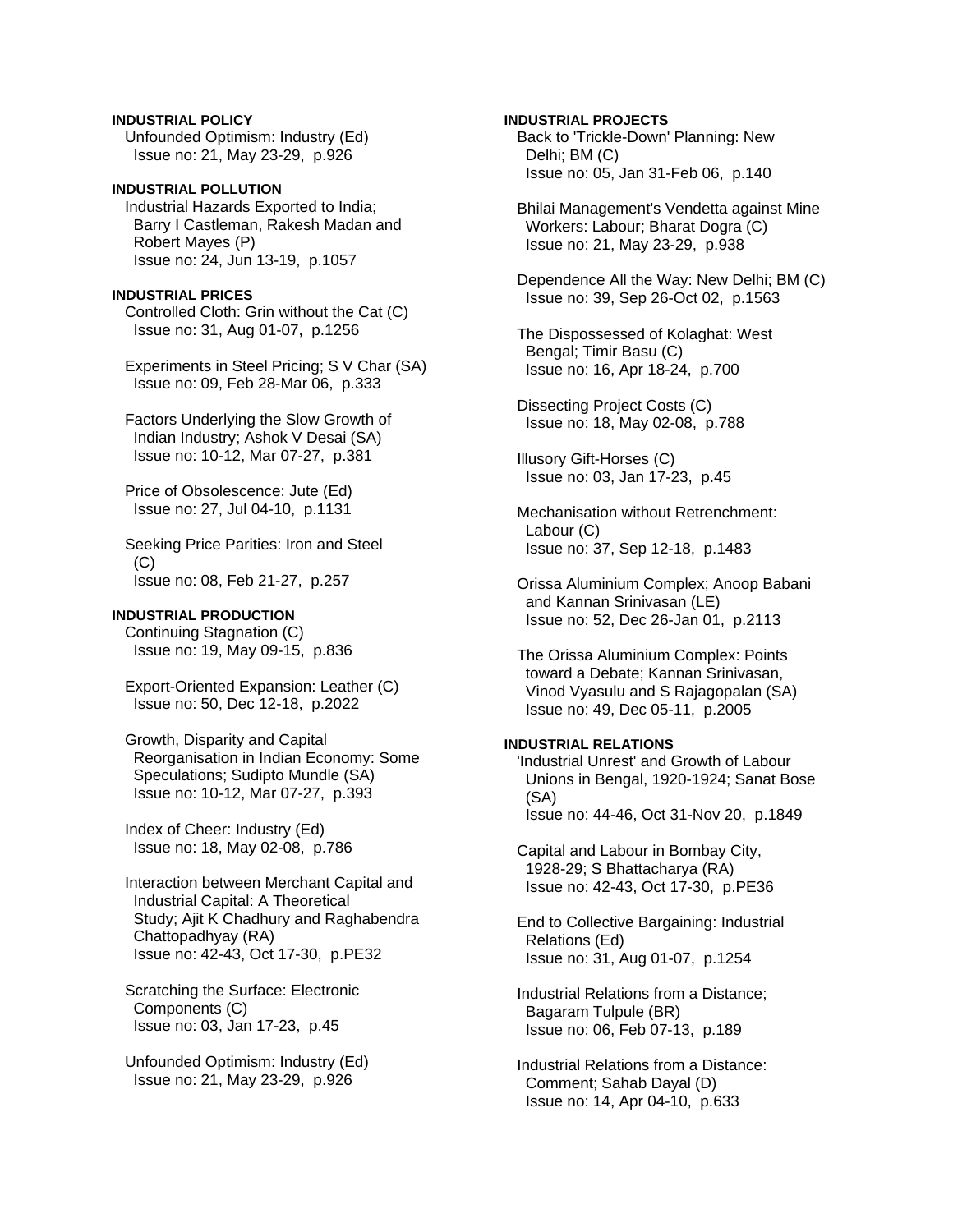# **INDUSTRIAL RELATIONS**

 Industrial Relations, Warts and All; Bagaram Tulpule (BR) Issue no: 51, Dec 19-25, p.2091

 Mechanisation without Retrenchment: Labour (C) Issue no: 37, Sep 12-18, p.1483

 Murder in Modinagar: Industrial Relations; Modhumita Mojumdar (C) Issue no: 31, Aug 01-07, p.1265

 NSA to Crush Dalli-Rajhara Mine Workers: Labour (C) Issue no: 13, Mar 28-Apr 03, p.559

- Police in Charge of Industrial Relations: New Delhi; BM (C) Issue no: 32, Aug 08-14, p.1299
- Raw Deal for Bengal Textile Workers: Labour; Timir Basu (C) Issue no: 28-29, Jul 11-24, p.1177
- Reserve Bank Employees' Agitation; Sakti Roychowdhury (LE) Issue no: 39, Sep 26-Oct 02, p.1558
- Restive Textile Workers: West Bengal; Timir Basu (C) Issue no: 01-02, Jan 03-16, p.18
- Rod in Pickle: Industrial Relations (Ed) Issue no: 39, Sep 26-Oct 02, p.1554
- Scare-Mongering: Industrial Relations (Ed) Issue no: 23, Jun 06-12, p.999
- The Small and the Large: From Propaganda to Debate; Vinod Vyasulu (RA) Issue no: 35, Aug 29-Sep 04, p.M121

 Sugar Workers' Cautious Response: Maharashtra; Amrita Abraham (C) Issue no: 49, Dec 05-11, p.1983

 Textile Industry, Cotton Prices and Datta Samant: Maharashtra; Amrita Abraham (C) Issue no: 52, Dec 26-Jan 01, p.2119

**INDUSTRIAL SOCIOLOGY**  Industry in Society; Chandan Sengupta (BR) Issue no: 03, Jan 17-23, p.67 **INDUSTRIAL WORKERS**  Maintenance of Essential Services Ordinance: Labour; Bagaram Tulpule (C) Issue no: 31, Aug 01-07, p.1263 Terrorising Workers in Agra; P S Kushwaha (LE) Issue no: 41, Oct 10-16, p.1634 **INDUSTRIALIZATION**  Hail National Bourgeoisie; Sanjay Baru (BR) Issue no: 16, Apr 18-24, p.705 Subsidising to Bankruptcy: The North; ANS (C) Issue no: 35, Aug 29-Sep 04, p.1415 Trend of Industrialisation in Bengal, 1901-1931; Raghabendra Chattopadhyay (SA) Issue no: 35, Aug 29-Sep 04, p.1425 **INFLATION**  BIS on Fight against Inflation (F) Issue no: 25-26, Jun 20-Jul 03, p.A75 Dancing to Monetarist Tune (C) Issue no: 28-29, Jul 11-24, p.1168 Facts behind Fall in Inflation Rate: Prices (Ed) Issue no: 40, Oct 03-09, p.1586 No Respite: Prices (Ed) Issue no: 15, Apr 11-17, p.638 SDR Allocation Halted: World Monetary System (Ed) Issue no: 24, Jun 13-19, p.1038 Shadow-Boxing on Prices (Ed) Issue no: 28-29, Jul 11-24, p.1165 Up the Garden Path: Inflation (Ed) Issue no: 36, Sep 05-11, p.1438 **INFORMAL SECTOR**  Dissecting the Informal Sector; T S Papola (BR) Issue no: 31, Aug 01-07, p.1272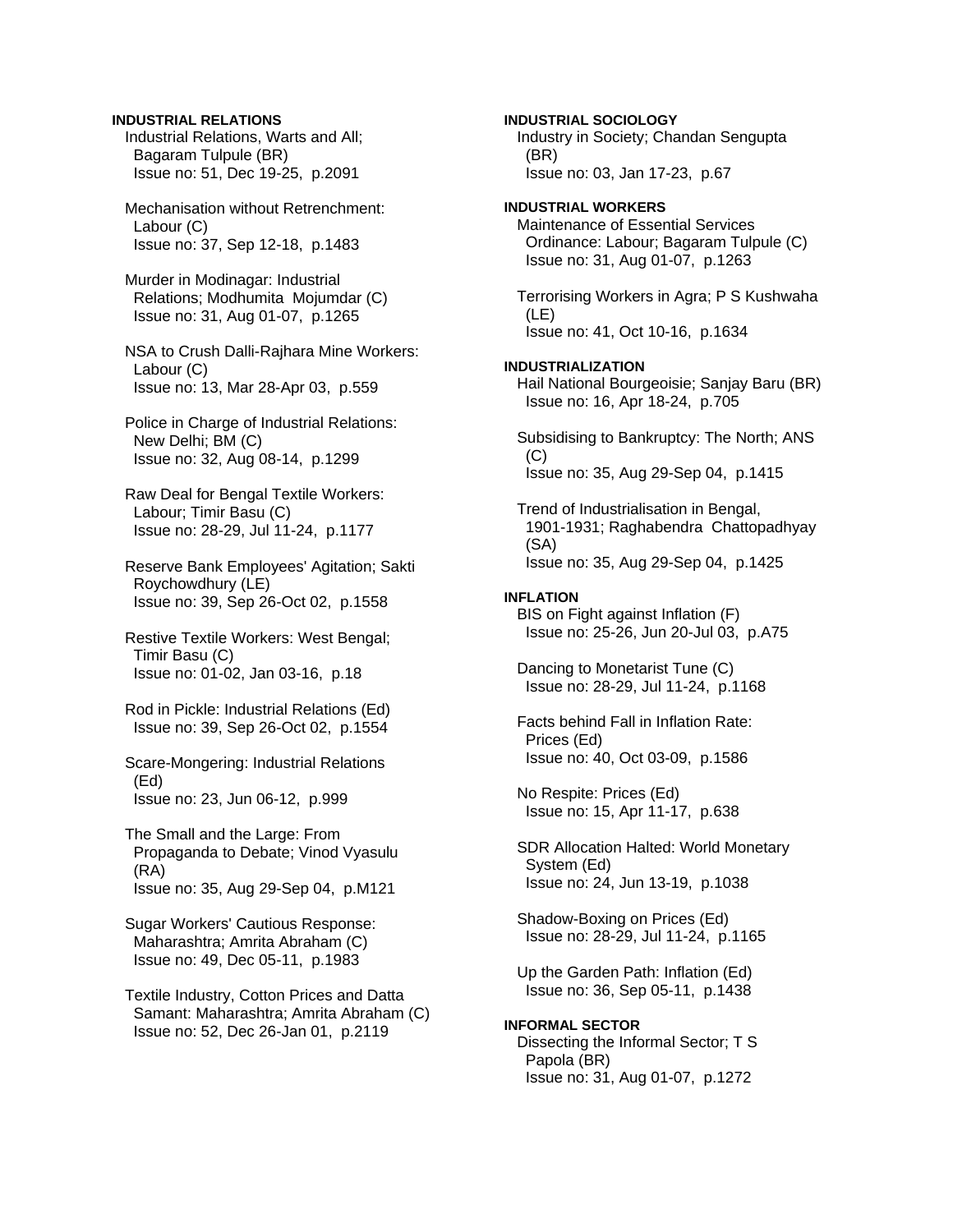# **INFORMAL SECTOR**

 Dynamics of Sexual Division of Labour and Capital Accumulation: Women Lace Workers of Narsapur; Maria Mies (SA) Issue no: 10-12, Mar 07-27, p.487

#### **INSURGENCY**

 All for Peace: Police (Ed) Issue no: 41, Oct 10-16, p.1630

 Insurgencies among Mons and Karens: Burma; Bertil Linter (C) Issue no: 16, Apr 18-24, p.702

# **INTER-STATE RELATIONS**

 Little Nationalism Turned Chauvinist: A Comment; Udayon Misra (SA) Issue no: 08, Feb 21-27, p.290

# **INTEREST RATES**

 Dancing to Monetarist Tune (C) Issue no: 28-29, Jul 11-24, p.1168

 The Debentures Boom: Industry (C) Issue no: 19, May 09-15, p.836

 Interest Rate Fireworks: World Monetary System; SKV (C) Issue no: 25-26, Jun 20-Jul 03, p.1089

 Interest Rate Inequities (C) Issue no: 14, Apr 04-10, p.596

 Too Little for Too Many?: IMF (Ed) Issue no: 08, Feb 21-27, p.255

# **INTERNATIONAL AFFAIRS**

 China, and All That...; Romesh Thapar (F) Issue no: 17, Apr 25-May 01, p.739

 A Different Focus at Nairobi: Energy; Christopher Flavin (C) Issue no: 32, Aug 08-14, p.1308

 Foreign Affairs; Romesh Thapar (F) Issue no: 25-26, Jun 20-Jul 03, p.1083

 Open Collusion: Southern Africa (Ed) Issue no: 32, Aug 08-14, p.1291

 Putting the Clock Back: Namibia (Ed) Issue no: 50, Dec 12-18, p.2020

 These Also Serve: International Affairs; GPD (F) Issue no: 20, May 16-22, p.884

 Westward Slide; GPD (F) Issue no: 48, Nov 28-Dec 04, p.1931

### **INTERNATIONAL ECONOMIC RELATIONS**

 Bidding for China's Off-Shore Oil: Hong Kong; Michel Chossudovsky (C) Issue no: 38, Sep 19-25, p.1528

 Doomed from Start: Cancun (Ed) Issue no: 47, Nov 21-27, p.1878

 New International Economic Order and Contemporary World Economic Scene; Sunanda Sen (SA) Issue no: 10-12, Mar 07-27, p.516

 Opening to Private Capital (C) Issue no: 41, Oct 10-16, p.1632

 Rhetoric and Reality: Cancun; Elizabeth Bradshaw and Henry Holland (C) Issue no: 47, Nov 21-27, p.1897

# **INTERNATIONAL ECONOMICS**

 New International Economic Order and Contemporary World Economic Scene; Sunanda Sen (SA) Issue no: 10-12, Mar 07-27, p.516

# **INTERNATIONAL FINANCE**

 Internal New Economic Order: New Delhi; BM (C) Issue no: 44-46, Oct 31-Nov 20, p.1723

# **INTERNATIONAL POLITICS**

 After Zia: Bangladesh (Ed) Issue no: 23, Jun 06-12, p.998

 Changing Scenarios: Law of the Sea; Frederick Clairmonte and John Cavanagh  $(C)$ Issue no: 24, Jun 13-19, p.1055

 Collapse at Geneva: Namibia (C) Issue no: 08, Feb 21-27, p.276

 Disquiet among Allies: Western Europe; Ramesh Jaura (C) Issue no: 35, Aug 29-Sep 04, p.1422

 Ex-President in Exile; Ramesh Chandran  $(C)$ Issue no: 34, Aug 22-28, p.1380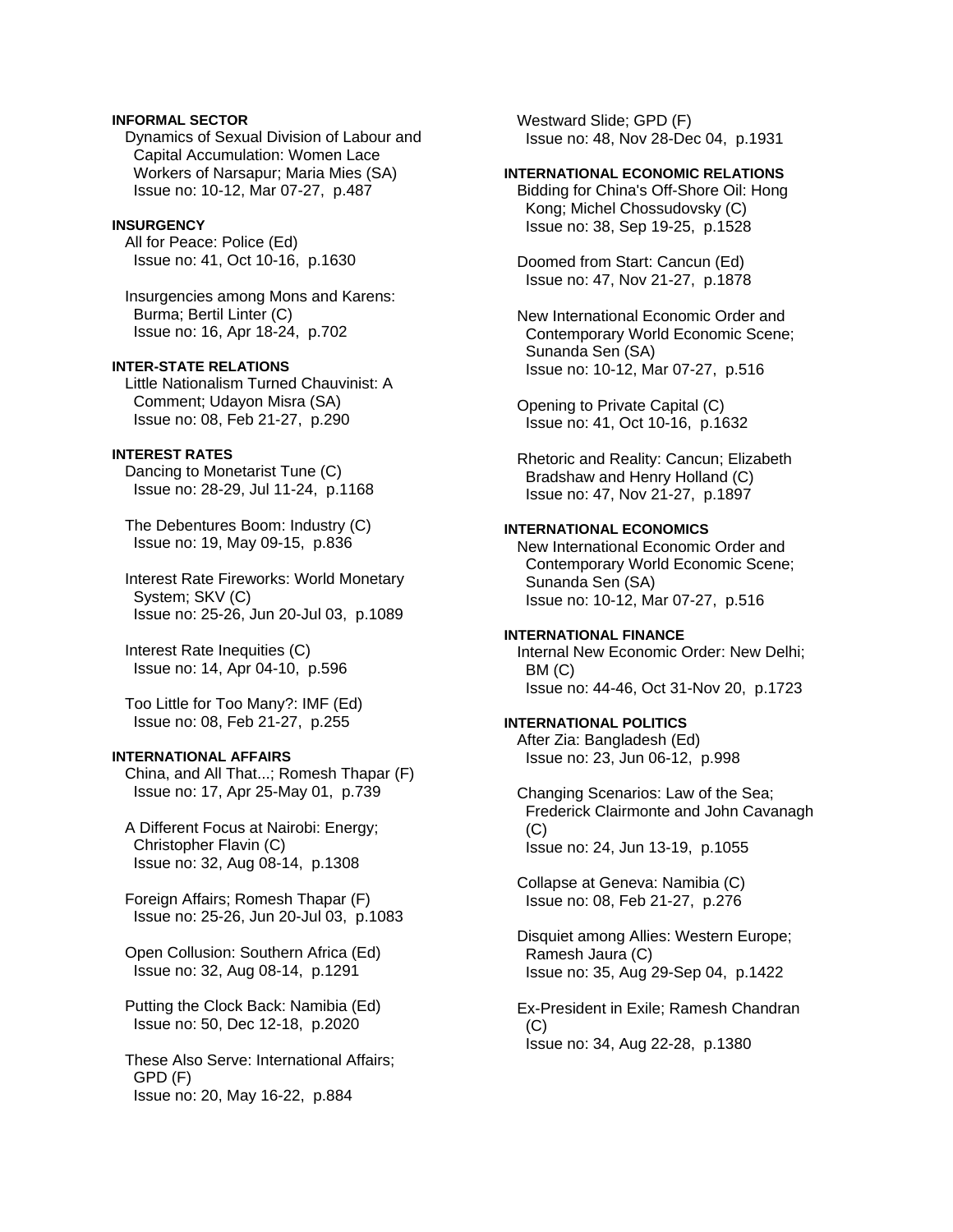# **INTERNATIONAL POLITICS**

 External Thrusts Blunted by Internal Mess; Romesh Thapar (F) Issue no: 07, Feb 14-20, p.219

 Marcos and His Patrons: The Philippines; Ajit Roy (C) Issue no: 03, Jan 17-23, p.64

 Mercenaries' Return: Seychelles (Ed) Issue no: 50, Dec 12-18, p.2019

 New Deal in France; Alice Thorner (C) Issue no: 21, May 23-29, p.939

 The New Executive of State: United States; Richard Krooth (C) Issue no: 31, Aug 01-07, p.1270

 Peking Trial; Ashok Et al Rudra (LE) Issue no: 05, Jan 31-Feb 06, p.135

 Politics American Style: United States; Richard Krooth (C) Issue no: 01-02, Jan 03-16, p.20

 Razor's Edge: Poland (Ed) Issue no: 09, Feb 28-Mar 06, p.296

 Reaganomics and End of Empire-III: United States; Richard Krooth (C) Issue no: 06, Feb 07-13, p.183

 Respite for Generals: Latin America (Ed) Issue no: 01-02, Jan 03-16, p.3

 Rising Opposition to Martial Law: Pakistan (C) Issue no: 13, Mar 28-Apr 03, p.567

 Southeast Asia between the Superpowers; Paul Kelemen (SA) Issue no: 37, Sep 12-18, p.1503

 Superpowers and Superpoliticians; Romesh Thapar (F) Issue no: 36, Sep 05-11, p.1443

 The Taming of Communists: France; Ramesh Chandran (C) Issue no: 30, Jul 25-31, p.1231

 Thai People's Resistance; Peter Kistemaker (LE) Issue no: 17, Apr 25-May 01, p.738  Thai People's Resistance; Bertil Lintner (LE) Issue no: 22, May 30-Jun 05, p.971

 Unfair Trial; A K Bagchi (LE) Issue no: 01-02, Jan 03-16, p.07

 Waking up to Realities; GPD (F) Issue no: 06, Feb 07-13, p.171

 West to South Africa's Aid: Namibia (Ed) Issue no: 19, May 09-15, p.835

 Where Deng Is Taking China; GPD (F) Issue no: 01-02, Jan 03-16, p.9

**INTERNATIONAL RELATIONS**  Allies under Pressure (Ed) Issue no: 44-46, Oct 31-Nov 20, p.1719

 Balancing Act: West Asia (Ed) Issue no: 39, Sep 26-Oct 02, p.1555

 Baluch Nationalism and Future of Pakistan; Bhabani Sen Gupta (RA) Issue no: 48, Nov 28-Dec 04, p.1947

 Collapse at Geneva: Namibia (C) Issue no: 08, Feb 21-27, p.276

 Committed Intermediary: West Germany; Ramesh Jaura (C) Issue no: 52, Dec 26-Jan 01, p.2126

 Cosmetic Proposal: Afghanistan (Ed) Issue no: 35, Aug 29-Sep 04, p.1403

 Divided We Stand: The Third World (Ed) Issue no: 06, Feb 07-13, p.167

 Ex-President in Exile; Ramesh Chandran  $(C)$ Issue no: 34, Aug 22-28, p.1380

 An Expensive Exercise: Defence (Ed) Issue no: 52, Dec 26-Jan 01, p.2110

 Foreign Affairs; Romesh Thapar (F) Issue no: 25-26, Jun 20-Jul 03, p.1083

 Historical Leadership in Palestine; Ankush Sawant (BR) Issue no: 19, May 09-15, p.849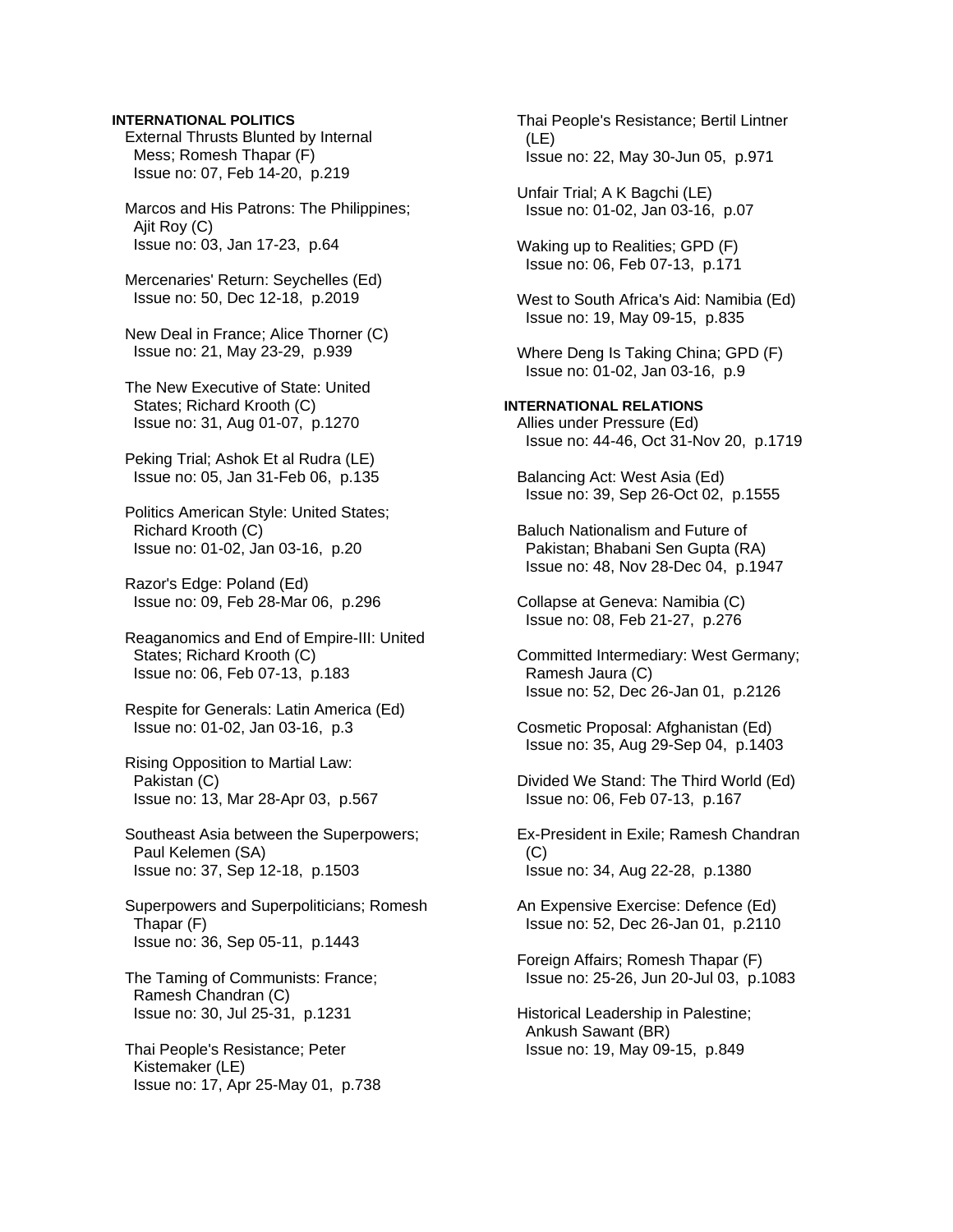### **INTERNATIONAL RELATIONS**

 A House Divided: Western Europe; Ramesh Jaura (C) Issue no: 16, Apr 18-24, p.703

 The Law of the Sea: Corporate Substance and Legal Shadows; Frederick Clairmonte and John Cavanagh (SA) Issue no: 07, Feb 14-20, p.239

 New Initiatives: Kampuchea; Ninan Koshy  $(C)$ Issue no: 15, Apr 11-17, p.653

 Non-Aligned Textures; Romesh Thapar (F) Issue no: 08, Feb 21-27, p.261

 Non-Alignment: Demise of a Doctrine ; Bhabani Sen Gupta (BR) Issue no: 17, Apr 25-May 01, p.753

 O AU Summit: Africa (Ed) Issue no: 28-29, Jul 11-24, p.1168

 Reaganomics and End of Empire: I: United States; Richard Krooth (C) Issue no: 04, Jan 24-30, p.103

 Respite for Generals: Latin America (Ed) Issue no: 01-02, Jan 03-16, p.3

 Shifting Positions: Kampuchea (Ed) Issue no: 33, Aug 15-21, p.1327

 Sihanouk to the Fore?: Kampuchea; M R Ravi (C) Issue no: 09, Feb 28-Mar 06, p.319

 Tale of Two Constellations: Southern Africa (C) Issue no: 36, Sep 05-11, p.1452

 Thai People's Resistance; Peter Kistemaker (LE) Issue no: 17, Apr 25-May 01, p.738

 Traitors and Saviours; GPD (F) Issue no: 37, Sep 12-18, p.1494

 Uses of the Treaty; GPD (F) Issue no: 34, Aug 22-28, p.1375

 Waking up to Realities; GPD (F) Issue no: 06, Feb 07-13, p.171  Waking up to Reality: Non-Aligned Conference (Ed) Issue no: 08, Feb 21-27, p.254

 West Asia in the 1980s: An American Exercise in Futurology; Gulshan Dhanani (RA) Issue no: 27, Jul 04-10, p.1149

 The Widening Gulf; Bhabani Sen Gupta (BR) Issue no: 36, Sep 05-11, p.1455

 Zia, Our Friend?; GPD (F) Issue no: 14, Apr 04-10, p.605

 Zia, Our Friend?; Sunil Dighe (LE) Issue no: 35, Aug 29-Sep 04, p.1405

**INTERNATIONAL TRADE**  Export Trap (Ed) Issue no: 04, Jan 24-30, p.85

 The Import-Export Wallahs: New Delhi; BM (C) Issue no: 17, Apr 25-May 01, p.743

 Losing Ground: Shipping (C) Issue no: 42-43, Oct 17-30, p.1673

 Some Dos and Don'ts for Exim Bank: Foreign Trade (C) Issue no: 03, Jan 17-23, p.53

### **IRAN**

 Clerical Fascism: Iron (Ed) Issue no: 27, Jul 04-10, p.1132

 Ex-President in Exile; Ramesh Chandran (C) Issue no: 34, Aug 22-28, p.1380

 Oppression in Iran (LE) Issue no: 31, Aug 01-07, p.1258

 Razor's Edge: Iran (Ed) Issue no: 36, Sep 05-11, p.1440

 Revolution Going Awry?: Iran; Asghar Ali Engineer (C) Issue no: 25-26, Jun 20-Jul 03, p.1091

**IRAN-IRAQ RELATIONS**  Revolution Going Awry?: Iran; Asghar Ali Engineer (C) Issue no: 25-26, Jun 20-Jul 03, p.1091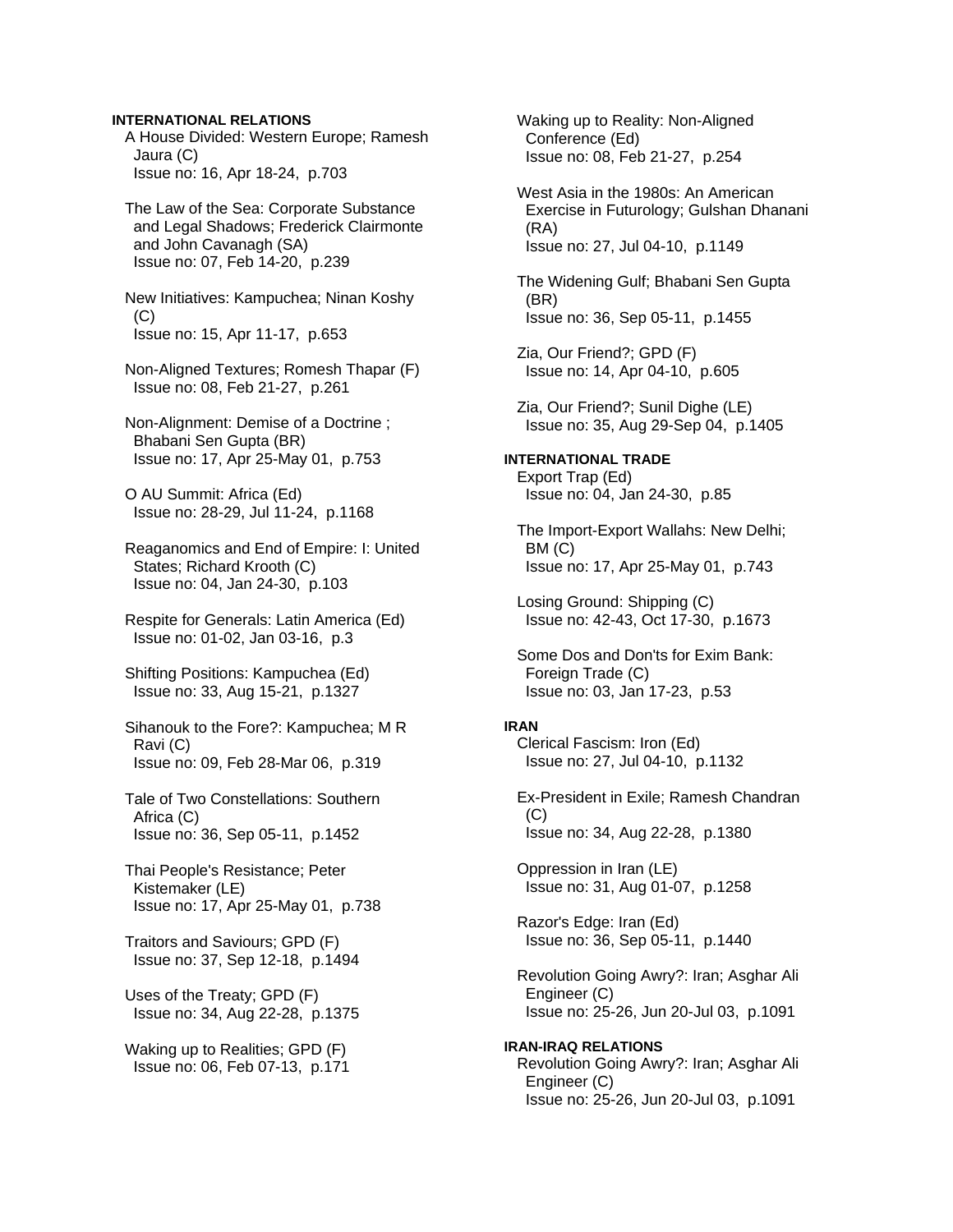### **IRAN-UNITED STATES RELATIONS**

 Hostages' Return: Iran (Ed) Issue no: 04, Jan 24-30, p.87

# **IRELAND**

 Lesson in Ruthlessness: Northern Ireland (Ed) Issue no: 22, May 30-Jun 05, p.968

 Protestant Fears and Catholic Despair: Northern Ireland; Maria Couto (C) Issue no: 21, May 23-29, p.942

# **IRON AND STEEL INDUSTRY**

 Continuing Stagnation (C) Issue no: 19, May 09-15, p.836

- Dependence All the Way: New Delhi; BM (C) Issue no: 39, Sep 26-Oct 02, p.1563
- Experiments in Steel Pricing; S V Char (SA) Issue no: 09, Feb 28-Mar 06, p.333
- Mechanisation without Retrenchment: Labour (C) Issue no: 37, Sep 12-18, p.1483
- New Perspective for Steel Development: New Delhi; BM (C) Issue no: 49, Dec 05-11, p.1979
- Paradip: Another White Elephant: Steel Industry; K V Subrahmanyam (C) Issue no: 49, Dec 05-11, p.1985
- Seeking Price Parities: Iron and Steel (C) Issue no: 08, Feb 21-27, p.257

 Steel Glut? (C) Issue no: 37, Sep 12-18, p.1476

 Steel Workers, Contract Labourers and Adivasis; Gail Omvedt (C) Issue no: 30, Jul 25-31, p.1227

# **IRRIGATION POLICY AND MANAGEMENT**

 Collective Responsibility in Philippino Irrigation: A New Approach; Robert Wade (RA) Issue no: 39, Sep 26-Oct 02, p.A99

 Farmers' Organisations in Surface Irrigation Projects: Two Empirical Studies from Gujarat; T K Jayaraman (RA) Issue no: 39, Sep 26-Oct 02, p.A89

 Utilisation of Canal Water below Outlet in Kosi Irrigation Project: Administrative and Community-Level Solutions; Niranjan Pant (RA) Issue no: 39, Sep 26-Oct 02, p.A78

### **IRRIGATION PROJECTS**

 Collective Responsibility in Philippino Irrigation: A New Approach; Robert Wade (RA) Issue no: 39, Sep 26-Oct 02, p.A99

 Farmers' Organisations in Surface Irrigation Projects: Two Empirical Studies from Gujarat; T K Jayaraman (RA) Issue no: 39, Sep 26-Oct 02, p.A89

 Utilisation of Canal Water below Outlet in Kosi Irrigation Project: Administrative and Community-Level Solutions; Niranjan Pant (RA) Issue no: 39, Sep 26-Oct 02, p.A78

### **ISLAM**

 Divided We Stand: The Third World (Ed) Issue no: 06, Feb 07-13, p.167

### **ISRAEL**

 Another Israeli Annexation: West Asia (Ed) Issue no: 51, Dec 19-25, p.2068

 Israeli Brigandage (Ed) Issue no: 24, Jun 13-19, p.1037

 Israeli Outrage: West Asia (Ed) Issue no: 30, Jul 25-31, p.1219

#### **JAIPUR**

 Institute of Development Studies, Jaipur; S P Verma (LE) Issue no: 17, Apr 25-May 01, p.738

#### **JAMMU AND KASHMIR**

 Changed Perception: Jammu and Kashmir (Ed) Issue no: 15, Apr 11-17, p.639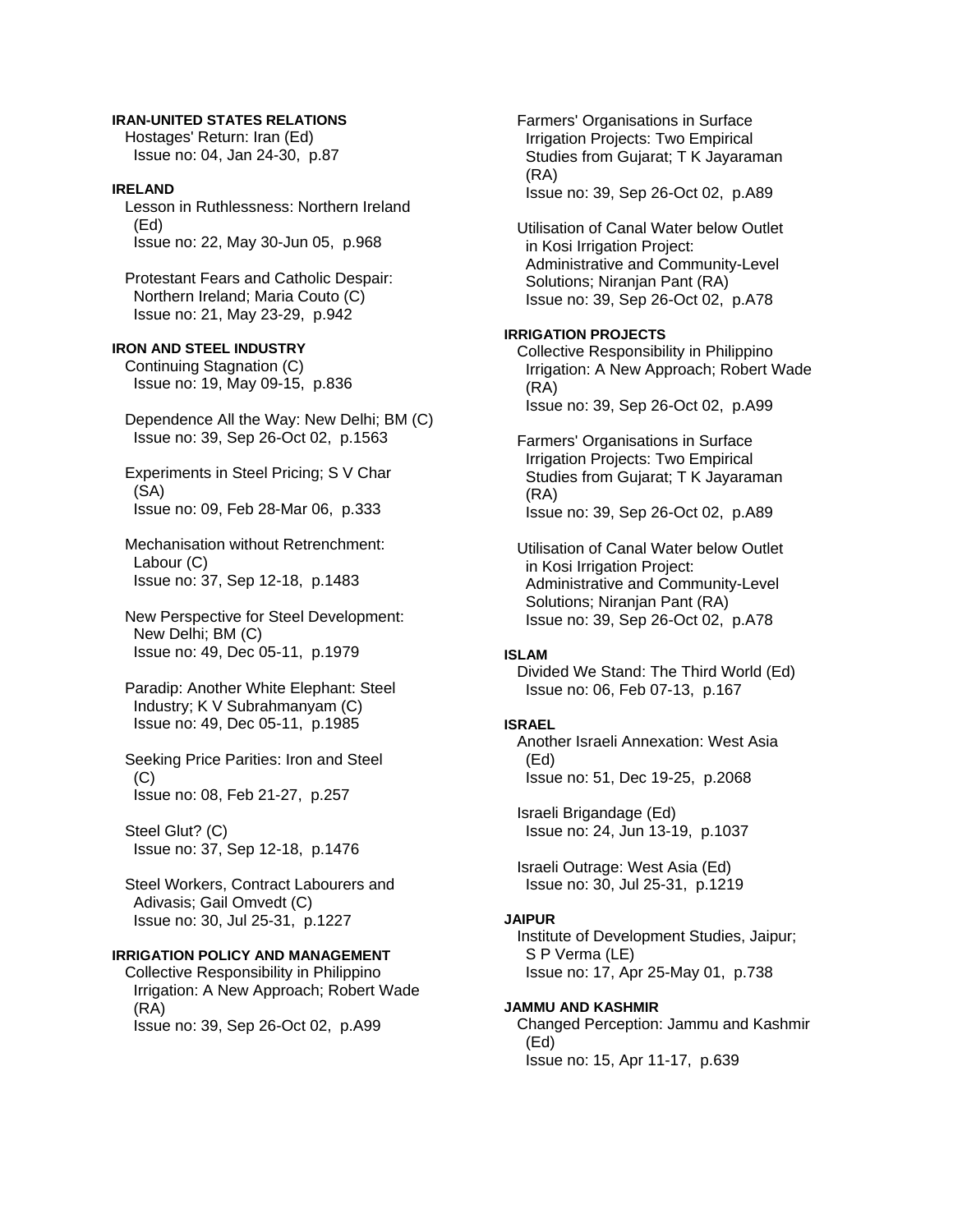### **JAMMU AND KASHMIR**

 Problems and Prospects of Federalisation: The Case of Jammu and Kashmir ; Balraj Puri (P) Issue no: 20, May 16-22, p.898

 State Stranglehold on Universities: Kashmir; Balraj Puri (C) Issue no: 14, Apr 04-10, p.611

 Succession Announced (Ed) Issue no: 05, Jan 31-Feb 06, p.129

 What Is Wrong with Kashmir's Finances?: Jammu and Kashmir; Balraj Puri (C) Issue no: 19, May 09-15, p.845

#### **JAMSHEDPUR**

 The Guilty of Jamshedpur (Ed) Issue no: 38, Sep 19-25, p.1513

#### **JAPAN**

 Form and Substance of Value; Ranjit Sau (BR) Issue no: 30, Jul 25-31, p.1235

#### **JOB SECURITY**

 Contract Labour or Bonded Labour?; Mahasveta Devi (C) Issue no: 23, Jun 06-12, p.1010

# **JODHPUR**

 Berunda: A Case of Exhausted Development; Thomas A Timberg (C) Issue no: 08, Feb 21-27, p.265

### **JUDGES**

 Houses for Judges: Maharashtra; Rajni Dass (C) Issue no: 47, Nov 21-27, p.1895

 P B Gajendragadkar (Ed) Issue no: 24, Jun 13-19, p.1039

# **JUTE INDUSTRY AND TEXTILES**

 Birth Pangs of IJO (C) Issue no: 17, Apr 25-May 01, p.744

 Efficiency Is Optional (C) Issue no: 01-02, Jan 03-16, p.4

 Growth of Trade Union Consciousness among Jute Mill Workers, 1920-40; Ira Mitra (SA) Issue no: 44-46, Oct 31-Nov 20, p.1839

 Half-Measure: Raw Jute (C) Issue no: 36, Sep 05-11, p.1441

 Ill-Timed Bounty: Jute Industry (C) Issue no: 37, Sep 12-18, p.1486

 Mirage of Grades and Scales: Jute Labour; Timir Basu (C) Issue no: 23, Jun 06-12, p.1008

 Price of Obsolescence: Jute (Ed) Issue no: 27, Jul 04-10, p.1131

 Suiting Textile Needs; Kaustav Gupta (LE) Issue no: 03, Jan 17-23, p.47

 Wage Scales for Jute Workers: Labour; Timir Basu (C) Issue no: 05, Jan 31-Feb 06, p.141

### **KAMPUCHEA**

 New Initiatives: Kampuchea; Ninan Koshy (C) Issue no: 15, Apr 11-17, p.653

 Shifting Positions: Kampuchea (Ed) Issue no: 33, Aug 15-21, p.1327

 Sihanouk to the Fore?: Kampuchea; M R Ravi (C) Issue no: 09, Feb 28-Mar 06, p.319

#### **KANPUR**

 Kanpur Textile Labour: Some Structural Features of Formative Years; Chitra Joshi (SA) Issue no: 44-46, Oct 31-Nov 20, p.1823

#### **KARNATAKA**

 Not Just Propriety?: Karnataka (Ed) Issue no: 21, May 23-29, p.927

 Of Felicitations and Agitations: Karnataka; Lalitha Natraj (C) Issue no: 08, Feb 21-27, p.271

 Perfectly Legal: Mail Tampering (Ed) Issue no: 25-26, Jun 20-Jul 03, p.1079

### **KASHMIR**

 Limits of Brinkmanship: Kashmir; Balraj Puri (C) Issue no: 34, Aug 22-28, p.1376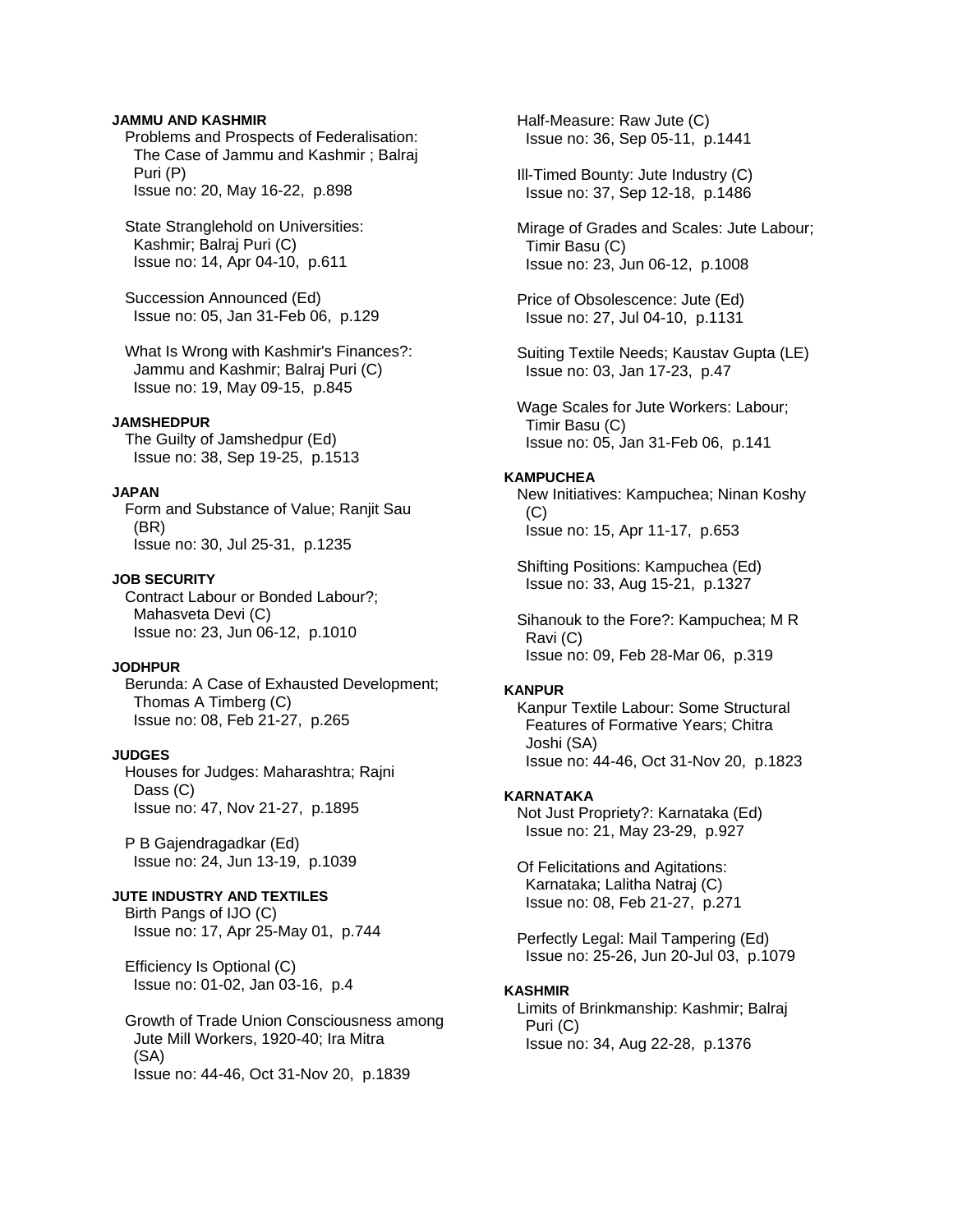**KERALA**  Inevitable Collapse (Ed) Issue no: 42-43, Oct 17-30, p.1669

 Land Reforms in Theory and Practice: The Kerala Experience; P Radhakrishan (RA) Issue no: 52, Dec 26-Jan 01, p.A129

 More Fragments: Kerala (Ed) Issue no: 50, Dec 12-18, p.2018

 More on Political Repression in Kerala; Ramnarayanan (LE) Issue no: 42-43, Oct 17-30, p.1674

 Ordinance No Cure (C) Issue no: 08, Feb 21-27, p.257

 Poisoned Water: Kerala; Mukundan C Menon  $(C)$ Issue no: 03, Jan 17-23, p.55

 Political Repression in Kerala; T V Vijayan (LE) Issue no: 31, Aug 01-07, p.1258

Seminar on Land Reforms: Kerala; K K N Kurup (C) Issue no: 37, Sep 12-18, p.1490

 Shattered Dream: Cocoa (C) Issue no: 33, Aug 15-21, p.1328

 Siren Calls (Ed) Issue no: 39, Sep 26-Oct 02, p.1553

 Spirited Away: Kerala (Ed) Issue no: 08, Feb 21-27, p.256

# **KEYNESIAN ECONOMICS**

 Form and Substance of Value; Ranjit Sau (BR) Issue no: 30, Jul 25-31, p.1235

 No Exit: United States; Richard Krooth  $(C)$ Issue no: 50, Dec 12-18, p.2037

# **KHALISTAN MOVEMENT**

 Diversionary Move: Punjab (Ed) Issue no: 16, Apr 18-24, p.687

 Playing with Fire (Ed) Issue no: 40, Oct 03-09, p.1585

## **KOPARGAON**

 Farm Labourers' Strike in Kopargaon: Maharashtra-I; V B Auti (C) Issue no: 33, Aug 15-21, p.1338

# **LABOUR**

 Bhilai Management's Vendetta against Mine Workers: Labour; Bharat Dogra (C) Issue no: 21, May 23-29, p.938

 The Datta Samant Phenomenon: I; Sandip Pendse (C) Issue no: 16, Apr 18-24, p.695

 Dynamics of Sexual Division of Labour and Capital Accumulation: Women Lace Workers of Narsapur; Maria Mies (SA) Issue no: 10-12, Mar 07-27, p.487

 In Poverty and Bondage: Brick-Kiln Labour; Amiya Rao (C) Issue no: 27, Jul 04-10, p.1137

 Labour in a Metropolis; Subbiah Kannappan (BR) Issue no: 18, May 02-08, p.809

 LIC Ordinance: Labour; P A Sebastian (C) Issue no: 06, Feb 07-13, p.179

 Maintenance of Essential Services Ordinance: Labour; Bagaram Tulpule (C) Issue no: 31, Aug 01-07, p.1263

 Mechanisation without Retrenchment: Labour (C) Issue no: 37, Sep 12-18, p.1483

 Plight of Railway Construction Casual Labour: Labour; Timir Basu (C) Issue no: 07, Feb 14-20, p.229

 Restrictive Labour Practices in Banks; S K Datta (RA) Issue no: 35, Aug 29-Sep 04, p.M113

 Sorrows of the Builders of Narmada: Gujarat (C) Issue no: 01-02, Jan 03-16, p.19

 Textile Workers and Datta Samant: Labour; Bharat Patankar (C) Issue no: 49, Dec 05-11, p.1981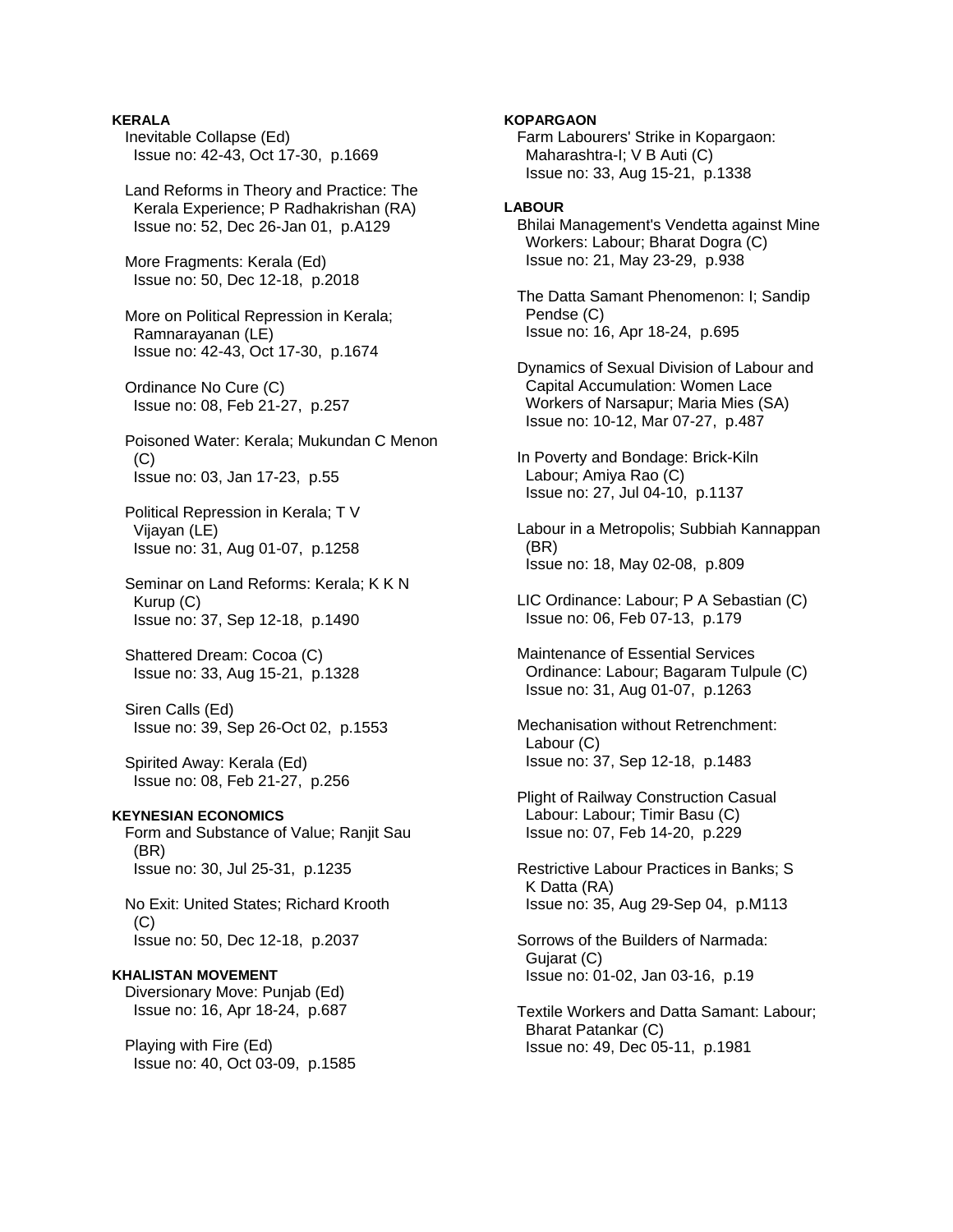# **LABOUR**

 Ugly Prologue to Asiad: Labour; Amiya Rao  $(C)$ Issue no: 42-43, Oct 17-30, p.1681

 Wage Scales for Jute Workers: Labour; Timir Basu (C) Issue no: 05, Jan 31-Feb 06, p.141

 Wages and Allowances of Loco Running Staff: Labour; Sujata Gothoskar and Jagdish Parikh (C) Issue no: 50, Dec 12-18, p.2035

 Women Construction Workers of Warangal: Labour; Murli K Manohar, V Shobha and Janardhan B Rao (C) Issue no: 04, Jan 24-30, p.97

# **LABOUR LAWS AND LEGISLATIONS**

 Contract Labour or Bonded Labour?; Mahasveta Devi (C) Issue no: 23, Jun 06-12, p.1010

 Industrial Relations from a Distance: Comment; Sahab Dayal (D) Issue no: 14, Apr 04-10, p.633

 Labour Legislation and Working Class Movement: Case of Bombay Labour Office, 1934-37 ; Dick Kooiman (SA) Issue no: 44-46, Oct 31-Nov 20, p.1807

 NSA to Crush Dalli-Rajhara Mine Workers: Labour (C) Issue no: 13, Mar 28-Apr 03, p.559

 Terrorising Workers in Agra; P S Kushwaha (LE) Issue no: 41, Oct 10-16, p.1634

 Trade Union's Rights: Civil Liberties; A G Noorani (C) Issue no: 39, Sep 26-Oct 02, p.1565

## **LABOUR MARKET**

 Structure of the Labour Market in Colonial India; Ranajit Das Gupta (SA) Issue no: 44-46, Oct 31-Nov 20, p.1781

# **LABOUR MIGRATION**

 Labour Use in Dynamic Agriculture: Evidence from Punjab; A S Oberai and Iftikhar Ahmed (RA) Issue no: 13, Mar 28-Apr 03, p.A2

### **LABOUR PRODUCTIVITY**

 Technology, Employment and Institutions; G Parthasarathy (BR) Issue no: 51, Dec 19-25, p.2088

### **LAND HOLDINGS AND OWNERSHIP**

 'Operation Barga' and Land Reforms Perspective in West Bengal: A Discursive Review; Nripen Bandyopadhyaya (RA) Issue no: 25-26, Jun 20-Jul 03, p.A38

 Agrarian Programme of Left Front Government in West Bengal; Buddhadeb Bose (D) Issue no: 50, Dec 12-18, p.2053

 Agricultural Tenancy: Fresh Evidence from Dryland Areas in India; N S Jodha (RA) Issue no: 52, Dec 26-Jan 01, p.A118

 Complex of Concealed Tenancy; N S Jodha (BR) Issue no: 05, Jan 31-Feb 06, p.153

 Education, Employment and Land-Ownership: Role of Caste and Economic Factors; K Saradamoni (SA) Issue no: 36, Sep 05-11, p.1466

 Impact of Plantation Economy and Colonial Policy on Sri Lanka Peasantry; N Shanmugaratnam (SA) Issue no: 03, Jan 17-23, p.69

 Jawaharlal Nehru and Land Reforms; Subhadra V Rao (LE) Issue no: 19, May 09-15, p.838

 Landlord-Police Collusion in Lahsuna: Bihar (C) Issue no: 48, Nov 28-Dec 04, p.1941

 Landlords' Mafias in Bhojpur: Bihar; Arun Srivastava (C) Issue no: 01-02, Jan 03-16, p.17

 Operation Barga: Gains and Constraints; Kalyan Dutt (RA) Issue no: 25-26, Jun 20-Jul 03, p.A58

 Operation Barga: Limits to Social Democratic Reformism; Ratan Khasnabis (RA) Issue no: 25-26, Jun 20-Jul 03, p.A43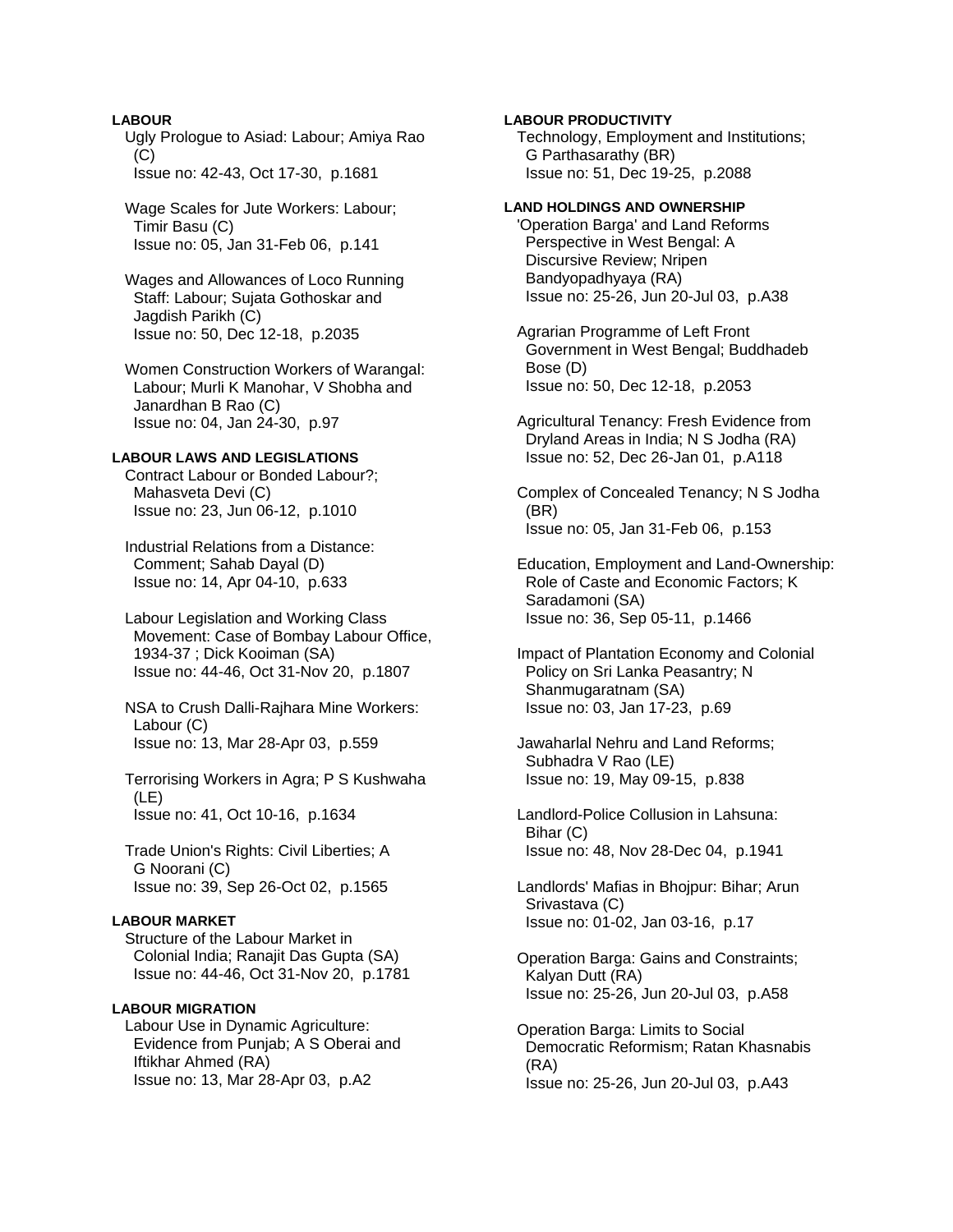## **LAND HOLDINGS AND OWNERSHIP**

 Operation Eviction: Bombay; P A Sebastian  $(C)$ Issue no: 38, Sep 19-25, p.1526

 Transferability of Raiyati Holdings in Bihar: A Long Journey, 1793-1950; D C Wadhwa (SA) Issue no: 38, Sep 19-25, p.1532

### **LAND REFORM**

 'Operation Barga' and Land Reforms Perspective in West Bengal: A Discursive Review; Nripen Bandyopadhyaya (RA) Issue no: 25-26, Jun 20-Jul 03, p.A38

 Complex of Concealed Tenancy; N S Jodha (BR) Issue no: 05, Jan 31-Feb 06, p.153

 Jawaharlal Nehru and Land Reforms; Subhadra V Rao (LE) Issue no: 19, May 09-15, p.838

 Land Reforms in Theory and Practice: The Kerala Experience; P Radhakrishan (RA) Issue no: 52, Dec 26-Jan 01, p.A129

 Operation Barga: Gains and Constraints; Kalyan Dutt (RA) Issue no: 25-26, Jun 20-Jul 03, p.A58

 Operation Barga: Limits to Social Democratic Reformism; Ratan Khasnabis (RA) Issue no: 25-26, Jun 20-Jul 03, p.A43

 Seminar on Land Reforms: Kerala; K K N Kurup (C) Issue no: 37, Sep 12-18, p.1490

 West Bengal Land Reforms and the Agrarian Scene; Sunil Sengupta (RA) Issue no: 25-26, Jun 20-Jul 03, p.A69

## **LAND TENURE**

 Impact of Plantation Economy and Colonial Policy on Sri Lanka Peasantry; N Shanmugaratnam (SA) Issue no: 03, Jan 17-23, p.69

# **LANDLORDS**  Nepal under the Ranas ; Sharit Kumar Bhowmik (BR) Issue no: 47, Nov 21-27, p.1905

**LANGUAGE POLICY** Off to Kuala Lumpur: Telgu (Ed) Issue no: 16, Apr 18-24, p.688 Storm over English in West Bengal; Bhabatosh Datta (SA) Issue no: 14, Apr 04-10, p.619 Storm over English in West Bengal: A Comment; Jasodhara Bagchi (D) Issue no: 22, May 30-Jun 05, p.993 Text-Books in Hindi: Education; S N Sahai  $(C)$  Issue no: 07, Feb 14-20, p.230 **LAOS**  Growing Discontent and Resistance: Laos; Bertil Lintner (C) Issue no: 42-43, Oct 17-30, p.1690 **LATIN AMERICA**  Respite for Generals: Latin America (Ed) Issue no: 01-02, Jan 03-16, p.3 **LAW AND ORDER**  America's Predators: United States; Richard Krooth (C) Issue no: 33, Aug 15-21, p.1343 Army to the Fore: Assam (Ed) Issue no: 01-02, Jan 03-16, p.2 Burden of Geography: Assam (Ed) Issue no: 06, Feb 07-13, p.166 Changed Perception: Jammu and Kashmir (Ed) Issue no: 15, Apr 11-17, p.639 Crime and Cash: Law and Order (C) Issue no: 41, Oct 10-16, p.1644 Externing Political Opponents: Civil Liberties; A G Noorani (C) Issue no: 37, Sep 12-18, p.1489 Marching through Front Door (Ed) Issue no: 17, Apr 25-May 01, p.733 Not so Easy This Time (Ed) Issue no: 15, Apr 11-17, p.637

 Police Repression in Warangal: Andhra Pradesh; K Balagopal (C) Issue no: 39, Sep 26-Oct 02, p.1564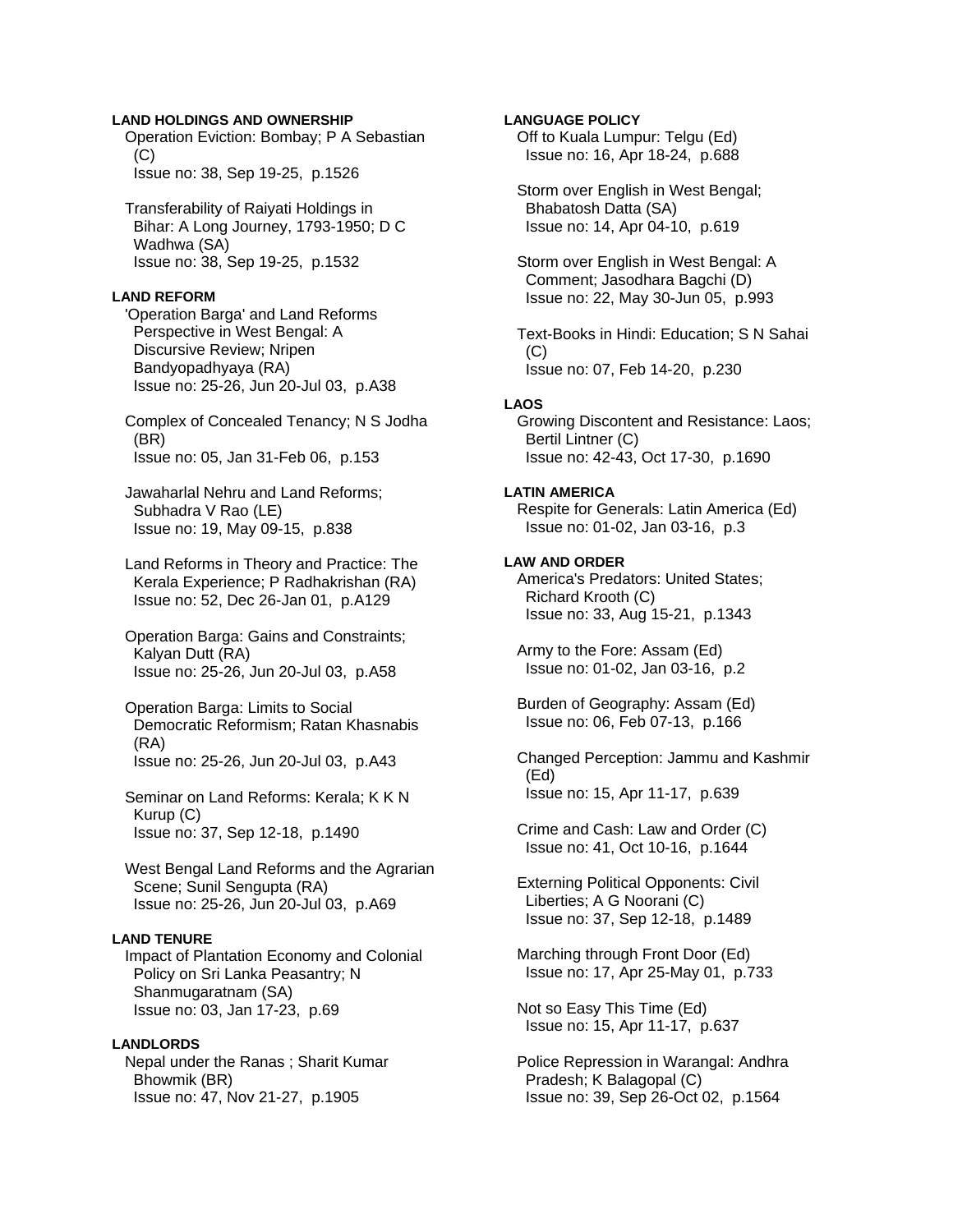# **LAW AND ORDER**

 Reorganising Criminal Administration: Police and Crime; Mukul Sanwal (C) Issue no: 05, Jan 31-Feb 06, p.142

 Return of the Bandits: Uttar Pradesh; Kalyan Mukherjee (C) Issue no: 40, Oct 03-09, p.1599

 Revival of 'Encounters' in Andhra; K Balagopal (C) Issue no: 38, Sep 19-25, p.1524

 Unasked Questions: China (Ed) Issue no: 05, Jan 31-Feb 06, p.130

 Unequal Battle in Valia Taluka: Gujarat-II; Mathew Kalathil (C) Issue no: 41, Oct 10-16, p.1641

# **LAWS AND LEGISLATIONS**

 Crime and Punishment (Ed) Issue no: 48, Nov 28-Dec 04, p.1925

 Forum against National Security Act; Antony Samy and Anjali Purohit (LE) Issue no: 04, Jan 24-30, p.91

 Land Reforms in Theory and Practice: The Kerala Experience; P Radhakrishan (RA) Issue no: 52, Dec 26-Jan 01, p.A129

 The Law of the Sea: Corporate Substance and Legal Shadows; Frederick Clairmonte and John Cavanagh (SA) Issue no: 07, Feb 14-20, p.239

 Martial Law in Action: Poland (Ed) Issue no: 52, Dec 26-Jan 01, p.2111

 Operation Eviction: Bombay; P A Sebastian  $(C)$ Issue no: 38, Sep 19-25, p.1526

 Perfectly Legal: Mail Tampering (Ed) Issue no: 25-26, Jun 20-Jul 03, p.1079

 Policemen and Obscenity: Civil Liberties; A G Noorani (C) Issue no: 50, Dec 12-18, p.2033

 Poverty and Power: The Anti-Begging Act; Amiya Rao (C) Issue no: 08, Feb 21-27, p.269

 The Power to Search: Civil Liberties; A G Noorani (C) Issue no: 24, Jun 13-19, p.1051

 Property Power (RA) Issue no: 09, Feb 28-Mar 06, p.M1

 Revision Petition in Rameeza Bee Case; Donna (LE) Issue no: 41, Oct 10-16, p.1634

 Right to Passport: Civil Liberties; A G Noorani (C) Issue no: 47, Nov 21-27, p.1893

 Right to Strike; Bagaram Tulpule (BR) Issue no: 23, Jun 06-12, p.1021

 Transferability of Raiyati Holdings in Bihar: A Long Journey, 1793-1950; D C Wadhwa (SA) Issue no: 38, Sep 19-25, p.1532

# **LEADERSHIP**

 Historical Leadership in Palestine; Ankush Sawant (BR) Issue no: 19, May 09-15, p.849

 Out of the Dog-House?: Bureaucracy (Ed) Issue no: 28-29, Jul 11-24, p.1167

# **LEAST DEVELOPED COUNTRIES**

 Alternative Communication Strategies in Third World Countries; Kusum Singh and Bertram Gross (BR) Issue no: 08, Feb 21-27, p.278

 The New Regime and Third World: France; Olav Antao (C) Issue no: 27, Jul 04-10, p.1143

#### **LEATHER INDUSTRY**

 Export-Oriented Expansion: Leather (C) Issue no: 50, Dec 12-18, p.2022

 Need to Search Fresh Markets: Leather Exports (C) Issue no: 05, Jan 31-Feb 06, p.133

### **LEBANON**

 On the Brink: West Asia (C) Issue no: 22, May 30-Jun 05, p.981

# **LENDING**

 Interest Rate Inequities (C) Issue no: 14, Apr 04-10, p.596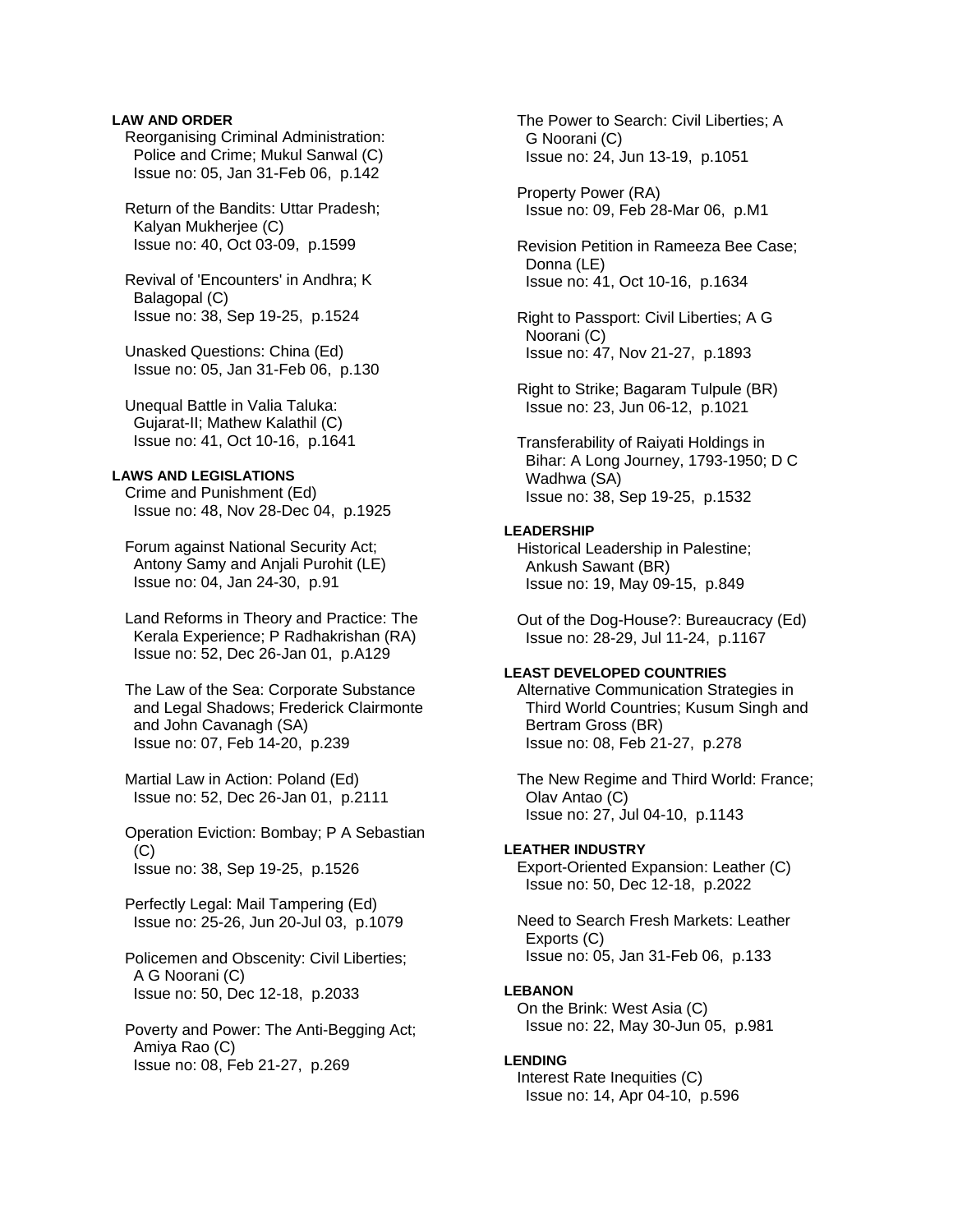# **LEPROSY**

 Leprosy Control and Eradication: Health; Padma Prakash (C) Issue no: 48, Nov 28-Dec 04, p.1942

# **LIBYA**

 Foreign Adventures: Libya (Ed) Issue no: 05, Jan 31-Feb 06, p.131

# **LIFE INSURANCE**

 LIC Ordinance: Labour; P A Sebastian (C) Issue no: 06, Feb 07-13, p.179

# **LITERACY**

 Literacy and Education of Muslims: A Note; A T Kamat (SA) Issue no: 23, Jun 06-12, p.1031

# **LITERATURE**

 An Inch Deeper into the Earth; Aparna Mahanta (BR) Issue no: 21, May 23-29, p.946

 More Obsession with Class Politics; D W Attwood (LE) Issue no: 32, Aug 08-14, p.1293

 Premchand: A Historiographic View; Sudhir Chandra (SA) Issue no: 15, Apr 11-17, p.669

# **LIVESTOCK**

 Studies on India's Cattle Economy; Narayanan K Nair (BR) Issue no: 09, Feb 28-Mar 06, p.321

#### **LOK SABHA**

 How Elections Are Won: Orissa; AS (C) Issue no: 23, Jun 06-12, p.1007

### **MACHINE TOOL INDUSTRY**

 Little New Investment: Machine Tools (C) Issue no: 14, Apr 04-10, p.597

# **MACHINERY, ELECTRICAL**

 Transnational Corporations in Electric Power Sector, 1947-1967: Continuity of Linkages; Subhendu Dasgupta (SA) Issue no: 28-29, Jul 11-24, p.1189

#### **MACROECONOMICS**

 Guns or Grain: Macro-Economic Costs of Indian Defence, 1960-70; P Terhal (SA) Issue no: 49, Dec 05-11, p.1995

**MADHYA PRADESH**  Deaths in Police Lock-Up: Madhya Pradesh  $(C)$  Issue no: 39, Sep 26-Oct 02, p.1568 Perks upon Perks: Madhya Pradesh (C) Issue no: 20, May 16-22, p.893 Taming the Bureaucracy: Madhya Pradesh (C) Issue no: 36, Sep 05-11, p.1449 **MADRAS**  Labour in Small Industry: Case of Export Garments Industry in Madras; U Kalpagam (SA) Issue no: 48, Nov 28-Dec 04, p.1957 **MAHARASHTRA**  Action to Suit Words: Maharashtra (Ed) Issue no: 25-26, Jun 20-Jul 03, p.1079 Caveats on Industrial Location: Maharashtra; AA (C) Issue no: 27, Jul 04-10, p.1141 The Datta Samant Phenomenon: I; Sandip Pendse (C) Issue no: 16, Apr 18-24, p.695 The Datta Samant Phenomenon: II: Labour; Sandip Pendse (C) Issue no: 17, Apr 25-May 01, p.745 Houses for Judges: Maharashtra; Rajni Dass (C) Issue no: 47, Nov 21-27, p.1895 Making the Poor Invisible: Maharashtra (Ed) Issue no: 30, Jul 25-31, p.1218 Minimum Wages for Agricultural Labour: A Critique of Page Committee Recommendations: Maharashtra; Abhay Bang (C) Issue no: 35, Aug 29-Sep 04, p.1419

 Political Plans, Projects and Promises: Maharashtra (C) Issue no: 14, Apr 04-10, p.609

 Rasta Roko, Kulaks and the Left: Maharashtra; Gail Omvedt (C) Issue no: 48, Nov 28-Dec 04, p.1937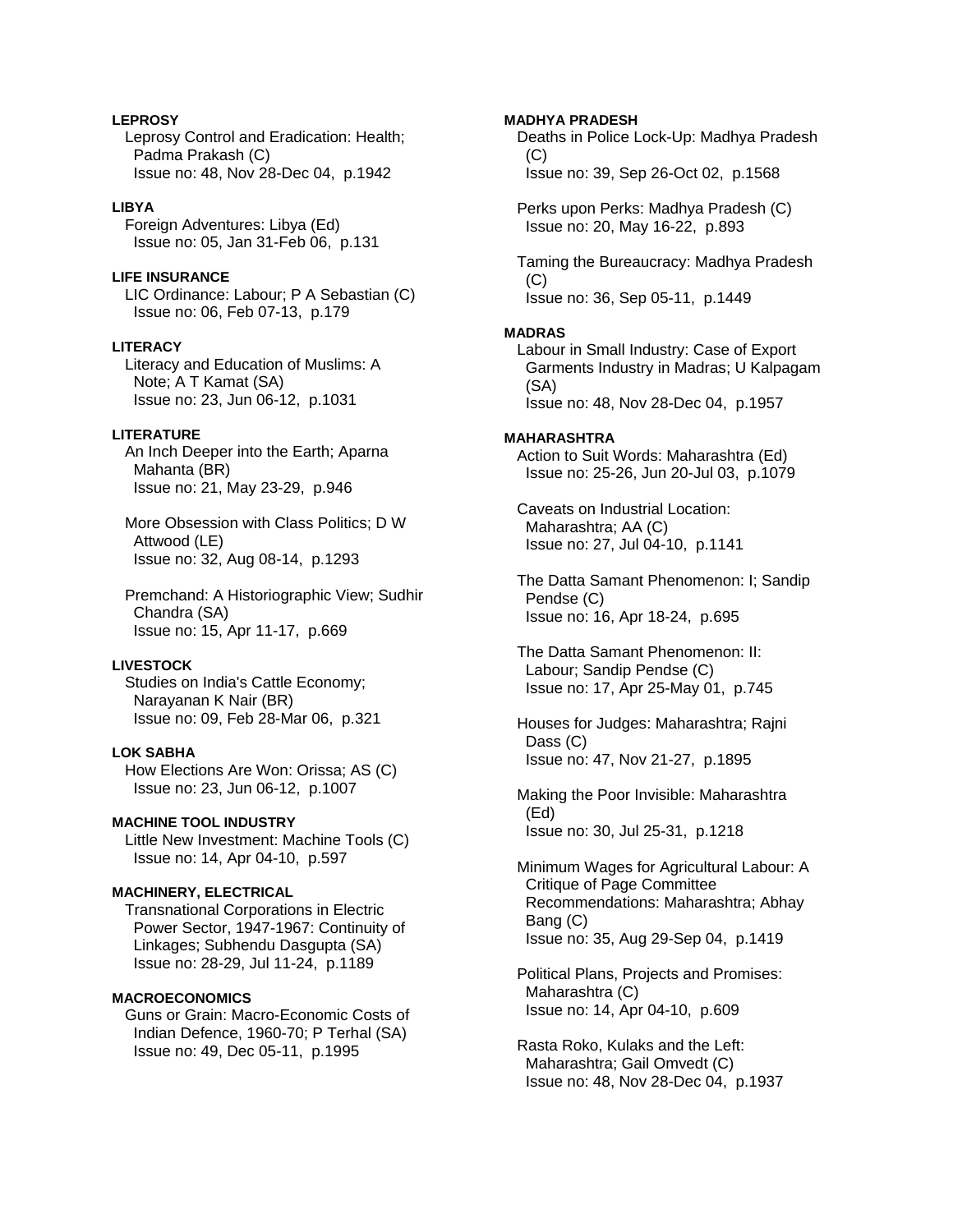# **MAHARASHTRA**

 Sugar Workers' Cautious Response: Maharashtra; Amrita Abraham (C) Issue no: 49, Dec 05-11, p.1983

 Textile Industry, Cotton Prices and Datta Samant: Maharashtra; Amrita Abraham (C) Issue no: 52, Dec 26-Jan 01, p.2119

 Traders' Victory over Tribals: Monopoly Procurement of Grass: Maharashtra-II; Kannan Srinivasan (C) Issue no: 33, Aug 15-21, p.1339

 Tussle over Cotton Monopoly Procurement: Maharashtra; AA (C) Issue no: 28-29, Jul 11-24, p.1179

 Wishing Away Class Politics; Gail Omvedt (BR) Issue no: 07, Feb 14-20, p.235

# **MAN-MADE FIBRE INDUSTRY**

 Import Damage: Polyester Fibre (C) Issue no: 25-26, Jun 20-Jul 03, p.1081

 Third World's Third World: Hassle for Handouts; Elizabeth Bradshaw and Henry Holland (C) Issue no: 41, Oct 10-16, p.1647

# **MANAGEMENT**

 Beyond Investment: Some Lessons from Development Programmes; Samuel Paul (RA) Issue no: 48, Nov 28-Dec 04, p.130

 Management Movement in India: Towards a Critical History; V Padaki (RA) Issue no: 35, Aug 29-Sep 04, p.M90

# **MANAGEMENT EDUCATION**

 Management Movement in India: Towards a Critical History; V Padaki (RA) Issue no: 35, Aug 29-Sep 04, p.M90

### **MANAGERS**

 Concept of Man in Management (RA) Issue no: 22, May 30-Jun 05, p.M81

# **MANIPUR**

 Manipur: Evading Basic Issues (Ed) Issue no: 09, Feb 28-Mar 06, p.295

## **MANUFACTURING INDUSTRY**

 AT and Misbehaving Production Functions; Ashok V Desai (BR) Issue no: 47, Nov 21-27, p.1902

 The Liberal Approach: Electronics (C) Issue no: 13, Mar 28-Apr 03, p.545

 Wonderland of Export Assistance (C) Issue no: 20, May 16-22, p.879

# **MARINE RESOURCES**

 Changing Scenarios: Law of the Sea; Frederick Clairmonte and John Cavanagh (C) Issue no: 24, Jun 13-19, p.1055

# **MARKETING MANAGEMENT**

 Market Access as Constraint on Marginal and Small Farmers; U Aiyasami and H G Bohle (RA) Issue no: 13, Mar 28-Apr 03, p.A29

#### **MARXISM**

 Caricature of Marxism; Ajit Roy (BR) Issue no: 42-43, Oct 17-30, p.1693

 Form and Substance of Value; Ranjit Sau (BR) Issue no: 30, Jul 25-31, p.1235

 Lenin and Contemporary Imperialism: Report on a Seminar; Utsa Patnaik (C) Issue no: 42-43, Oct 17-30, p.1685

 Little Nationalism Turned Chauvinist; Arun Roy (LE) Issue no: 04, Jan 24-30, p.91

 Modern Ideologies and Muslim World; G P Deshpande (BR) Issue no: 15, Apr 11-17, p.655

 Problems of a Marxist Political Theory: Considerations on Colletti; Partha Chatterjee (RA) Issue no: 42-43, Oct 17-30, p.PE2

#### **MATHEMATICIANS**

 Carrying Learning Lightly ; M A Sundaram (BR) Issue no: 03, Jan 17-23, p.67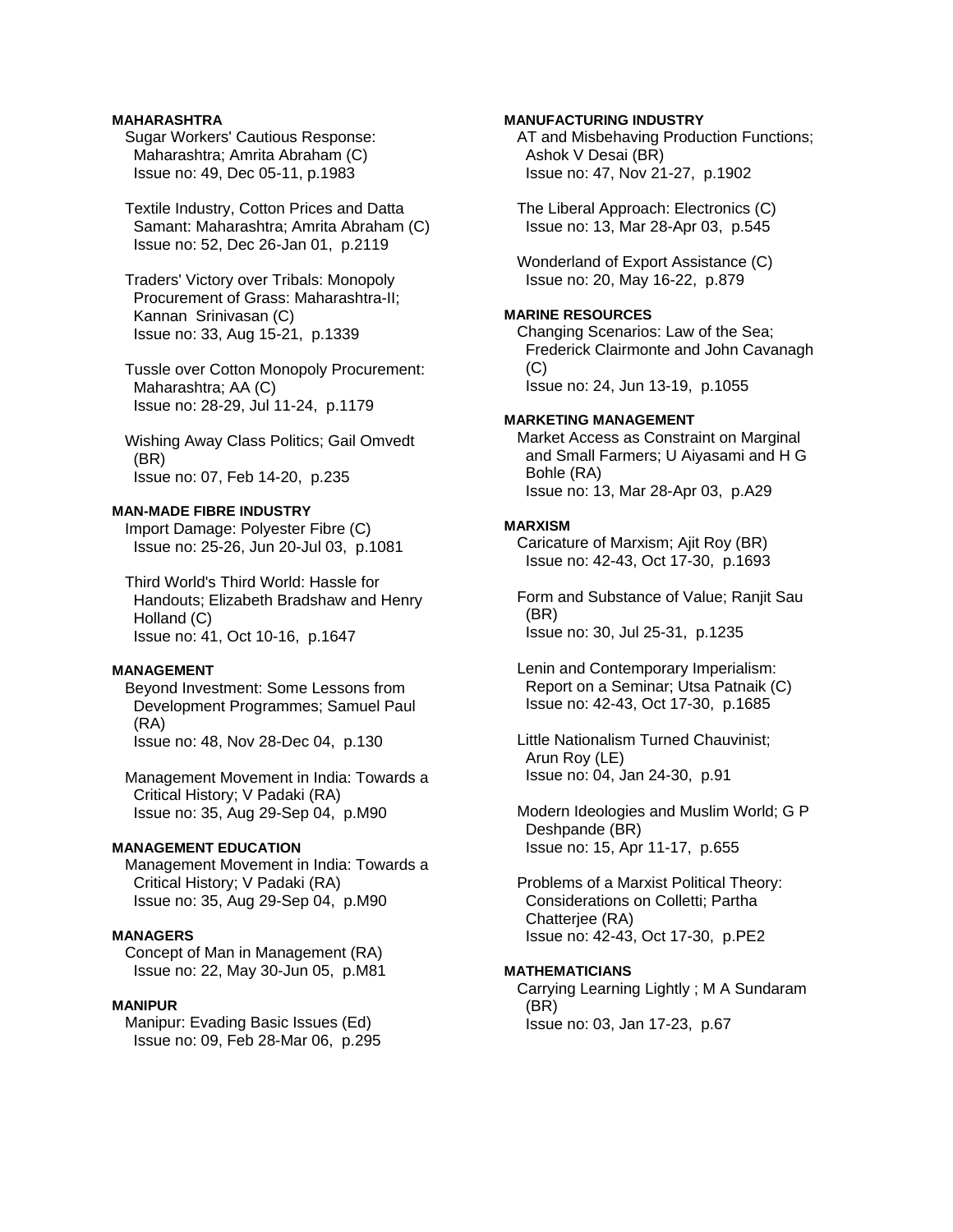# **MEDIA AND POLITICS**

 'Western Domination', a Cover for Government Control: The Media; Sumanta Banerjee (C) Issue no: 03, Jan 17-23, p.56

 Not Loyal Enough: Press (Ed) Issue no: 04, Jan 24-30, p.86

### **MEDICAL EDUCATION**

 Of Felicitations and Agitations: Karnataka; Lalitha Natraj (C) Issue no: 08, Feb 21-27, p.271

 Patchwork Becoming Difficult (Ed) Issue no: 14, Apr 04-10, p.593

# **MEDICAL PERSONNEL**

 Hospitals, Doctors and Nurses; Karuna Ahmed (BR) Issue no: 38, Sep 19-25, p.1531

# **MEDICAL RESEARCH**

 Hospitals, Doctors and Nurses; Karuna Ahmed (BR) Issue no: 38, Sep 19-25, p.1531

#### **MEGHALAYA**

 Muscling into Power: Meghalaya (Ed) Issue no: 19, May 09-15, p.834

# **MERGERS AND ACQUISITIONS**

 Foreign Adventures: Libya (Ed) Issue no: 05, Jan 31-Feb 06, p.131

 Into Congress (I) Fold: Sikkim (Ed) Issue no: 28-29, Jul 11-24, p.1167

#### **METROPOLIS**

 Labour in a Metropolis; Subbiah Kannappan (BR) Issue no: 18, May 02-08, p.809

#### **MID-DAY MEALS SCHEME**

 Food Aid: Charity or Profitable Business?; Sumanta Banerjee (C) Issue no: 06, Feb 07-13, p.176

#### **MIGRANT LABOUR**

 If You Can't Stop It, Tax It: Brain-Drain (C) Issue no: 08, Feb 21-27, p.268

 Tamil Repatriates in Madurai: Problems and Prospects; Cole P Dodge and Paul D Wiebe (SA) Issue no: 05, Jan 31-Feb 06, p.159

# **MIGRATION**

 The Dispossessed of Kolaghat: West Bengal; Timir Basu (C) Issue no: 16, Apr 18-24, p.700

 If You Can't Stop It, Tax It: Brain-Drain  $(C)$ Issue no: 08, Feb 21-27, p.268

 Migration and Development: The Nepalese in Northeast; Srikant Dutt (C) Issue no: 24, Jun 13-19, p.1053

#### **MILITARY**

 All for Peace: Police (Ed) Issue no: 41, Oct 10-16, p.1630

 Army to the Fore: Assam (Ed) Issue no: 01-02, Jan 03-16, p.2

 CISF Personnel Defence Committee; Ashok Kumar Panda (LE) Issue no: 41, Oct 10-16, p.1634

 A Disturbing Environment; Romesh Thapar (F) Issue no: 24, Jun 13-19, p.1043

 Eyes on the Army: Bangladesh (Ed) Issue no: 47, Nov 21-27, p.1880

 Free Rein to Death Squads: El Salvador (Ed) Issue no: 08, Feb 21-27, p.256

 Modernising 'Conventional' Forces: West Germany; Ramesh Jaura (C) Issue no: 07, Feb 14-20, p.232

 Raise Slogans and Get Lashes: Pakistan (Ed) Issue no: 21, May 23-29, p.928

 Unceasing Militarisation (BR) Issue no: 24, Jun 13-19, p.1060

 Why Vietnam Invaded Kampuchea; Mohan Jitendra (SA) Issue no: 04, Jan 24-30, p.121

# **MILITARY LAW**

 Bangladesh after Zia: A Retrospect and Prospect; Marcus Franda (SA) Issue no: 34, Aug 22-28, p.1387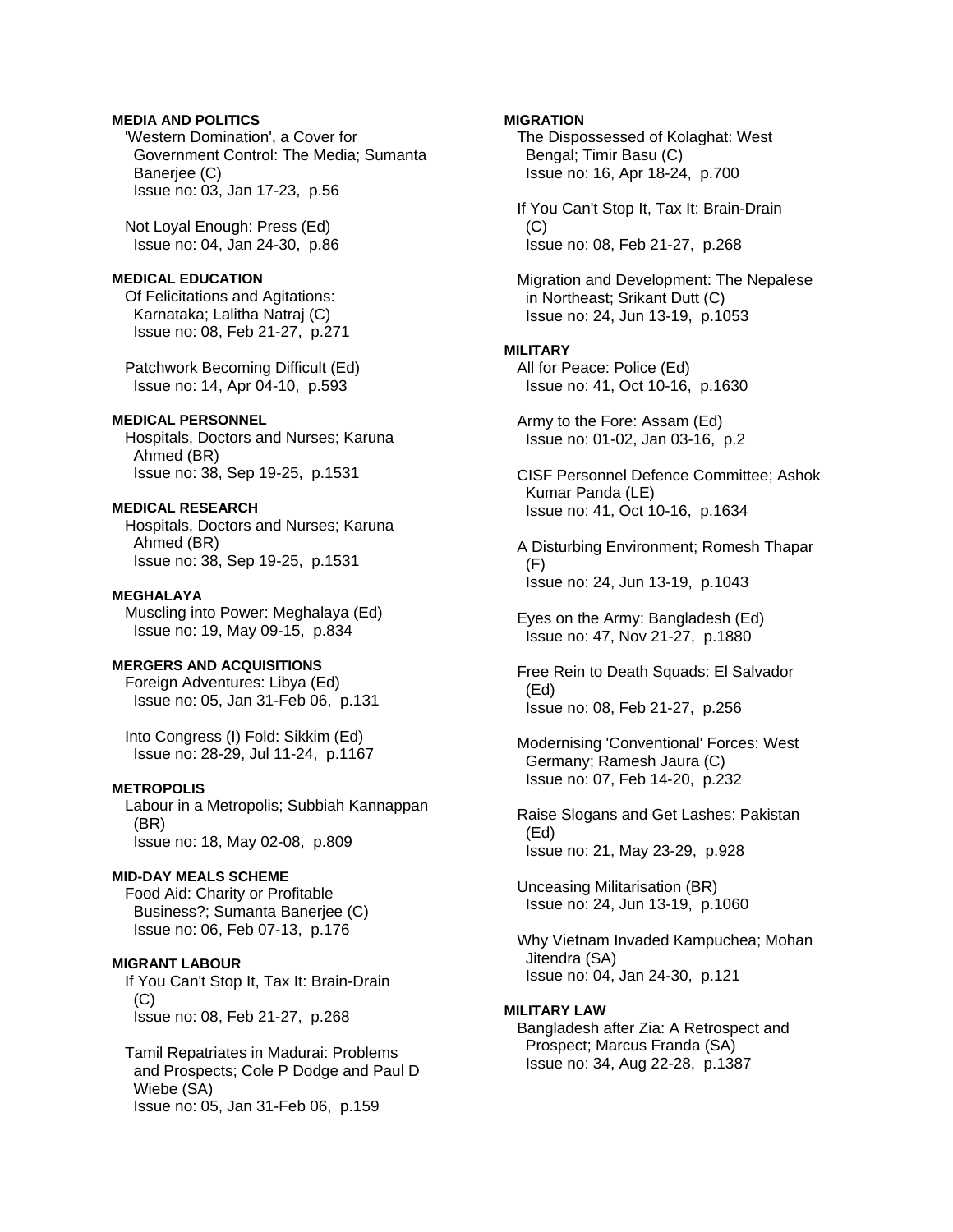**MILITARY LAW**  Raise Slogans and Get Lashes: Pakistan (Ed) Issue no: 21, May 23-29, p.928

**MINING AND MINERALS**  Bhilai Management's Vendetta against Mine Workers: Labour; Bharat Dogra (C) Issue no: 21, May 23-29, p.938

 Environmental Rating of Mineral Deposits; S K Sadhukhan and R Sen (RA) Issue no: 09, Feb 28-Mar 06, p.M29

 Illegal Plunder of Mines and Tribals of Kolhan: Bihar (C) Issue no: 38, Sep 19-25, p.1525]

 Mechanisation for Whom?: Coal Mines; Anjan Ghosh (C) Issue no: 37, Sep 12-18, p.1485

 Miners' Fight against Imposters: Dhanbad; Amiya Rao (C) Issue no: 50, Dec 12-18, p.2031

 Nationalisation by Default: The Case of Coal in India; Rajiv Kumar (SA) Issue no: 17, Apr 25-May 01, p.757

 Nodules from the Sea (C) Issue no: 15, Apr 11-17, p.640

 NSA to Crush Dalli-Rajhara Mine Workers: Labour (C) Issue no: 13, Mar 28-Apr 03, p.559

# **MINORITIES**

 Alienated Segments of India; Balraj Puri (BR) Issue no: 18, May 02-08, p.808

 Dawoodi Bohra Reform Movement: Minorities; Asghar Ali Engineer (C) Issue no: 15, Apr 11-17, p.652

 Trouble at Aligarh Muslim University: A Report: Minorities; Asghar Ali Engineer (C) Issue no: 33, Aug 15-21, p.1340

### **MIZORAM**

 Contending Factions: Mizoram (Ed) Issue no: 03, Jan 17-23, p.42

 Forced Urbanisation: Mizoram (Ed) Issue no: 36, Sep 05-11, p.1439

 Grouping of Villages in Mizoram: Its Social and Economic Impact; C Nunthara (SA) Issue no: 30, Jul 25-31, p.1237

 Hard Bargaining: Mizoram (Ed) Issue no: 30, Jul 25-31, p.1219

**MONETARY POLICY**  Debenture Season (RA) Issue no: 22, May 30-Jun 05, p.M45

 Monetary Planning: Indicative or Dirigist? ; Anand G Chandavarkar (BR) Issue no: 05, Jan 31-Feb 06, p.151

 Monetary Pot-Pourri (Ed) Issue no: 16, Apr 18-24, p.685

 Selectivity Sacrificed: Monetary Policy (Ed) Issue no: 22, May 30-Jun 05, p.966

#### **MONETARY SYSTEM**

 Government Spurs Monetary Expansion: Money and Banking (C) Issue no: 40, Oct 03-09, p.1598

 IMF Bearer Bonds: Do They Portend Much?; I S Gulati (SA) Issue no: 21, May 23-29, p.950

 Interest Rate Fireworks: World Monetary System; SKV (C) Issue no: 25-26, Jun 20-Jul 03, p.1089

 SDR Allocation Halted: World Monetary System (Ed) Issue no: 24, Jun 13-19, p.1038

# **MONEY LAUNDERING**  Lagged Response: Black Money (Ed)

Issue no: 35, Aug 29-Sep 04, p.1402

**MONEY LENDERS**  Laundering Black Money (Ed) Issue no: 03, Jan 17-23, p.41

**MONEY MARKET**  Government Spurs Monetary Expansion: Money and Banking (C) Issue no: 40, Oct 03-09, p.1598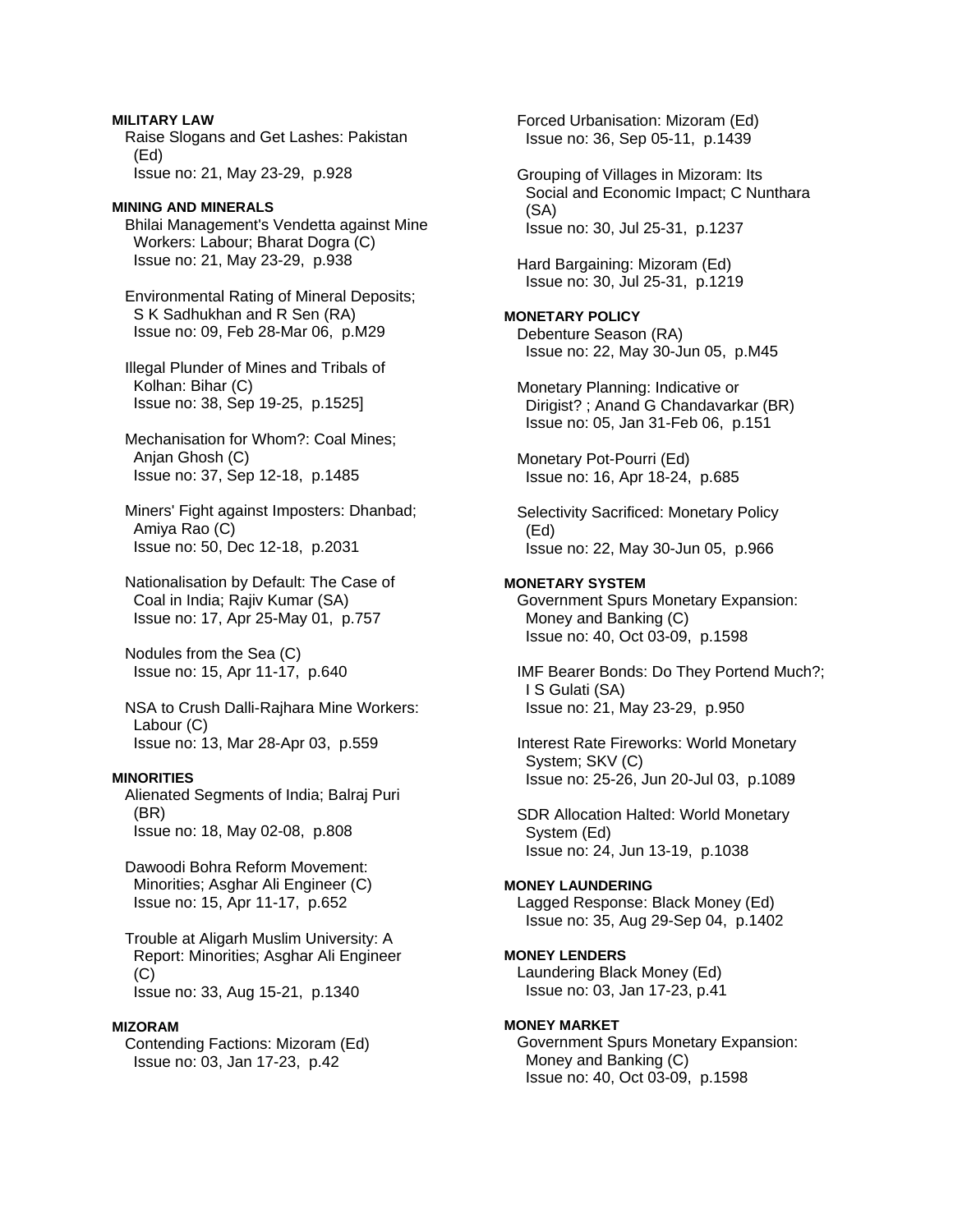# **MONEY MARKET**

 Government, the Culprit: Money and Banking (C) Issue no: 20, May 16-22, p.892

### **MONEY SUPPLY**

 Dancing to Monetarist Tune (C) Issue no: 28-29, Jul 11-24, p.1168

 Return of M1: Money Supply (Ed) Issue no: 51, Dec 19-25, p.2066

### **MORTALITY RATE**

 Indian Population Scene after 1981 Census: A Perspective; Pravin Visaria and Leela Visaria (SA) Issue no: 44-46, Oct 31-Nov 20, p.1727

# **MOTION PICTURES**

 A Better Deal for Film Festivals: Films; Dolly Sen (C) Issue no: 14, Apr 04-10, p.607

 Trade Union's Rights: Civil Liberties; A G Noorani (C) Issue no: 39, Sep 26-Oct 02, p.1565

#### **MP**

 Succession Announced (Ed) Issue no: 05, Jan 31-Feb 06, p.129

# **MRTP ACT**

 Regulation of Trade Association Activities; D P S Verma (RA) Issue no: 22, May 30-Jun 05, p.M59

# **MULTINATIONAL CORPORATIONS**

 Managing Political Risks: Multinationals; Arjun Makhijani (C) Issue no: 31, Aug 01-07, p.1269

 New Directions at World Bank: Philippines as Guinea Pig; Robin Broad (SA) Issue no: 47, Nov 21-27, p.1919

 Open Door for Multinationals: New Delhi; BM (SA) Issue no: 10-12, Mar 07-27, p.351

 Rhetoric and Reality: Cancun; Elizabeth Bradshaw and Henry Holland (C) Issue no: 47, Nov 21-27, p.1897

 Third World's Third World: Hassle for Handouts; Elizabeth Bradshaw and Henry Holland (C) Issue no: 41, Oct 10-16, p.1647

 Transnational Corporations in Electric Power Sector, 1947-1967: Continuity of Linkages; Subhendu Dasgupta (SA) Issue no: 28-29, Jul 11-24, p.1189

# **MUNCIPALITIES**

 Municipal Elections: West Bengal; Ajit Roy (C) Issue no: 25-26, Jun 20-Jul 03, p.1090

#### **MUSLIM PERSONAL LAW**

 Muslim Women; Asghar Ali Engineer (BR) Issue no: 19, May 09-15, p.850

#### **MUSLIMS**

 Aligarh Muslim University; Suresh Shukla (LE) Issue no: 36, Sep 05-11, p.1442

 AMU and Irfan Habib; P G K Et al Panikar (LE) Issue no: 13, Mar 28-Apr 03, p.547

 AMU and Irfan Habib; Rajkumar Hans (LE) Issue no: 14, Apr 04-10, p.600

 AMU and Irfan Habib; A M Rizvi (LE) Issue no: 42-43, Oct 17-30, p.1675

 Biharsharif Carnage: A Field Report; Asghar Ali Engineer (C) Issue no: 20, May 16-22, p.887

 The Guilty of Jamshedpur (Ed) Issue no: 38, Sep 19-25, p.1513

 Irfan Habib; Barun Et al De (LE) Issue no: 33, Aug 15-21, p.1330

 Literacy and Education of Muslims: A Note; A T Kamat (SA) Issue no: 23, Jun 06-12, p.1031

 Modern Ideologies and Muslim World; G P Deshpande (BR) Issue no: 15, Apr 11-17, p.655

 Mohammad Iqbal and the Universe of Muslim Identities; Balraj Puri (SA) Issue no: 08, Feb 21-27, p.286

 Muslim Educational Backwardness; I P Desai (D) Issue no: 47, Nov 21-27, p.1923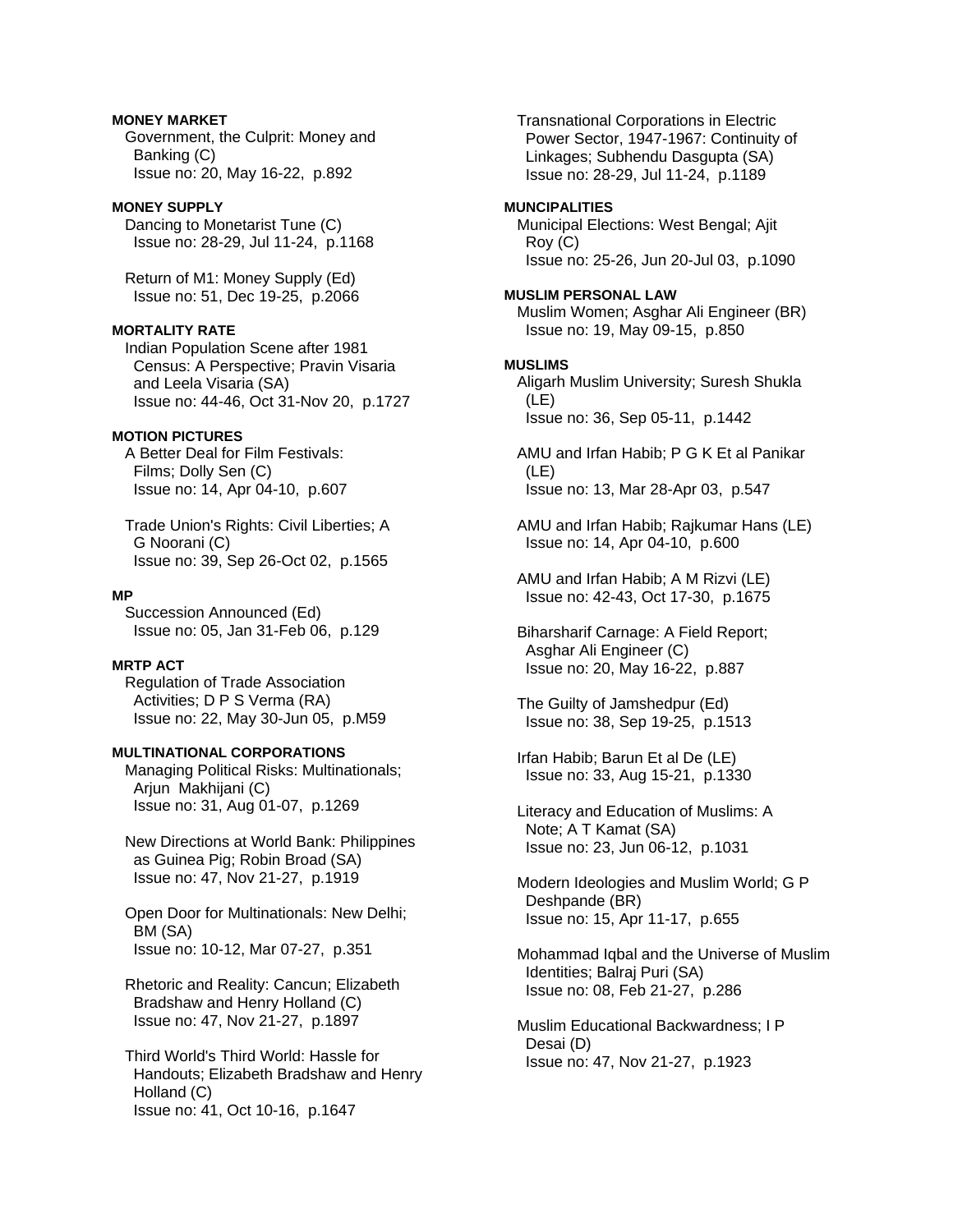# **MUSLIMS**

 Muslim Educational Backwardness: An Inferential Analysis; Imtiaz Ahmad (SA) Issue no: 36, Sep 05-11, p.1457

 Muslim Women; Asghar Ali Engineer (BR) Issue no: 19, May 09-15, p.850

 Oppression in Iran (LE) Issue no: 31, Aug 01-07, p.1258

#### **MYSORE**

 Frustrated Moderniser; Dietmar Rothermund (BR) Issue no: 15, Apr 11-17, p.657

#### **NAGALAND**

 The Generation Gap: Nagaland; MR (C) Issue no: 08, Feb 21-27, p.272

 Splitting to Unite: Nagaland (Ed) Issue no: 32, Aug 08-14, p.1290

#### **NAIROBI**

 A Different Focus at Nairobi: Energy; Christopher Flavin (C) Issue no: 32, Aug 08-14, p.1308

#### **NAMIBIA**

 Collapse at Geneva: Namibia (C) Issue no: 08, Feb 21-27, p.276

 Putting the Clock Back: Namibia (Ed) Issue no: 50, Dec 12-18, p.2020

 West to South Africa's Aid: Namibia (Ed) Issue no: 19, May 09-15, p.835

# **NARCOTICS**

 Choice of Best or Cheapest Drugs: A Note on Regulating Drug Supplies; Mahesh S Patel (SA) Issue no: 34, Aug 22-28, p.1397

### **NARMADA PROJECT**

 Sorrows of the Builders of Narmada: Gujarat (C) Issue no: 01-02, Jan 03-16, p.19

#### **NATIOANL INCOME**

 National Income: Unscrambling Regional Disparities; B K Gupta (LE) Issue no: 23, Jun 06-12, p.1001

**NATIOANLISM**  Ziaur Rahman and Bangladeshi Nationalism; Marcus Franda (SA) Issue no: 10-12, Mar 07-27, p.357 **NATIONAL ACCOUNTS**  Rural-Urban Contrasts: National Income (Ed) Issue no: 22, May 30-Jun 05, p.967 **NATIONAL INCOME**  Corporate Growth Patterns (C) Issue no: 06, Feb 07-13, p.168 Making Omelets without Breaking Eggs: Sixth Plan (C) Issue no: 09, Feb 28-Mar 06, p.309

 Profile of Stagnation (Ed) Issue no: 06, Feb 07-13, p.165

 Rural-Urban Contrasts: National Income (Ed) Issue no: 22, May 30-Jun 05, p.967

 Share of Wages in National Income in a Capitalist Economy; Amit Bhaduri (BR) Issue no: 35, Aug 29-Sep 04, p.1423

 Unscrambling Regional Disparities: National Income (C) Issue no: 03, Jan 17-23, p.59

# **NATIONAL SECURITY**

 Enough Is Not Enough: Police (Ed) Issue no: 21, May 23-29, p.926

 Forum against National Security Act; Antony Samy and Anjali Purohit (LE) Issue no: 04, Jan 24-30, p.91

 Frayed Cables of Makalu (Ed) Issue no: 18, May 02-08, p.785

 Misuse of NSA; Arun Shourie (LE) Issue no: 06, Feb 07-13, p.172

#### **NATIONALISM**

 Baluch Nationalism and Future of Pakistan; Bhabani Sen Gupta (RA) Issue no: 48, Nov 28-Dec 04, p.1947

 Little Nationalism Turned Chauvinist; Arun Roy (LE) Issue no: 04, Jan 24-30, p.91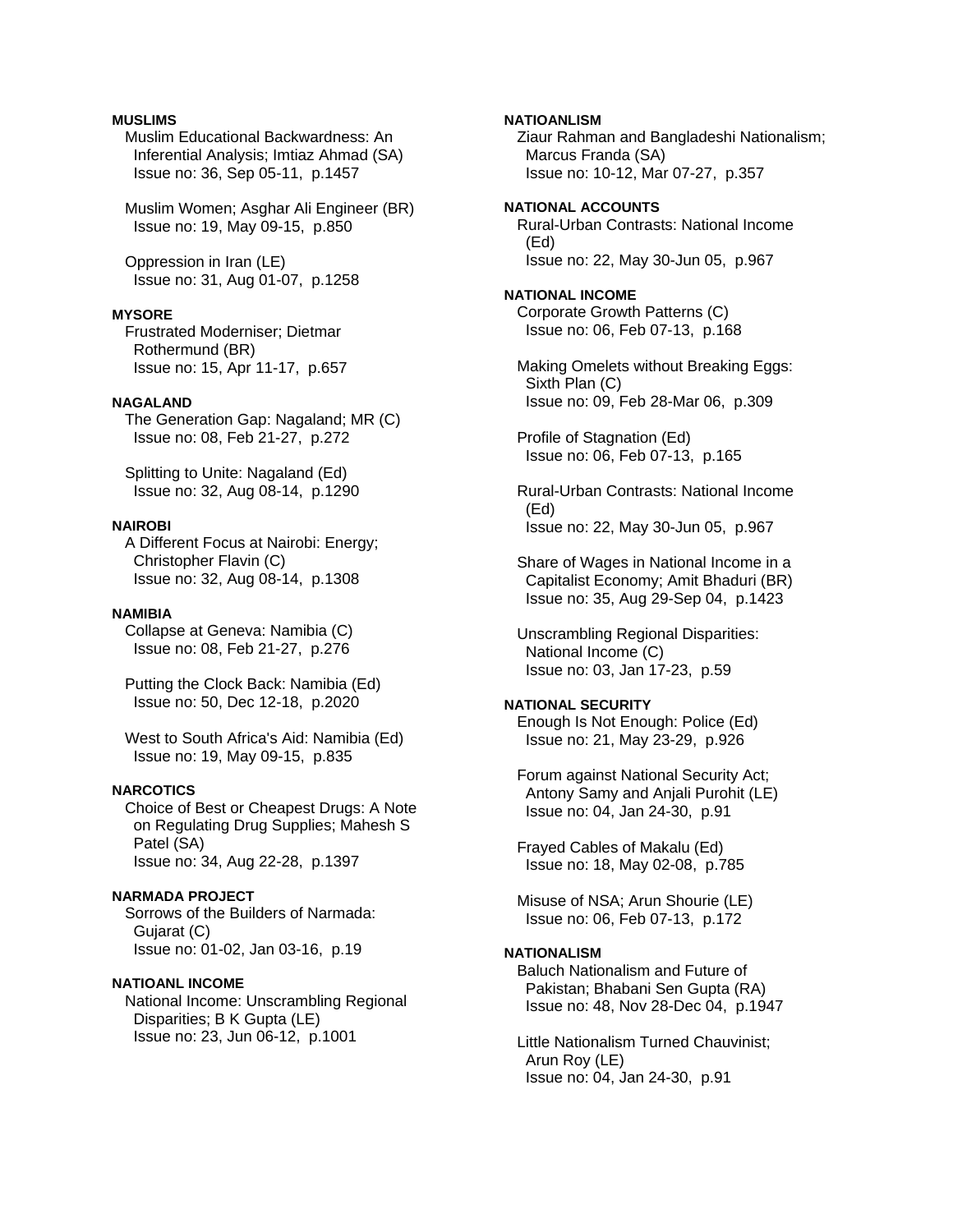## **NATIONALISM**

 Little Nationalism Turned Chauvinist; Amalendu Guha (LE) Issue no: 07, Feb 14-20, p.218

 Little Nationalism Turned Chauvinist; Sanat Bose (LE) Issue no: 14, Apr 04-10, p.599

 Little Nationalism Turned Chauvinist; Hiren Gohain (D) Issue no: 20, May 16-22, p.924

 Little Nationalism Turned Chauvinist: A Comment; Hiren Gohain (SA) Issue no: 09, Feb 28-Mar 06, p.339

 Little Nationalism Turned Chauvinist: A Comment; Gail Omvedt (D) Issue no: 13, Mar 28-Apr 03, p.589

 Little Nationalism Turned Chauvinist: A Comment; Sanjib Kumar Baruah (D) Issue no: 15, Apr 11-17, p.676

 Little Nationalism Turned Chauvinist: A Reply; Amalendu Guha (D) Issue no: 17, Apr 25-May 01, p.781

 Little Nationalism Turned Chauvinist: A Summing Up; Amalendu Guha (D) Issue no: 21, May 23-29, p.957

 On Indian Nationalism; K K N Kurup (BR) Issue no: 19, May 09-15, p.848

# **NATIONALITY**

 National Register of Citizens, 1951: Assam; Anil Roychaudhury (C) Issue no: 08, Feb 21-27, p.267

#### **NATIONALIZATION**

 Nationalisation by Default: The Case of Coal in India; Rajiv Kumar (SA) Issue no: 17, Apr 25-May 01, p.757

#### **NATO**

 Allies under Pressure (Ed) Issue no: 44-46, Oct 31-Nov 20, p.1719

#### **NATURAL GAS**

 Oil Companies Turn the Screw: New Delhi; BM (C) Issue no: 25-26, Jun 20-Jul 03, p.1087

## **NAXALISM**

 Myths and Facts behind Agrarian Unrest: Tamil Nadu (C) Issue no: 50, Dec 12-18, p.2027

 Police Repression in Warangal: Andhra Pradesh; K Balagopal (C) Issue no: 39, Sep 26-Oct 02, p.1564

#### **NEPAL**

 King's Move: Nepal; Bankim Bihari Bhagat  $(C)$ Issue no: 22, May 30-Jun 05, p.981

#### **NEPALESE**

 Migration and Development: The Nepalese in Northeast; Srikant Dutt (C) Issue no: 24, Jun 13-19, p.1053

# **NEW DELHI**

 AMU and Irfan Habib; P G K Et al Panikar (LE) Issue no: 13, Mar 28-Apr 03, p.547

 Dependence All the Way: New Delhi; BM (C) Issue no: 39, Sep 26-Oct 02, p.1563

 New Aid Diplomacy: New Delhi; BM (C) Issue no: 15, Apr 11-17, p.648

 New Perspective for Steel Development: New Delhi; BM (C) Issue no: 49, Dec 05-11, p.1979

 Noose around Labour Unions: New Delhi; BM  $(C)$ Issue no: 07, Feb 14-20, p.223

 Oil Companies Turn the Screw: New Delhi; BM (C) Issue no: 25-26, Jun 20-Jul 03, p.1087

 Open Door for Multinationals: New Delhi; BM (SA) Issue no: 10-12, Mar 07-27, p.351

 Property Power (RA) Issue no: 09, Feb 28-Mar 06, p.M1

 Resisting Foreign Intrusion into Indian Oil: New Delhi; BM (C) Issue no: 21, May 23-29, p.935

 Unconvincing Economic Recovery: New Delhi; BM (C) Issue no: 01-02, Jan 03-16, p.15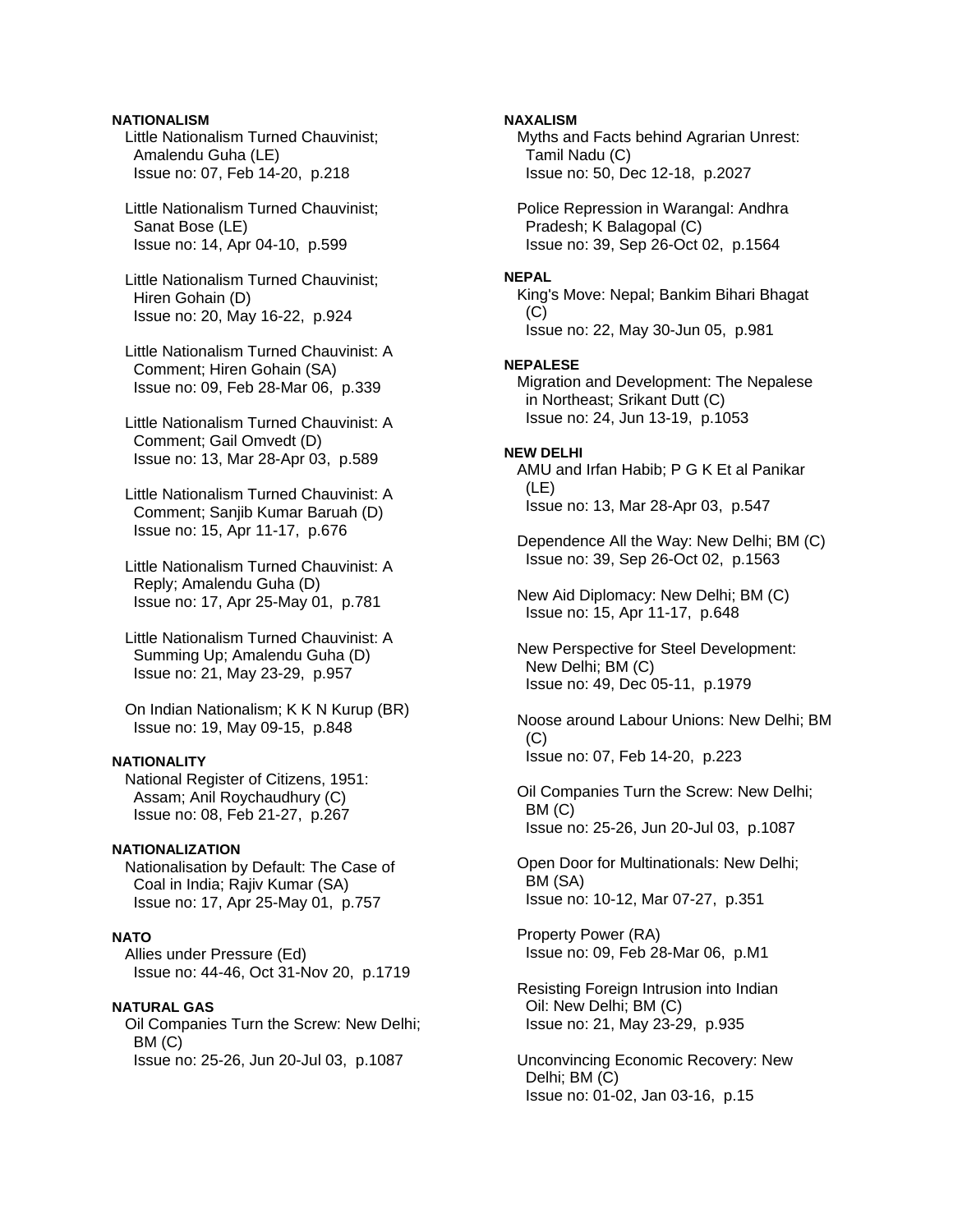# **NEW DELHI**

 Wheat Procurement Fiasco: New Delhi; BM  $(C)$ Issue no: 22, May 30-Jun 05, p.976

 Why Product-Sharing for Bombay High?: New Delhi; BM (C) Issue no: 09, Feb 28-Mar 06, p.307

#### **NIPANI**

 Tobacco Growers' One-Point Programme: Nipani; C S Lakshmi (C) Issue no: 16, Apr 18-24, p.699

# **NIZAMABAD**

 Beedi-Workers of Nizamabad: Labour (C) Issue no: 32, Aug 08-14, p.1305

#### **NON-ALIGNMENT**

**External Thrusts Blunted by Internal**  Mess; Romesh Thapar (F) Issue no: 07, Feb 14-20, p.219

 Imperialism No More!; GPD (F) Issue no: 09, Feb 28-Mar 06, p.305

 Non-Aligned Textures; Romesh Thapar (F) Issue no: 08, Feb 21-27, p.261

 Non-Alignment: Demise of a Doctrine ; Bhabani Sen Gupta (BR) Issue no: 17, Apr 25-May 01, p.753

 Waking up to Reality: Non-Aligned Conference (Ed) Issue no: 08, Feb 21-27, p.254

#### **NON-PERFORMING ASSETS**

 Unmaking of America: United States; Richard Krooth (C) Issue no: 51, Dec 19-25, p.2081

#### **NOVELISTS**

 Premchand: A Historiographic View; Sudhir Chandra (SA) Issue no: 15, Apr 11-17, p.669

### **NUCLEAR ARMS**

 Apprehensions about Neutron Bomb: Western Europe; Ramnath Narayanswamy (C) Issue no: 40, Oct 03-09, p.1600

 Bomb Debate; K V Subrahmanyam (LE) Issue no: 47, Nov 21-27, p.1883

 Marching against Nuclear Weapons: Britain; Bharat Bhushan (C) Issue no: 48, Nov 28-Dec 04, p.1945

 Propaganda Gambits: Euro-Missiles (Ed) Issue no: 49, Dec 05-11, p.1971

 Sugar-Coating the Missiles: Europe (Ed) Issue no: 40, Oct 03-09, p.1587

 Superpower Extravaganza: Nuclear Arms (Ed) Issue no: 01-02, Jan 03-16, p.2

# **NUCLEAR ENERGY**

 Accounting of Nuclear Power; Deb Kumar Bose (SA) Issue no: 32, Aug 08-14, p.1313

 Accounting of Nuclear Power; Basudeb Sen (D) Issue no: 41, Oct 10-16, p.1667

#### **NUCLEAR POLICY**

 Keeping Options Open: Bomb Debate (Ed) Issue no: 40, Oct 03-09, p.1586

#### **NUCLEAR POWER PLANTS**

 Accounting of Nuclear Power; Deb Kumar Bose (SA) Issue no: 32, Aug 08-14, p.1313

 Accounting of Nuclear Power; Basudeb Sen (D) Issue no: 41, Oct 10-16, p.1667

 Identities, False and True: Energy (Ed) Issue no: 33, Aug 15-21, p.1326

# **NUCLEAR WEAPONS**

 Marching against Nuclear Weapons: Britain; Bharat Bhushan (C) Issue no: 48, Nov 28-Dec 04, p.1945

#### **NURSES**

 Nurses: Skirting the Core Issues; Prakash Padma (BR) Issue no: 14, Apr 04-10, p.618

#### **NURSING**

 Nurses: Skirting the Core Issues; Prakash Padma (BR) Issue no: 14, Apr 04-10, p.618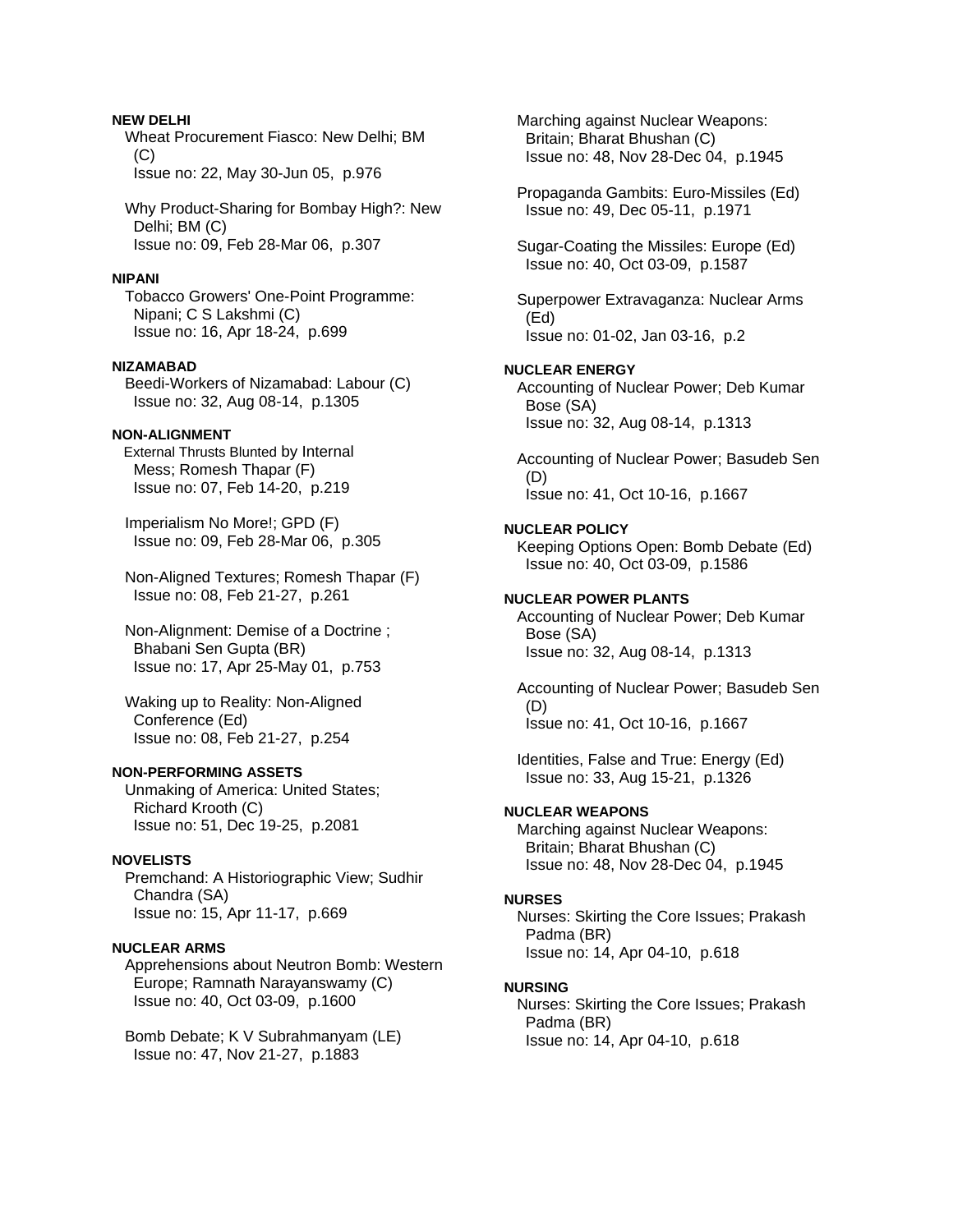# **NUTRITION PROGRAMMES**

 Measuring the Incidence of Undernutrition: A Comment; P V Sukhatme (D) Issue no: 23, Jun 06-12, p.1034

 On Measuring the Incidence of Undernutrition: A Note of Sukhatme's Procedure; N Krishnaji (SA) Issue no: 22, May 30-Jun 05, p.989

 Some Nutritional Puzzles: A Note; V K R V Rao (SA) Issue no: 28-29, Jul 11-24, p.1205

# **OBITUARIES**

 Ajit Biswas (Ed) Issue no: 42-43, Oct 17-30, p.1671

 J P Naik (C) Issue no: 41, Oct 10-16, p.1646

 Language of Science; Parama Mahanta (BR) Issue no: 50, Dec 12-18, p.2042

 P B Gajendragadkar (Ed) Issue no: 24, Jun 13-19, p.1039

#### **OIL**

 Faulty Export Strategy (C) Issue no: 25-26, Jun 20-Jul 03, p.1081

#### **OIL COMPANIES**

 Bidding for China's Off-Shore Oil: Hong Kong; Michel Chossudovsky (C) Issue no: 38, Sep 19-25, p.1528

 BIS on Fight against Inflation (F) Issue no: 25-26, Jun 20-Jul 03, p.A75

 Oil Companies Turn the Screw: New Delhi; BM (C) Issue no: 25-26, Jun 20-Jul 03, p.1087

 Resisting Foreign Intrusion into Indian Oil: New Delhi; BM (C) Issue no: 21, May 23-29, p.935

 Why Product-Sharing for Bombay High?: New Delhi; BM (C) Issue no: 09, Feb 28-Mar 06, p.307

# **OILSEEDS**

 Half-Willing Captive (C) Issue no: 07, Feb 14-20, p.216  Rampant Speculation: Edible Oils (C) Issue no: 01-02, Jan 03-16, p.5

 Stop-Go Policy: Solvent Extractions (C) Issue no: 18, May 02-08, p.789

### **OPPOSITION PARTIES**

 Externing Political Opponents: Civil Liberties; A G Noorani (C) Issue no: 37, Sep 12-18, p.1489

 Political Trends and Catalysts; Romesh Thapar (F) Issue no: 50, Dec 12-18, p.2023

#### **ORISSA**

 Government Employees Divided: Orissa; AS  $(C)$ Issue no: 32, Aug 08-14, p.1301

 How Elections Are Won: Orissa; AS (C) Issue no: 23, Jun 06-12, p.1007

 Illusory Gift-Horses (C) Issue no: 03, Jan 17-23, p.45

 Orissa Aluminium Complex; Anoop Babani and Kannan Srinivasan (LE) Issue no: 52, Dec 26-Jan 01, p.2113

 The Orissa Aluminium Complex: Points toward a Debate; Kannan Srinivasan, Vinod Vyasulu and S Rajagopalan (SA) Issue no: 49, Dec 05-11, p.2005

 Story of Indira Grama: Orissa; AS (C) Issue no: 21, May 23-29, p.936

### **OVERSEAS INDIANS**

 Fall Out of Anti-Foreign Agitation: Assam (Ed) Issue no: 20, May 16-22, p.878

#### **PAINT INDUSTRY**

 Priority Status Not Enough: Paints and Varnishes (C) Issue no: 14, Apr 04-10, p.597

#### **PAKISTAN**

 Arms Aid to Pakistan: South Asia (Ed) Issue no: 14, Apr 04-10, p.594

 Brief Reprieve: Pakistan (Ed) Issue no: 13, Mar 28-Apr 03, p.544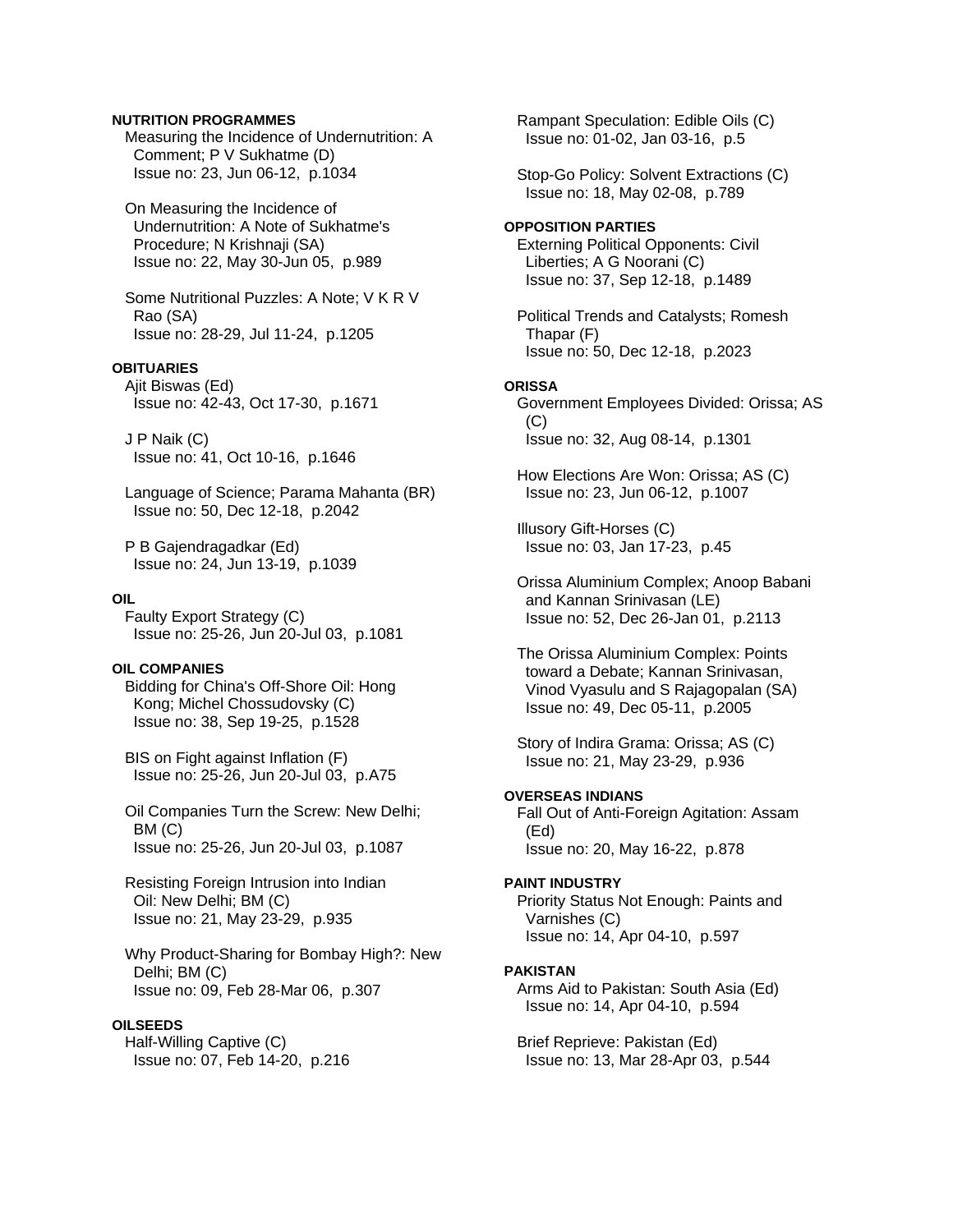# **PAKISTAN**

 Fresh Crack-Down: Pakistan (Ed) Issue no: 37, Sep 12-18, p.1475

 Raise Slogans and Get Lashes: Pakistan (Ed) Issue no: 21, May 23-29, p.928

 Rising Opposition to Martial Law: Pakistan (C) Issue no: 13, Mar 28-Apr 03, p.567

 Zia, Our Friend?; GPD (F) Issue no: 14, Apr 04-10, p.605

# **PAKISTAN-UNITED STATES RELATIONS**

 Arms Aid to Pakistan: South Asia (Ed) Issue no: 14, Apr 04-10, p.594

# **PALGHAR**

 Police Atrocities in Palghar; Kaluram Dodhade (LE) Issue no: 42-43, Oct 17-30, p.1674

#### **PARLIAMENT**

 The Spreading Breakdown; Romesh Thapar (F) Issue no: 48, Nov 28-Dec 04, p.1932

# **PARLIAMENTARY ELECTIONS**

 Of Felicitations and Agitations: Karnataka; Lalitha Natraj (C) Issue no: 08, Feb 21-27, p.271

 Transformation of Congress Party: Why 1980 Was Not a Restoration; Lloyd I Rudolph and Susanne Hoeber Rudolph (SA) Issue no: 18, May 02-08, p.811

# **PATNA**

 Biharsharif; S Shahbuddin and Mohan (LE) Issue no: 25-26, Jun 20-Jul 03, p.1082

 Biharsharif Carnage: A Field Report; Asghar Ali Engineer (C) Issue no: 20, May 16-22, p.887

# **PEACE NEGOTIATION**

 Citizens' Initiative for Peace: West Germany; Saral Sarkar (C) Issue no: 31, Aug 01-07, p.1267

### **PEASANTS**

 Autonomy and Organisation: Harijan and Adivasi Protest Movements; Stephen Henningham (SA) Issue no: 27, Jul 04-10, p.1153

 Capitalist Agriculture and Rural Classes in India; Gail Omvedt (RA) Issue no: 52, Dec 26-Jan 01, p.A140

 Class Struggle, Production and the Middle Peasant: North Vietnam's Collectivisation Campaigns; Alec Gordon (SA) Issue no: 10-12, Mar 07-27, p.459

 Congress (I)'s Entry: Farmers' Agitations (Ed) Issue no: 04, Jan 24-30, p.86

 Emergence of Peasant Organisations in South India: A Comment; M S S Pandian (SA) Issue no: 05, Jan 31-Feb 06, p.163

 Farmers' Organisations in Surface Irrigation Projects: Two Empirical Studies from Gujarat; T K Jayaraman (RA) Issue no: 39, Sep 26-Oct 02, p.A89

 Impact of Plantation Economy and Colonial Policy on Sri Lanka Peasantry; N Shanmugaratnam (SA) Issue no: 03, Jan 17-23, p.69

 Impact of Plantation Economy and Colonial Policy on Sri Lanka Peasantry: A Post-Script; N Shanmugaratnam (D) Issue no: 18, May 02-08, p.832

 Landlord-Police Collusion in Lahsuna: Bihar (C) Issue no: 48, Nov 28-Dec 04, p.1941

 Movements for Higher Agricultural Prices; Ajit Roy (LE) Issue no: 34, Aug 22-28, p.1370

 Nepal under the Ranas ; Sharit Kumar Bhowmik (BR) Issue no: 47, Nov 21-27, p.1905

 Peasant Organisations in South India; K C Alexander (D) Issue no: 24, Jun 13-19, p.1076

 Realities of Agrarian Relations in India; Ramkrishna Mukherjee (SA) Issue no: 04, Jan 24-30, p.109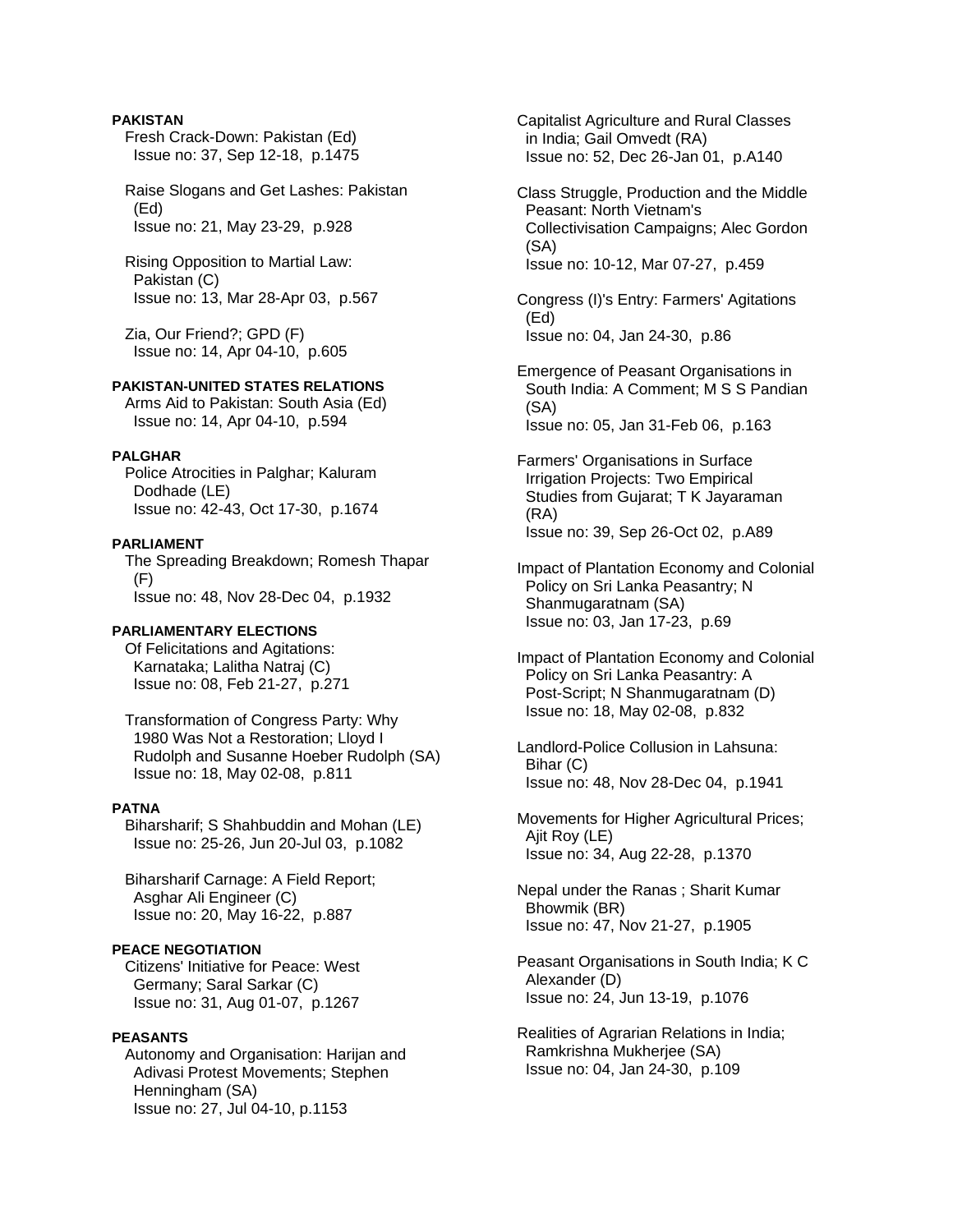# **PEASANTS**

 Rich Farmers Say 'No' (RA) Issue no: 25-26, Jun 20-Jul 03, p.A37

 Role of Credit in Farmers' Adjustment against Risk in Arid and Semi-Arid Tropical Areas of India; N S Jodha (SA) Issue no: 42-43, Oct 17-30, p.1696

 Tailing behind Rural Rich: Farmers' Agitations (ED) Issue no: 08, Feb 21-27, p.254

 Unequal Antagonists: Peasants and Capitalists in Eastern UP in 1930s; Shahid Amin (RA) Issue no: 42-43, Oct 17-30, p.PE19

# **PERIODICALS**

 Journal of Arts and Ideas; Prasanna (LE) Issue no: 19, May 09-15, p.838

### **PERSONNEL MANAGEMENT**

 Personnel Management Practices in Indian Family Business: A Case Study; K K Chaudhuri and T K Barman (RA) Issue no: 35, Aug 29-Sep 04, p.M117

# **PETROCHEMICAL INDUSTRY**

 Why Product-Sharing for Bombay High?: New Delhi; BM (C) Issue no: 09, Feb 28-Mar 06, p.307

# **PHARMACEUTICAL INDUSTRY**

 Increases at All Costs: Drug Prices (C) Issue no: 08, Feb 21-27, p.258

 Warped Priorities: Pharmaceutical Industry (C) Issue no: 51, Dec 19-25, p.2069

#### **PHARMACEUTICAL POLICY**

 Choice of Best or Cheapest Drugs: A Note on Regulating Drug Supplies; Mahesh S Patel (SA) Issue no: 34, Aug 22-28, p.1397

 Increases at All Costs: Drug Prices (C) Issue no: 08, Feb 21-27, p.258

 Warped Priorities: Pharmaceutical Industry (C) Issue no: 51, Dec 19-25, p.2069

#### **PHILIPPINES**

 Marcos and His Patrons: The Philippines; Ajit Roy (C) Issue no: 03, Jan 17-23, p.64

# **PHYSICIANS**

 Choice of Best or Cheapest Drugs: A Note on Regulating Drug Supplies; Mahesh S Patel (SA) Issue no: 34, Aug 22-28, p.1397

 Patchwork Becoming Difficult (Ed) Issue no: 14, Apr 04-10, p.593

 A Very Special Group of People: A Comment; Dinesh Mohan and Vinod Vyasulu (SA) Issue no: 07, Feb 14-20, p.252

#### **PHYSICISTS**

 Language of Science; Parama Mahanta (BR) Issue no: 50, Dec 12-18, p.2042

#### **PHYSICS**

 Language of Science; Parama Mahanta (BR) Issue no: 50, Dec 12-18, p.2042

#### **PLANNING COMMISSION**

 A New Approach to State Planning?: Planning; SG (C) Issue no: 16, Apr 18-24, p.698

#### **PLANTATION**

 Continuing Stagnation (C) Issue no: 19, May 09-15, p.836

# **PLASTIC INDUSTRY**

 Hawking Wrong Products: Plastics (C) Issue no: 17, Apr 25-May 01, p.737

# **POETS**

 An Inch Deeper into the Earth; Aparna Mahanta (BR) Issue no: 21, May 23-29, p.946

 Mohammad Iqbal and the Universe of Muslim Identities; Balraj Puri (SA) Issue no: 08, Feb 21-27, p.286

# **POLAND**

 Jaruzelski's Move: Poland (Ed) Issue no: 51, Dec 19-25, p.2067

 Many Constraints: Poland (Ed) Issue no: 34, Aug 22-28, p.1367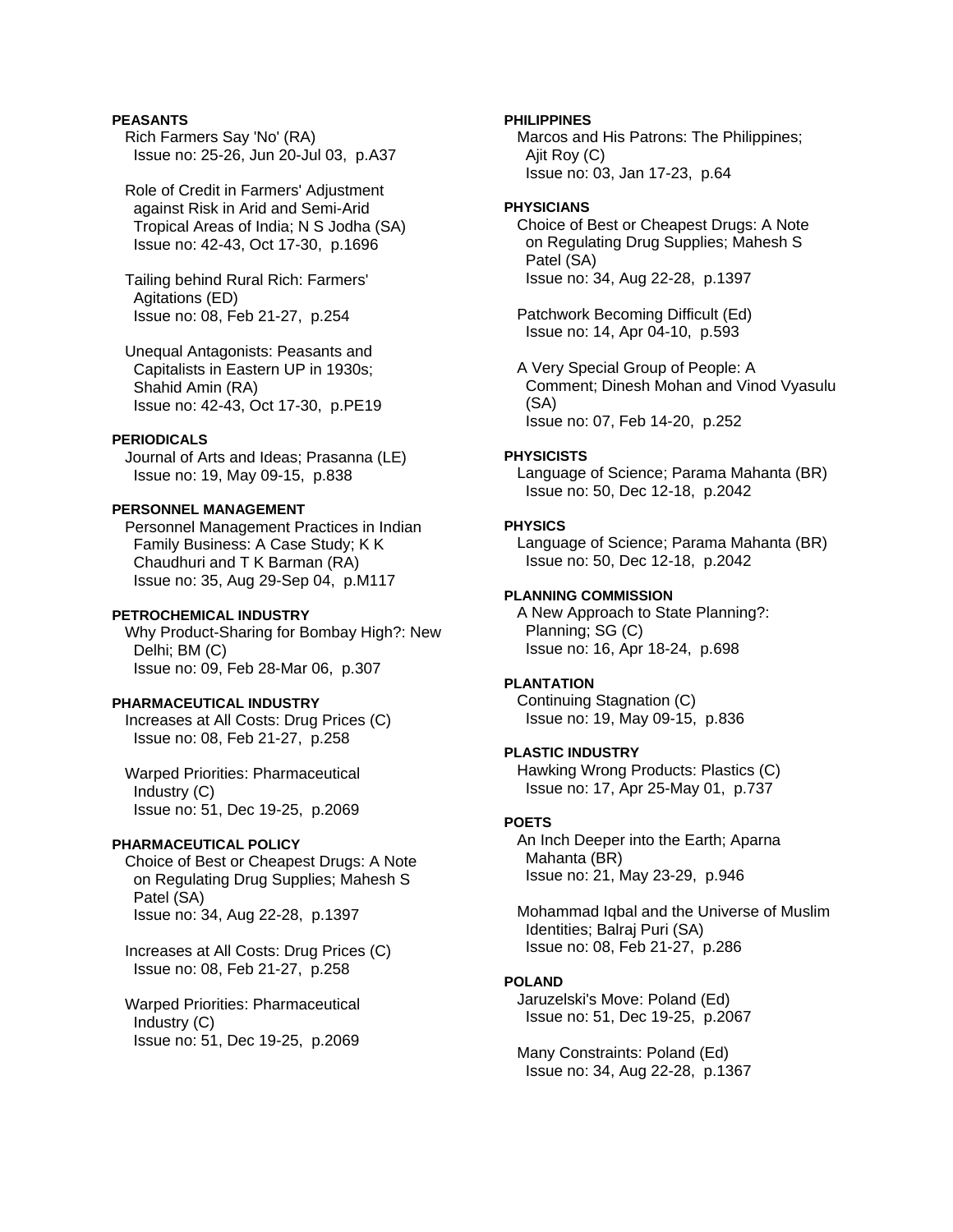# **POLAND**

 Martial Law in Action: Poland (Ed) Issue no: 52, Dec 26-Jan 01, p.2111

 Multiple Pressures: Poland (Ed) Issue no: 15, Apr 11-17, p.639

 Razor's Edge: Poland (Ed) Issue no: 09, Feb 28-Mar 06, p.296

#### **POLICE**

 All for Peace: Police (Ed) Issue no: 41, Oct 10-16, p.1630

 Enough Is Not Enough: Police (Ed) Issue no: 21, May 23-29, p.926

 Police and the People; B G Rao (BR) Issue no: 42-43, Oct 17-30, p.1694

 Police and the Press: Civil Liberties; A G Noorani (C) Issue no: 52, Dec 26-Jan 01, p.2121

 Policemen and Obscenity: Civil Liberties; A G Noorani (C) Issue no: 50, Dec 12-18, p.2033

 Politicisation Is Good for the Top: Police (Ed) Issue no: 47, Nov 21-27, p.1879

#### **POLICE ATROCITIES**

 Accounting for 'Encounters': Civil Liberties; A G Noorani (C) Issue no: 22, May 30-Jun 05, p.979

 Another Massacre of Tribals: Andhra Pradesh (C) Issue no: 18, May 02-08, p.796

 Carnage at Indravelli: A Report: Andhra Pradesh; M Raghuram (C) Issue no: 24, Jun 13-19, p.1047

 Deaths in Police Lock-Up: Madhya Pradesh (C) Issue no: 39, Sep 26-Oct 02, p.1568

 Indian Ethos; V Subhadra Rao (LE) Issue no: 03, Jan 17-23, p.47

 Keeping the Lid On: University (Ed) Issue no: 04, Jan 24-30, p.86

 Landlord-Police Collusion in Lahsuna: Bihar (C) Issue no: 48, Nov 28-Dec 04, p.1941 Marching through Front Door (Ed) Issue no: 17, Apr 25-May 01, p.733 More on Political Repression in Kerala; Ramnarayanan (LE) Issue no: 42-43, Oct 17-30, p.1674 Multiple Pressures: Poland (Ed) Issue no: 15, Apr 11-17, p.639 Police and the People; B G Rao (BR) Issue no: 42-43, Oct 17-30, p.1694 Police Atrocities in Palghar; Kaluram Dodhade (LE) Issue no: 42-43, Oct 17-30, p.1674 Politics, Police and Crime: Uttar Pradesh (Ed) Issue no: 34, Aug 22-28, p.1366 Reorganising Criminal Administration: Police and Crime; Mukul Sanwal (C) Issue no: 05, Jan 31-Feb 06, p.142 Revival of 'Encounters' in Andhra; K Balagopal (C) Issue no: 38, Sep 19-25, p.1524 Source of Violence: Police (Ed) Issue no: 03, Jan 17-23, p.44 Stopping at Nothing (Ed) Issue no: 07, Feb 14-20, p.213 Terrorism by the State; T C Narayana (LE) Issue no: 42-43, Oct 17-30, p.1675 Trials in Bradford: Whose Conspiracy?: Britain; Amrit Wilson (C) Issue no: 38, Sep 19-25, p.1527 Unequal Battle in Valia Taluka: Gujarat-II; Mathew Kalathil (C) Issue no: 41, Oct 10-16, p.1641 Unite with Adilabad Tribals; Varavara Rao (LE) Issue no: 21, May 23-29, p.929 What Happened in Gua?; A K Roy (LE) Issue no: 04, Jan 24-30, p.90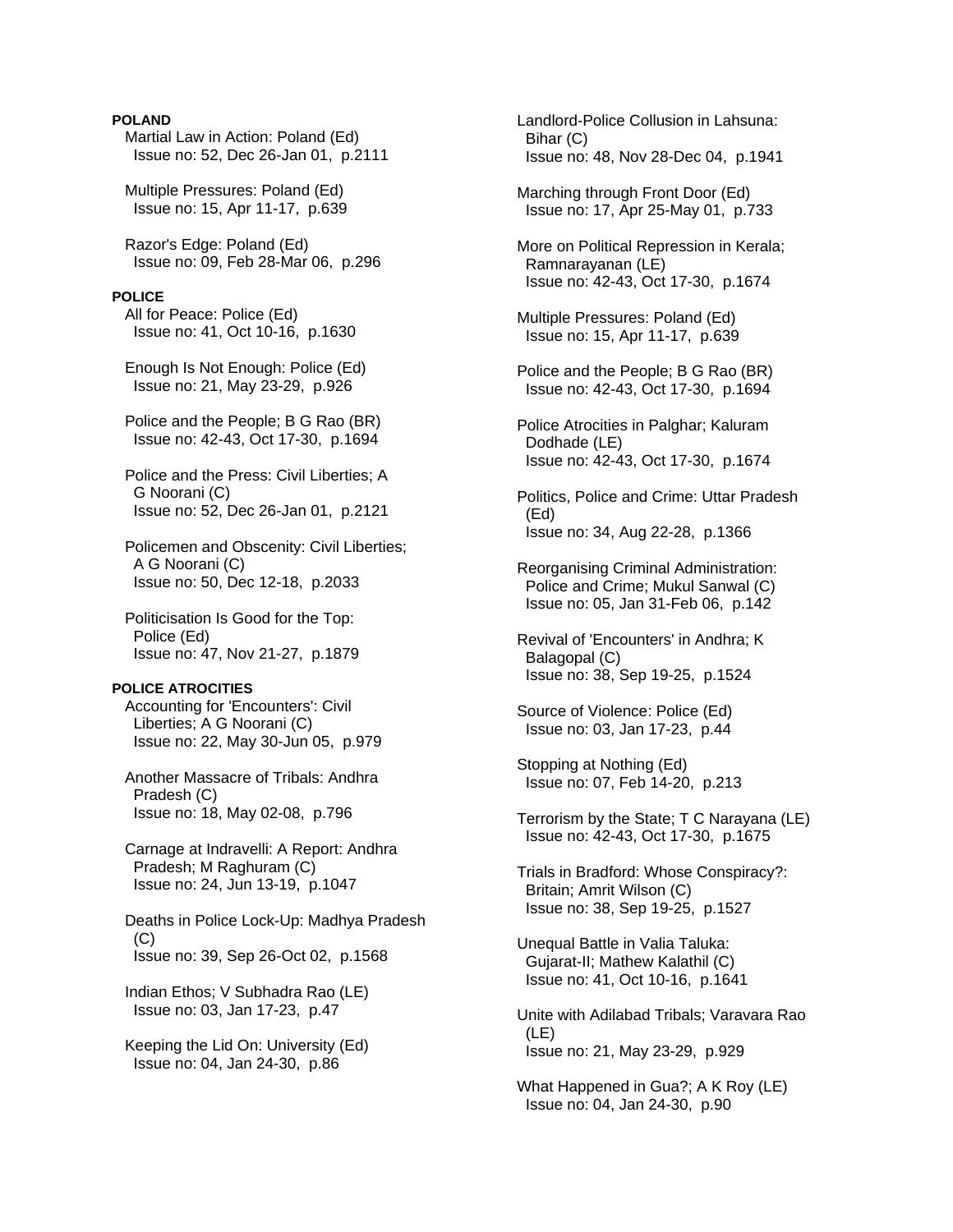### **POLITICAL BEHAVIOUR**

 How Elections Are Won: Orissa; AS (C) Issue no: 23, Jun 06-12, p.1007

 Limits of Brinkmanship: Kashmir; Balraj Puri (C) Issue no: 34, Aug 22-28, p.1376

 Loosening Grip: Politics (Ed) Issue no: 31, Aug 01-07, p.1255

 Political Plans, Projects and Promises: Maharashtra (C) Issue no: 14, Apr 04-10, p.609

- Search for New Friends: Politics (Ed) Issue no: 17, Apr 25-May 01, p.734
- Sitting on Mini-Emergencies; Romesh Thapar (F) Issue no: 23, Jun 06-12, p.1003

 Without Unity, No Action; Romesh Thapar (F) Issue no: 31, Aug 01-07, p.1259

#### **POLITICAL ECONOMY**

 Communalism: Indian/Malaysian; Satish Saberwal (BR) Issue no: 22, May 30-Jun 05, p.985

 Frustrated Moderniser; Dietmar Rothermund (BR) Issue no: 15, Apr 11-17, p.657

 Political Economy of Bonded Labour; G N Rao (BR) Issue no: 34, Aug 22-28, p.1384

 Politics American Style: United States; Richard Krooth (C) Issue no: 01-02, Jan 03-16, p.20

 Unequal Antagonists: Peasants and Capitalists in Eastern UP in 1930s; Shahid Amin (RA) Issue no: 42-43, Oct 17-30, p.PE19

# **POLITICAL HISTORY**

 Baluch Nationalism and Future of Pakistan; Bhabani Sen Gupta (RA) Issue no: 48, Nov 28-Dec 04, p.1947

 Brothers under the Skin; H K Paranjape (BR) Issue no: 31, Aug 01-07, p.1274

 Historical Leadership in Palestine; Ankush Sawant (BR) Issue no: 19, May 09-15, p.849

 Nepal under the Ranas ; Sharit Kumar Bhowmik (BR) Issue no: 47, Nov 21-27, p.1905

 On Indian Nationalism; K K N Kurup (BR) Issue no: 19, May 09-15, p.848

 Telescopic Philanthropy: Attitudes to Charity and the Empire in Charles Dickens; Sajni Mukherji (RA) Issue no: 42-43, Oct 17-30, p.PE9

 With Such Friends...: Relations with USSR (Ed) Issue no: 25-26, Jun 20-Jul 03, p.1080

 Ziaur Rahman and Bangladeshi Nationalism; Marcus Franda (SA) Issue no: 10-12, Mar 07-27, p.357

- **POLITICAL IDEOLOGY**  Modern Ideologies and Muslim World; G P Deshpande (BR) Issue no: 15, Apr 11-17, p.655
- **POLITICAL PARTIES**  All Options Open: Politics (Ed) Issue no: 51, Dec 19-25, p.2066

 Centre Flexes Its Muscles: West Bengal; Ajit Roy (C) Issue no: 15, Apr 11-17, p.650

 Confidence and Trust: Politics (Ed) Issue no: 38, Sep 19-25, p.1514

 Congress(I) and the Poor: Andhra Pradesh; G Parthasarathy and V Pothana (C) Issue no: 37, Sep 12-18, p.1491

 Consensus-Mongering (Ed) Issue no: 01-02, Jan 03-16, p.01

 Double-Talk (Ed) Issue no: 52, Dec 26-Jan 01, p.2109

 The Guilty of Jamshedpur (Ed) Issue no: 38, Sep 19-25, p.1513

 Hard Bargaining: Mizoram (Ed) Issue no: 30, Jul 25-31, p.1219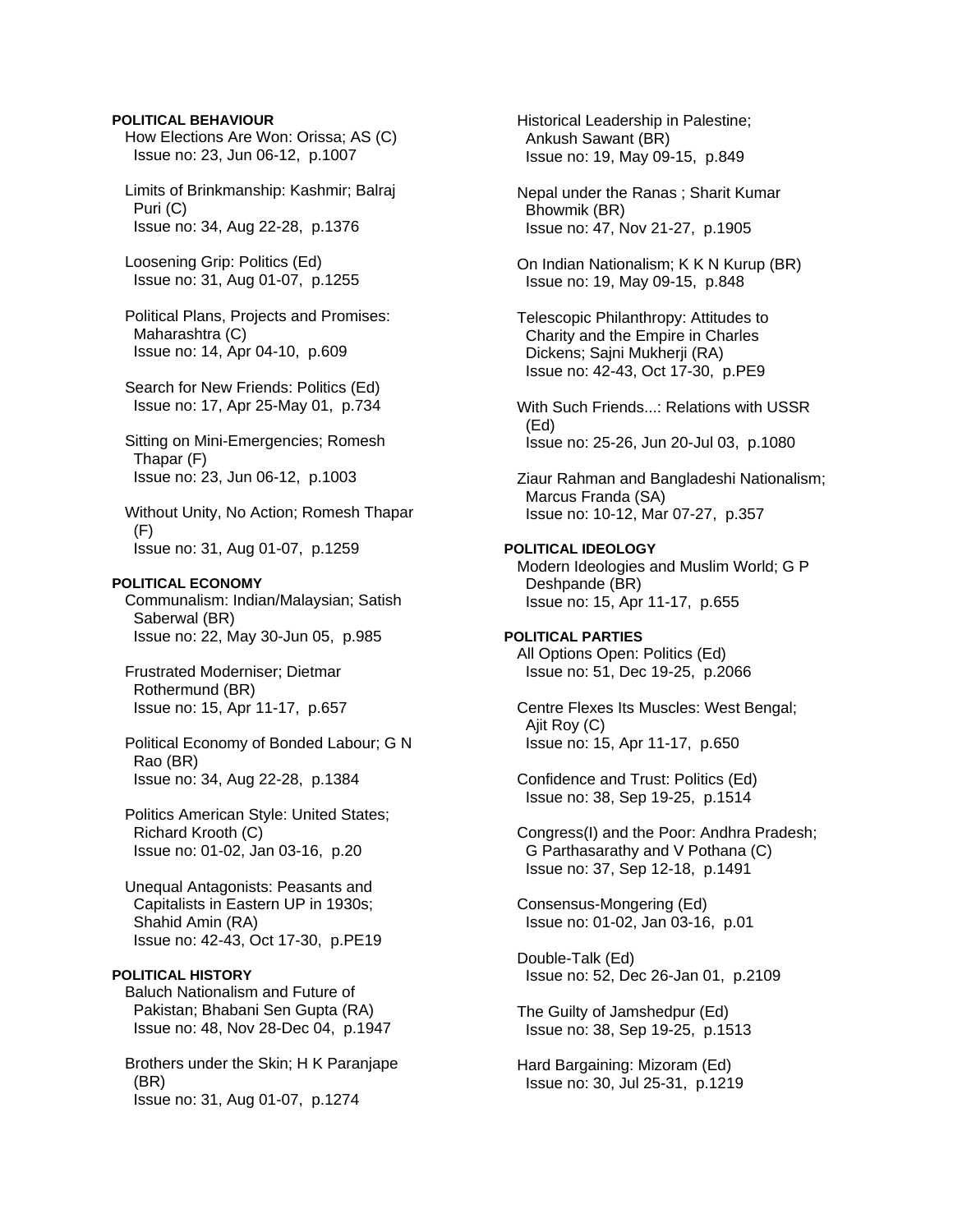# **POLITICAL PARTIES**

 Missing the Real Villains; Ajit Roy (BR) Issue no: 28-29, Jul 11-24, p.1188

 National Alternative?: Bharatiya Janata Party (Ed) Issue no: 18, May 02-08, p.786

- Never-Ending Reorganisations: Congress Party (Ed) Issue no: 35, Aug 29-Sep 04, p.1402
- Political Stratagems; Romesh Thapar (F) Issue no: 52, Dec 26-Jan 01, p.2115
- Return of the Prodigals: Congress Party (Ed) Issue no: 19, May 09-15, p.834
- Search for New Friends: Politics (Ed) Issue no: 17, Apr 25-May 01, p.734
- Splitting to Unite: Nagaland (Ed) Issue no: 32, Aug 08-14, p.1290
- Toppling in West Bengal; Romesh Thapar (F) Issue no: 16, Apr 18-24, p.691
- With Such Friends...: Relations with USSR (Ed) Issue no: 25-26, Jun 20-Jul 03, p.1080

### **POLITICAL PERSONALITIES**

 The 'Package' Season; Romesh Thapar (F) Issue no: 33, Aug 15-21, p.1331

- Angers and Alienations; Romesh Thapar (F) Issue no: 44-46, Oct 31-Nov 20, p.1721
- The Antulay Fall-Out; Romesh Thapar (F) Issue no: 38, Sep 19-25, p.1519
- The Antulay Fix; Romesh Thapar (F) Issue no: 37, Sep 12-18, p.1479
- Bangladesh after Zia: A Retrospect and Prospect; Marcus Franda (SA) Issue no: 34, Aug 22-28, p.1387
- Behind the PR Screen; Romesh Thapar (F) Issue no: 19, May 09-15, p.839

 Brothers under the Skin; H K Paranjape (BR) Issue no: 31, Aug 01-07, p.1274

- By-Elections and the Prime Minister; AR (LE) Issue no: 33, Aug 15-21, p.1330
- Campaign of Bloodletting: Uttar Pradesh (Ed) Issue no: 52, Dec 26-Jan 01, p.2110
- Consensus-Mongering (Ed) Issue no: 01-02, Jan 03-16, p.01
- A Country That Is Private Property; Romesh Thapar (F) Issue no: 13, Mar 28-Apr 03, p.549
- Dangeism without Dange: CPI (Ed) Issue no: 14, Apr 04-10, p.595
- Enter the Aged and the Retired; Romesh Thapar (F) Issue no: 05, Jan 31-Feb 06, p.137
- Fall-Out of Thal-Vaishet: New Delhi; BM  $(C)$ Issue no: 14, Apr 04-10, p.606
- Fatal Fascinations; Romesh Thapar (F) Issue no: 35, Aug 29-Sep 04, p.1407
- The Fractured Polity; Romesh Thapar (F) Issue no: 15, Apr 11-17, p.647
- Frayed Cables of Makalu (Ed) Issue no: 18, May 02-08, p.785
- Fresh Crack-Down: Pakistan (Ed) Issue no: 37, Sep 12-18, p.1475
- From Bad to Worse; Romesh Thapar (F) Issue no: 04, Jan 24-30, p.95
- Garhwal's Distinction: Politics (Ed) Issue no: 47, Nov 21-27, p.1879
- A Gathering of Congressmen; Romesh Thapar (F) Issue no: 22, May 30-Jun 05, p.975
- Gathering of the Faithful: Politics; Rajni Dass (C) Issue no: 36, Sep 05-11, p.1450
- Images and Image-Making; Romesh Thapar (F) Issue no: 28-29, Jul 11-24, p.1171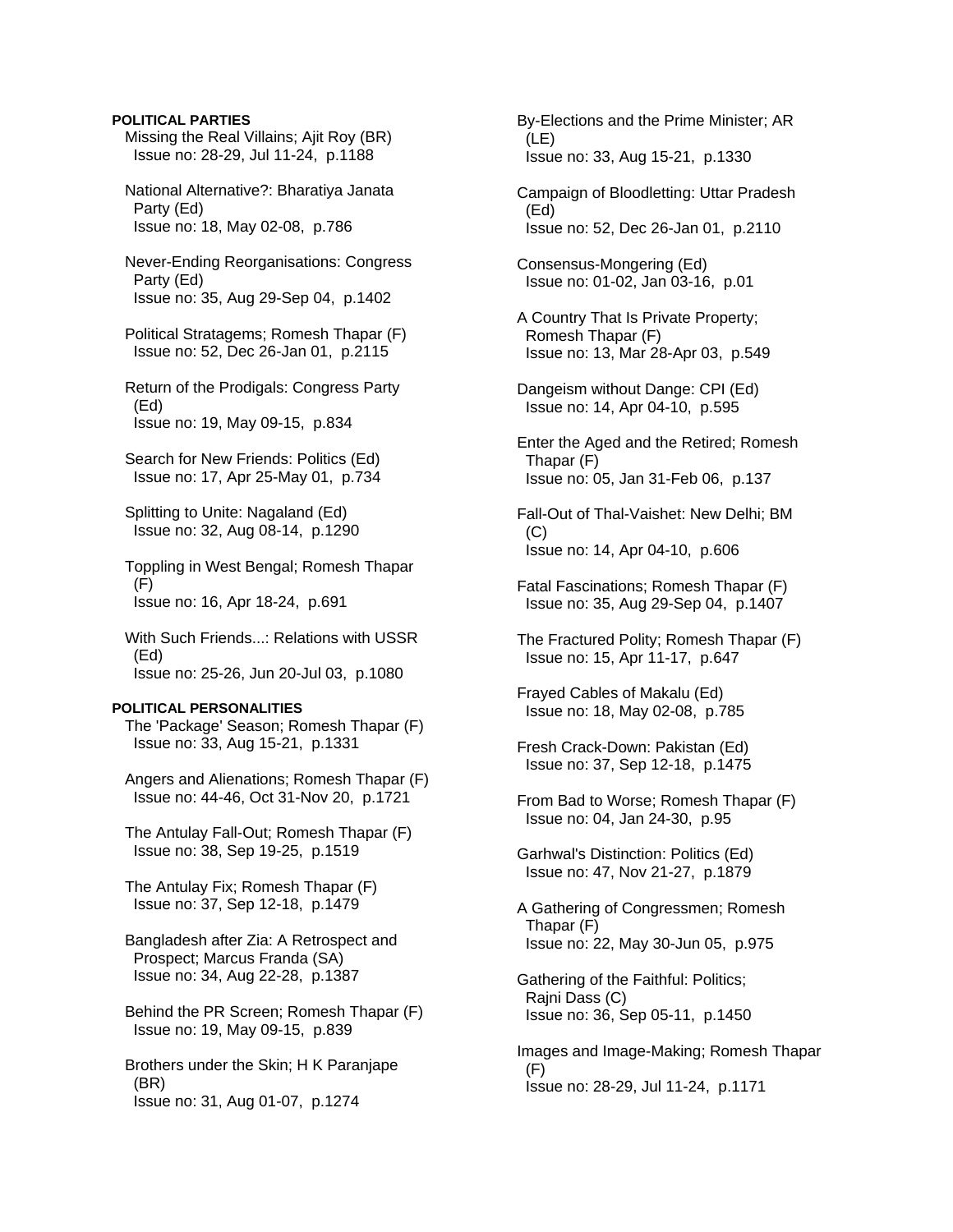### **POLITICAL PERSONALITIES**

 In Poverty and Bondage: Brick-Kiln Labour; Amiya Rao (C) Issue no: 27, Jul 04-10, p.1137

 Long Shadow over South Asia; GPD (F) Issue no: 47, Nov 21-27, p.1887

 Nagabhusan Patnaik; Manoranjan Mohanty, Agnivesh and Shamsul Islam (LE) Issue no: 36, Sep 05-11, p.1442

 Nehru: Years of Euphoria ; Ghanshyam Shah (BR) Issue no: 16, Apr 18-24, p.704

 Never-Ending Reorganisations: Congress Party (Ed) Issue no: 35, Aug 29-Sep 04, p.1402

 New Signals; Romesh Thapar (F) Issue no: 01-02, Jan 03-16, p.13

 Not Just Propriety?: Karnataka (Ed) Issue no: 21, May 23-29, p.927

 On the Brink: United States; Richard Krooth (C) Issue no: 23, Jun 06-12, p.1014

 One Party Democracy (Ed) Issue no: 25-26, Jun 20-Jul 03, p.1077

 Painless Induction (Ed) Issue no: 20, May 16-22, p.877

 Parallel Government?; Romesh Thapar (F) Issue no: 06, Feb 07-13, p.175

 Peking Trial; Ashok Et al Rudra (LE) Issue no: 05, Jan 31-Feb 06, p.135

 Perks upon Perks; Shail Kumari Jain (LE) Issue no: 28-29, Jul 11-24, p.1170

 Political Insensitivity: North East (Ed) Issue no: 18, May 02-08, p.787

 Political Stratagems; Romesh Thapar (F) Issue no: 52, Dec 26-Jan 01, p.2115

 Political Trends and Catalysts; Romesh Thapar (F) Issue no: 50, Dec 12-18, p.2023

 Political Voodoo; Romesh Thapar (F) Issue no: 21, May 23-29, p.931 Question-Marks on the Congress(I); Romesh Thapar (F) Issue no: 03, Jan 17-23, p.49 Reagan's Way: Southern Africa (Ed) Issue no: 16, Apr 18-24, p.688 Rubbing It In: Congress Party (Ed) Issue no: 28-29, Jul 11-24, p.1166 Serving the Poor (Ed) Issue no: 36, Sep 05-11, p.1437 Spies, Sackings and Scenarios; Romesh Thapar (F) Issue no: 14, Apr 04-10, p.601 The Spreading Breakdown; Romesh Thapar  $(F)$  Issue no: 48, Nov 28-Dec 04, p.1932 Succession Announced (Ed) Issue no: 05, Jan 31-Feb 06, p.129 This Strange Environment; Romesh Thapar (F) Issue no: 30, Jul 25-31, p.1223 Traitors and Saviours; GPD (F) Issue no: 37, Sep 12-18, p.1494 Unfair Trial; A K Bagchi (LE) Issue no: 01-02, Jan 03-16, p.07 Uses of a Signboard: Politics (Ed) Issue no: 32, Aug 08-14, p.1291 We, in India; Romesh Thapar (F) Issue no: 01-02, Jan 03-16, p.14 Westward Slide; GPD (F) Issue no: 48, Nov 28-Dec 04, p.1931 Where Deng Is Taking China; GPD (F) Issue no: 01-02, Jan 03-16, p.9 Who Is Afraid of Economists?; Ashoka Rudra (P) Issue no: 51, Dec 19-25, p.2083 Without Unity, No Action; Romesh Thapar (F) Issue no: 31, Aug 01-07, p.1259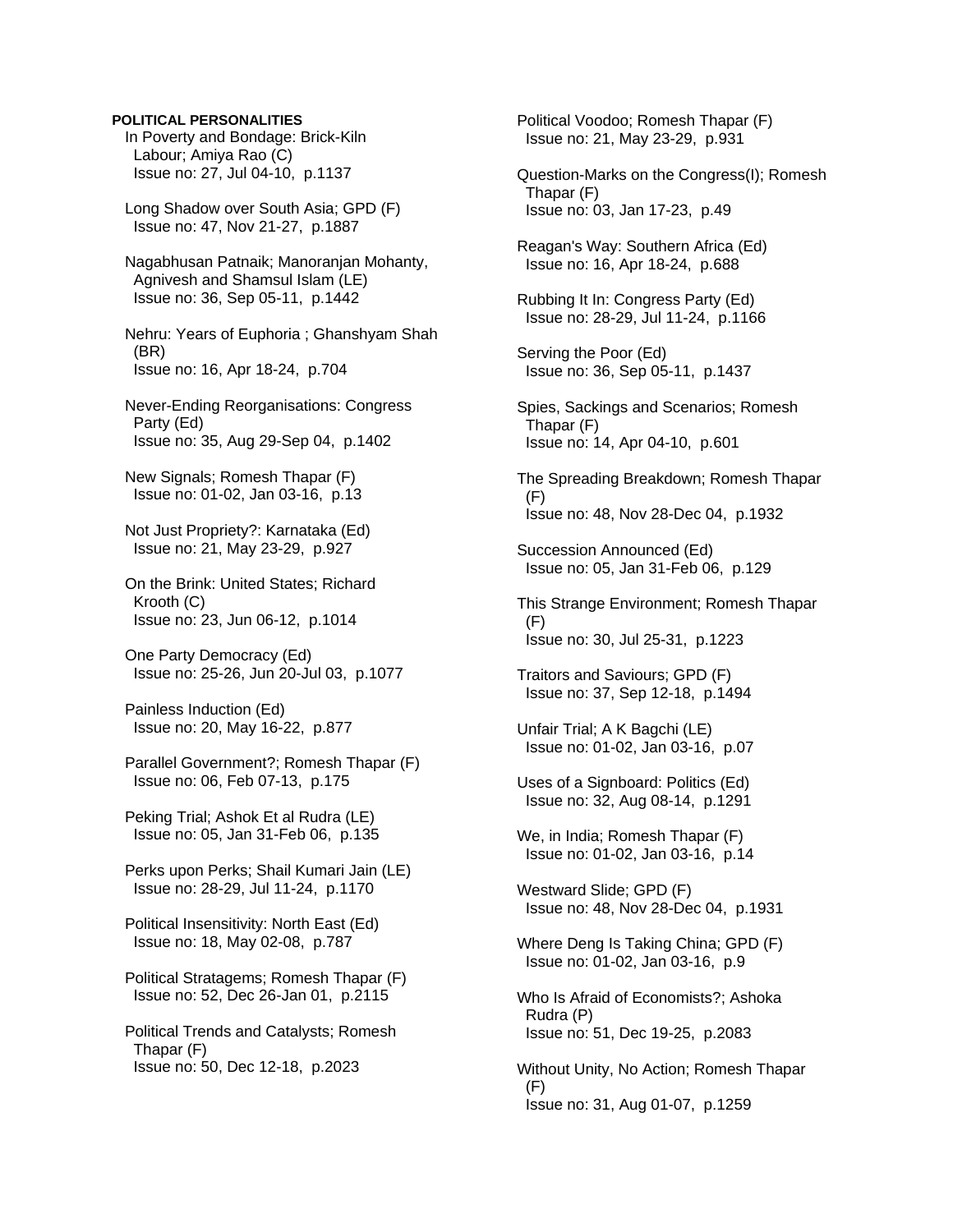# **POLITICAL PERSONALITIES**

 Yes, Zia Can Be Our Friend; Dev Nathan and Vasanthi Raman (D) Issue no: 27, Jul 04-10, p.1162

 Zia, Our Friend?; GPD (F) Issue no: 14, Apr 04-10, p.605

 Zia, Our Friend?; GPD (LE) Issue no: 33, Aug 15-21, p.1329

 Zia, Our Friend?; Sunil Dighe (LE) Issue no: 35, Aug 29-Sep 04, p.1405

 Ziaur Rahman and Bangladeshi Nationalism; Marcus Franda (SA) Issue no: 10-12, Mar 07-27, p.357

# **POLITICAL POWER**

 Assam Manoeuvres (Ed) Issue no: 13, Mar 28-Apr 03, p.541

 A Country That Is Private Property; Romesh Thapar (F) Issue no: 13, Mar 28-Apr 03, p.549

 Enter the Aged and the Retired; Romesh Thapar (F) Issue no: 05, Jan 31-Feb 06, p.137

 Fatal Fascinations; Romesh Thapar (F) Issue no: 35, Aug 29-Sep 04, p.1407

 How Elections Are Won: Orissa; AS (C) Issue no: 23, Jun 06-12, p.1007

 IB's Regret: Politics (Ed) Issue no: 13, Mar 28-Apr 03, p.542

 Mercenaries' Return: Seychelles (Ed) Issue no: 50, Dec 12-18, p.2019

 Muscling into Power: Meghalaya (Ed) Issue no: 19, May 09-15, p.834

 Old Order Continues: Soviet Union; Ramnath Narayanswamy (C) Issue no: 14, Apr 04-10, p.612

 Political Development and Constitutional Reform: Some Recent Trends; Amal Ray and Vanita Venkatasubbiah (SA) Issue no: 03, Jan 17-23, p.81

 Village Politics; B S Baviskar (BR) Issue no: 09, Feb 28-Mar 06, p.323

 We, in India; Romesh Thapar (F) Issue no: 01-02, Jan 03-16, p.14

### **POLITICAL PRISONERS**  Bobby Sands' Blood: Britain (Ed) Issue no: 19, May 09-15, p.835

 Lesson in Ruthlessness: Northern Ireland (Ed) Issue no: 22, May 30-Jun 05, p.968

# **POLITICAL SCIENCE**  Problems of a Marxist Political Theory: Considerations on Colletti; Partha Chatterjee (RA) Issue no: 42-43, Oct 17-30, p.PE2

# **POLITICAL SITUATION**

 'Western Domination', a Cover for Government Control: The Media; Sumanta Banerjee (C) Issue no: 03, Jan 17-23, p.56

 After Zia: Bangladesh (Ed) Issue no: 23, Jun 06-12, p.998

 All Options Open: Politics (Ed) Issue no: 51, Dec 19-25, p.2066

 Angers and Alienations; Romesh Thapar (F) Issue no: 44-46, Oct 31-Nov 20, p.1721

 Another Special Force?: Politics (Ed) Issue no: 48, Nov 28-Dec 04, p.1926

 The Antulay Fall-Out; Romesh Thapar (F) Issue no: 38, Sep 19-25, p.1519

 Assam Manoeuvres (Ed) Issue no: 13, Mar 28-Apr 03, p.541

 By-Election Blues (Ed) Issue no: 50, Dec 12-18, p.2017

 By-Elections and the Prime Minister; AR (LE) Issue no: 33, Aug 15-21, p.1330

 Centre Flexes Its Muscles: West Bengal; Ajit Roy (C) Issue no: 15, Apr 11-17, p.650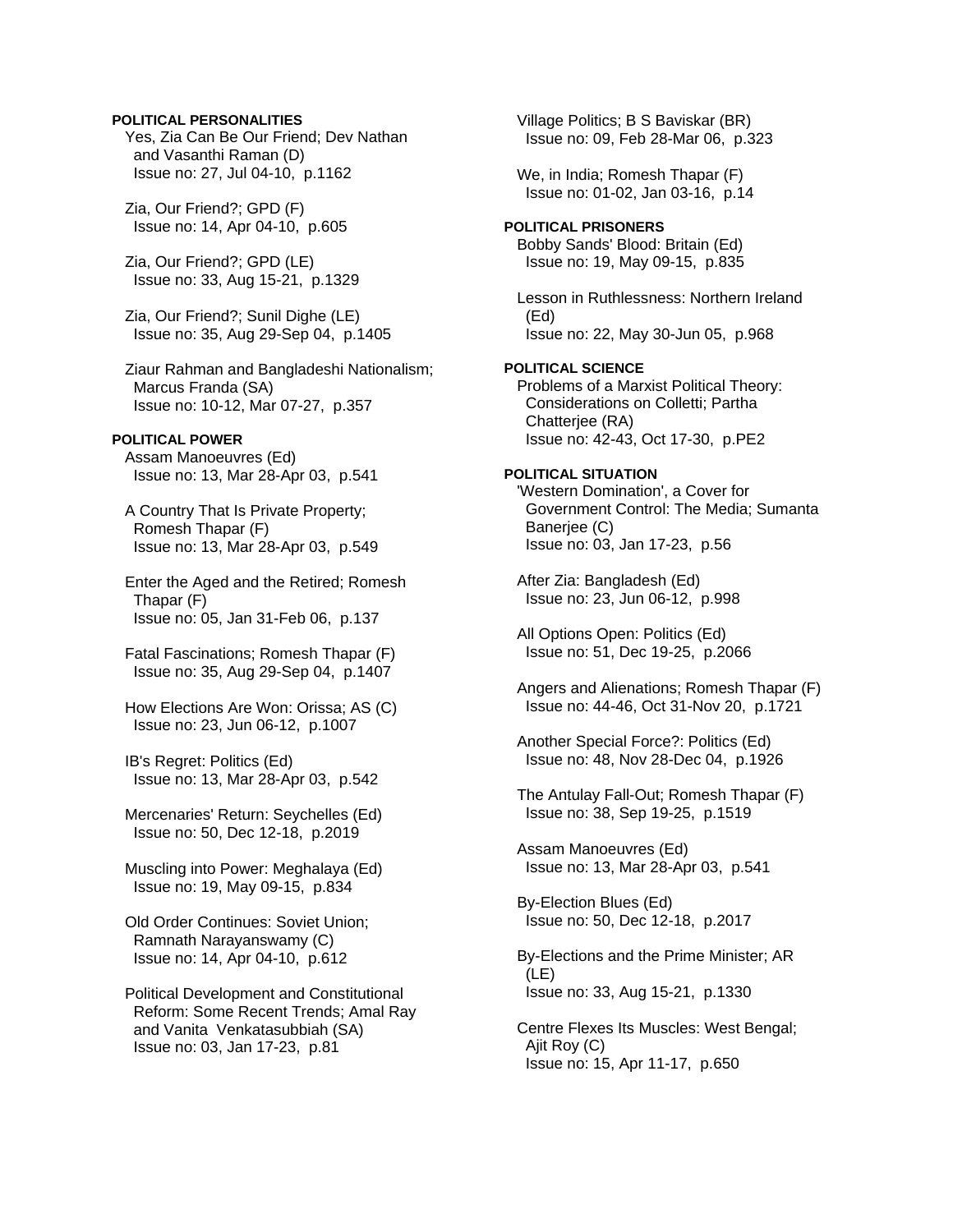#### **POLITICAL SITUATION**

 China: Survival versus Ideological Purity; Upendranath Roy (LE) Issue no: 06, Feb 07-13, p.172

 Clerical Fascism: Iron (Ed) Issue no: 27, Jul 04-10, p.1132

 Confidence and Trust: Politics (Ed) Issue no: 38, Sep 19-25, p.1514

 Congress (I)'s Entry: Farmers' Agitations (Ed) Issue no: 04, Jan 24-30, p.86

 Consensus-Mongering (Ed) Issue no: 01-02, Jan 03-16, p.01

 Contending Factions: Mizoram (Ed) Issue no: 03, Jan 17-23, p.42

 Coterie Politics (SA) Issue no: 10-12, Mar 07-27, p.347

 Dangeism without Dange: CPI (Ed) Issue no: 14, Apr 04-10, p.595

 Double-Talk (Ed) Issue no: 52, Dec 26-Jan 01, p.2109

 End of Camp David?: West Asia (Ed) Issue no: 41, Oct 10-16, p.1632

 Enter the Aged and the Retired; Romesh Thapar (F) Issue no: 05, Jan 31-Feb 06, p.137

 Fall-Out of Thal-Vaishet: New Delhi; BM  $(C)$ Issue no: 14, Apr 04-10, p.606

 Fatal Fascinations; Romesh Thapar (F) Issue no: 35, Aug 29-Sep 04, p.1407

 The Fractured Polity; Romesh Thapar (F) Issue no: 15, Apr 11-17, p.647

 Fresh Crack-Down: Pakistan (Ed) Issue no: 37, Sep 12-18, p.1475

 Fresh Political Adventurism?; Romesh Thapar (F) Issue no: 20, May 16-22, p.883

 From Bad to Worse; Romesh Thapar (F) Issue no: 04, Jan 24-30, p.95

 A Gathering of Congressmen; Romesh Thapar (F) Issue no: 22, May 30-Jun 05, p.975

 Gathering of the Faithful: Politics; Rajni Dass (C) Issue no: 36, Sep 05-11, p.1450

 IB's Regret: Politics (Ed) Issue no: 13, Mar 28-Apr 03, p.542

 Images and Image-Making; Romesh Thapar (F) Issue no: 28-29, Jul 11-24, p.1171

 Inevitable Collapse (Ed) Issue no: 42-43, Oct 17-30, p.1669

 Into Congress (I) Fold: Sikkim (Ed) Issue no: 28-29, Jul 11-24, p.1167

 King's Move: Nepal; Bankim Bihari Bhagat (C) Issue no: 22, May 30-Jun 05, p.981

 Limits of 'Left and Democratic' Unity: Politics (Ed) Issue no: 03, Jan 17-23, p.43

 Little Nationalism Turned Chauvinist; Amalendu Guha (LE) Issue no: 07, Feb 14-20, p.218

 Little Nationalism Turned Chauvinist: A Comment; Hiren Gohain (SA) Issue no: 09, Feb 28-Mar 06, p.339

 Loosening Grip: Politics (Ed) Issue no: 31, Aug 01-07, p.1255

 Manipur: Evading Basic Issues (Ed) Issue no: 09, Feb 28-Mar 06, p.295

 Missing the Real Villains; Ajit Roy (BR) Issue no: 28-29, Jul 11-24, p.1188

 Modernising 'Conventional' Forces: West Germany; Ramesh Jaura (C) Issue no: 07, Feb 14-20, p.232

 The Mood Is Sobar?; Romesh Thapar (F) Issue no: 27, Jul 04-10, p.1133

 More Fragments: Kerala (Ed) Issue no: 50, Dec 12-18, p.2018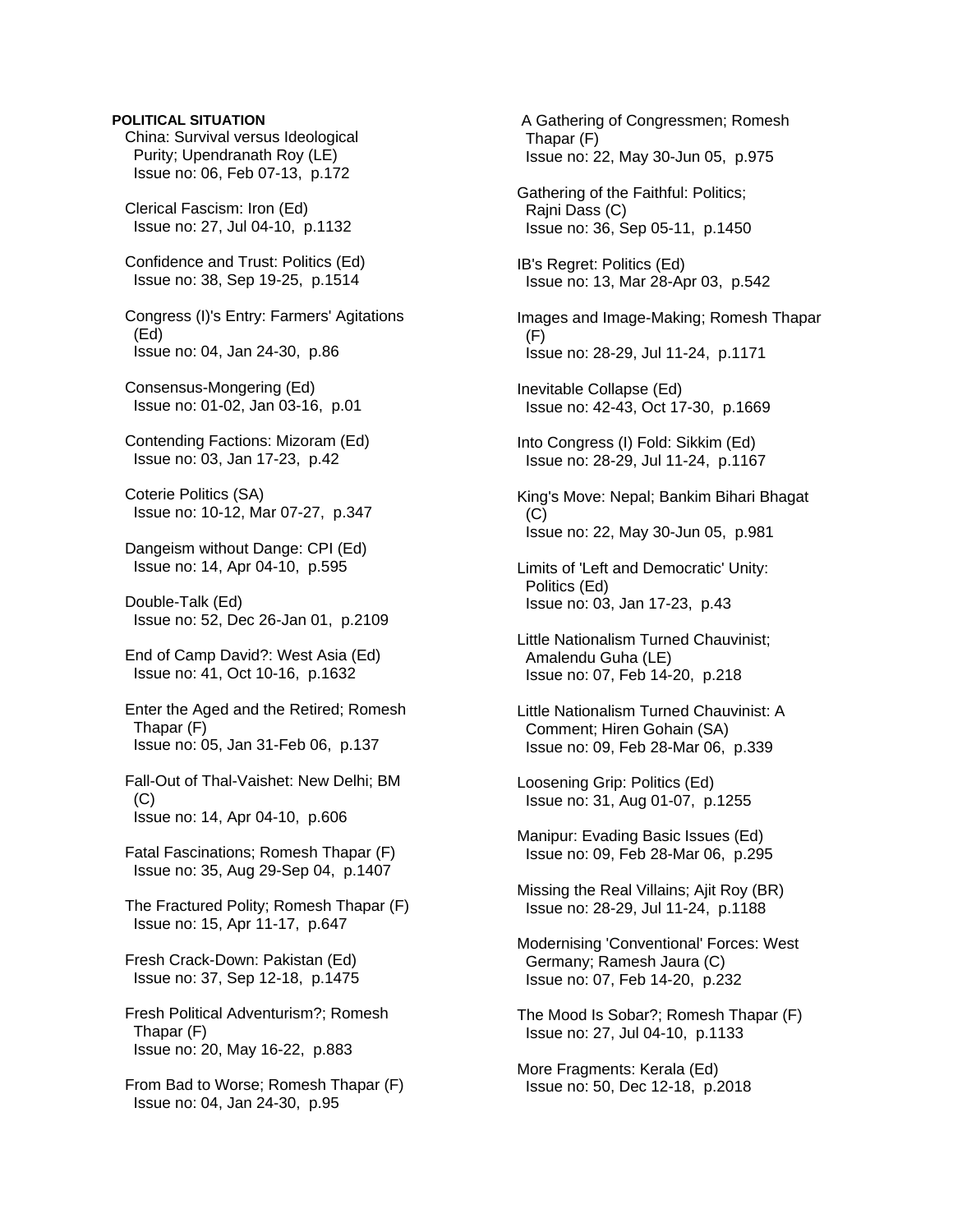#### **POLITICAL SITUATION**

 Muscling into Power: Meghalaya (Ed) Issue no: 19, May 09-15, p.834

 National Alternative?: Bharatiya Janata Party (Ed) Issue no: 18, May 02-08, p.786

 New Signals; Romesh Thapar (F) Issue no: 01-02, Jan 03-16, p.13

 Not so Easy This Time (Ed) Issue no: 15, Apr 11-17, p.637

 Old Order Continues: Soviet Union; Ramnath Narayanswamy (C) Issue no: 14, Apr 04-10, p.612

 One Party Democracy (Ed) Issue no: 25-26, Jun 20-Jul 03, p.1077

 Out of the Dog-House?: Bureaucracy (Ed) Issue no: 28-29, Jul 11-24, p.1167

 Parallel Government?; Romesh Thapar (F) Issue no: 06, Feb 07-13, p.175

 Peking Trial; Ashok Et al Rudra (LE) Issue no: 05, Jan 31-Feb 06, p.135

 Peking Trial; Ramana K V Reddy (LE) Issue no: 08, Feb 21-27, p.260

 Playing Down Authoritarian Threat: CPI (Ed) Issue no: 37, Sep 12-18, p.1474

 Political Insensitivity: North East (Ed) Issue no: 18, May 02-08, p.787

 Political Stratagems; Romesh Thapar (F) Issue no: 52, Dec 26-Jan 01, p.2115

 Political Trends and Catalysts; Romesh Thapar (F) Issue no: 50, Dec 12-18, p.2023

 Political Voodoo; Romesh Thapar (F) Issue no: 21, May 23-29, p.931

 Politics American Style: United States; Richard Krooth (C) Issue no: 01-02, Jan 03-16, p.20

 Politics on the Eve of Budgeting; Romesh Thapar (F) Issue no: 09, Feb 28-Mar 06, p.301

 Question-Marks on the Congress(I); Romesh Thapar (F) Issue no: 03, Jan 17-23, p.49

 Return of the Prodigals: Congress Party (Ed) Issue no: 19, May 09-15, p.834

 Rubbing It In: Congress Party (Ed) Issue no: 28-29, Jul 11-24, p.1166

 Search for New Friends: Politics (Ed) Issue no: 17, Apr 25-May 01, p.734

 Serving the Poor (Ed) Issue no: 36, Sep 05-11, p.1437

 Siren Calls (Ed) Issue no: 39, Sep 26-Oct 02, p.1553

 Sixth Plan as Window-Dressing: New Delhi; BM (C) Issue no: 38, Sep 19-25, p.1523

 Spies, Sackings and Scenarios; Romesh Thapar (F) Issue no: 14, Apr 04-10, p.601

 Splintered Politics: Bangladesh (Ed) Issue no: 38, Sep 19-25, p.1515

 Tale of Two Constellations: Southern Africa (C) Issue no: 36, Sep 05-11, p.1452

 Thai People's Resistance; Bertil Lintner (LE) Issue no: 22, May 30-Jun 05, p.971

 This Strange Environment; Romesh Thapar (F) Issue no: 30, Jul 25-31, p.1223

 Toppling in West Bengal; Romesh Thapar (F) Issue no: 16, Apr 18-24, p.691

 Transformation of Congress Party: Why 1980 Was Not a Restoration; Lloyd I Rudolph and Susanne Hoeber Rudolph (SA) Issue no: 18, May 02-08, p.811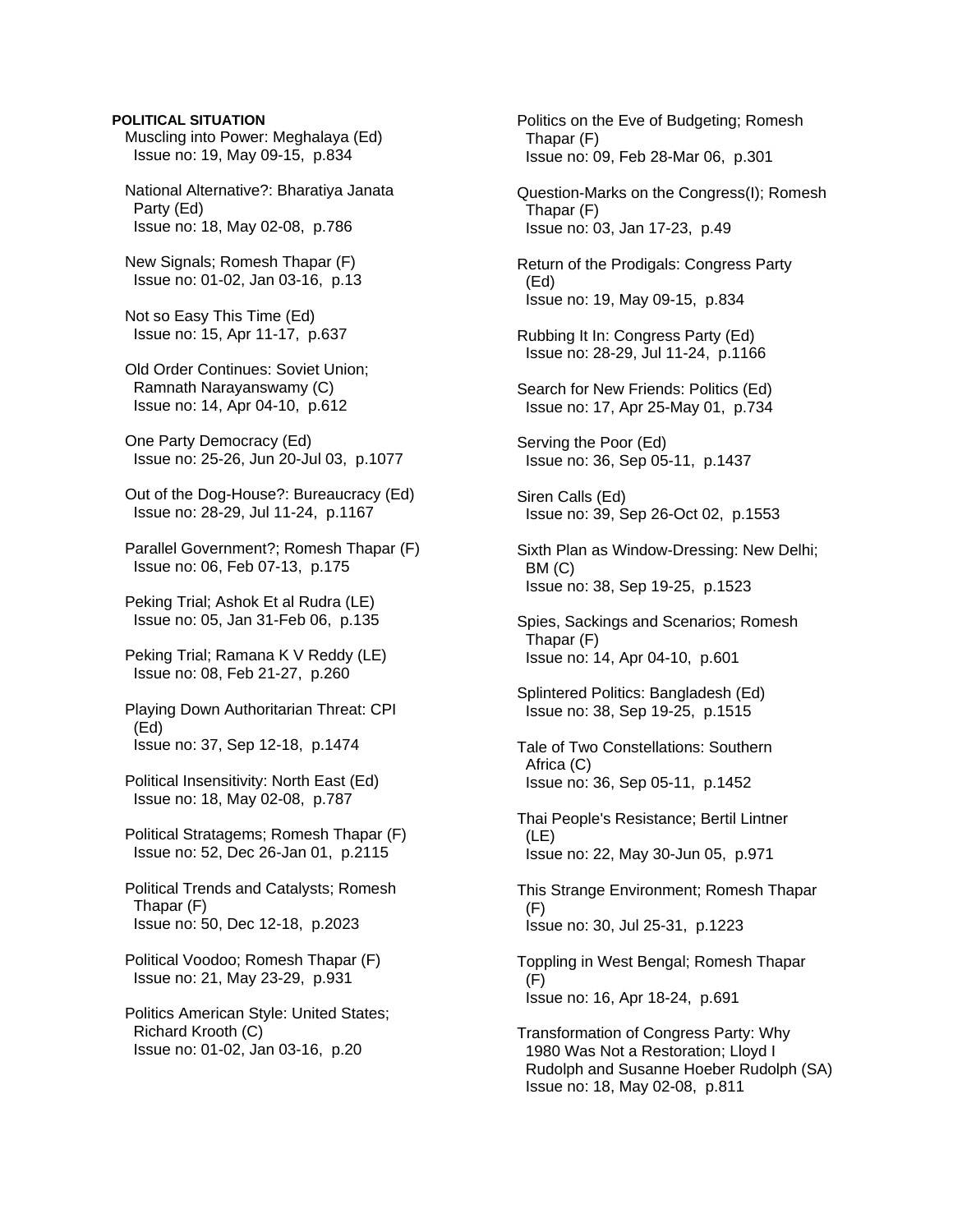## **POLITICAL SITUATION**

 Uses of a Signboard: Politics (Ed) Issue no: 32, Aug 08-14, p.1291

 We, in India; Romesh Thapar (F) Issue no: 01-02, Jan 03-16, p.14

 Without Unity, No Action; Romesh Thapar (F) Issue no: 31, Aug 01-07, p.1259

**POLITICAL SYSTEM**  Jaruzelski's Move: Poland (Ed) Issue no: 51, Dec 19-25, p.2067

 Marcos and His Patrons: The Philippines; Ajit Roy (C) Issue no: 03, Jan 17-23, p.64

 The New Executive of State: United States; Richard Krooth (C) Issue no: 31, Aug 01-07, p.1270

 Political Development and Constitutional Reform: Some Recent Trends; Amal Ray and Vanita Venkatasubbiah (SA) Issue no: 03, Jan 17-23, p.81

 Problems and Prospects of Federalisation: The Case of Jammu and Kashmir ; Balraj Puri (P) Issue no: 20, May 16-22, p.898

 Rising Opposition to Martial Law: Pakistan (C) Issue no: 13, Mar 28-Apr 03, p.567

 Serving the Poor (Ed) Issue no: 36, Sep 05-11, p.1437

 Splitting to Unite: Nagaland (Ed) Issue no: 32, Aug 08-14, p.1290

## **POLITICAL VIOLENCE**  Centre Flexes Its Muscles: West Bengal; Ajit Roy (C) Issue no: 15, Apr 11-17, p.650

 The Corrupt Society; Romesh Thapar (F) Issue no: 39, Sep 26-Oct 02, p.1559

 Crime and Politics: Bihar (Ed) Issue no: 14, Apr 04-10, p.595  A Disturbing Environment; Romesh Thapar (F) Issue no: 24, Jun 13-19, p.1043

 End of Camp David?: West Asia (Ed) Issue no: 41, Oct 10-16, p.1632

 Exodus from the Jungle: Thailand; Bertil Lintner (C) Issue no: 07, Feb 14-20, p.231

 Fresh Political Adventurism?; Romesh Thapar (F) Issue no: 20, May 16-22, p.883

 The Meandering of Our Rulers; Romesh Thapar (F) Issue no: 51, Dec 19-25, p.2071

 Murder Politics: Congress Party (Ed) Issue no: 05, Jan 31-Feb 06, p.131

 Political Repression in Kerala; T V Vijayan (LE) Issue no: 31, Aug 01-07, p.1258

 Razor's Edge: Iran (Ed) Issue no: 36, Sep 05-11, p.1440

 Unfair Trial; A K Bagchi (LE) Issue no: 01-02, Jan 03-16, p.07

 Where Deng Is Taking China; GPD (F) Issue no: 01-02, Jan 03-16, p.9

# **POLITICS AND EDUCATION**

 'Normalcy' Far Away: Assam (Ed) Issue no: 16, Apr 18-24, p.686

 The Bureaucratic Imagination: Education; Krishna Kumar (C) Issue no: 35, Aug 29-Sep 04, p.1413

 Depoliticising the Compuses: France; Ramesh Chandran (C) Issue no: 09, Feb 28-Mar 06, p.318

 Keeping the Lid On: University (Ed) Issue no: 04, Jan 24-30, p.86

 MGR Strikes Again: Tamil Nadu (Ed) Issue no: 25-26, Jun 20-Jul 03, p.1078

 Of Felicitations and Agitations: Karnataka; Lalitha Natraj (C) Issue no: 08, Feb 21-27, p.271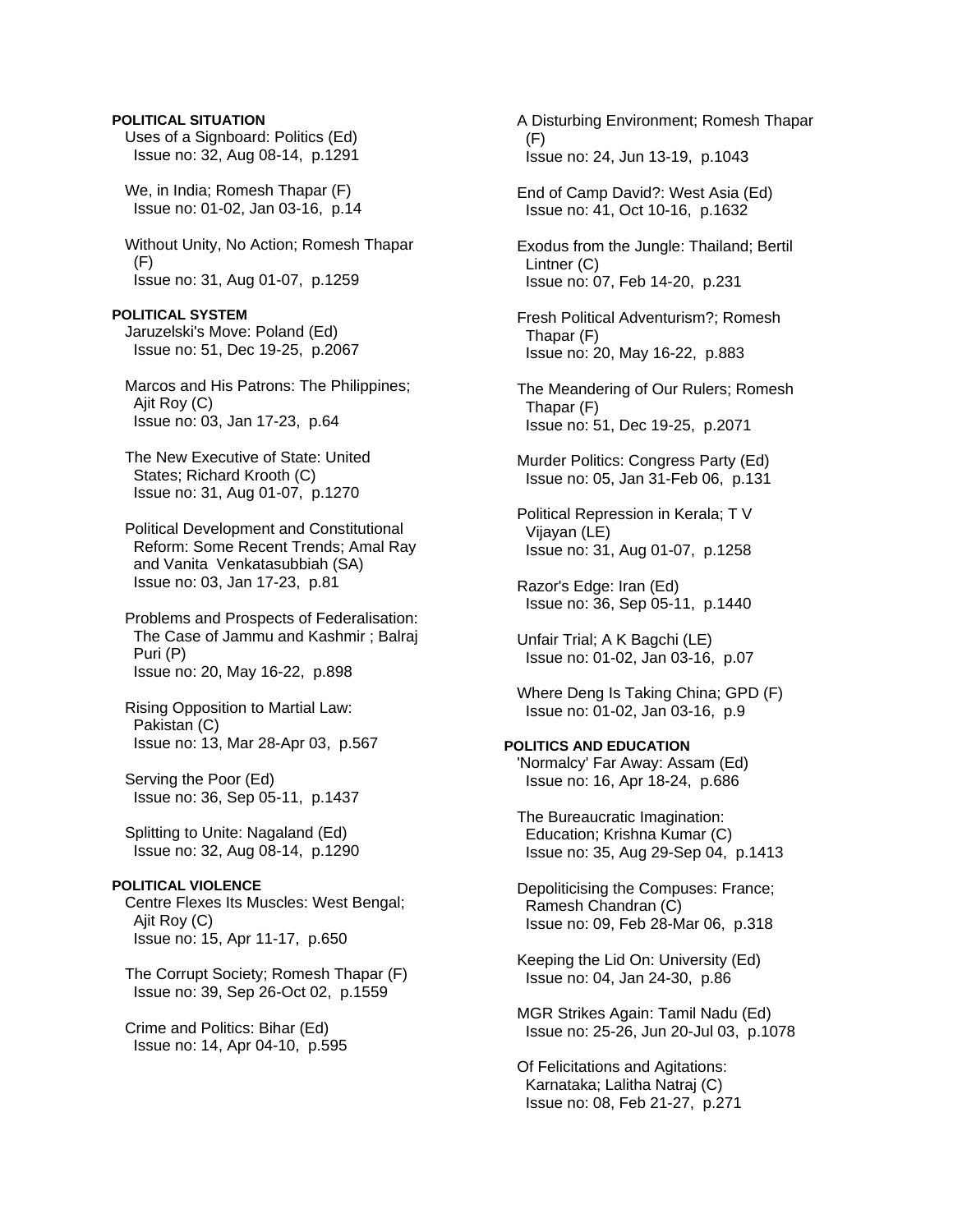## **POLITICS AND EDUCATION**

 Politics of Primary Education in West Bengal: The Case of Sahaj Path; Poromesh Acharya (SA) Issue no: 24, Jun 13-19, p.1069

 State Stranglehold on Universities: Kashmir; Balraj Puri (C) Issue no: 14, Apr 04-10, p.611

 Truisms Aplenty; Sureshchandra Shukla (BR) Issue no: 49, Dec 05-11, p.1994

 Universities as Lollipops: Education (Ed) Issue no: 50, Dec 12-18, p.2019

#### **POLITICS AND RELIGION**

 Alienated Segments of India; Balraj Puri (BR) Issue no: 18, May 02-08, p.808

 Headless in Delhi; Romesh Thapar (F) Issue no: 40, Oct 03-09, p.1591

 Modern Ideologies and Muslim World; G P Deshpande (BR) Issue no: 15, Apr 11-17, p.655

 Playing with Fire (Ed) Issue no: 40, Oct 03-09, p.1585

 Razor's Edge: Iran (Ed) Issue no: 36, Sep 05-11, p.1440

 Religion and Politics: The Ulama and Khilafat Movement; Mushirul Hasan (SA) Issue no: 20, May 16-22, p.903

 Transformation of Congress Party: Why 1980 Was Not a Restoration; Lloyd I Rudolph and Susanne Hoeber Rudolph (SA) Issue no: 18, May 02-08, p.811

#### **POOR**

 Making the Poor Invisible: Maharashtra (Ed) Issue no: 30, Jul 25-31, p.1218

 Misguidance on Rural Development; Terry Cannon (BR) Issue no: 01-02, Jan 03-16, p.23

## **POPULATION**

 Family Planning: Numbers Game Goes On; Alaka Basu Malwade (SA) Issue no: 14, Apr 04-10, p.628

 Population Estimates for Corporate Sector: An Alternative Method; N Shanta (RA) Issue no: 22, May 30-Jun 05, p.M46

#### **POPULATION POLICY**

 Inter-State Variations in Population Growth and Population Policy; V K R V Rao (SA) Issue no: 51, Dec 19-25, p.2105

#### **PORTS**

 A Tale of Two Ports: West Bengal (C) Issue no: 27, Jul 04-10, p.1139

#### **POVERTY**

 Adjustment Programmes for the Poor; ISG (C) Issue no: 41, Oct 10-16, p.1645

 Agrarian Problems of India: An East and Southeast Asian Perspective; Yujiro Hayami (SA) Issue no: 16, Apr 18-24, p.707

 Agricultural Labourers and Poverty: A Comment; K N Ninan (D) Issue no: 38, Sep 19-25, p.1549

 Full Employment and Anti-Poverty Plan: The Missing Link; J N Sinha (SA) Issue no: 50, Dec 12-18, p.2043

 In Poverty and Bondage: Brick-Kiln Labour; Amiya Rao (C) Issue no: 27, Jul 04-10, p.1137

 Poverty and Power: The Anti-Begging Act; Amiya Rao (C) Issue no: 08, Feb 21-27, p.269

#### **POVERTY MEASUREMENT**  How Poor Are We?; H K Paranjape (D)

Issue no: 36, Sep 05-11, p.1470

 Measurement of Poverty and Undernutrition; D Bnerji (D) Issue no: 39, Sep 26-Oct 02, p.1579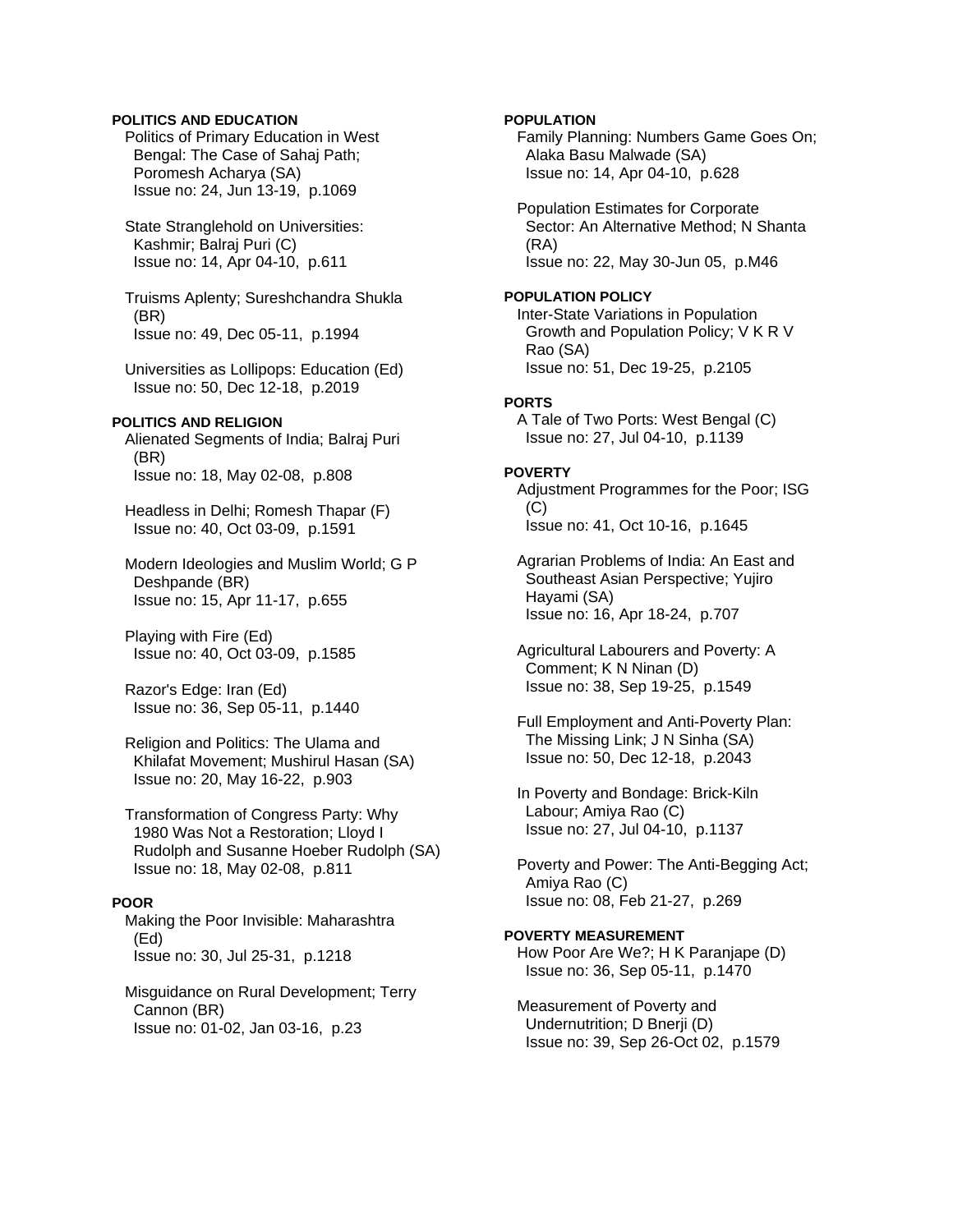## **POVERTY MEASUREMENT**

 Measurement of Poverty: A Note; V K R V Rao (D) Issue no: 35, Aug 29-Sep 04, p.1433

 On Measurement of Poverty; V M Dandekar (SA) Issue no: 30, Jul 25-31, p.1241

 On Measurement of Poverty; P V Sukhatme (D) Issue no: 32, Aug 08-14, p.1318

#### **POWER GERERATION**

 Planning Is for Others: Power (Ed) Issue no: 48, Nov 28-Dec 04, p.1927

#### **POWER INDUSTRY**

 Bleak Outlook for Power: West Bengal; Timir Basu (C) Issue no: 39, Sep 26-Oct 02, p.1567

 Foreign Collaborations; R P Aiyer (LE) Issue no: 35, Aug 29-Sep 04, p.1406

 Transnational Corporations in Electric Power Sector, 1947-1967: Continuity of Linkages; Subhendu Dasgupta (SA) Issue no: 28-29, Jul 11-24, p.1189

# **PRECIOUS METALS**

 Changing Scenarios: Law of the Sea; Frederick Clairmonte and John Cavanagh  $(C)$ Issue no: 24, Jun 13-19, p.1055

 Export Allurements: Gold Jewellery (C) Issue no: 47, Nov 21-27, p.1882

 The Gold Puzzle; ISG (C) Issue no: 30, Jul 25-31, p.1230

 Nodules from the Sea (C) Issue no: 15, Apr 11-17, p.640

# **PRECIOUS STONES**

 Rough End of Exports (C) Issue no: 13, Mar 28-Apr 03, p.544

 Windfall of World Depression: Diamonds  $(C)$ Issue no: 48, Nov 28-Dec 04, p.1928

#### **PRESIDENTIAL ELECTIONS**

 Eyes on the Army: Bangladesh (Ed) Issue no: 47, Nov 21-27, p.1880

 Presidential Poll Prospects: Bangladesh; Asim Mukhopadhyay (C) Issue no: 41, Oct 10-16, p.1649

 Splintered Politics: Bangladesh (Ed) Issue no: 38, Sep 19-25, p.1515

#### **PRESS**

 Newsadvertisements: The Press (Ed) Issue no: 39, Sep 26-Oct 02, p.1556

 Not Loyal Enough: Press (Ed) Issue no: 04, Jan 24-30, p.86

 Police and the Press: Civil Liberties; A G Noorani (C) Issue no: 52, Dec 26-Jan 01, p.2121

 A Setback; AA (SA) Issue no: 37, Sep 12-18, p.1487

 Very Short of Needs: Printing Industry  $(C)$ Issue no: 05, Jan 31-Feb 06, p.134

#### **PRESS FREEDOM**

 Power of Expunction and Press Censorship: Civil Liberties; A G Noorani (C) Issue no: 18, May 02-08, p.797

#### **PRICES**

 Battle of Wits: Cotton (C) Issue no: 03, Jan 17-23, p.45

 Half-Willing Captive (C) Issue no: 07, Feb 14-20, p.216

 Imports for Private Profit (C) Issue no: 30, Jul 25-31, p.1220

 Who's Afraid of Price Controls? (C) Issue no: 17, Apr 25-May 01, p.736

## **PRIMARY EDUCATION**

 Politics of Primary Education in West Bengal: The Case of Sahaj Path; Poromesh Acharya (SA) Issue no: 24, Jun 13-19, p.1069

#### **PRISONERS**

 Deaths in Police Lock-Up: Madhya Pradesh (C) Issue no: 39, Sep 26-Oct 02, p.1568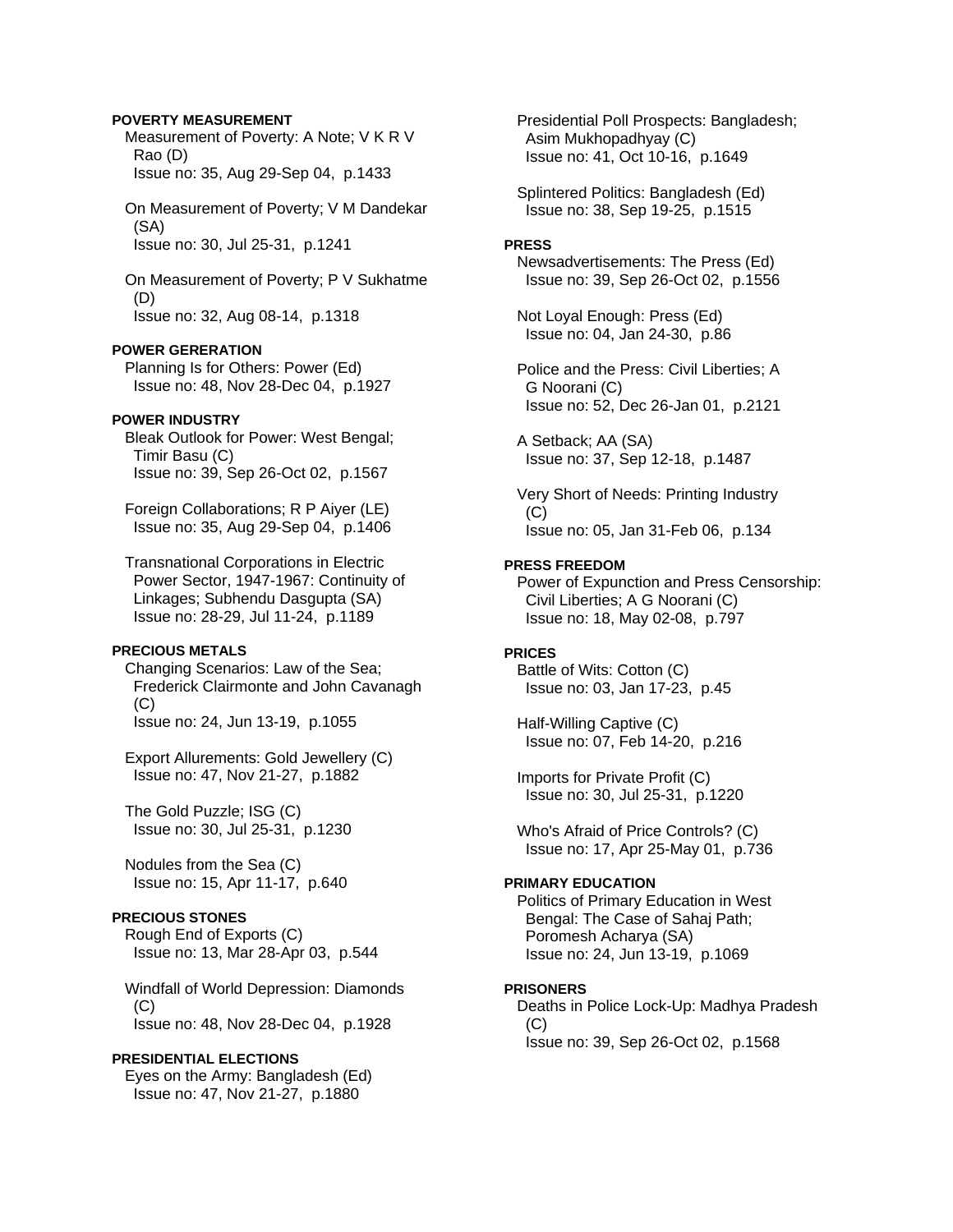## **PRISONERS**

 A Guide to Prisoners' Rights: Civil Liberties; A G Noorani (C) Issue no: 32, Aug 08-14, p.1303

 Stopping at Nothing (Ed) Issue no: 07, Feb 14-20, p.213

## **PRIVATE SECTOR**

 Opening to Private Capital (C) Issue no: 41, Oct 10-16, p.1632

 Private Corporate Investment in Gujarat in 1980 and Forecast for 1981; C Rangarajan and Veena Padia (SA) Issue no: 19, May 09-15, p.871

 Resource Flows between Agriculture and Non-Agriculture in India, 1950-1970; Ashoka Mody (SA) Issue no: 10-12, Mar 07-27, p.425

 Utilisation of Indigenous Technology: Organisational and Policy Constraints; Prabir Mitra (RA) Issue no: 48, Nov 28-Dec 04, p.M153

## **PROFIT RATE**

 Retention of Profits and Stock Markets: A Comment; L M Bhole (D) Issue no: 28-29, Jul 11-24, p.1209

#### **PROPERTY**

 Property Power (RA) Issue no: 09, Feb 28-Mar 06, p.M1

## **PROPERTY TAX**

 Taxation of Property; Sundara S Raman (LE) Issue no: 48, Nov 28-Dec 04, p.1929

#### **PUBLIC EXPENDITURE**

 Budget, Investment and the Economy; N J Jhaveri (SA) Issue no: 13, Mar 28-Apr 03, p.578

 Shifting the Burden (Ed) Issue no: 35, Aug 29-Sep 04, p.1401

#### **PUBLIC FINANCE**

 Uses of Company Deposits (C) Issue no: 21, May 23-29, p.928

#### **PUBLIC INVESTMENT**

 Budget, Investment and the Economy; N J Jhaveri (SA) Issue no: 13, Mar 28-Apr 03, p.578

## **PUBLIC REVENUES**

 Spirited Away: Kerala (Ed) Issue no: 08, Feb 21-27, p.256

# **PUBLIC SAVINGS**

 Why Resources Crisis? (Ed) Issue no: 32, Aug 08-14, p.1289

## **PUBLIC SECTOR ENTERPRISES**  Back to 'Trickle-Down' Planning: New Delhi; BM (C)

Issue no: 05, Jan 31-Feb 06, p.140

 Budget, Investment and the Economy; N J Jhaveri (SA) Issue no: 13, Mar 28-Apr 03, p.578

 Corporate Planning Styles in Public Sector; R C Sekhar (RA) Issue no: 22, May 30-Jun 05, p.M75

 In the Wrong Places (C) Issue no: 48, Nov 28-Dec 04, p.1928

 The Orissa Aluminium Complex: Points toward a Debate; Kannan Srinivasan, Vinod Vyasulu and S Rajagopalan (SA) Issue no: 49, Dec 05-11, p.2005

 Price of Social Obligation: Cotton; Amrita Abraham (C) Issue no: 41, Oct 10-16, p.1642

 Spirited Away: Kerala (Ed) Issue no: 08, Feb 21-27, p.256

 State Level Public Enterprises: Issues of Autonomy and Performance; B L Maheshwari (SA) Issue no: 48, Nov 28-Dec 04, p.M165

 The Summer Syndrome; Romesh Thapar (F) Issue no: 18, May 02-08, p.795

 Tugging at Centre's Purse-Strings: West Bengal (C) Issue no: 32, Aug 08-14, p.1302

#### **PUNJAB**

 Diversionary Move: Punjab (Ed) Issue no: 16, Apr 18-24, p.687

 Feeding Delusions; Harjot Singh (BR) Issue no: 24, Jun 13-19, p.1059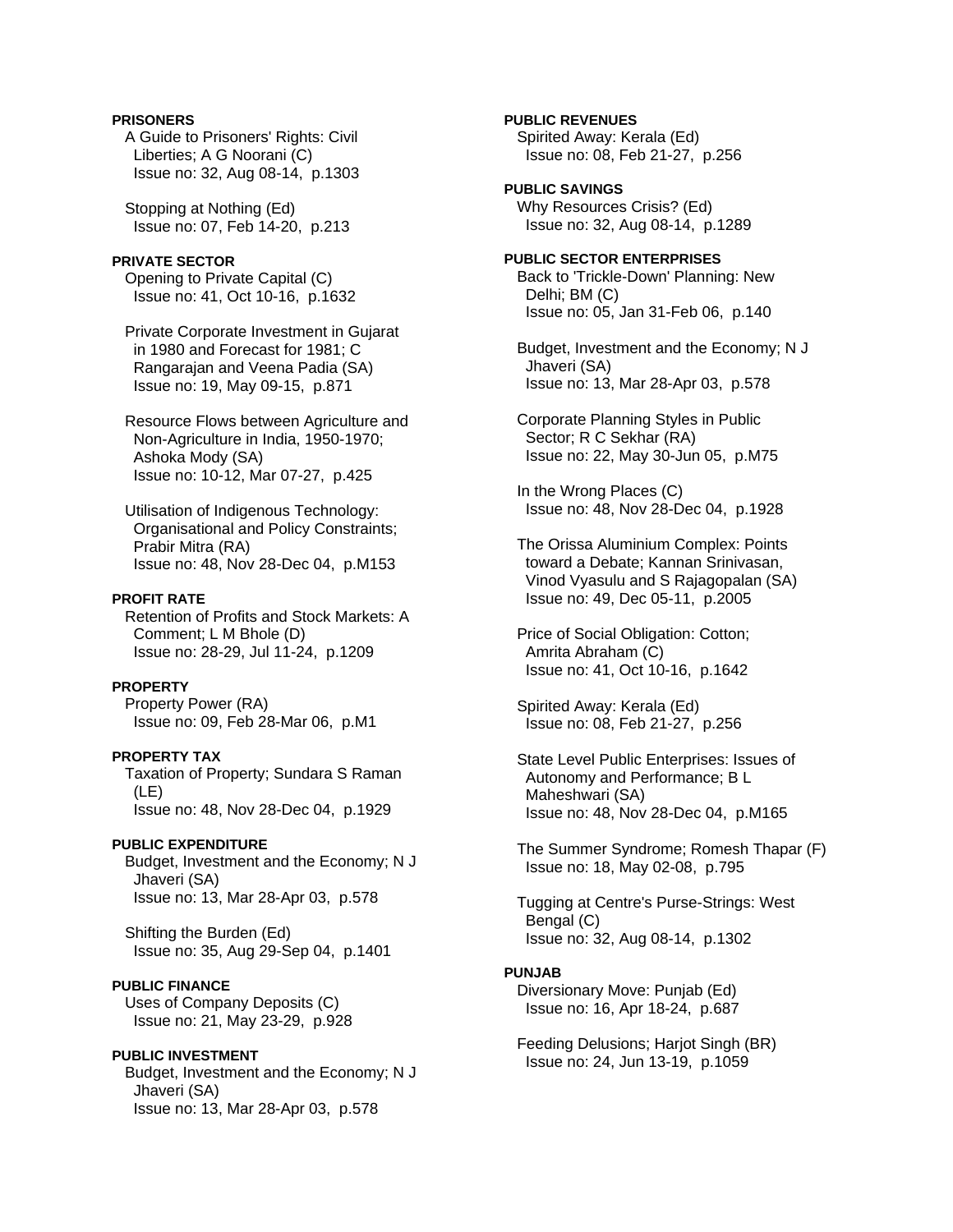## **PUNJAB**

 Labour Use in Dynamic Agriculture: Evidence from Punjab; A S Oberai and Iftikhar Ahmed (RA) Issue no: 13, Mar 28-Apr 03, p.A2

 Playing with Fire (Ed) Issue no: 40, Oct 03-09, p.1585

 Transformation of Property Relations in the Punjab; Pervaiz Nazir (SA) Issue no: 08, Feb 21-27, p.281

**RACIAL CONFLICTS**  Brixton Burns: Britain; Amrit Wilson (C) Issue no: 18, May 02-08, p.806

 To Be Black and in Brixton: Britain; Maria Couto (C) Issue no: 19, May 09-15, p.846

 Truth in Many Colours: Britain; Amarjit Chandan (C) Issue no: 22, May 30-Jun 05, p.984

 Voice of the Unheard; Maria Couto (C) Issue no: 28-29, Jul 11-24, p.1183

#### **RACIAL DISCRIMINATION**

 Landlord-Police Collusion in Lahsuna: Bihar (C) Issue no: 48, Nov 28-Dec 04, p.1941

 Problems of Unity: Zimbabwe; Karrim Essack (C) Issue no: 18, May 02-08, p.805

 Trials in Bradford: Whose Conspiracy?: Britain; Amrit Wilson (C) Issue no: 38, Sep 19-25, p.1527

 Unequal Battle in Valia Taluka: Gujarat-II; Mathew Kalathil (C) Issue no: 41, Oct 10-16, p.1641

# **RAILWAY BUDGET**

 Agitation by Locomen: Railways; Vibhuti Patel (C) Issue no: 07, Feb 14-20, p.224

 Performance Budgeting in Indian Railways; K A Chandrasekaran (RA) Issue no: 09, Feb 28-Mar 06, p.M33

 Railways in Doldrums (Ed) Issue no: 08, Feb 21-27, p.253

#### **RAILWAYS**

 Agitation by Locomen: Railways; Vibhuti Patel (C) Issue no: 07, Feb 14-20, p.224

 Carrying Learning Lightly ; M A Sundaram (BR) Issue no: 03, Jan 17-23, p.67

 A Job in Perpetuity?: Railways (Ed) Issue no: 48, Nov 28-Dec 04, p.1926

 Performance Budgeting in Indian Railways; K A Chandrasekaran (RA) Issue no: 09, Feb 28-Mar 06, p.M33

 Plight of Railway Construction Casual Labour: Labour; Timir Basu (C) Issue no: 07, Feb 14-20, p.229

 Railways in Doldrums (Ed) Issue no: 08, Feb 21-27, p.253

 Rolling Policy: Railway Wagons (C) Issue no: 04, Jan 24-30, p.88

 Wages and Allowances of Loco Running Staff: Labour; Sujata Gothoskar and Jagdish Parikh (C) Issue no: 50, Dec 12-18, p.2035

#### **RAINFED AGRICULTURE**

 No Time for Jubilation: Foodgrains (Ed) Issue no: 05, Jan 31-Feb 06, p.130

#### **RAJASTHAN**

 Adult Education for What?; Vidyut Joshi (BR) Issue no: 01-02, Jan 03-16, p.26

## **RAPE**

 Revision Petition in Rameeza Bee Case; Donna (LE) Issue no: 41, Oct 10-16, p.1634

#### **RAW MATERIALS**

 Hawking Wrong Products: Plastics (C) Issue no: 17, Apr 25-May 01, p.737

 A Piece of Domestic Cake: Exports (C) Issue no: 32, Aug 08-14, p.1293

 Raw Material for Planning; M R Saluja (BR) Issue no: 32, Aug 08-14, p.1312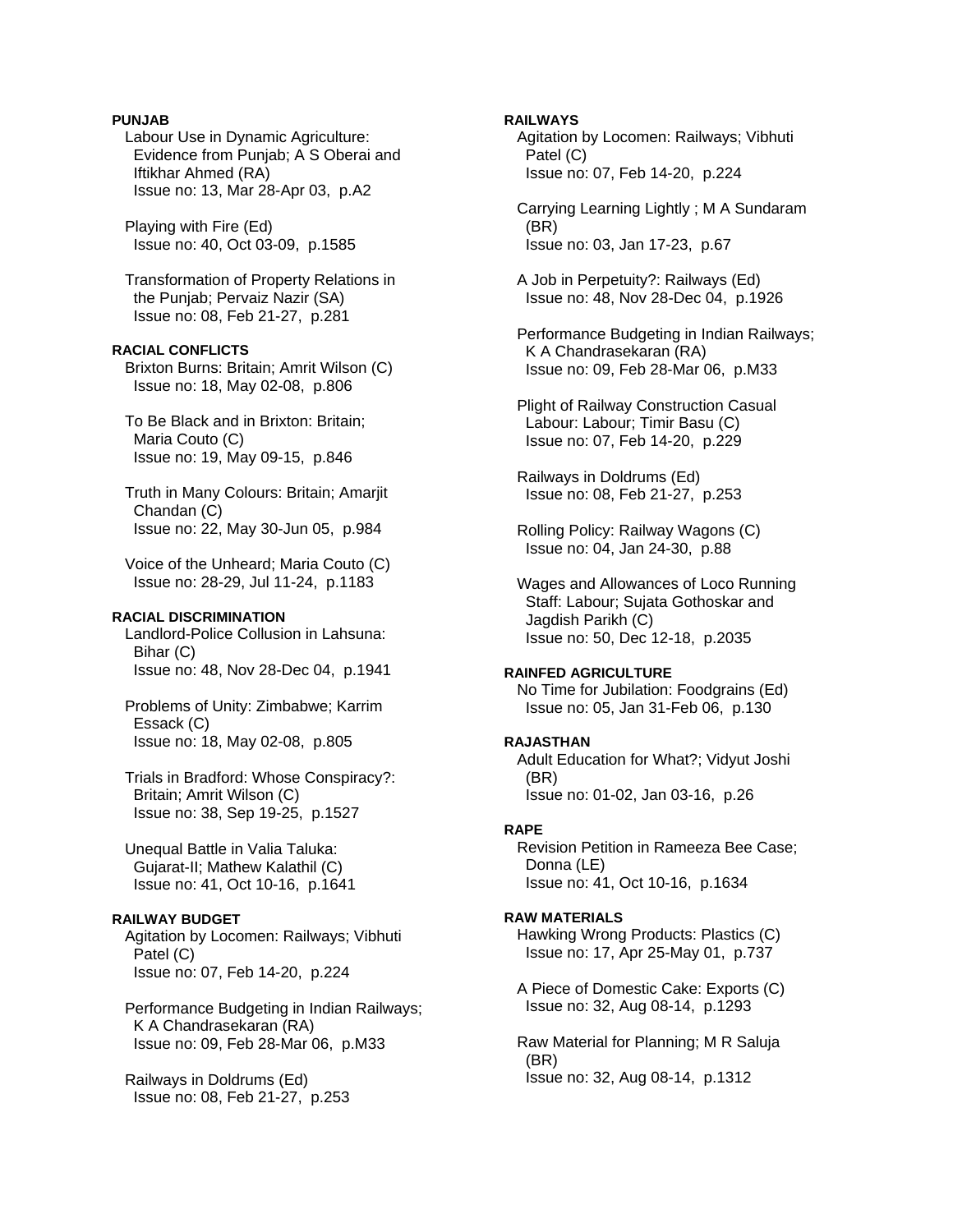**RAW MATERIALS**  Sheep and Goats: Small Industry (C) Issue no: 22, May 30-Jun 05, p.969

#### **RBI**

 Debenture Season (RA) Issue no: 22, May 30-Jun 05, p.M45

 Reserve Bank Employees' Agitation; Sakti Roychowdhury (LE) Issue no: 39, Sep 26-Oct 02, p.1558

 Return of M1: Money Supply (Ed) Issue no: 51, Dec 19-25, p.2066

## **REAL ESTATE MARKET**

 The New Property-Owners: Taxation (Ed) Issue no: 39, Sep 26-Oct 02, p.1555

 Seeing No Evil (Ed) Issue no: 37, Sep 12-18, p.1473

## **REGIONAL DISPARITIES**

 Inter-State Variations in Population Growth and Population Policy; V K R V Rao (SA) Issue no: 51, Dec 19-25, p.2105

 National Income: Unscrambling Regional Disparities; B K Gupta (LE) Issue no: 23, Jun 06-12, p.1001

 Unscrambling Regional Disparities; Y K Alagh (LE) Issue no: 25-26, Jun 20-Jul 03, p.1082

 Unscrambling Regional Disparities: National Income (C) Issue no: 03, Jan 17-23, p.59

#### **REGIONAL IDENTITY**

 Insurgencies among Mons and Karens: Burma; Bertil Linter (C) Issue no: 16, Apr 18-24, p.702

 More Evasion (Ed) Issue no: 49, Dec 05-11, p.1969

 Non-Development of Bihar: A Case of Retarded Sub-Nationalism; Shaibal Gupta (SA) Issue no: 37, Sep 12-18, p.1496

#### **REGIONAL PLANNING AND DEVELOPMENT**

 A New Approach to State Planning?: Planning; SG (C) Issue no: 16, Apr 18-24, p.698

 Islands of Growth: A Note on Haryana Experience and Some Possible Implications; Sheila Bhalla (SA) Issue no: 23, Jun 06-12, p.1022

 Nostrums on Regional Development; K R G Nair (BR) Issue no: 39, Sep 26-Oct 02, p.1573

 Raw Material for Planning; M R Saluja (BR) Issue no: 32, Aug 08-14, p.1312

## **RELIEF AND REHABILITATION**

 The Dispossessed of Kolaghat: West Bengal; Timir Basu (C) Issue no: 16, Apr 18-24, p.700

 Eviction of the Weak: Urbanization; Amiya Rao (C) Issue no: 18, May 02-08, p.799

 Politics of Flood Relief vs Flood Control: Uttar Pradesh; Krishna K R Gandhi (C) Issue no: 47, Nov 21-27, p.1889

 Story of Indira Grama: Orissa; AS (C) Issue no: 21, May 23-29, p.936

#### **RELIGION**

 Dawoodi Bohra Reform Movement: Minorities; Asghar Ali Engineer (C) Issue no: 15, Apr 11-17, p.652

 Religion and Social Change; Ashim Kumar Roy (BR) Issue no: 22, May 30-Jun 05, p.987

 Religion and Social Change; A B Shah (LE) Issue no: 32, Aug 08-14, p.1294

## **RELIGIOUS CONVERSIONS**

 Dividing the Poor (Ed) Issue no: 31, Aug 01-07, p.1253

**RELIGIOUS DISCRIMINATION**  Diversionary Move: Punjab (Ed) Issue no: 16, Apr 18-24, p.687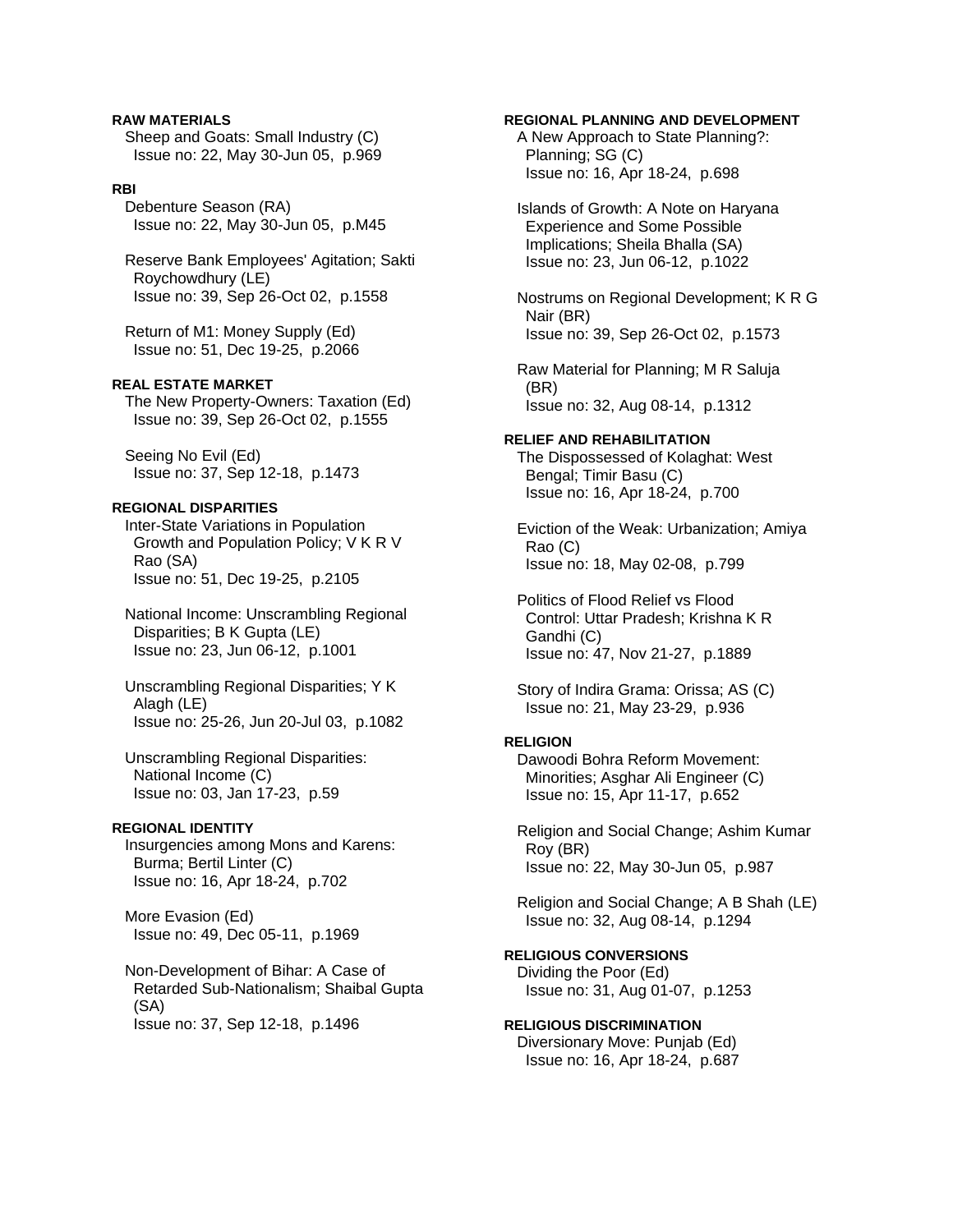## **RELIGIOUS FUNDAMENTALISM**

 Sati in Modern India: A Report; K Sangari and S Vaid (SA) Issue no: 31, Aug 01-07, p.1284

# **RELIGIOUS INSTITUTIONS**

 Sangha, State and Economic Interests; Romila Thapar (BR) Issue no: 03, Jan 17-23, p.65

#### **RENEWABLE ENERGY**

 A Different Focus at Nairobi: Energy; Christopher Flavin (C) Issue no: 32, Aug 08-14, p.1308

## **RESEARCH AND DEVELOPMENT**

 Craft of Sociology in India: An Autobiographical Perspective; I P Desai (SA) Issue no: 06, Feb 07-13, p.197

 Craft of Sociology in India: An Autobiographical Perspective; I P Desai (SA) Issue no: 07, Feb 14-20, p.246

 Dissecting the Informal Sector; T S Papola (BR) Issue no: 31, Aug 01-07, p.1272

 More Obsession with Class Politics; D W Attwood (LE) Issue no: 32, Aug 08-14, p.1293

 A Very Special Group of People: A Comment; Dinesh Mohan and Vinod Vyasulu (SA) Issue no: 07, Feb 14-20, p.252

#### **RESERVATION POLICY**

 Anti-Reservation Agitation and Structure of Gujarat Society; I P Desai (SA) Issue no: 18, May 02-08, p.819

 Necessary Safety-Valve: Gujarat (Ed) Issue no: 07, Feb 14-20, p.214

 Patchwork Becoming Difficult (Ed) Issue no: 14, Apr 04-10, p.593

 Reserve Bank Employees' Agitation: West Bengal; Timir Basu (C) Issue no: 30, Jul 25-31, p.1229

## **REVOLUTION**

 Revolution from above and Intervention from Outside: Afghanistan; Kannan Srinivasan (C) Issue no: 34, Aug 22-28, p.1381

 Revolution Going Awry?: Iran; Asghar Ali Engineer (C) Issue no: 25-26, Jun 20-Jul 03, p.1091

 What Bangla Revolution Was Not; Bhabani Sen Gupta (BR) Issue no: 27, Jul 04-10, p.1148

## **RICE TRADE**

 Dynamics of Rice Trade; Ashoka Mody (BR) Issue no: 50, Dec 12-18, p.2041

## **RIVERS**

 Poisoned Water: Kerala; Mukundan C Menon  $(C)$ Issue no: 03, Jan 17-23, p.55

## **ROMAN EMPIRE**

 Reaganomics and End of Empire: I: United States; Richard Krooth (C) Issue no: 04, Jan 24-30, p.103

#### **ROURKELA**

 Steel Workers, Contract Labourers and Adivasis; Gail Omvedt (C) Issue no: 30, Jul 25-31, p.1227

# **RUBBER AND RUBBER INDUSTRY**

 Better by Stock Control: Rubber (C) Issue no: 17, Apr 25-May 01, p.736

 Sharing the Cake: Rubber (C) Issue no: 04, Jan 24-30, p.90

 Success for Growers: Rubber (c) Issue no: 31, Aug 01-07, p.1257

 Time to Act (C) Issue no: 52, Dec 26-Jan 01, p.2112

## **RUPEE TRADE**

 Rupees for Sale (Ed) Issue no: 23, Jun 06-12, p.997

## **RURAL AREA**

 Myths and Facts behind Agrarian Unrest: Tamil Nadu (C) Issue no: 50, Dec 12-18, p.2027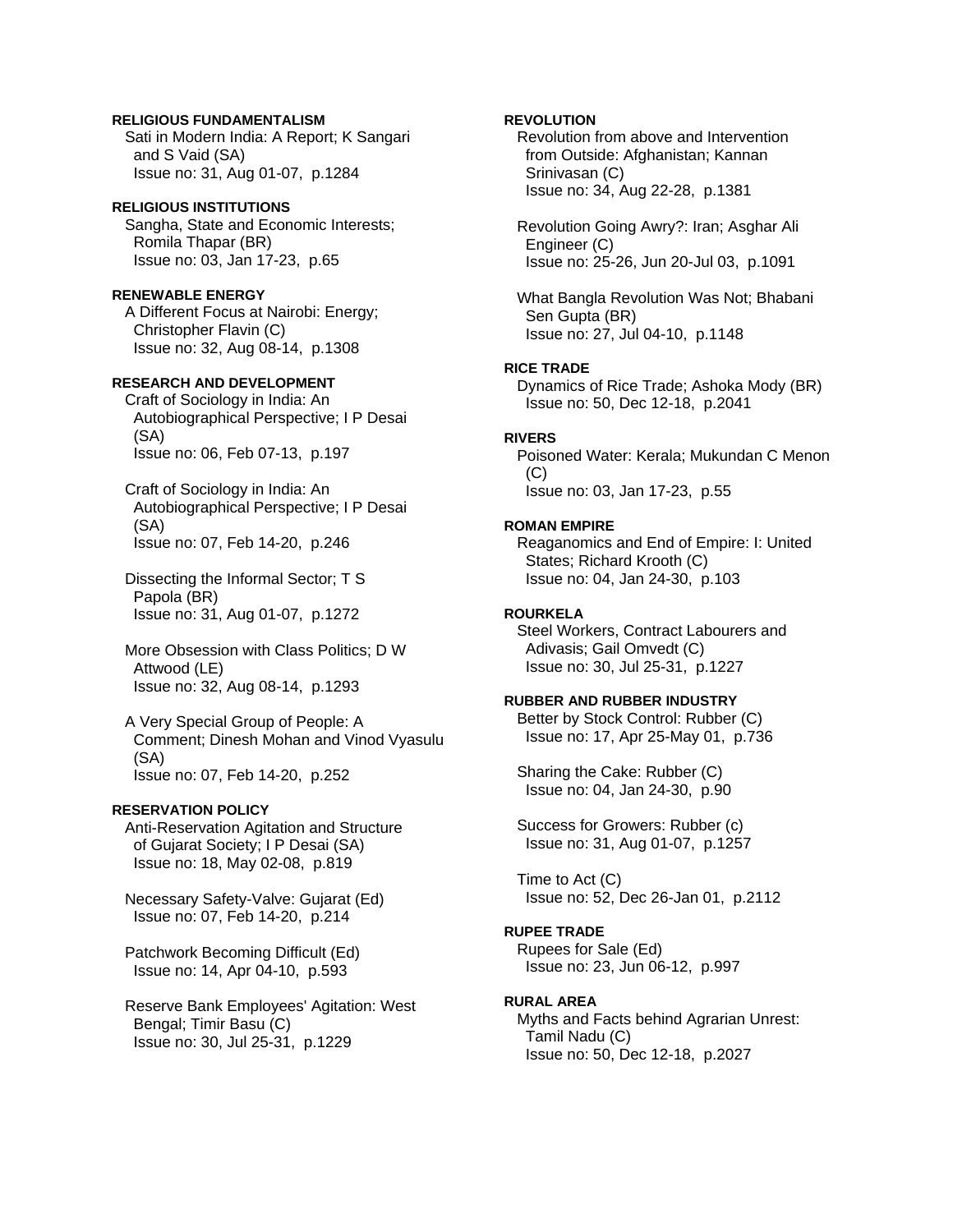**RURAL AREA**  Nature of Rural Underdevelopment A Field View; V M Rao (SA) Issue no: 41, Oct 10-16, p.1655

#### **RURAL DEVELOPMENT**  Berunda: A Case of Exhausted Development;

 Thomas A Timberg (C) Issue no: 08, Feb 21-27, p.265

 The Cluster Approach; S Guhan (BR) Issue no: 15, Apr 11-17, p.657

 Misguidance on Rural Development; Terry Cannon (BR) Issue no: 01-02, Jan 03-16, p.23

 More Obsession with Class Politics; D W Attwood (LE) Issue no: 32, Aug 08-14, p.1293

 Nature of Rural Underdevelopment A Field View; V M Rao (SA) Issue no: 41, Oct 10-16, p.1655

 Providing Drinking Water to Villages: Rural Development; B G Rao (C) Issue no: 06, Feb 07-13, p.181

 Rural Development through SFDA; Ratan Ghosh (BR) Issue no: 33, Aug 15-21, p.1347

 Showpiece of Sadiqpura: Gobar Gas; Govind Kelkar, Nirlep Malhans and Jyoti Sanghera (C) Issue no: 09, Feb 28-Mar 06, p.312

# **RURAL GOVERNMENT**

 Village Politics; B S Baviskar (BR) Issue no: 09, Feb 28-Mar 06, p.323

# **RURAL LABOUR AND EMPLOYMENT**

 Dumping the Rural Poor: New Delhi; BM (C) Issue no: 31, Aug 01-07, p.1264

# **RURAL POVERTY**

 Capitalist Agriculture and Rural Classes in India; Gail Omvedt (RA) Issue no: 52, Dec 26-Jan 01, p.A140

## **RURAL SOCIOLOGY**

 Rural Sociology in the Fifties; A R Kamat (BR) Issue no: 14, Apr 04-10, p.617

## **SATI**

 Sati in Modern India: A Report; K Sangari and S Vaid (SA) Issue no: 31, Aug 01-07, p.1284

#### **SCAMS AND SCANDALS**

 Fall-Out of Thal-Vaishet: New Delhi; BM  $(C)$ Issue no: 14, Apr 04-10, p.606

 The Meandering of Our Rulers; Romesh Thapar (F) Issue no: 51, Dec 19-25, p.2071

 Taming the Bureaucracy: Madhya Pradesh  $(C)$ Issue no: 36, Sep 05-11, p.1449

# **SCHEDULED CASTES AND TRIBES**

 Anti-Reservation Agitation and Structure of Gujarat Society; I P Desai (SA) Issue no: 18, May 02-08, p.819

 Education and Social Change Amongst the Scheduled Castes and Scheduled Tribes; A R Kamat (SA) Issue no: 31, Aug 01-07, p.1279

 Emancipation of Scheduled Castes and Tribes: Some Suggestions; L C Jain (SA) Issue no: 09, Feb 28-Mar 06, p.325

 Scheduled Caste Voters: New Data, New Questions; Barbara R Joshi (SA) Issue no: 33, Aug 15-21, p.1357

 Social Mobility and Caste Violence: A Study of the Gujarat Riots; Pradip Kumar Bose (SA) Issue no: 16, Apr 18-24, p.713

#### **SCHOOL EDUCATION**

 Towards Universal Elementary Education: Promise and Performance; John Kurien (SA) Issue no: 40, Oct 03-09, p.1608

## **SCIENCE POLICY**

 Science and Politics; David Edgerton and Bharat Bhushan (C) Issue no: 51, Dec 19-25, p.2079

#### **SDR**

 SDR Allocation Halted: World Monetary System (Ed) Issue no: 24, Jun 13-19, p.1038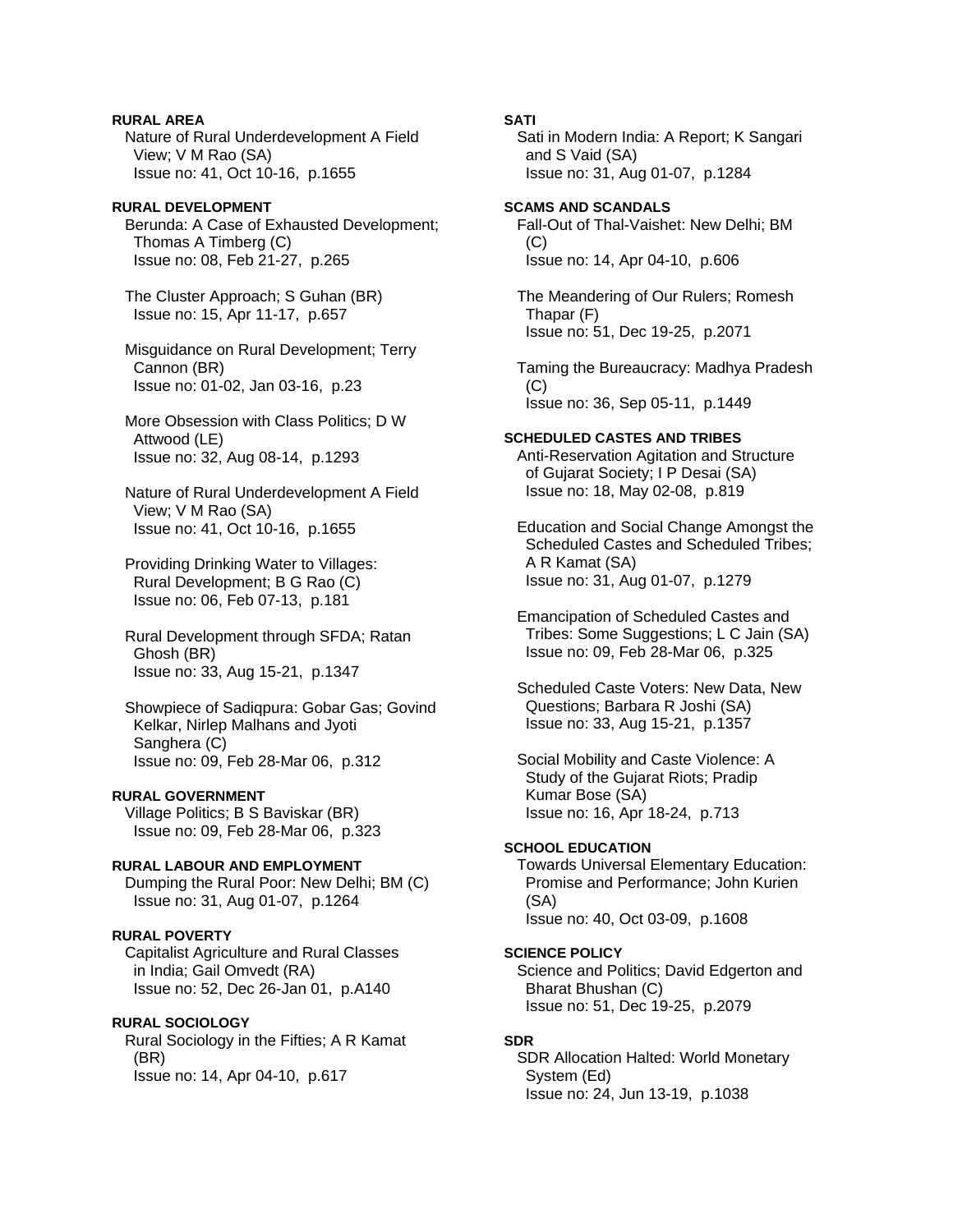## **SEA TRANSPORT**

 Coastal Shipping: Destination Unknown?; D M Nachane, P R Chary and V V Subbarao (SA)

Issue no: 47, Nov 21-27, p.1907

 The Law of the Sea: Corporate Substance and Legal Shadows; Frederick Clairmonte and John Cavanagh (SA) Issue no: 07, Feb 14-20, p.239

 Nodules from the Sea (C) Issue no: 15, Apr 11-17, p.640

#### **SEYCHELLES**

 Mercenaries' Return: Seychelles (Ed) Issue no: 50, Dec 12-18, p.2019

#### **SHIPPING INDUSTRY**

 Coastal Shipping: Destination Unknown?; D M Nachane, P R Chary and V V Subbarao (SA) Issue no: 47, Nov 21-27, p.1907

 Losing Ground: Shipping (C) Issue no: 42-43, Oct 17-30, p.1673

 Lost Opportunities: Shipping (C) Issue no: 19, May 09-15, p.837

 Reviving Coastal Shipping (C) Issue no: 36, Sep 05-11, p.1440

#### **SIKKIM**

 Into Congress (I) Fold: Sikkim (Ed) Issue no: 28-29, Jul 11-24, p.1167

## **SILK INDUSTRY**

 Fall in Unit Values (C) Issue no: 23, Jun 06-12, p.1000

#### **SLR**

 Arguing about SLR: Financial System (C) Issue no: 18, May 02-08, p.801

#### **SLUMS**

 Congress(I) and the Poor: Andhra Pradesh; G Parthasarathy and V Pothana (C) Issue no: 37, Sep 12-18, p.1491

 Making the Poor Invisible: Maharashtra (Ed) Issue no: 30, Jul 25-31, p.1218

 Operation Eviction: Bombay; P A Sebastian  $(C)$  Issue no: 38, Sep 19-25, p.1526 **SMALL BUSINESS**  Obsession with Class Politics: A Reply; Gail Omvedt (D) Issue no: 18, May 02-08, p.831 **SMALL FARMERS**  Market Access as Constraint on Marginal and Small Farmers; U Aiyasami and H G Bohle (RA) Issue no: 13, Mar 28-Apr 03, p.A29 Obsession with Class Politics; B S Baviskar (D) Issue no: 16, Apr 18-24, p.731 Obsession with Class Politics: A Reply; Gail Omvedt (D) Issue no: 18, May 02-08, p.831 Rural Development through SFDA; Ratan Ghosh (BR) Issue no: 33, Aug 15-21, p.1347 **SMALL-SCALE INDUSTRIES**  Financial Institutions and Technical Consultancy Services: Experiment in Small Enterprise Promotion; V V Bhatt (RA) Issue no: 48, Nov 28-Dec 04, p.M141 Labour in Small Industry: Case of Export Garments Industry in Madras; U Kalpagam (SA) Issue no: 48, Nov 28-Dec 04, p.1957 Sheep and Goats: Small Industry (C) Issue no: 22, May 30-Jun 05, p.969 The Small and the Large: From Propaganda to Debate; Vinod Vyasulu (RA) Issue no: 35, Aug 29-Sep 04, p.M121 Too Little to Live on, Too Much to Die on: Employment in Small Scale

 Industries in Rural South Gujarat; Hein Streefkerk (SA) Issue no: 15, Apr 11-17, p.659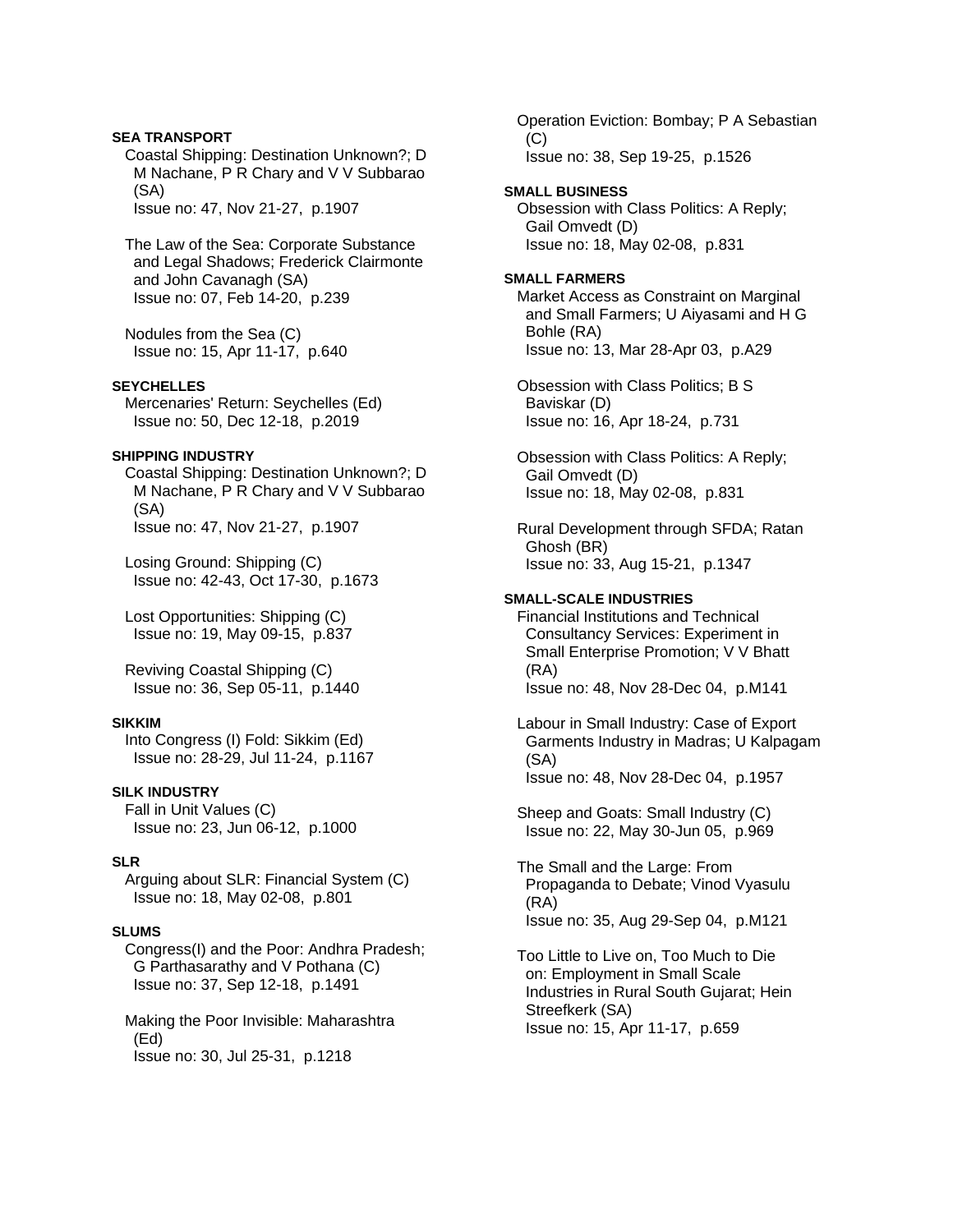## **SMALL-SCALE INDUSTRIES**

 Too Little to Live On, Too Much to Die On: Employment in Small Scale Industries in Rural South Gujarat; Hein Streefkerk (SA) Issue no: 16, Apr 18-24, p.721

 Too Little to Live On, Too Much to Die On: Employment in Small Scale Industries in Rural South Gujarat; Hein Streefkerk (SA) Issue no: 17, Apr 25-May 01, p.769

**SOAPS AND SHAMPOOS**  Market-Determined Policy: Detergents (C) Issue no: 06, Feb 07-13, p.169

## **SOCIAL CAPITAL**

 Rise of Social Capitalism in the USSR: I; Paresh Chattopadhyay (SA) Issue no: 24, Jun 13-19, p.1063

## **SOCIAL CHANGE**

 Adult Education for What?; Vidyut Joshi (BR) Issue no: 01-02, Jan 03-16, p.26

 The Cluster Approach; S Guhan (BR) Issue no: 15, Apr 11-17, p.657

 Cultural Geography of India ; K V Nagrajan (BR) Issue no: 38, Sep 19-25, p.1530

 Education and Social Change Amongst the Scheduled Castes and Scheduled Tribes; A R Kamat (SA) Issue no: 31, Aug 01-07, p.1279

 Portrait of a Stagnant Society; David Hardiman (BR) Issue no: 14, Apr 04-10, p.613

 Religion and Social Change; Ashim Kumar Roy (BR) Issue no: 22, May 30-Jun 05, p.987

 Religion and Social Change; A B Shah (LE) Issue no: 32, Aug 08-14, p.1294

 Revolution from above and Intervention from Outside: Afghanistan; Kannan Srinivasan (C) Issue no: 34, Aug 22-28, p.1381

 Studying Society and Social Change; C T Kurien (BR) Issue no: 04, Jan 24-30, p.105

 Studying Society and Social Change; Sanjaya Baru and Amitabh Dasgupta (D) Issue no: 19, May 09-15, p.874

 Women, Education and Change; U Kalpagam (BR) Issue no: 04, Jan 24-30, p.107

## **SOCIAL CLASSES**

 Caste, Infrastructure and Superstructure: A Critique; Dipankar Gupta (SA) Issue no: 51, Dec 19-25, p.2093

 Of Those That Didn't Get Away ; Sumanta Banerjee (BR) Issue no: 37, Sep 12-18, p.1495

#### **SOCIAL CONDITIONS**

 Grouping of Villages in Mizoram: Its Social and Economic Impact; C Nunthara (SA) Issue no: 30, Jul 25-31, p.1237

## **SOCIAL MOBILITY**

 Social Mobility and Caste Violence: A Study of the Gujarat Riots; Pradip Kumar Bose (SA) Issue no: 16, Apr 18-24, p.713

## **SOCIAL MOVEMENTS**

 Citizens' Initiative for Peace: West Germany; Saral Sarkar (C) Issue no: 31, Aug 01-07, p.1267

 Little Nationalism Turned Chauvinist; Sanat Bose (LE) Issue no: 14, Apr 04-10, p.599

 Little Nationalism Turned Chauvinist; Hiren Gohain (D) Issue no: 20, May 16-22, p.924

 Little Nationalism Turned Chauvinist: A Comment; Hiren Gohain (SA) Issue no: 09, Feb 28-Mar 06, p.339

 Little Nationalism Turned Chauvinist: A Comment; Gail Omvedt (D) Issue no: 13, Mar 28-Apr 03, p.589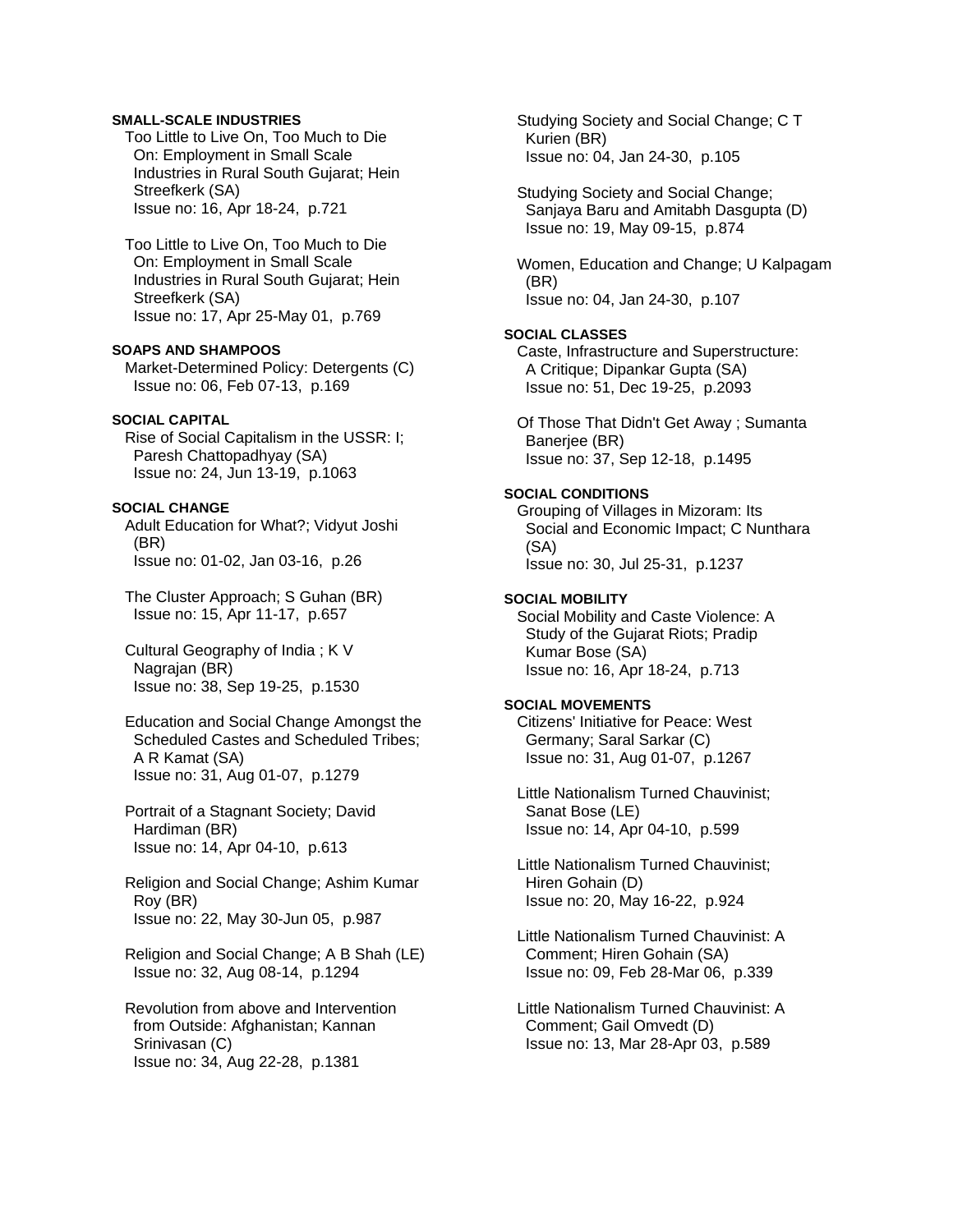#### **SOCIAL MOVEMENTS**

- Little Nationalism Turned Chauvinist: A Comment; Sanjib Kumar Baruah (D) Issue no: 15, Apr 11-17, p.676
- Little Nationalism Turned Chauvinist: A Reply; Amalendu Guha (D) Issue no: 17, Apr 25-May 01, p.781
- Little Nationalism Turned Chauvinist: A Summing Up; Amalendu Guha (D) Issue no: 21, May 23-29, p.957
- Numbers Game (Ed) Issue no: 22, May 30-Jun 05, p.965
- Tailing behind Rural Rich: Farmers' Agitations (ED) Issue no: 08, Feb 21-27, p.254
- Thai People's Resistance; Peter Kistemaker (LE) Issue no: 17, Apr 25-May 01, p.738

## **SOCIAL SCIENCE RESEARCH**

 Institute of Development Studies, Jaipur; S P Verma (LE) Issue no: 17, Apr 25-May 01, p.738

 J P Naik (C) Issue no: 41, Oct 10-16, p.1646

 Treating the Symptoms; D Banerjee (RA) Issue no: 25-26, Jun 20-Jul 03, p.1095

## **SOCIAL SECURITY**

 CISF Personnel Defence Committee; Ashok Kumar Panda (LE) Issue no: 41, Oct 10-16, p.1634

#### **SOCIAL STRATIFICATION**

 Dividing the Poor (Ed) Issue no: 31, Aug 01-07, p.1253

 Stratification among Tribals in Gujarat; Pradip Kumar Bose (SA) Issue no: 06, Feb 07-13, p.191

## **SOCIAL WORK**

 Radical Image, Conservative Reality; Shankar Pathak (BR) Issue no: 23, Jun 06-12, p.1018

 Social Work Education; Natisa Goga D'Souza and Dominic D'Souza (D) Issue no: 49, Dec 05-11, p.2015

# **SOCIALISM**

 China: Survival versus Ideological Purity; Upendranath Roy (LE) Issue no: 06, Feb 07-13, p.172

 Rise of Social Capitalism in the USSR: I; Paresh Chattopadhyay (SA) Issue no: 24, Jun 13-19, p.1063

 Rise of Social Capitalism in the USSR: II; Paresh Chattopadhyay (SA) Issue no: 25-26, Jun 20-Jul 03, p.1102

 Rise of Social Capitalism in the USSR: III; Paresh Chattopadhyay (SA) Issue no: 27, Jul 04-10, p.1157

 Socialists versus Communists: France; Ramesh Chandran (C) Issue no: 17, Apr 25-May 01, p.750

# **SOCIOLOGY**

 Craft of Sociology in India: An Autobiographical Perspective; I P Desai (SA) Issue no: 06, Feb 07-13, p.197

 Craft of Sociology in India: An Autobiographical Perspective; I P Desai (SA) Issue no: 07, Feb 14-20, p.246

 More Obsession with Class Politics; D W Attwood (LE) Issue no: 32, Aug 08-14, p.1293

 A Very Special Group of People: A Comment; Dinesh Mohan and Vinod Vyasulu (SA) Issue no: 07, Feb 14-20, p.252

#### **SODA ASH INDUSTRY**

 Complaining Too Soon: Soda Ash (C) Issue no: 35, Aug 29-Sep 04, p.1405

#### **SOUTH AFRICA**

 By Force of Arms: South Africa (Ed) Issue no: 36, Sep 05-11, p.1439

 Open Collusion: Southern Africa (Ed) Issue no: 32, Aug 08-14, p.1291

 Tale of Two Constellations: Southern Africa (C) Issue no: 36, Sep 05-11, p.1452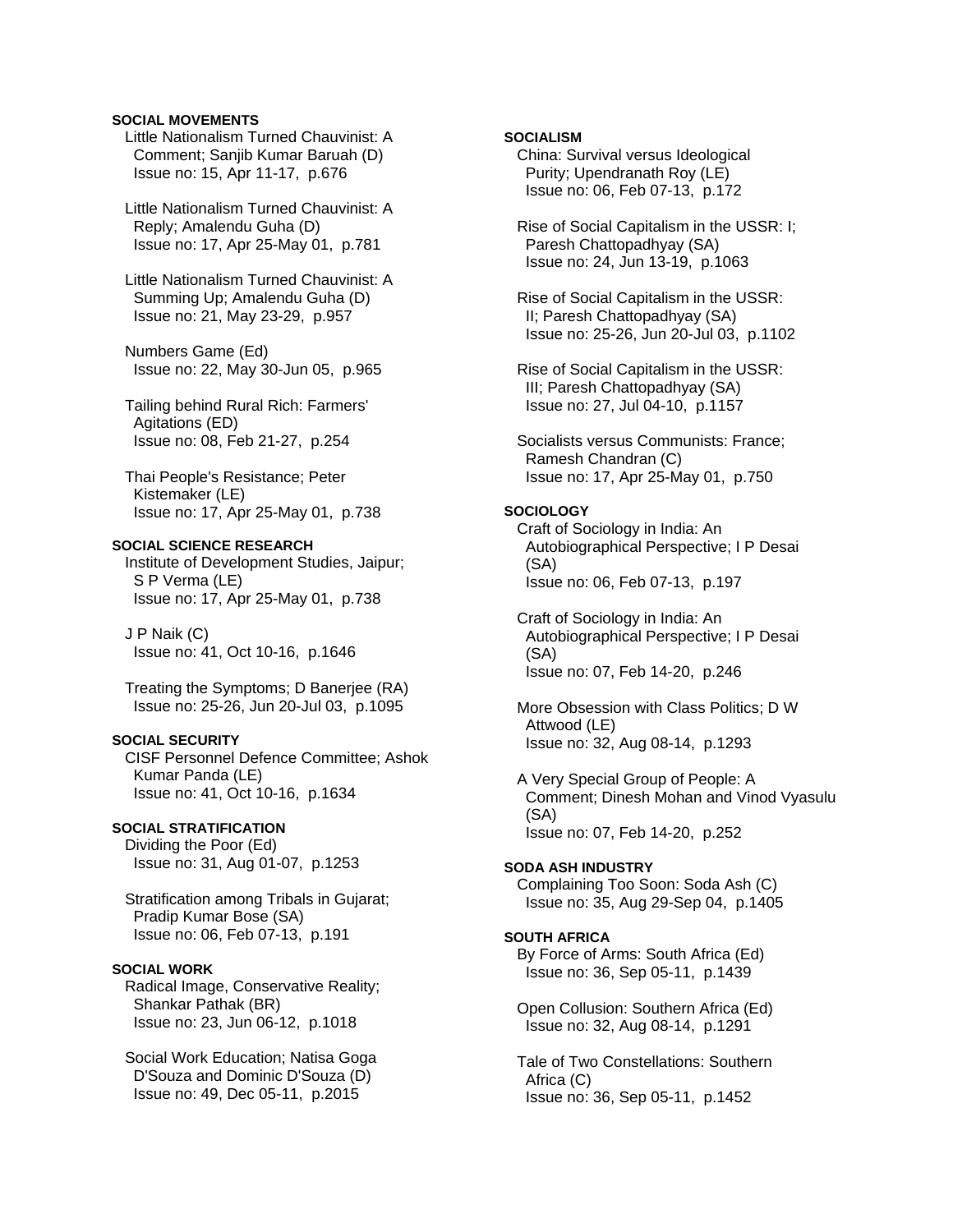# **SOVIET UNION**

 Abuse of Psychiatry against Dissenters: Soviet Union (C) Issue no: 06, Feb 07-13, p.185

 Old Order Continues: Soviet Union; Ramnath Narayanswamy (C) Issue no: 14, Apr 04-10, p.612

 Tenth Plan: Patchy Performance: Soviet Union (C) Issue no: 49, Dec 05-11, p.1987

 Under Cover of Detente (SA) Issue no: 10-12, Mar 07-27, p.348

# **SRI LANKA**

 Impact of Plantation Economy and Colonial Policy on Sri Lanka Peasantry; N Shanmugaratnam (SA) Issue no: 03, Jan 17-23, p.69

 Impact of Plantation Economy and Colonial Policy on Sri Lanka Peasantry: A Post-Script; N Shanmugaratnam (D) Issue no: 18, May 02-08, p.832

 Sangha, State and Economic Interests; Romila Thapar (BR) Issue no: 03, Jan 17-23, p.65

 State Terrorism: Sri Lanka; Amrit Wilson  $(C)$ Issue no: 27, Jul 04-10, p.1144

 Tamil Repatriates in Madurai: Problems and Prospects; Cole P Dodge and Paul D Wiebe (SA) Issue no: 05, Jan 31-Feb 06, p.159

 The Victims: Sri Lanka (Ed) Issue no: 34, Aug 22-28, p.1367

# **STATISTICS**

 Beyond Aggregates, Averages and Frequency Distributions: Planning and Statistics; Anveshak (C) Issue no: 18, May 02-08, p.802

# **STOCK MARKET**

 Retention of Profits and Stock Markets: A Comment; L M Bhole (D) Issue no: 28-29, Jul 11-24, p.1209

 Story Stocks Tell: The Economy (Ed) Issue no: 07, Feb 14-20, p.214

**STRIKES AND LOCKOUTS**  'Industrial Unrest' and Growth of Labour Unions in Bengal, 1920-1924; Sanat Bose (SA) Issue no: 44-46, Oct 31-Nov 20, p.1849 All About Discipline; Romesh Thapar (F) Issue no: 32, Aug 08-14, p.1295 Bobby Sands' Blood: Britain (Ed) Issue no: 19, May 09-15, p.835 Farm Labourers' Strike in Kopargaon: Maharashtra-I; V B Auti (C) Issue no: 33, Aug 15-21, p.1338 Government Employees Divided: Orissa; AS  $(C)$ Issue no: 32, Aug 08-14, p.1301

 Industrial Relations from a Distance; Bagaram Tulpule (BR) Issue no: 06, Feb 07-13, p.189

 Maintenance of Essential Services Ordinance: Labour; Bagaram Tulpule (C) Issue no: 31, Aug 01-07, p.1263

 Many Constraints: Poland (Ed) Issue no: 34, Aug 22-28, p.1367

 Misplaced Militancy; Sarup Koneti (LE) Issue no: 36, Sep 05-11, p.1442

 Multiple Pressures: Poland (Ed) Issue no: 15, Apr 11-17, p.639

Police in Charge of Industrial Relations: New Delhi; BM (C) Issue no: 32, Aug 08-14, p.1299

 Rasta Roko, Kulaks and the Left: Maharashtra; Gail Omvedt (C) Issue no: 48, Nov 28-Dec 04, p.1937

 Right to March in Procession: Civil Liberties; A G Noorani (C) Issue no: 42-43, Oct 17-30, p.1688

 Right to Strike; Bagaram Tulpule (BR) Issue no: 23, Jun 06-12, p.1021

 Scare-Mongering: Industrial Relations (Ed) Issue no: 23, Jun 06-12, p.999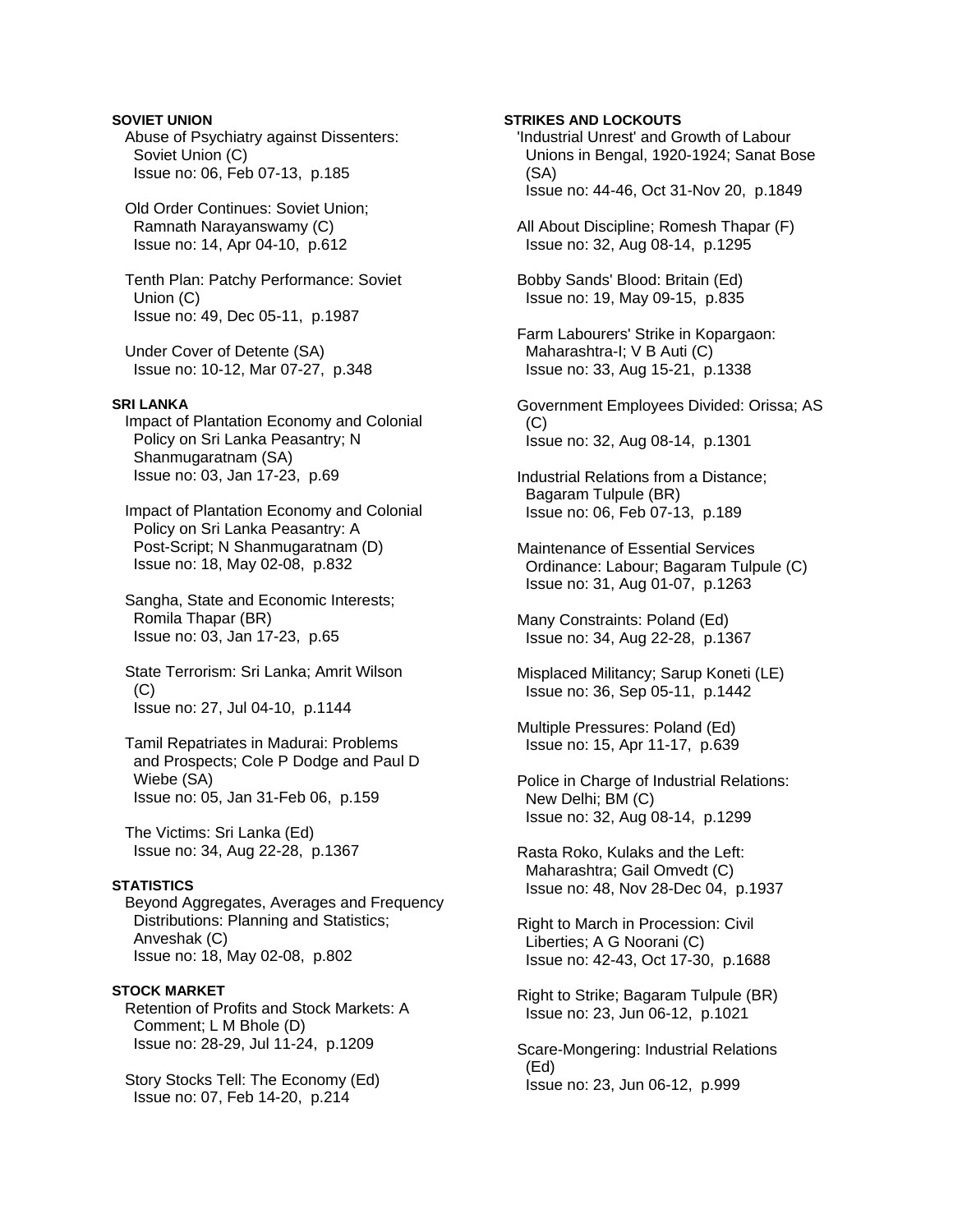## **STRIKES AND LOCKOUTS**

 A Setback; AA (SA) Issue no: 37, Sep 12-18, p.1487 Shuffle and Deal (Ed) Issue no: 33, Aug 15-21, p.1325 The Summer Syndrome; Romesh Thapar (F) Issue no: 18, May 02-08, p.795 **SUGAR INDUSTRY**  Changed Tactics: Sugar (C) Issue no: 03, Jan 17-23, p.46 Data Gap: Sugar (C) Issue no: 23, Jun 06-12, p.1001 Higher Production Tells: Sugar (C) Issue no: 20, May 16-22, p.881 International Pact in Jeopardy: Sugar (C) Issue no: 30, Jul 25-31, p.1221 Many Prop: Sugar (C) Issue no: 09, Feb 28-Mar 06, p.299 Not All Rosy: Sugar (C) Issue no: 34, Aug 22-28, p.1369 Obsession with Class Politics; B S Baviskar (D) Issue no: 16, Apr 18-24, p.731 Obsession with Class Politics: A Reply; Gail Omvedt (D) Issue no: 18, May 02-08, p.831 Problems and Prospects of Sugar Industry; D D Puri (SA) Issue no: 04, Jan 24-30, p.126 Quiet Beginning: Sugar (C) Issue no: 51, Dec 19-25, p.2069 Quiet on Price Front: Sugar (C) Issue no: 47, Nov 21-27, p.1882 The Season That Was: Sugar (C) Issue no: 39, Sep 26-Oct 02, p.1557 Sugar Workers' Cautious Response: Maharashtra; Amrita Abraham (C) Issue no: 49, Dec 05-11, p.1983

 Ups and Downs: Sugar (C) Issue no: 42-43, Oct 17-30, p.1673

 The Vanishing Act: Sugar (C) Issue no: 22, May 30-Jun 05, p.978 What Gain from Higher Production?: Sugar (C) Issue no: 15, Apr 11-17, p.641 Wishing Away Class Politics; Gail Omvedt (BR) Issue no: 07, Feb 14-20, p.235 **SUPREME COURT**  The Ratlam Judgment: The Judiciary; Amrita Abraham (C) Issue no: 04, Jan 24-30, p.100 Stopping at Nothing (Ed) Issue no: 07, Feb 14-20, p.213 **SURAT**  Elite Conflicts in a Trading Empire; David Hardiman (BR) Issue no: 50, Dec 12-18, p.2039 **TAMIL NADU**  Agricultural Mercantile Politics and Policy: A Case Study of Tamil Nadu; Barbara Harriss (SA) Issue no: 10-12, Mar 07-27, p.441 Beating down Binny Workers: Tamil Nadu (C) Issue no: 07, Feb 14-20, p.225 Economic Change in Tamil Nadu; M Narayanaswamy (BR) Issue no: 49, Dec 05-11, p.1991 MGR Strikes Again: Tamil Nadu (Ed) Issue no: 25-26, Jun 20-Jul 03, p.1078 Myths and Facts behind Agrarian Unrest: Tamil Nadu (C) Issue no: 50, Dec 12-18, p.2027 **TAX PAYERS**  A Small World (Ed) Issue no: 09, Feb 28-Mar 06, p.293 **TAX REVENUES**  Issues in Revenue Sharing: Simplistic Generalisations; Govinda M Rao (BR) Issue no: 32, Aug 08-14, p.1310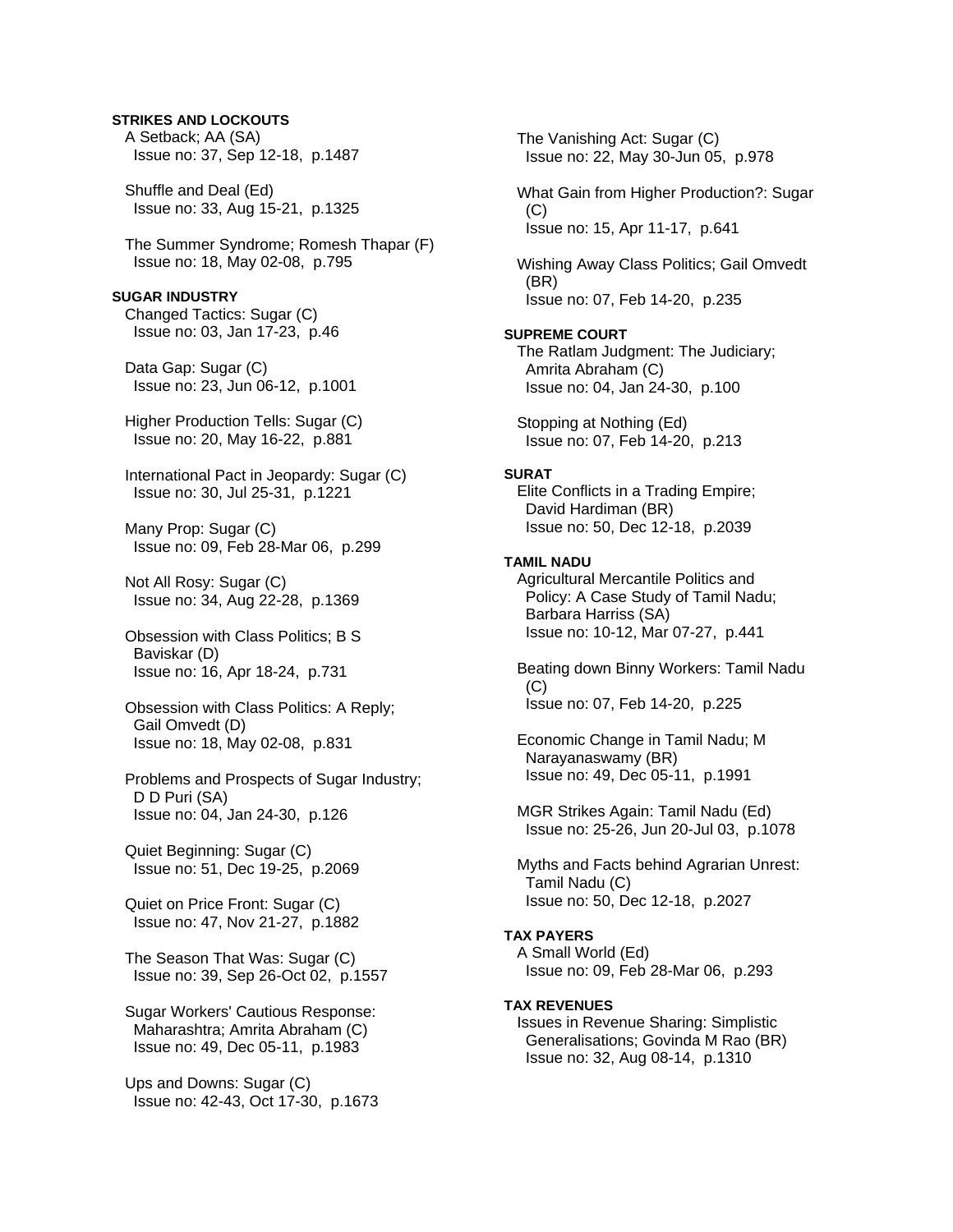## **TAX SYSTEM**

 Behind the PR Screen; Romesh Thapar (F) Issue no: 19, May 09-15, p.839

 Management of the Income-Tax Function: Is India a Tax Haven?; Anand P Gupta (RA) Issue no: 09, Feb 28-Mar 06, p.M15

## **TAXATION**

 Demolishing Direct Taxes (Ed) Issue no: 30, Jul 25-31, p.1217

 If You Can't Stop It, Tax It: Brain-Drain  $(C)$ Issue no: 08, Feb 21-27, p.268

 The Liberal Approach: Electronics (C) Issue no: 13, Mar 28-Apr 03, p.545

 The New Property-Owners: Taxation (Ed) Issue no: 39, Sep 26-Oct 02, p.1555

 Seeing No Evil (Ed) Issue no: 37, Sep 12-18, p.1473

 Taxation of Property; Sundara S Raman (LE) Issue no: 48, Nov 28-Dec 04, p.1929

#### **TAXES**

 The Power to Search: Civil Liberties; A G Noorani (C) Issue no: 24, Jun 13-19, p.1051

## **TEA INDUSTRY**

 Crutch Syndrome (C) Issue no: 42-43, Oct 17-30, p.1672

 Incentives for Whom?: Tea (C) Issue no: 37, Sep 12-18, p.1476

 Tea-Labour in Assam: Recruitment and Government Policy, 1840-80; Suranjan Chatterjee and Ratan Das Gupta (SA) Issue no: 44-46, Oct 31-Nov 20, p.1861

# **TEACHERS**

 Aligarh Muslim University; Suresh Shukla (LE) Issue no: 36, Sep 05-11, p.1442

 AMU and Irfan Habib; P G K Et al Panikar (LE) Issue no: 13, Mar 28-Apr 03, p.547

 AMU and Irfan Habib; Rajkumar Hans (LE) Issue no: 14, Apr 04-10, p.600 AMU and Irfan Habib; A M Rizvi (LE) Issue no: 42-43, Oct 17-30, p.1675 Harassment of Irfan Habib; Ranajit Guha (LE) Issue no: 18, May 02-08, p.791 Irfan Habib; Barun Et al De (LE) Issue no: 33, Aug 15-21, p.1330 **TECHNOLOGY AND DEVELOPMENT**  AT and Misbehaving Production Functions; Ashok V Desai (BR) Issue no: 47, Nov 21-27, p.1902 AT and Misbehaving Production Functions; Ashok V Desai (BR) Issue no: 47, Nov 21-27, p.1902 AT and Misbehaving Production Functions; Ashok V Desai (BR) Issue no: 47, Nov 21-27, p.1902 AT and Misbehaving Production Functions; Ashok V Desai (BR) Issue no: 47, Nov 21-27, p.1902 Inappropriate Technology: Textile Printing (C) Issue no: 19, May 09-15, p.844 Management Movement in India: Towards a Critical History; V Padaki (RA) Issue no: 35, Aug 29-Sep 04, p.M90 On Shaky Foundations (C) Issue no: 40, Oct 03-09, p.1588 Technology, Employment and Institutions; G Parthasarathy (BR) Issue no: 51, Dec 19-25, p.2088 Utilisation of Indigenous Technology: Organisational and Policy Constraints; Prabir Mitra (RA) Issue no: 48, Nov 28-Dec 04, p.M153 **TECHNOLOGY TRANSFER**  AT and Misbehaving Production Functions; Ashok V Desai (BR)

Issue no: 47, Nov 21-27, p.1902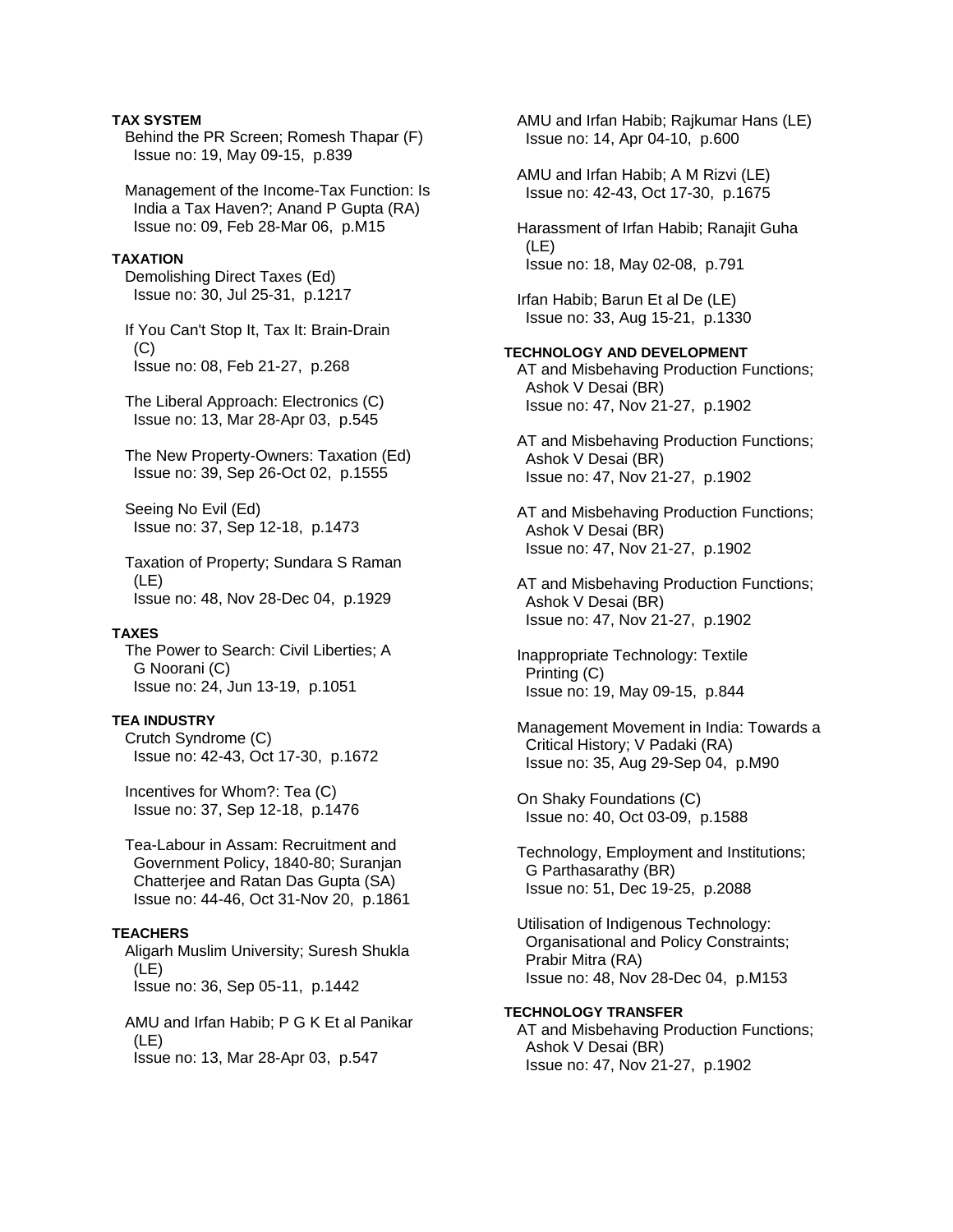## **TECHNOLOGY TRANSFER**

 How to 'Destabilise' the Countryside; Robert Wade (P) Issue no: 33, Aug 15-21, p.1335

 How to 'Destabilise' the Countryside; Narasimha Reddy (D) Issue no: 41, Oct 10-16, p.1668

**TELGU LANGUAGE**  Off to Kuala Lumpur: Telgu (Ed) Issue no: 16, Apr 18-24, p.688

#### **TENANCY**

 Agricultural Tenancy: Fresh Evidence from Dryland Areas in India; N S Jodha (RA) Issue no: 52, Dec 26-Jan 01, p.A118

 Complex of Concealed Tenancy; N S Jodha (BR) Issue no: 05, Jan 31-Feb 06, p.153

 Operation Barga: Limits to Social Democratic Reformism; Ratan Khasnabis (RA) Issue no: 25-26, Jun 20-Jul 03, p.A43

 Tenancy and Mode of Production; Aparajita Chakraborty (RA) Issue no: 13, Mar 28-Apr 03, p.A5

#### **TERRORISM**

 Brief Reprieve: Pakistan (Ed) Issue no: 13, Mar 28-Apr 03, p.544

 Frayed Cables of Makalu (Ed) Issue no: 18, May 02-08, p.785

 Keeping Options Open: Bomb Debate (Ed) Issue no: 40, Oct 03-09, p.1586

 A New Element: Assam (Ed) Issue no: 08, Feb 21-27, p.255

 State Terrorism: Sri Lanka; Amrit Wilson  $(C)$ Issue no: 27, Jul 04-10, p.1144

# **TEXTILE INDUSTRY**

 Capital and Labour in Bombay City, 1928-29; S Bhattacharya (RA) Issue no: 42-43, Oct 17-30, p.PE36

 Import Damage: Polyester Fibre (C) Issue no: 25-26, Jun 20-Jul 03, p.1081  Inappropriate Technology: Textile Printing (C) Issue no: 19, May 09-15, p.844

 Kanpur Textile Labour: Some Structural Features of Formative Years; Chitra Joshi (SA) Issue no: 44-46, Oct 31-Nov 20, p.1823

 The Poor Cousin (C) Issue no: 32, Aug 08-14, p.1292

 Raw Deal for Bengal Textile Workers: Labour; Timir Basu (C) Issue no: 28-29, Jul 11-24, p.1177

 Restive Textile Workers: West Bengal; Timir Basu (C) Issue no: 01-02, Jan 03-16, p.18

 Textile Industry, Cotton Prices and Datta Samant: Maharashtra; Amrita Abraham (C) Issue no: 52, Dec 26-Jan 01, p.2119

 Textile Workers and Datta Samant: Labour; Bharat Patankar (C) Issue no: 49, Dec 05-11, p.1981

 Wrong Remedy: Cotton Textiles (C) Issue no: 49, Dec 05-11, p.1973

# **TEXTILE MACHINARY INDUSTRY**

 Suiting Textile Needs; Kaustav Gupta (LE) Issue no: 03, Jan 17-23, p.47

# **TEXTILE WORKERS**

 Growth of Trade Union Consciousness among Jute Mill Workers, 1920-40; Ira Mitra (SA) Issue no: 44-46, Oct 31-Nov 20, p.1839

 Raw Deal for Bengal Textile Workers: Labour; Timir Basu (C) Issue no: 28-29, Jul 11-24, p.1177

 Restive Textile Workers: West Bengal; Timir Basu (C) Issue no: 01-02, Jan 03-16, p.18

 Textile Workers and Datta Samant: Labour; Bharat Patankar (C) Issue no: 49, Dec 05-11, p.1981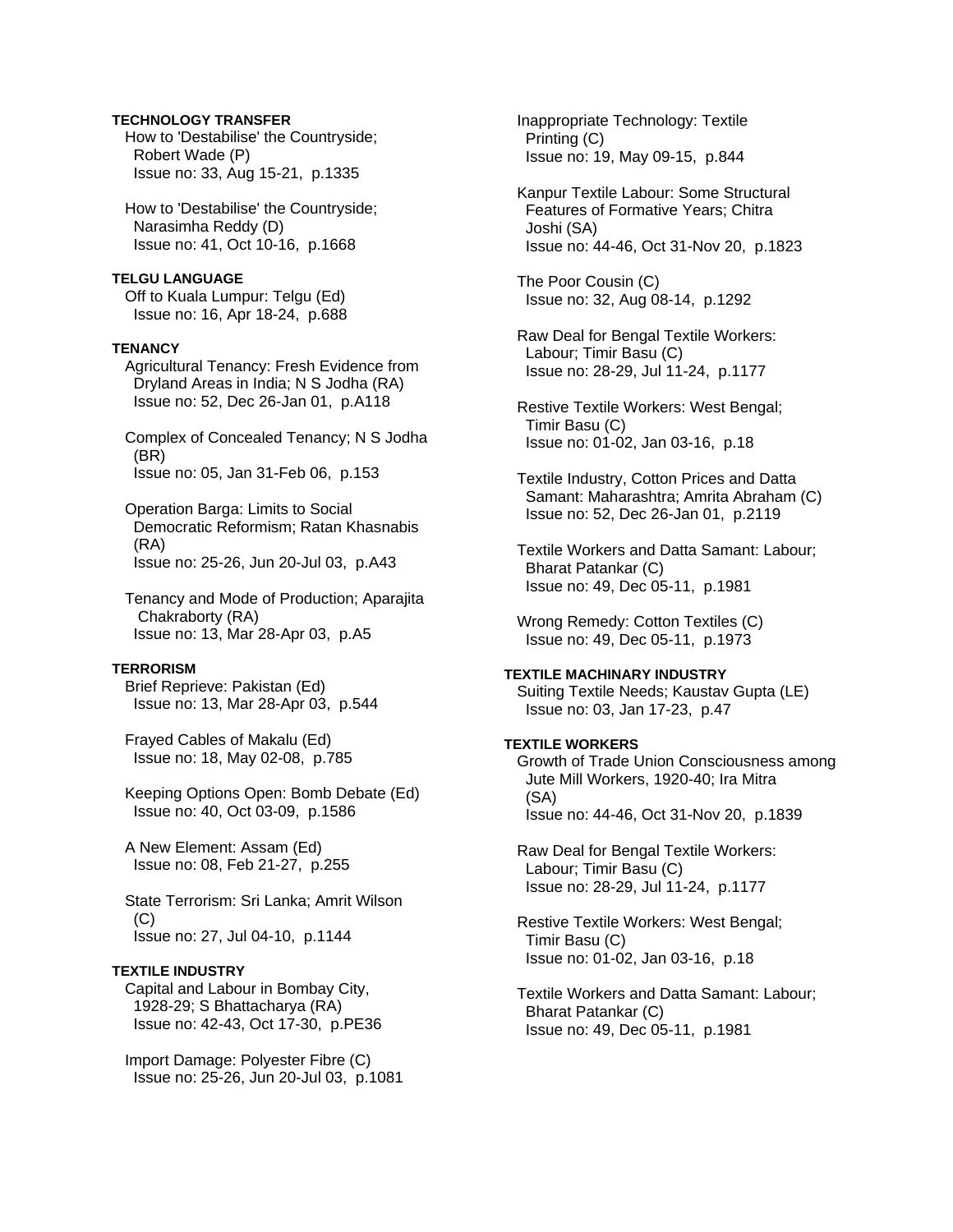## **THAILAND**

 Exodus from the Jungle: Thailand; Bertil Lintner (C) Issue no: 07, Feb 14-20, p.231

## **THEATRES**

 Policing the Theatre: Censorship (Ed) Issue no: 41, Oct 10-16, p.1631

# **THERMAL ENERGY**

 The Dispossessed of Kolaghat: West Bengal; Timir Basu (C) Issue no: 16, Apr 18-24, p.700

## **THIRD WORLD**

 Alternative Communication Strategies in Third World Countries; Kusum Singh and Bertram Gross (BR) Issue no: 08, Feb 21-27, p.278

 Divided We Stand: The Third World (Ed) Issue no: 06, Feb 07-13, p.167

 Imperialism, Anthropology and the Third World; Jaganath Pathy (SA) Issue no: 14, Apr 04-10, p.623

 The New Regime and Third World: France; Olav Antao (C) Issue no: 27, Jul 04-10, p.1143

 Third World's Third World: Hassle for Handouts; Elizabeth Bradshaw and Henry Holland (C) Issue no: 41, Oct 10-16, p.1647

## **TOBACCO INDUSTRY**

 Quality Constraints: Tobacco (C) Issue no: 01-02, Jan 03-16, p.5

 Tobacco Growers' One-Point Programme: Nipani; C S Lakshmi (C) Issue no: 16, Apr 18-24, p.699

# **TOURISM INDUSTRY**

 Tourists and Tribals: Saputara (Ed) Issue no: 22, May 30-Jun 05, p.967

## **TRADE AGREEMENTS**

 Balancing Act: West Asia (Ed) Issue no: 39, Sep 26-Oct 02, p.1555

 Food Aid: Charity or Profitable Business?; Sumanta Banerjee (C) Issue no: 06, Feb 07-13, p.176

 The Generation Gap: Nagaland; MR (C) Issue no: 08, Feb 21-27, p.272

 Regulation of Trade Association Activities; D P S Verma (RA) Issue no: 22, May 30-Jun 05, p.M59

## **TRADE AND ENVIRONMENT**

 Elite Conflicts in a Trading Empire; David Hardiman (BR) Issue no: 50, Dec 12-18, p.2039

#### **TRADE UNIONS**

 'Industrial Unrest' and Growth of Labour Unions in Bengal, 1920-1924; Sanat Bose (SA) Issue no: 44-46, Oct 31-Nov 20, p.1849

 Action to Suit Words: Maharashtra (Ed) Issue no: 25-26, Jun 20-Jul 03, p.1079

 The Datta Samant Phenomenon: I; Sandip Pendse (C) Issue no: 16, Apr 18-24, p.695

 The Datta Samant Phenomenon: II: Labour; Sandip Pendse (C) Issue no: 17, Apr 25-May 01, p.745

 Growth of Trade Union Consciousness among Jute Mill Workers, 1920-40; Ira Mitra (SA) Issue no: 44-46, Oct 31-Nov 20, p.1839

 Labour Legislation and Working Class Movement: Case of Bombay Labour Office, 1934-37 ; Dick Kooiman (SA) Issue no: 44-46, Oct 31-Nov 20, p.1807

 Misplaced Militancy; Sarup Koneti (LE) Issue no: 36, Sep 05-11, p.1442

 Noose around Labour Unions: New Delhi; BM  $(C)$ Issue no: 07, Feb 14-20, p.223

 Scare-Mongering: Industrial Relations (Ed) Issue no: 23, Jun 06-12, p.999

 Textile Industry, Cotton Prices and Datta Samant: Maharashtra; Amrita Abraham (C) Issue no: 52, Dec 26-Jan 01, p.2119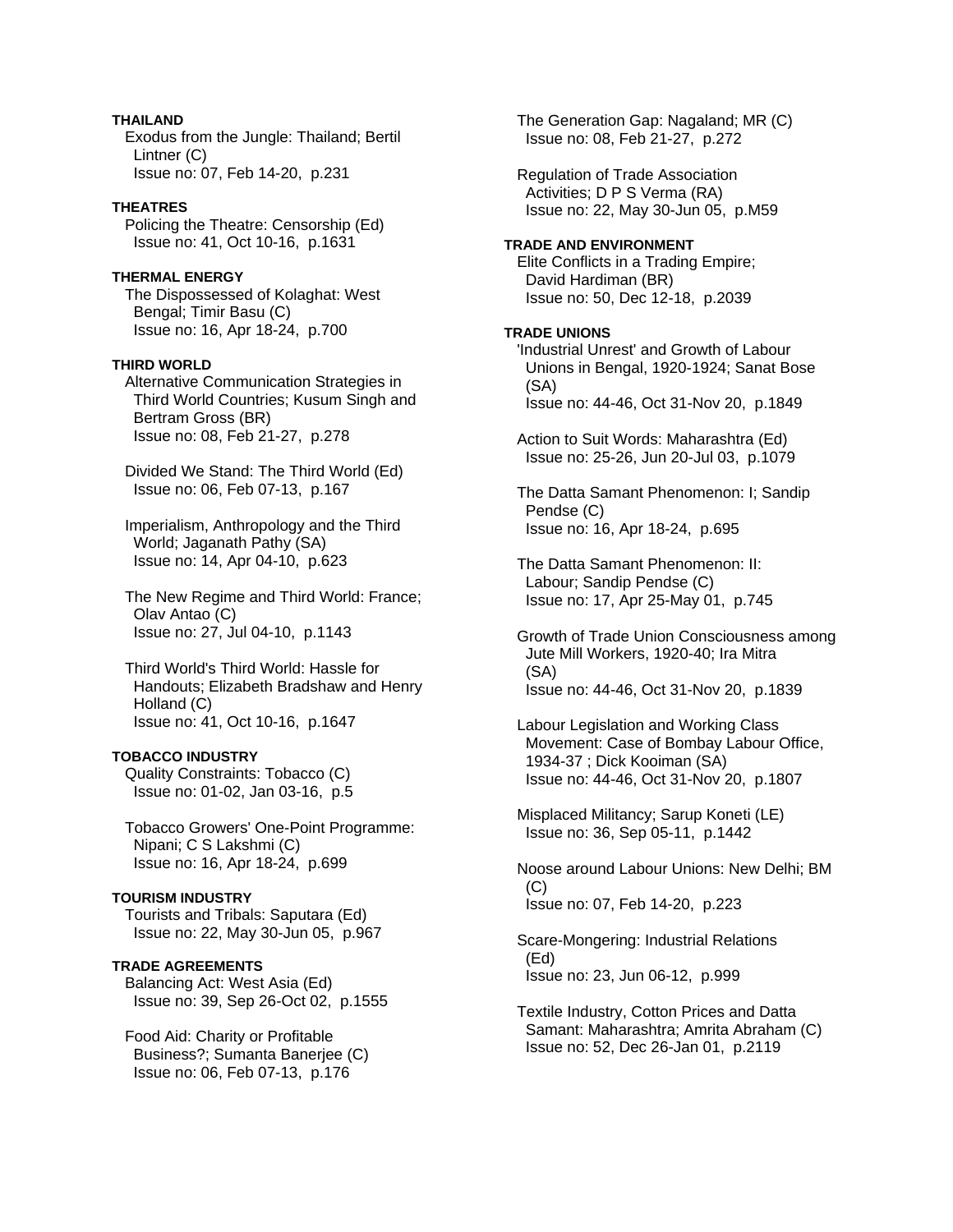## **TRADE UNIONS**

 Textile Workers and Datta Samant: Labour; Bharat Patankar (C) Issue no: 49, Dec 05-11, p.1981

 Trade Union's Rights: Civil Liberties; A G Noorani (C) Issue no: 39, Sep 26-Oct 02, p.1565

 TUC Meet at Blackpool (C) Issue no: 39, Sep 26-Oct 03, p.1570

 TUC Meet at Blackpool: Britain (C) Issue no: 39, Sep 26-Oct 02, p.1570

## **TRIBAL DEVELOPMENT**

 Autonomy and Organisation: Harijan and Adivasi Protest Movements; Stephen Henningham (SA) Issue no: 27, Jul 04-10, p.1153

 Carnage at Indravelli: A Report: Andhra Pradesh; M Raghuram (C) Issue no: 24, Jun 13-19, p.1047

## **TRIBAL LANDS**

 Illegal Plunder of Mines and Tribals of Kolhan: Bihar (C) Issue no: 38, Sep 19-25, p.1525]

 Tourists and Tribals: Saputara (Ed) Issue no: 22, May 30-Jun 05, p.967

 Traders' Victory over Tribals: Monopoly Procurement of Grass: Maharashtra-II; Kannan Srinivasan (C) Issue no: 33, Aug 15-21, p.1339

## **TRIBALS**

 Another Massacre of Tribals: Andhra Pradesh (C) Issue no: 18, May 02-08, p.796

 Autonomy and Organisation: Harijan and Adivasi Protest Movements; Stephen Henningham (SA) Issue no: 27, Jul 04-10, p.1153

 Carnage at Indravelli: A Report: Andhra Pradesh; M Raghuram (C) Issue no: 24, Jun 13-19, p.1047

 Marching through Front Door (Ed) Issue no: 17, Apr 25-May 01, p.733  Myths and Facts behind Agrarian Unrest: Tamil Nadu (C) Issue no: 50, Dec 12-18, p.2027

 Steel Workers, Contract Labourers and Adivasis; Gail Omvedt (C) Issue no: 30, Jul 25-31, p.1227

 Stratification among Tribals in Gujarat; Pradip Kumar Bose (SA) Issue no: 06, Feb 07-13, p.191

 Traders' Victory over Tribals: Monopoly Procurement of Grass: Maharashtra-II; Kannan Srinivasan (C) Issue no: 33, Aug 15-21, p.1339

 Unite with Adilabad Tribals; Varavara Rao (LE) Issue no: 21, May 23-29, p.929

 What Happened in Gua?; A K Roy (LE) Issue no: 04, Jan 24-30, p.90

 Witch-Sabbath at Singhbhum; Mahasveta Devi (C) Issue no: 40, Oct 03-09, p.1595

#### **UNEMPLOYMENT**

 Emancipation of Scheduled Castes and Tribes: Some Suggestions; L C Jain (SA) Issue no: 09, Feb 28-Mar 06, p.325

 Portrait of a Stagnant Society; David Hardiman (BR) Issue no: 14, Apr 04-10, p.613

#### **UNITED STATES**

 America's Predators: United States; Richard Krooth (C) Issue no: 33, Aug 15-21, p.1343

 The American Fallout: United States; Richard Krooth (C) Issue no: 42-43, Oct 17-30, p.1689

 Dancing on a Volcano; Richard Krooth (C) Issue no: 39, Sep 26-Oct 02, p.1569

 Dancing on a Volcano; Richard Krooth (C) Issue no: 39, Sep 26-Oct 09, p.1569

 Dancing to Monetarist Tune (C) Issue no: 28-29, Jul 11-24, p.1168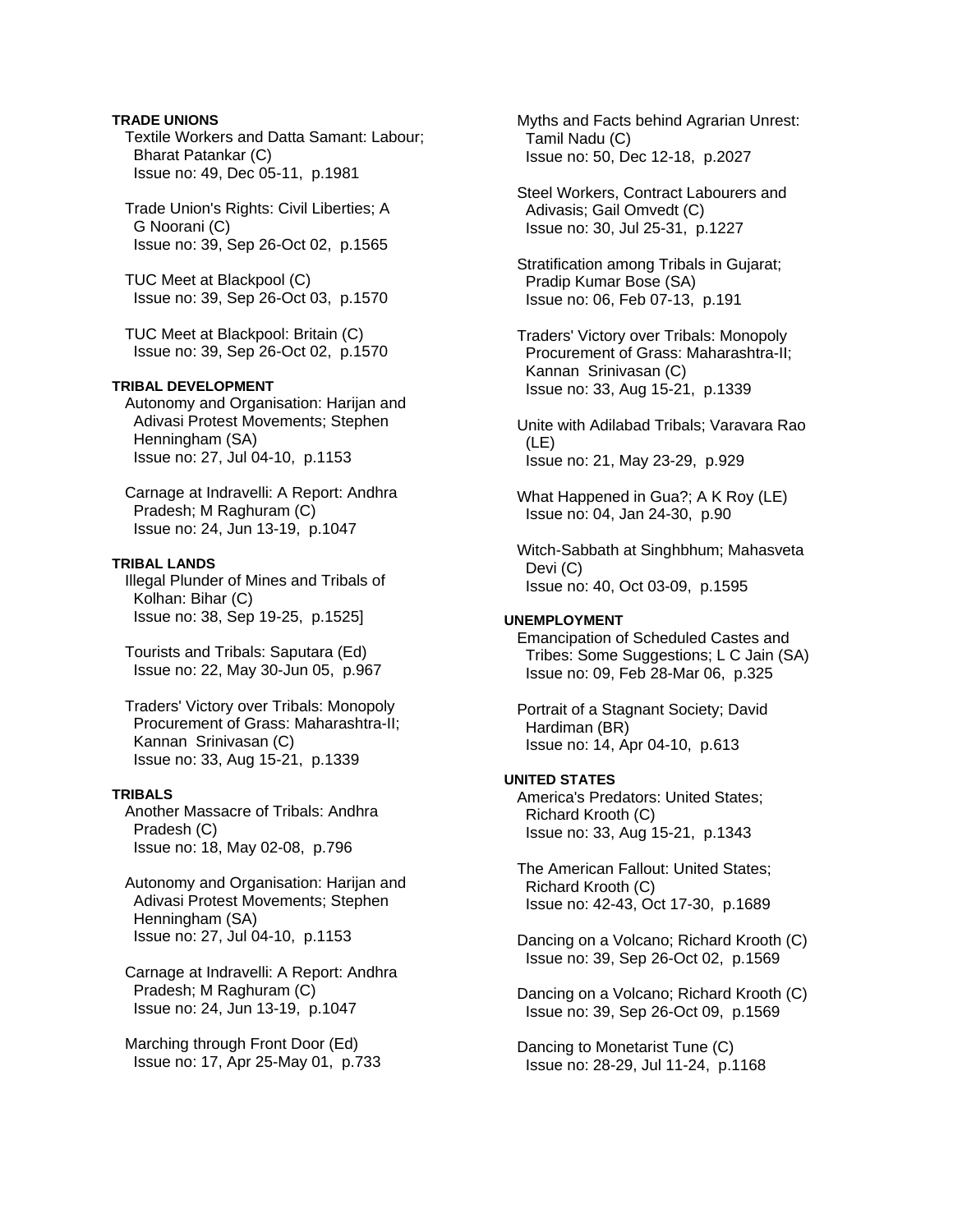#### **UNITED STATES**

 The New Executive of State: United States; Richard Krooth (C) Issue no: 31, Aug 01-07, p.1270

 No Exit: United States; Richard Krooth (C) Issue no: 50, Dec 12-18, p.2037

 On the Brink: United States; Richard Krooth (C) Issue no: 23, Jun 06-12, p.1014

 Politics American Style: United States; Richard Krooth (C) Issue no: 01-02, Jan 03-16, p.20

 Reaganomics and End of Empire-III: United States; Richard Krooth (C) Issue no: 06, Feb 07-13, p.183

 Reaganomics and End of Empire: I: United States; Richard Krooth (C) Issue no: 04, Jan 24-30, p.103

 Reaganomics and End of Empire: II: United States; Richard Krooth (C) Issue no: 05, Jan 31-Feb 06, p.149

 Reaganomics and End of Empire: IV: United States; Richard Krooth (C) Issue no: 08, Feb 21-27, p.273

 Unmaking of America: United States; Richard Krooth (C) Issue no: 51, Dec 19-25, p.2081

#### **UNITED STATES-CHINA RELATIONS**

 Prospects of US Arms Supplies to China; G D Deshingkar (C) Issue no: 30, Jul 25-31, p.1232

# **UNITED STATES-ISRAEL RELATIONS**

 Israeli Miscalculation: West Asia (Ed) Issue no: 52, Dec 26-Jan 01, p.2111

# **UNITED STATES-SOUTH AFRICA RELATIONS**

 Reagan's Way: Southern Africa (Ed) Issue no: 16, Apr 18-24, p.688

## **UNITED STATES-SOVIET UNION RELATIONS**

 Disquiet among Allies: Western Europe; Ramesh Jaura (C) Issue no: 35, Aug 29-Sep 04, p.1422

 Propaganda Gambits: Euro-Missiles (Ed) Issue no: 49, Dec 05-11, p.1971

#### **UNIVERSITIES**

 Aligarh Muslim University; Suresh Shukla (LE) Issue no: 36, Sep 05-11, p.1442

 AMU and Irfan Habib; P G K Et al Panikar (LE) Issue no: 13, Mar 28-Apr 03, p.547

 AMU and Irfan Habib; Rajkumar Hans (LE) Issue no: 14, Apr 04-10, p.600

 AMU and Irfan Habib; Masood Et al Jafri (LE) Issue no: 37, Sep 12-18, p.1477

 AMU and Irfan Habib; A M Rizvi (LE) Issue no: 42-43, Oct 17-30, p.1675

 Attack on Democratic Rights; Jagannath Das (LE) Issue no: 16, Apr 18-24, p.690

 Depoliticising the Compuses: France; Ramesh Chandran (C) Issue no: 09, Feb 28-Mar 06, p.318

 Harassment of Irfan Habib; Ranajit Guha (LE) Issue no: 18, May 02-08, p.791

 Irfan Habib; Barun Et al De (LE) Issue no: 33, Aug 15-21, p.1330

 Keeping the Lid On: University (Ed) Issue no: 04, Jan 24-30, p.86

 State Stranglehold on Universities: Kashmir; Balraj Puri (C) Issue no: 14, Apr 04-10, p.611

 Universities as Lollipops: Education (Ed) Issue no: 50, Dec 12-18, p.2019

#### **URBANIZATION**

 Economic Change in Tamil Nadu; M Narayanaswamy (BR) Issue no: 49, Dec 05-11, p.1991

 Eviction of the Weak: Urbanization; Amiya Rao (C) Issue no: 18, May 02-08, p.799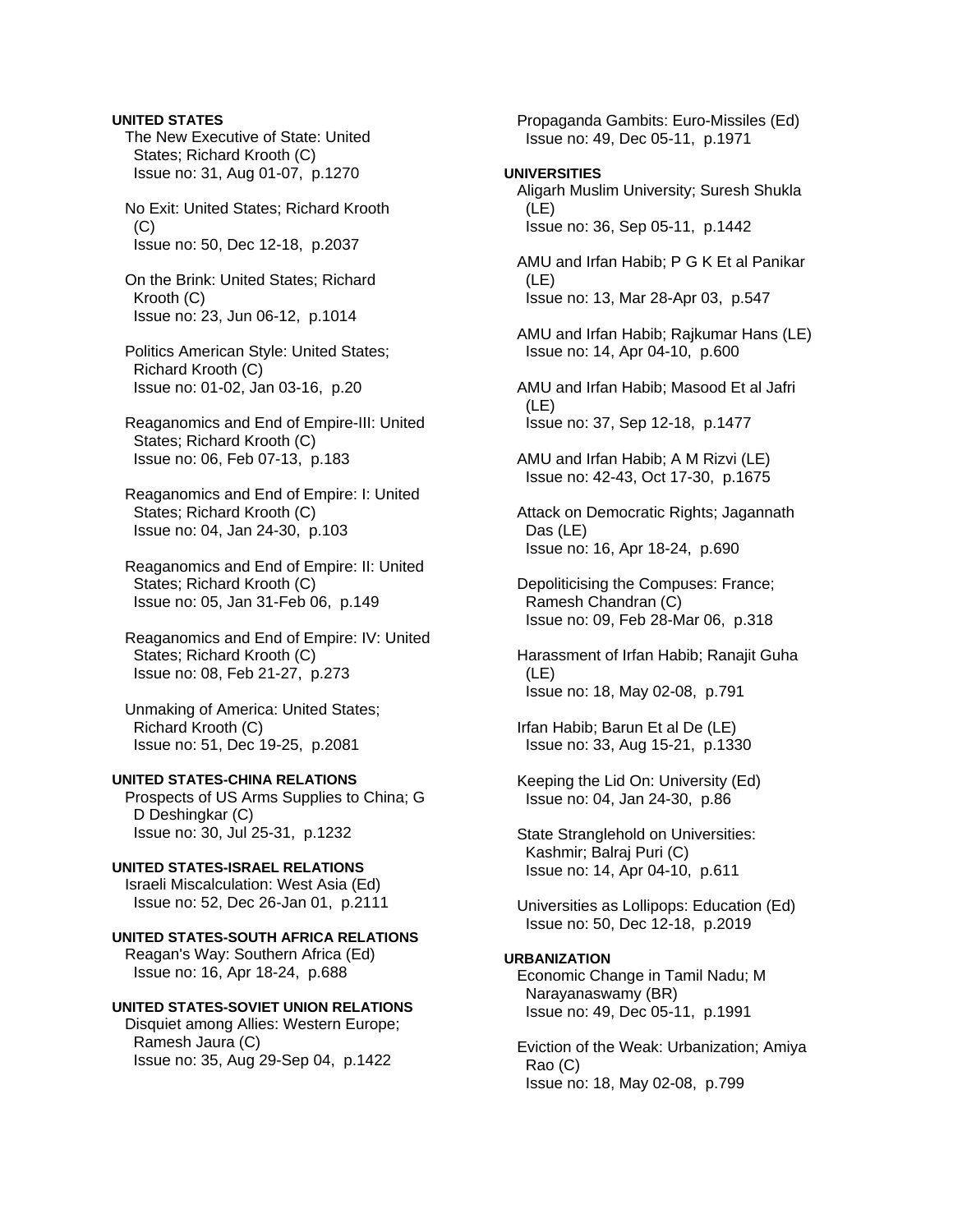**URBANIZATION** 

 Forced Urbanisation: Mizoram (Ed) Issue no: 36, Sep 05-11, p.1439

## **USSR**

 Rise of Social Capitalism in the USSR: I; Paresh Chattopadhyay (SA) Issue no: 24, Jun 13-19, p.1063

 Rise of Social Capitalism in the USSR: II; Paresh Chattopadhyay (SA) Issue no: 25-26, Jun 20-Jul 03, p.1102

 Rise of Social Capitalism in the USSR: III; Paresh Chattopadhyay (SA) Issue no: 27, Jul 04-10, p.1157

# **USSR-UNITED STATES RELATIONS**

 Under Cover of Detente (SA) Issue no: 10-12, Mar 07-27, p.348

## **UTTAR PRADESH**

 Campaign of Bloodletting: Uttar Pradesh (Ed) Issue no: 52, Dec 26-Jan 01, p.2110

 Nehru, Albert Mayer, and Origins of Community Projects; Alice Thorner (SA) Issue no: 04, Jan 24-30, p.117

 Politics of Flood Relief vs Flood Control: Uttar Pradesh; Krishna K R Gandhi (C) Issue no: 47, Nov 21-27, p.1889

 Politics, Police and Crime: Uttar Pradesh (Ed) Issue no: 34, Aug 22-28, p.1366

 Return of the Bandits: Uttar Pradesh; Kalyan Mukherjee (C) Issue no: 40, Oct 03-09, p.1599

# **VEGETABLE OIL INDUSTRY**

 High Stakes in Imported Oils: Vanaspati (C) Issue no: 49, Dec 05-11, p.1973

 Who's Afraid of Price Controls? (C) Issue no: 17, Apr 25-May 01, p.736

## **VIETNAM**

 Class Struggle, Production and the Middle Peasant: North Vietnam's Collectivisation Campaigns; Alec Gordon (SA) Issue no: 10-12, Mar 07-27, p.459

 Why Vietnam Invaded Kampuchea; Mohan Jitendra (SA) Issue no: 04, Jan 24-30, p.121

#### **VILLAGES**

 Grouping of Villages in Mizoram: Its Social and Economic Impact; C Nunthara (SA) Issue no: 30, Jul 25-31, p.1237

 Providing Drinking Water to Villages: Rural Development; B G Rao (C) Issue no: 06, Feb 07-13, p.181

## **VOTING BEHAVIOUR**

 Scheduled Caste Voters: New Data, New Questions; Barbara R Joshi (SA) Issue no: 33, Aug 15-21, p.1357

#### **WAGES, PERKS AND BONUS**

 Government Employees Divided: Orissa; AS (C) Issue no: 32, Aug 08-14, p.1301

 Industrial Relations from a Distance; Bagaram Tulpule (BR) Issue no: 06, Feb 07-13, p.189

 Minimum Wages and West Bengal Government; Subarnarekha Setu Mazdur Sangh (LE) Issue no: 14, Apr 04-10, p.600

 Minimum Wages for Agricultural Labour: A Critique of Page Committee Recommendations: Maharashtra; Abhay Bang (C) Issue no: 35, Aug 29-Sep 04, p.1419

 Perks upon Perks; Shail Kumari Jain (LE) Issue no: 28-29, Jul 11-24, p.1170

 Perks upon Perks: Madhya Pradesh (C) Issue no: 20, May 16-22, p.893

 Productivity Aspect of Wages in Food for Work Programme; Manoj Kumar Panda (D) Issue no: 20, May 16-22, p.922

 Share of Wages in National Income in a Capitalist Economy; Amit Bhaduri (BR) Issue no: 35, Aug 29-Sep 04, p.1423

 Sorrows of the Builders of Narmada: Gujarat (C) Issue no: 01-02, Jan 03-16, p.19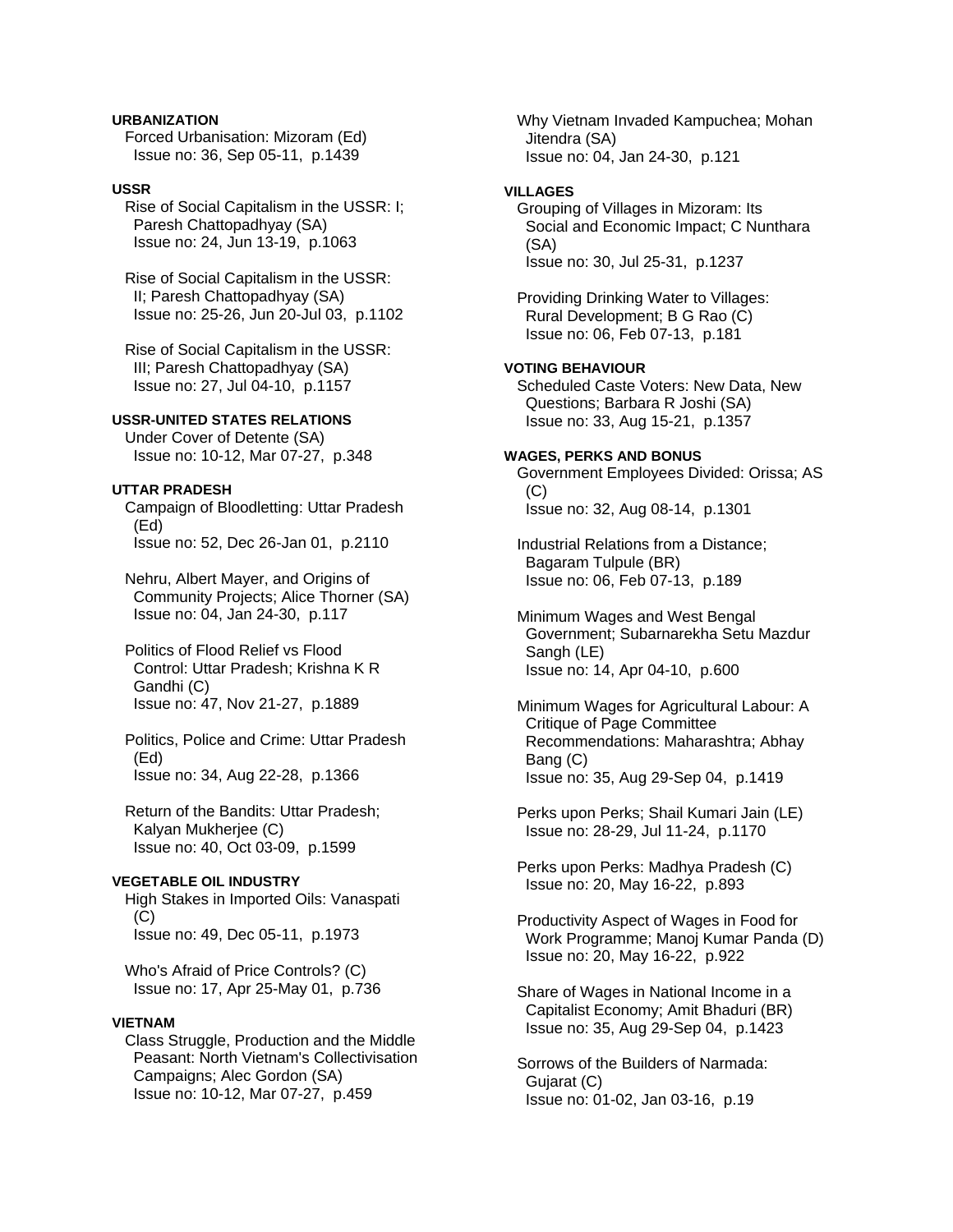#### **WAGES, PERKS AND BONUS**

 Ugly Prologue to Asiad: Labour; Amiya Rao  $(C)$ Issue no: 42-43, Oct 17-30, p.1681

 Wage Scales for Jute Workers: Labour; Timir Basu (C) Issue no: 05, Jan 31-Feb 06, p.141

 Wages and Allowances of Loco Running Staff: Labour; Sujata Gothoskar and Jagdish Parikh (C) Issue no: 50, Dec 12-18, p.2035

## **WAGON INDUSTRY**

 Rolling Policy: Railway Wagons (C) Issue no: 04, Jan 24-30, p.88

## **WARS AND WARFARE**

 Another Israeli Annexation: West Asia (Ed) Issue no: 51, Dec 19-25, p.2068

 Apprehensions about Neutron Bomb: Western Europe; Ramnath Narayanswamy (C) Issue no: 40, Oct 03-09, p.1600

 By Force of Arms: South Africa (Ed) Issue no: 36, Sep 05-11, p.1439

 Hostages' Return: Iran (Ed) Issue no: 04, Jan 24-30, p.87

 Insurgencies among Mons and Karens: Burma; Bertil Linter (C) Issue no: 16, Apr 18-24, p.702

 Israeli Brigandage (Ed) Issue no: 24, Jun 13-19, p.1037

 Israeli Outrage: West Asia (Ed) Issue no: 30, Jul 25-31, p.1219

 The New Cambodia War: Indochina; Stephen Orlov (C) Issue no: 05, Jan 31-Feb 06, p.145

 On the Brink: West Asia (C) Issue no: 22, May 30-Jun 05, p.981

 Open Collusion: Southern Africa (Ed) Issue no: 32, Aug 08-14, p.1291

 Saudi 'Blueprint': West Asia (Ed) Issue no: 33, Aug 15-21, p.1326  Sihanouk to the Fore?: Kampuchea; M R Ravi (C) Issue no: 09, Feb 28-Mar 06, p.319

 Southeast Asia between the Superpowers; Paul Kelemen (SA) Issue no: 37, Sep 12-18, p.1503

 War History of North-East Africa ; Kassahun Checole (BR) Issue no: 41, Oct 10-16, p.1654

 What Bangla Revolution Was Not; Bhabani Sen Gupta (BR) Issue no: 27, Jul 04-10, p.1148

#### **WATER CRISIS**

 Rasta Roko: Bombay (Ed) Issue no: 41, Oct 10-16, p.1631

#### **WATER POLLUTION**

 Poisoned Water: Kerala; Mukundan C Menon (C) Issue no: 03, Jan 17-23, p.55

## **WATER RESOURCE MANAGEMENT**

 East and Southeast Asian Perspective on Indian Agriculture; T K Chakraborty and P S Karode (D) Issue no: 52, Dec 26-Jan 01, p.2147

 Optimum Use of Water Resources; Jashbhai Patel (BR) Issue no: 08, Feb 21-27, p.280

#### **WEST BENGAL**

 'Industrial Unrest' and Growth of Labour Unions in Bengal, 1920-1924; Sanat Bose (SA) Issue no: 44-46, Oct 31-Nov 20, p.1849

 'Operation Barga' and Land Reforms Perspective in West Bengal: A Discursive Review; Nripen Bandyopadhyaya (RA) Issue no: 25-26, Jun 20-Jul 03, p.A38

 Agrarian Programme of Left Front Government; Ratan Ghosh (RA) Issue no: 25-26, Jun 20-Jul 03, p.A58

 Agrarian Programme of Left Front Government in West Bengal; Buddhadeb Bose (D) Issue no: 50, Dec 12-18, p.2053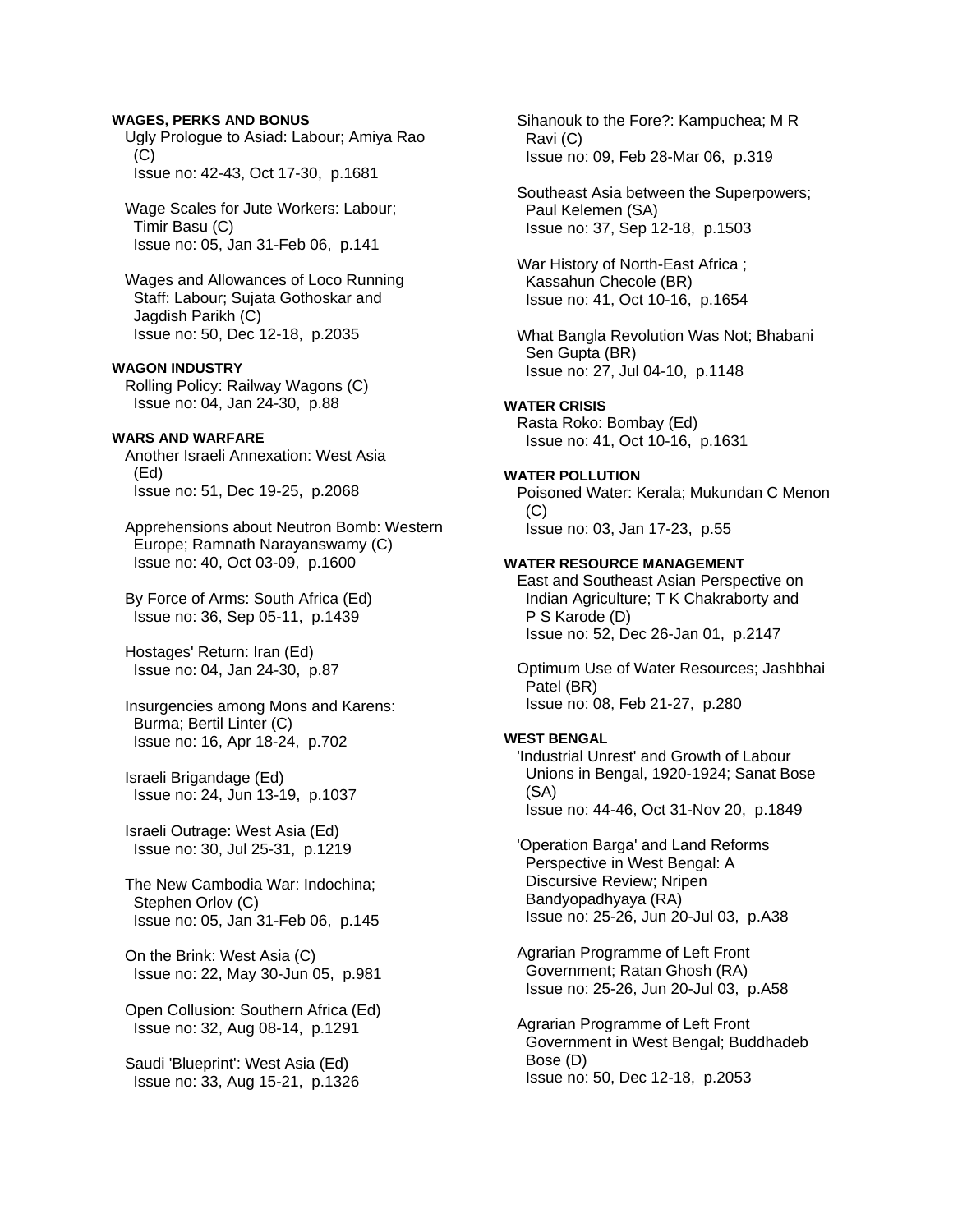**WEST BENGAL**  Bleak Outlook for Power: West Bengal; Timir Basu (C) Issue no: 39, Sep 26-Oct 02, p.1567

 Centre Flexes Its Muscles: West Bengal; Ajit Roy (C) Issue no: 15, Apr 11-17, p.650

 The Dispossessed of Kolaghat: West Bengal; Timir Basu (C) Issue no: 16, Apr 18-24, p.700

 In a Giving Mood: West Bengal (C) Issue no: 13, Mar 28-Apr 03, p.557

 Marketing of Foodgrains: An Analysis of Village Survey Data for West Bengal and Bihar; Suman Sarkar (RA) Issue no: 39, Sep 26-Oct 02, p.A103

 Minimum Wages and West Bengal Government; Subarnarekha Setu Mazdur Sangh (LE) Issue no: 14, Apr 04-10, p.600

 Municipal Elections: West Bengal; Ajit Roy (C) Issue no: 25-26, Jun 20-Jul 03, p.1090

 Not so Easy This Time (Ed) Issue no: 15, Apr 11-17, p.637

 One Step Forward, Two Steps Backward; Ashok Rudra (RA) Issue no: 25-26, Jun 20-Jul 03, p.A61

 Operation Barga: Gains and Constraints; Kalyan Dutt (RA) Issue no: 25-26, Jun 20-Jul 03, p.A58

 Operation Barga: Limits to Social Democratic Reformism; Ratan Khasnabis (RA) Issue no: 25-26, Jun 20-Jul 03, p.A43

 Politics of Primary Education in West Bengal: The Case of Sahaj Path; Poromesh Acharya (SA) Issue no: 24, Jun 13-19, p.1069

 Reserve Bank Employees' Agitation: West Bengal; Timir Basu (C) Issue no: 30, Jul 25-31, p.1229

 Restive Textile Workers: West Bengal; Timir Basu (C) Issue no: 01-02, Jan 03-16, p.18

 Storm over English in West Bengal; Bhabatosh Datta (SA) Issue no: 14, Apr 04-10, p.619

 Storm over English in West Bengal: A Comment; Jasodhara Bagchi (D) Issue no: 22, May 30-Jun 05, p.993

 A Tale of Two Ports: West Bengal (C) Issue no: 27, Jul 04-10, p.1139

 Toppling in West Bengal; Romesh Thapar (F) Issue no: 16, Apr 18-24, p.691

 Trend of Industrialisation in Bengal, 1901-1931; Raghabendra Chattopadhyay (SA) Issue no: 35, Aug 29-Sep 04, p.1425

 Tugging at Centre's Purse-Strings: West Bengal (C) Issue no: 32, Aug 08-14, p.1302

 West Bengal Land Reforms and the Agrarian Scene; Sunil Sengupta (RA) Issue no: 25-26, Jun 20-Jul 03, p.A69

## **WEST GERMANY**

 Citizens' Initiative for Peace: West Germany; Saral Sarkar (C) Issue no: 31, Aug 01-07, p.1267

 Modernising 'Conventional' Forces: West Germany; Ramesh Jaura (C) Issue no: 07, Feb 14-20, p.232

#### **WESTERN SAHARA**

 Nation in the Making: Western Sahara; Rajen Harshe (C) Issue no: 18, May 02-08, p.807

#### **WHEAT**

 Rich Farmers Say 'No' (RA) Issue no: 25-26, Jun 20-Jul 03, p.A37

 Wheat Procurement Fiasco: New Delhi; BM (C) Issue no: 22, May 30-Jun 05, p.976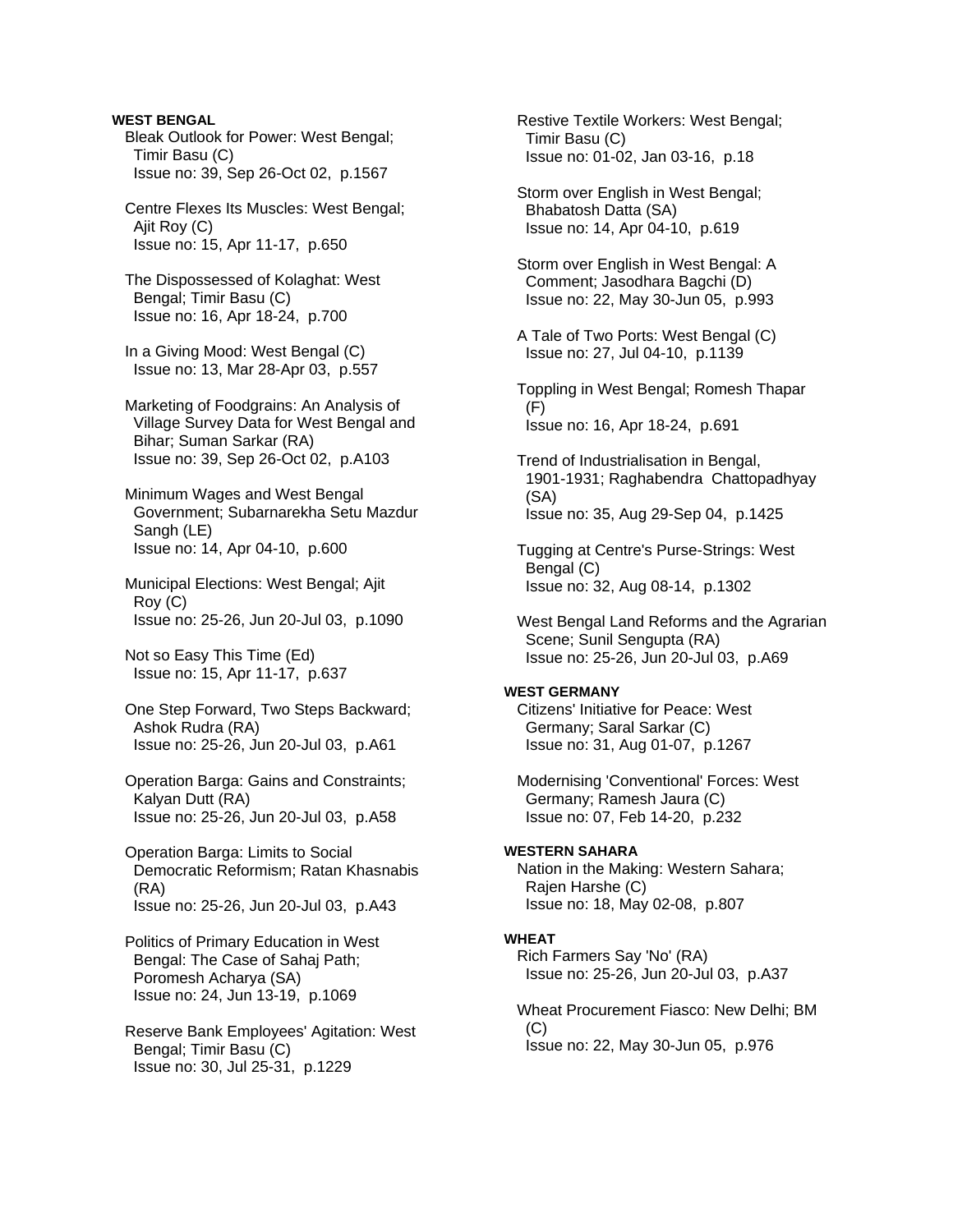#### **WHOLESALE PRICE INDEX**

 Facts behind Fall in Inflation Rate: Prices (Ed) Issue no: 40, Oct 03-09, p.1586

 Forecasts Belied: Cotton (C) Issue no: 13, Mar 28-Apr 03, p.546

 Index of Cheer: Industry (Ed) Issue no: 18, May 02-08, p.786

 A Touch of Good Monsoon: The Economy (C) Issue no: 04, Jan 24-30, p.96

# **WHOLESALE PRICES**

 Boom Time (RA) Issue no: 35, Aug 29-Sep 04, p.M 89

 Experts Proved Wrong: Cotton (C) Issue no: 19, May 09-15, p.837

 No Respite: Prices (Ed) Issue no: 15, Apr 11-17, p.638

 Up the Garden Path: Inflation (Ed) Issue no: 36, Sep 05-11, p.1438

#### **WOMEN AND DEVELOPMENT**

 Challenge of Women's Studies (D) Issue no: 27, Jul 04-10, p.1163

 Women, Education and Change; U Kalpagam (BR) Issue no: 04, Jan 24-30, p.107

#### **WOMEN AND EDUCATION**

 Women's Studies: Challenge to Educational System: Women; Vina Mazumdar (C) Issue no: 20, May 16-22, p.890

 Women, Education and Change; U Kalpagam (BR) Issue no: 04, Jan 24-30, p.107

# **WOMEN AND RELIGION**

 Muslim Women; Asghar Ali Engineer (BR) Issue no: 19, May 09-15, p.850

#### **WOMEN AND WORK**

 Characteristics of Female Employment: Implications of Research and Policy; Pushpa Sundar (SA) Issue no: 19, May 09-15, p.863

 Dynamics of Sexual Division of Labour and Capital Accumulation: Women Lace Workers of Narsapur; Maria Mies (SA) Issue no: 10-12, Mar 07-27, p.487

 Testimony of a Working Class Woman; Nirmala Banerji (BR) Issue no: 41, Oct 10-16, p.1651

 Women Construction Workers of Warangal: Labour; Murli K Manohar, V Shobha and Janardhan B Rao (C) Issue no: 04, Jan 24-30, p.97

#### **WOMEN'S EMPOWERMENT**

 Women's Conferences; Devaki Jain (LE) Issue no: 18, May 02-08, p.791

 Women, Education and Change; U Kalpagam (BR) Issue no: 04, Jan 24-30, p.107

#### **WOMEN'S RIGHTS**

Revision Petition in Rameeza Bee Case; Donna (LE) Issue no: 41, Oct 10-16, p.1634

## **WOMEN'S STATUS**

 Challenge of Women's Studies (D) Issue no: 27, Jul 04-10, p.1163

 Testimony of a Working Class Woman; Nirmala Banerji (BR) Issue no: 41, Oct 10-16, p.1651

 Women Construction Workers of Warangal: Labour; Murli K Manohar, V Shobha and Janardhan B Rao (C) Issue no: 04, Jan 24-30, p.97

 Women's Conferences; Devaki Jain (LE) Issue no: 18, May 02-08, p.791

#### **WOMEN'S STUDIES**

 Challenge of Women's Studies (D) Issue no: 27, Jul 04-10, p.1163

 Women's Studies: Challenge to Educational System: Women; Vina Mazumdar (C) Issue no: 20, May 16-22, p.890

#### **WOOLEN INDUSTRY**

 The Poor Cousin (C) Issue no: 32, Aug 08-14, p.1292